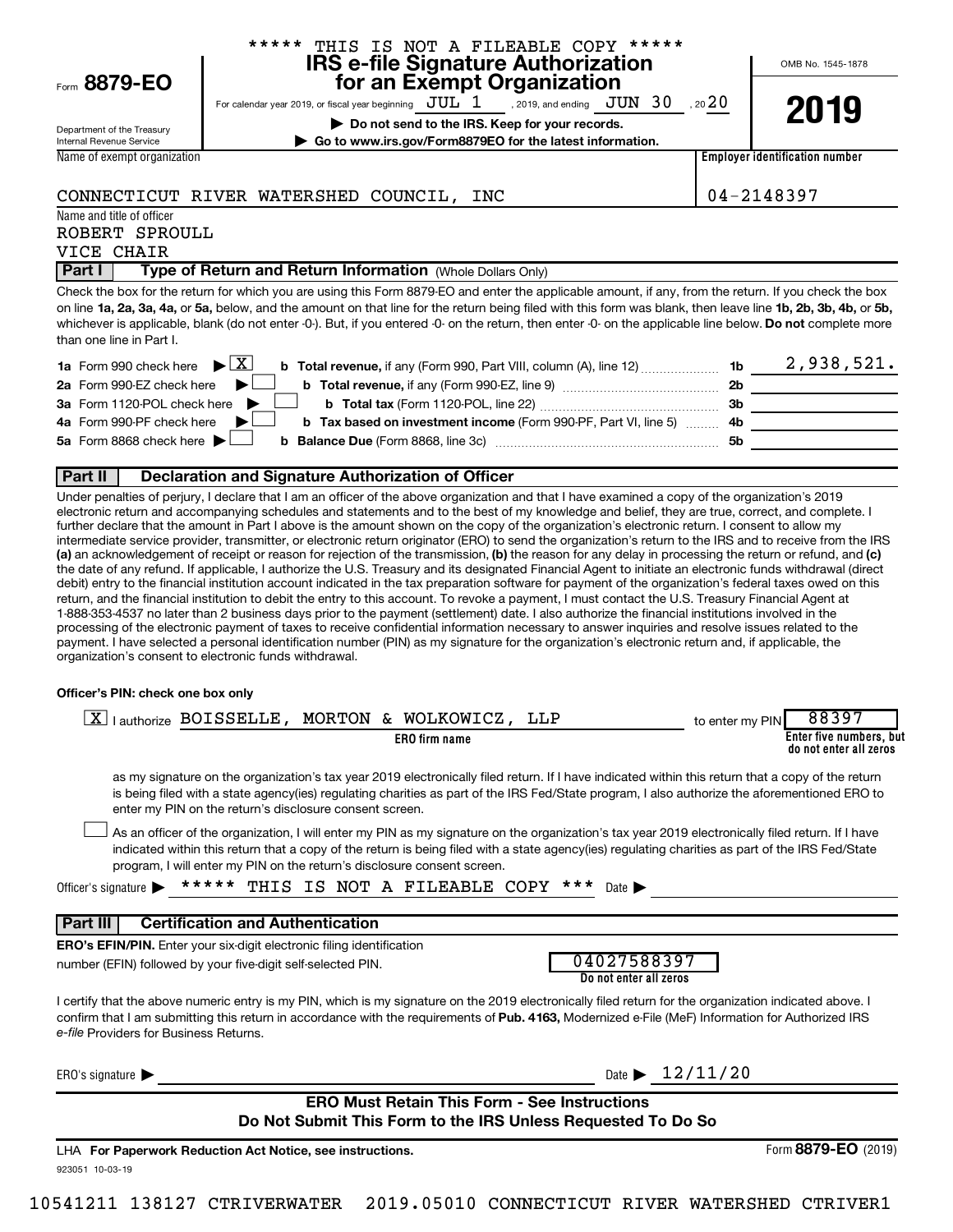|                         |                              |                                               | EXTENDED TO MAY 17, 2021                                                                                                                                                                                       |                             |            |                                                     |                                                           |
|-------------------------|------------------------------|-----------------------------------------------|----------------------------------------------------------------------------------------------------------------------------------------------------------------------------------------------------------------|-----------------------------|------------|-----------------------------------------------------|-----------------------------------------------------------|
|                         |                              |                                               | <b>Return of Organization Exempt From Income Tax</b>                                                                                                                                                           |                             |            |                                                     | OMB No. 1545-0047                                         |
| Form                    |                              | (Rev. January 2020)                           | Under section 501(c), 527, or 4947(a)(1) of the Internal Revenue Code (except private foundations)                                                                                                             |                             |            |                                                     |                                                           |
|                         |                              | Department of the Treasury                    | Do not enter social security numbers on this form as it may be made public.                                                                                                                                    |                             |            |                                                     | <b>Open to Public</b>                                     |
|                         |                              | Internal Revenue Service                      | Go to www.irs.gov/Form990 for instructions and the latest information.                                                                                                                                         |                             |            |                                                     | Inspection                                                |
|                         |                              |                                               | A For the 2019 calendar year, or tax year beginning $JUL$ $1, 2019$                                                                                                                                            |                             |            | and ending JUN 30, 2020                             |                                                           |
| в                       | Check if<br>applicable:      |                                               | C Name of organization                                                                                                                                                                                         |                             |            | D Employer identification number                    |                                                           |
|                         | Address<br> change           |                                               | CONNECTICUT RIVER WATERSHED COUNCIL,                                                                                                                                                                           |                             | INC        |                                                     |                                                           |
|                         | Name<br>change               |                                               | CONNECTICUT RIVER CONSERVANCY<br>Doing business as                                                                                                                                                             |                             |            | 04-2148397                                          |                                                           |
|                         | Initial<br>return            |                                               | Number and street (or P.O. box if mail is not delivered to street address)                                                                                                                                     |                             | Room/suite | E Telephone number                                  |                                                           |
|                         | Final<br>return/             |                                               | 15 BANK ROW                                                                                                                                                                                                    |                             |            | 413 772-2020                                        |                                                           |
|                         | termin-<br>ated              |                                               | City or town, state or province, country, and ZIP or foreign postal code                                                                                                                                       |                             |            | G Gross receipts \$                                 | 4,182,043.                                                |
|                         | Amended<br>Ireturn           |                                               | 01301<br>GREENFIELD, MA                                                                                                                                                                                        |                             |            | H(a) Is this a group return                         |                                                           |
|                         | Applica-<br>Ition<br>pending |                                               | F Name and address of principal officer: ANDREW FISK                                                                                                                                                           |                             |            | for subordinates?                                   | $\,$ Yes $\,$ $\,$ $\rm X$ $\,$ No $\,$                   |
|                         |                              |                                               | SAME AS C ABOVE                                                                                                                                                                                                |                             |            | $H(b)$ Are all subordinates included? $\Box$ Yes    | No                                                        |
|                         |                              | Tax exempt status: $X \overline{3}$ 501(c)(3) | $501(c)$ (<br>$\sqrt{\frac{1}{1}}$ (insert no.)                                                                                                                                                                | $4947(a)(1)$ or             | 527        |                                                     | If "No," attach a list. (see instructions)                |
|                         |                              |                                               | J Website: WWW.CTRIVER.ORG                                                                                                                                                                                     |                             |            | $H(c)$ Group exemption number $\blacktriangleright$ |                                                           |
|                         |                              |                                               | K Form of organization: $X$ Corporation<br>Trust<br>Association                                                                                                                                                | Other $\blacktriangleright$ |            |                                                     | L Year of formation: $1952$ M State of legal domicile: MA |
|                         | Part I                       | <b>Summary</b>                                |                                                                                                                                                                                                                |                             |            |                                                     |                                                           |
|                         | 1                            |                                               | Briefly describe the organization's mission or most significant activities: TO PROTECT AND RESTORE THE<br>FOUR-STATE CONNECTICUT RIVER WATERSHED.                                                              |                             |            |                                                     |                                                           |
|                         |                              |                                               |                                                                                                                                                                                                                |                             |            |                                                     |                                                           |
| Governance              | 2<br>З                       |                                               | Check this box $\blacktriangleright \Box$ if the organization discontinued its operations or disposed of more than 25% of its net assets.<br>Number of voting members of the governing body (Part VI, line 1a) |                             |            | 3                                                   | 17                                                        |
|                         | 4                            |                                               |                                                                                                                                                                                                                |                             |            | $\overline{\mathbf{4}}$                             | $\overline{17}$                                           |
|                         | 5                            |                                               |                                                                                                                                                                                                                |                             |            | 5                                                   | $\overline{30}$                                           |
|                         | 6                            |                                               |                                                                                                                                                                                                                |                             |            | 6                                                   | 3800                                                      |
| <b>Activities &amp;</b> |                              |                                               |                                                                                                                                                                                                                |                             |            | 7a                                                  | о.                                                        |
|                         |                              |                                               |                                                                                                                                                                                                                |                             |            | 7 <sub>b</sub>                                      | σ.                                                        |
|                         |                              |                                               |                                                                                                                                                                                                                |                             |            | <b>Prior Year</b>                                   | <b>Current Year</b>                                       |
|                         | 8                            |                                               | Contributions and grants (Part VIII, line 1h)                                                                                                                                                                  |                             |            | 1,922,854.                                          | 2,598,750.                                                |
| Revenue                 | 9                            |                                               | Program service revenue (Part VIII, line 2g)                                                                                                                                                                   |                             |            | 61,761.                                             | 230,538.                                                  |
|                         | 10                           |                                               |                                                                                                                                                                                                                |                             |            | 90,769.                                             | 79,009.                                                   |
|                         | 11                           |                                               |                                                                                                                                                                                                                |                             |            | 30,512.                                             | 30, 224.                                                  |
|                         | 12                           |                                               | Total revenue - add lines 8 through 11 (must equal Part VIII, column (A), line 12)                                                                                                                             |                             |            | 2,105,896.                                          | 2,938,521.                                                |
|                         | 13                           |                                               | Grants and similar amounts paid (Part IX, column (A), lines 1-3) <i></i>                                                                                                                                       |                             |            | 0.                                                  | υ.                                                        |
|                         | 14                           |                                               |                                                                                                                                                                                                                |                             |            | σ.                                                  | σ.                                                        |
|                         |                              |                                               | Salaries, other compensation, employee benefits (Part IX, column (A), lines 5-10)                                                                                                                              |                             |            | 849,222.                                            | 978,940.                                                  |
| Expenses                |                              |                                               |                                                                                                                                                                                                                |                             |            | О.                                                  | $\overline{0}$ .                                          |
|                         |                              |                                               |                                                                                                                                                                                                                |                             |            |                                                     |                                                           |
|                         | 17                           |                                               |                                                                                                                                                                                                                |                             |            | 1,448,564.                                          | 1,406,644.                                                |
|                         | 18                           |                                               | Total expenses. Add lines 13-17 (must equal Part IX, column (A), line 25)                                                                                                                                      |                             |            | 2,297,786.                                          | 2,385,584.                                                |
|                         | 19                           |                                               |                                                                                                                                                                                                                |                             |            | $-191,890$ .                                        | 552,937.                                                  |
| Net Assets or           |                              |                                               |                                                                                                                                                                                                                |                             |            | <b>Beginning of Current Year</b><br>3,919,408.      | <b>End of Year</b>                                        |
|                         | 20                           | Total assets (Part X, line 16)                |                                                                                                                                                                                                                |                             |            | 288,524.                                            | 4,665,128.<br>453,913.                                    |
|                         | 21                           |                                               | Total liabilities (Part X, line 26)                                                                                                                                                                            |                             |            | 3,630,884.                                          | 4, 211, 215.                                              |
|                         | 22<br><b>Part II</b>         | <b>Signature Block</b>                        |                                                                                                                                                                                                                |                             |            |                                                     |                                                           |
|                         |                              |                                               | Under penalties of perjury, I declare that I have examined this return, including accompanying schedules and statements, and to the best of my knowledge and belief, it is                                     |                             |            |                                                     |                                                           |
|                         |                              |                                               | true, correct, and complete. Declaration of preparer (other than officer) is based on all information of which preparer has any knowledge.                                                                     |                             |            |                                                     |                                                           |
|                         |                              |                                               |                                                                                                                                                                                                                |                             |            |                                                     |                                                           |
|                         |                              | Cignoture of office                           |                                                                                                                                                                                                                |                             |            |                                                     |                                                           |

| Sign<br>Here | Signature of officer<br>ROBERT SPROULL, VICE CHAIR<br>Type or print name and title | Date                         |
|--------------|------------------------------------------------------------------------------------|------------------------------|
|              | Date<br>Preparer's signature<br>Print/Type preparer's name                         | <b>PTIN</b><br>Check         |
| Paid         | JOSEPH P. WOLKOWICZ, CPA JOSEPH P. WOLKOWICZ, 12/11/20 selfemployed                | P00734754                    |
| Preparer     | Firm's name BOISSELLE, MORTON & WOLKOWICZ, LLP                                     | Firm's EIN $\, 13 - 4260189$ |
| Use Only     | Firm's address 48 BAY ROAD, PO BOX 374                                             |                              |
|              | HADLEY, MA 01035                                                                   | Phone no. $413 - 587 - 0099$ |
|              | May the IRS discuss this return with the preparer shown above? (see instructions)  | $\mathbf{X}$ Yes<br>No       |
|              |                                                                                    | $\mathbf{A}$                 |

932001 01-20-20 **For Paperwork Reduction Act Notice, see the separate instructions.** LHA Form (2019)

Form **990** (2019)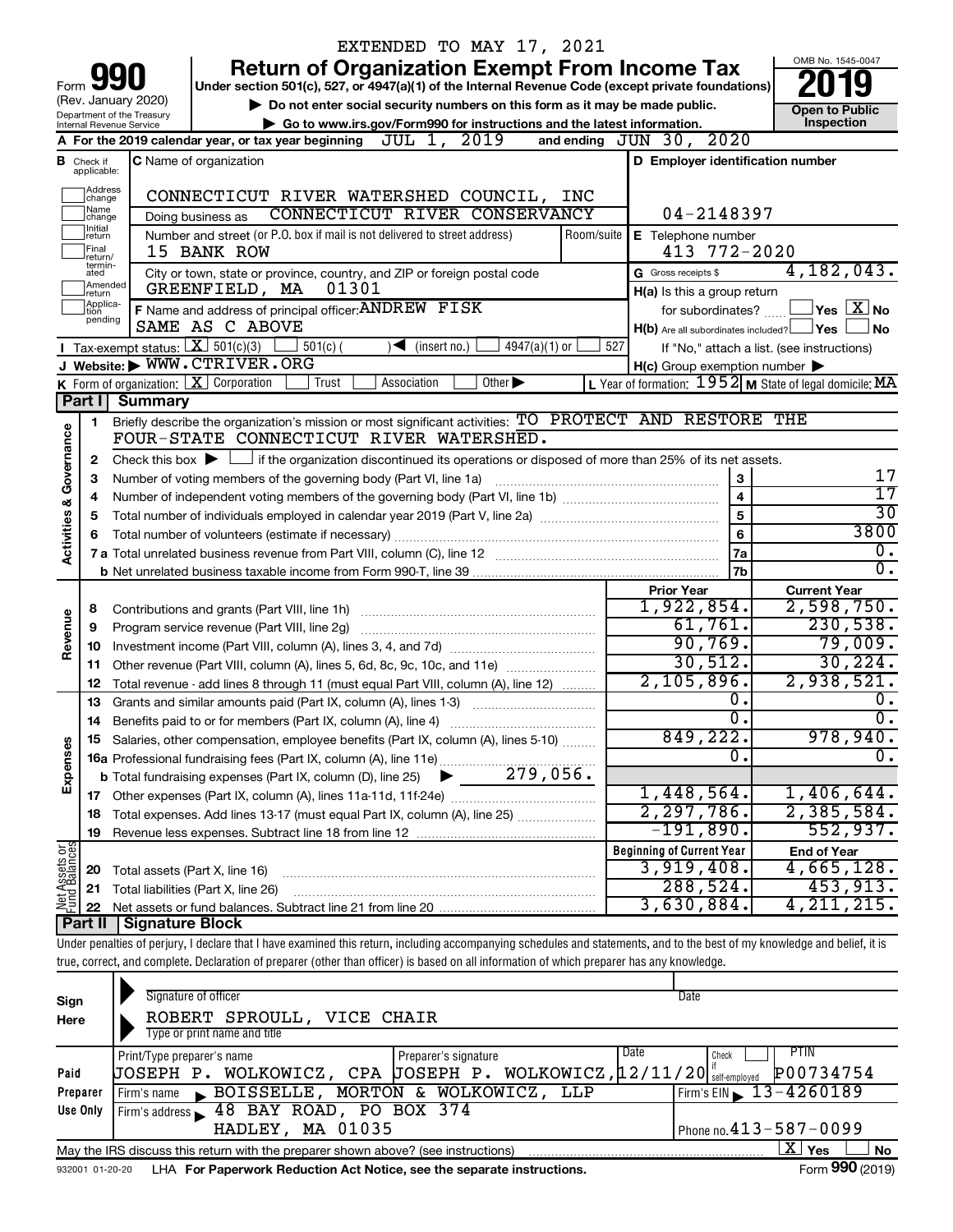| $\mathbf{1}$<br>$\mathbf{2}$<br>prior Form 990 or 990-EZ?<br>3<br>4<br>4a<br>(Code:<br>4b<br>(Code:<br>4с<br>(Code:<br>4d<br>(Expenses \$ | Briefly describe the organization's mission:                                                                                                                                                                                          |
|-------------------------------------------------------------------------------------------------------------------------------------------|---------------------------------------------------------------------------------------------------------------------------------------------------------------------------------------------------------------------------------------|
|                                                                                                                                           |                                                                                                                                                                                                                                       |
|                                                                                                                                           | CONNECTICTUT RIVER WATERSHED COUNCIL IS A MEMBER SUPPORTED NONPROFIT                                                                                                                                                                  |
|                                                                                                                                           | ENVIRONMENTAL ORGANIZATION THAT USES APPLIED SCIENCE, VOLUNTEER AND                                                                                                                                                                   |
|                                                                                                                                           | CIVIC ENGAGEMENT, AND TECHNICAL EXPERTISE TO PROTECT AND RESTORE THE                                                                                                                                                                  |
|                                                                                                                                           | AQUATIC AND RIPARIAN HABITATS AND IMPROVE RECREATIONAL ACCESS                                                                                                                                                                         |
|                                                                                                                                           | Did the organization undertake any significant program services during the year which were not listed on the<br>$\sqrt{\mathsf{Yes}\ \mathbf{X}}$ No                                                                                  |
|                                                                                                                                           | If "Yes," describe these new services on Schedule O.                                                                                                                                                                                  |
|                                                                                                                                           | $\sqrt{\mathsf{Yes}\mathord{\;\mathbb{X}}\mathord{\;\mathsf{No}}}$<br>Did the organization cease conducting, or make significant changes in how it conducts, any program services?<br>If "Yes," describe these changes on Schedule O. |
|                                                                                                                                           | Describe the organization's program service accomplishments for each of its three largest program services, as measured by expenses.                                                                                                  |
|                                                                                                                                           | Section 501(c)(3) and 501(c)(4) organizations are required to report the amount of grants and allocations to others, the total expenses, and<br>revenue, if any, for each program service reported.                                   |
|                                                                                                                                           | 230,538.<br>$1,845,456$ $\cdot$ including grants of \$<br>) (Expenses \$<br>) (Revenue \$                                                                                                                                             |
|                                                                                                                                           | MEMBER HOUSEHOLDS, THE CONNECTICUT RIVER<br>SUPPORTED BY OVER 1100                                                                                                                                                                    |
|                                                                                                                                           | WATERSHED COUNCIL, INC. CONDUCTS EDUCATION, OUTREACH, VOLUNTEER,                                                                                                                                                                      |
|                                                                                                                                           | APPLIED SCIENCE AND ADVOCACY WORK TO PROTECT AND ENHANCE THE 4-STATE                                                                                                                                                                  |
|                                                                                                                                           | 11,000 SQUARE MILE WATERSHED WHICH BEGINS AT THE CANADIAN BORDER AND<br>ENDS AT THE LONG ISLAND SOUND. STAFF WORK DIRECTLY WITH PUBLIC                                                                                                |
|                                                                                                                                           | OFFICIALS, VOLUNTEERS, AND SCHOOL CHILDREN TO IMPLEMENT THE MISSION OF                                                                                                                                                                |
|                                                                                                                                           | THE ORGANIZATION. THE COUNCIL CONDUCTS RESTORATION PROJECTS THAT                                                                                                                                                                      |
|                                                                                                                                           | ANNUALLY RESTORES HUNDREDS OF MILES OF AQUATIC HABITAT, AN ANNUAL                                                                                                                                                                     |
|                                                                                                                                           | WATERSHED-WIDE RIVER CLEAN-UP, COLLECTS VALID ENVIRONMENTAL DATA AND                                                                                                                                                                  |
|                                                                                                                                           | ADVOCATES FOR STRONG WATER QUALITY STANDARDS AND RESPONSIBLE                                                                                                                                                                          |
|                                                                                                                                           | DEVELOPMENT. THE COUNCIL WAS RESPONSIBLE FOR THE CREATION OF THE SILVIO                                                                                                                                                               |
|                                                                                                                                           | CONTE NATIONAL WILDLIFE REFUGE AND THE DESIGNATION OF THE CONNECTICUT                                                                                                                                                                 |
|                                                                                                                                           |                                                                                                                                                                                                                                       |
|                                                                                                                                           |                                                                                                                                                                                                                                       |
|                                                                                                                                           |                                                                                                                                                                                                                                       |
|                                                                                                                                           |                                                                                                                                                                                                                                       |
|                                                                                                                                           |                                                                                                                                                                                                                                       |
|                                                                                                                                           |                                                                                                                                                                                                                                       |
|                                                                                                                                           | ) (Expenses \$<br>including grants of \$<br>) (Revenue \$                                                                                                                                                                             |
|                                                                                                                                           |                                                                                                                                                                                                                                       |
|                                                                                                                                           |                                                                                                                                                                                                                                       |
|                                                                                                                                           |                                                                                                                                                                                                                                       |
|                                                                                                                                           |                                                                                                                                                                                                                                       |
|                                                                                                                                           |                                                                                                                                                                                                                                       |
|                                                                                                                                           | Other program services (Describe on Schedule O.)                                                                                                                                                                                      |
|                                                                                                                                           | including grants of \$<br>(Revenue \$                                                                                                                                                                                                 |
| 4е                                                                                                                                        | 1,845,456.<br>Total program service expenses                                                                                                                                                                                          |
|                                                                                                                                           | Form 990 (2019)<br>SEE SCHEDULE O FOR CONTINUATION(S)                                                                                                                                                                                 |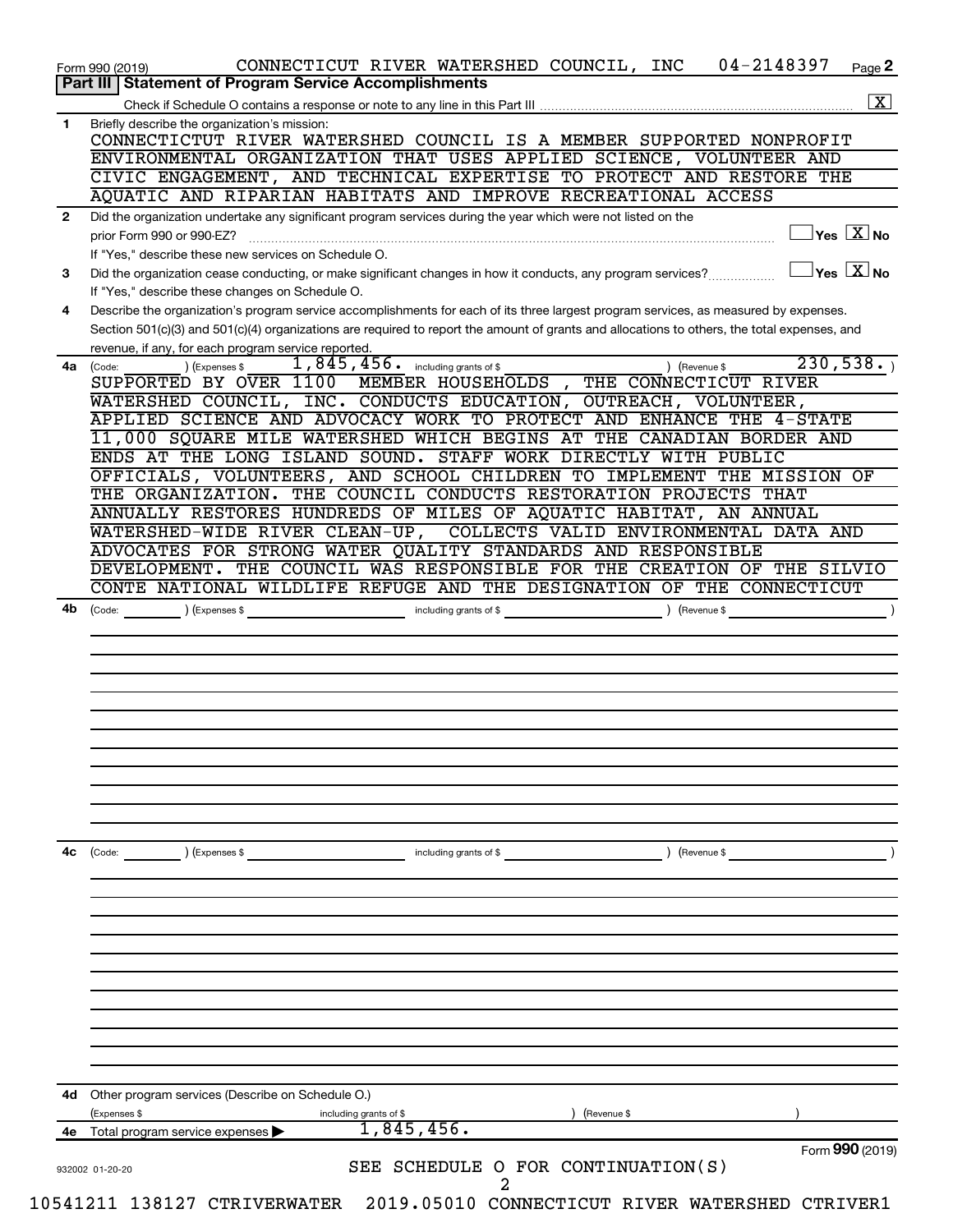| Form 990 (2019) | CONNECTICUT RIVER WATERSHED COUNCIL, |  |  |  | <b>INC</b> | 04-2148397 | Page $3$ |
|-----------------|--------------------------------------|--|--|--|------------|------------|----------|
|-----------------|--------------------------------------|--|--|--|------------|------------|----------|

|     | <b>Part IV   Checklist of Required Schedules</b>                                                                                                                                                                                     |                 |                         |                         |
|-----|--------------------------------------------------------------------------------------------------------------------------------------------------------------------------------------------------------------------------------------|-----------------|-------------------------|-------------------------|
|     |                                                                                                                                                                                                                                      |                 | Yes                     | No                      |
| 1.  | Is the organization described in section 501(c)(3) or 4947(a)(1) (other than a private foundation)?                                                                                                                                  |                 |                         |                         |
|     |                                                                                                                                                                                                                                      | 1               | х                       |                         |
| 2   |                                                                                                                                                                                                                                      | $\overline{2}$  | $\overline{\textbf{x}}$ |                         |
| 3   | Did the organization engage in direct or indirect political campaign activities on behalf of or in opposition to candidates for                                                                                                      |                 |                         |                         |
|     |                                                                                                                                                                                                                                      | 3               |                         | x                       |
|     |                                                                                                                                                                                                                                      |                 |                         |                         |
| 4   | Section 501(c)(3) organizations. Did the organization engage in lobbying activities, or have a section 501(h) election in effect                                                                                                     |                 | X                       |                         |
|     |                                                                                                                                                                                                                                      | 4               |                         |                         |
| 5   | Is the organization a section 501(c)(4), 501(c)(5), or 501(c)(6) organization that receives membership dues, assessments, or                                                                                                         |                 |                         | х                       |
|     |                                                                                                                                                                                                                                      | 5               |                         |                         |
| 6   | Did the organization maintain any donor advised funds or any similar funds or accounts for which donors have the right to                                                                                                            |                 |                         |                         |
|     | provide advice on the distribution or investment of amounts in such funds or accounts? If "Yes," complete Schedule D, Part I                                                                                                         | 6               |                         | x                       |
| 7   | Did the organization receive or hold a conservation easement, including easements to preserve open space,                                                                                                                            |                 |                         |                         |
|     | the environment, historic land areas, or historic structures? If "Yes," complete Schedule D, Part II                                                                                                                                 | $\overline{7}$  | X                       |                         |
| 8   | Did the organization maintain collections of works of art, historical treasures, or other similar assets? If "Yes," complete                                                                                                         |                 |                         |                         |
|     | Schedule D, Part III <b>Marting Community Contract Contract Contract Contract Contract Contract Contract Contract Contract Contract Contract Contract Contract Contract Contract Contract Contract Contract Contract Contract Co</b> | 8               |                         | х                       |
| 9   | Did the organization report an amount in Part X, line 21, for escrow or custodial account liability, serve as a custodian for                                                                                                        |                 |                         |                         |
|     | amounts not listed in Part X; or provide credit counseling, debt management, credit repair, or debt negotiation services?                                                                                                            |                 |                         |                         |
|     |                                                                                                                                                                                                                                      | 9               |                         | х                       |
| 10  | Did the organization, directly or through a related organization, hold assets in donor-restricted endowments                                                                                                                         |                 |                         |                         |
|     |                                                                                                                                                                                                                                      | 10              | х                       |                         |
| 11  | If the organization's answer to any of the following questions is "Yes," then complete Schedule D, Parts VI, VII, VIII, IX, or X                                                                                                     |                 |                         |                         |
|     | as applicable.                                                                                                                                                                                                                       |                 |                         |                         |
| а   | Did the organization report an amount for land, buildings, and equipment in Part X, line 10? If "Yes," complete Schedule D,                                                                                                          |                 |                         |                         |
|     | Part VI                                                                                                                                                                                                                              | 11a             | X                       |                         |
| b   | Did the organization report an amount for investments - other securities in Part X, line 12, that is 5% or more of its total                                                                                                         |                 |                         |                         |
|     |                                                                                                                                                                                                                                      | 11b             |                         | х                       |
| с   | Did the organization report an amount for investments - program related in Part X, line 13, that is 5% or more of its total                                                                                                          |                 |                         |                         |
|     |                                                                                                                                                                                                                                      | 11c             |                         | x                       |
|     | d Did the organization report an amount for other assets in Part X, line 15, that is 5% or more of its total assets reported in                                                                                                      |                 |                         |                         |
|     |                                                                                                                                                                                                                                      | 11d             |                         | х                       |
|     | Did the organization report an amount for other liabilities in Part X, line 25? If "Yes," complete Schedule D, Part X                                                                                                                | 11e             | $\overline{\textbf{x}}$ |                         |
| f   | Did the organization's separate or consolidated financial statements for the tax year include a footnote that addresses                                                                                                              |                 |                         |                         |
|     | the organization's liability for uncertain tax positions under FIN 48 (ASC 740)? If "Yes," complete Schedule D, Part X                                                                                                               | 11f             |                         | х                       |
|     | 12a Did the organization obtain separate, independent audited financial statements for the tax year? If "Yes," complete                                                                                                              |                 |                         |                         |
|     |                                                                                                                                                                                                                                      | 12a             | х                       |                         |
|     | Was the organization included in consolidated, independent audited financial statements for the tax year?                                                                                                                            |                 |                         |                         |
|     | If "Yes," and if the organization answered "No" to line 12a, then completing Schedule D, Parts XI and XII is optional                                                                                                                | 12b             |                         | х                       |
| 13  |                                                                                                                                                                                                                                      | 13              |                         | $\overline{\textbf{X}}$ |
| 14a | Did the organization maintain an office, employees, or agents outside of the United States?                                                                                                                                          | 14a             |                         | х                       |
| b   | Did the organization have aggregate revenues or expenses of more than \$10,000 from grantmaking, fundraising, business,                                                                                                              |                 |                         |                         |
|     | investment, and program service activities outside the United States, or aggregate foreign investments valued at \$100,000                                                                                                           |                 |                         |                         |
|     |                                                                                                                                                                                                                                      | 14b             |                         | х                       |
| 15  | Did the organization report on Part IX, column (A), line 3, more than \$5,000 of grants or other assistance to or for any                                                                                                            |                 |                         |                         |
|     | foreign organization? If "Yes," complete Schedule F, Parts II and IV                                                                                                                                                                 | 15              |                         | х                       |
| 16  | Did the organization report on Part IX, column (A), line 3, more than \$5,000 of aggregate grants or other assistance to                                                                                                             |                 |                         |                         |
|     |                                                                                                                                                                                                                                      | 16              |                         | х                       |
| 17  | Did the organization report a total of more than \$15,000 of expenses for professional fundraising services on Part IX,                                                                                                              |                 |                         |                         |
|     |                                                                                                                                                                                                                                      | 17              |                         | х                       |
| 18  | Did the organization report more than \$15,000 total of fundraising event gross income and contributions on Part VIII, lines                                                                                                         |                 |                         |                         |
|     |                                                                                                                                                                                                                                      | 18              |                         | х                       |
| 19  | Did the organization report more than \$15,000 of gross income from gaming activities on Part VIII, line 9a? If "Yes,"                                                                                                               |                 |                         |                         |
|     |                                                                                                                                                                                                                                      | 19              |                         | х                       |
|     |                                                                                                                                                                                                                                      | <b>20a</b>      |                         | X                       |
|     |                                                                                                                                                                                                                                      | 20 <sub>b</sub> |                         |                         |
| 21  | Did the organization report more than \$5,000 of grants or other assistance to any domestic organization or                                                                                                                          |                 |                         |                         |
|     | domestic government on Part IX, column (A), line 1? If "Yes," complete Schedule I, Parts I and II                                                                                                                                    | 21              |                         | x                       |
|     | 932003 01-20-20                                                                                                                                                                                                                      |                 |                         | Form 990 (2019)         |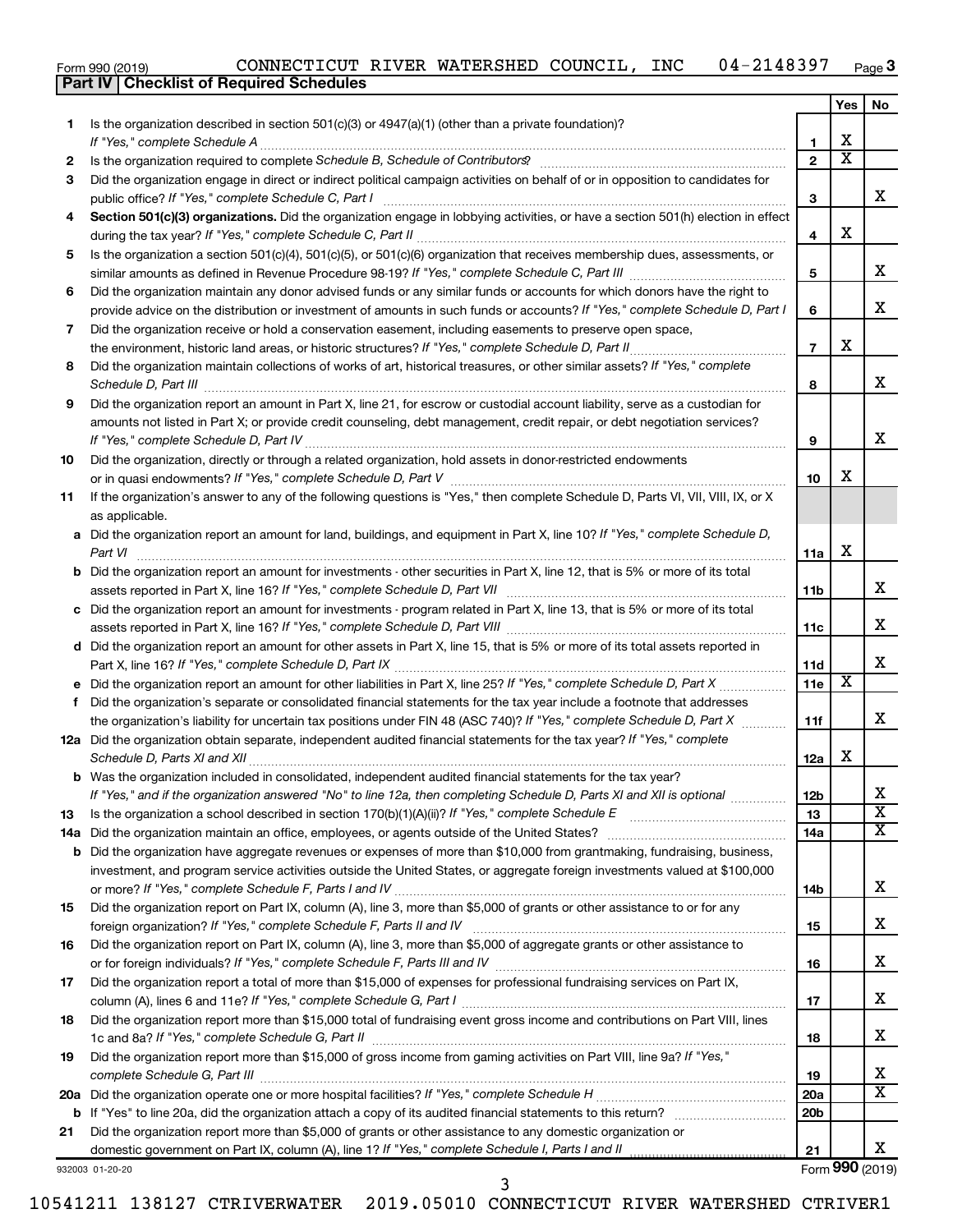| Form 990 (2019) | CONNECTICUT RIVER WATERSHED COUNCIL, |  |  |  | <b>INC</b> | $-2148397$<br>$04 -$ | Page 4 |
|-----------------|--------------------------------------|--|--|--|------------|----------------------|--------|
|-----------------|--------------------------------------|--|--|--|------------|----------------------|--------|

| 22 | Did the organization report more than \$5,000 of grants or other assistance to or for domestic individuals on                                                                                                                                                                                                                                                                |                 | Yes             | No |
|----|------------------------------------------------------------------------------------------------------------------------------------------------------------------------------------------------------------------------------------------------------------------------------------------------------------------------------------------------------------------------------|-----------------|-----------------|----|
|    |                                                                                                                                                                                                                                                                                                                                                                              | 22              |                 |    |
| 23 | Did the organization answer "Yes" to Part VII, Section A, line 3, 4, or 5 about compensation of the organization's current<br>and former officers, directors, trustees, key employees, and highest compensated employees? If "Yes," complete<br>Schedule J <b>Martin Communication Communication</b> Contract of the Communication Communication Communication Communication | 23              |                 |    |
|    | 24a Did the organization have a tax-exempt bond issue with an outstanding principal amount of more than \$100,000 as of the<br>last day of the year, that was issued after December 31, 2002? If "Yes," answer lines 24b through 24d and complete                                                                                                                            |                 |                 |    |
|    |                                                                                                                                                                                                                                                                                                                                                                              | 24a             |                 |    |
|    |                                                                                                                                                                                                                                                                                                                                                                              | 24 <sub>b</sub> |                 |    |
|    | c Did the organization maintain an escrow account other than a refunding escrow at any time during the year to defease                                                                                                                                                                                                                                                       | 24c             |                 |    |
|    |                                                                                                                                                                                                                                                                                                                                                                              | 24d             |                 |    |
|    | 25a Section 501(c)(3), 501(c)(4), and 501(c)(29) organizations. Did the organization engage in an excess benefit                                                                                                                                                                                                                                                             | 25a             |                 |    |
|    | <b>b</b> Is the organization aware that it engaged in an excess benefit transaction with a disqualified person in a prior year, and<br>that the transaction has not been reported on any of the organization's prior Forms 990 or 990-EZ? If "Yes," complete<br>Schedule L, Part I                                                                                           | 25 <sub>b</sub> |                 |    |
| 26 | Did the organization report any amount on Part X, line 5 or 22, for receivables from or payables to any current                                                                                                                                                                                                                                                              |                 |                 |    |
|    | or former officer, director, trustee, key employee, creator or founder, substantial contributor, or 35%                                                                                                                                                                                                                                                                      |                 |                 |    |
|    |                                                                                                                                                                                                                                                                                                                                                                              | 26              |                 |    |
| 27 | Did the organization provide a grant or other assistance to any current or former officer, director, trustee, key employee,                                                                                                                                                                                                                                                  |                 |                 |    |
|    | creator or founder, substantial contributor or employee thereof, a grant selection committee member, or to a 35% controlled                                                                                                                                                                                                                                                  |                 |                 |    |
|    | entity (including an employee thereof) or family member of any of these persons? If "Yes," complete Schedule L, Part III                                                                                                                                                                                                                                                     | 27              |                 |    |
| 28 | Was the organization a party to a business transaction with one of the following parties (see Schedule L, Part IV                                                                                                                                                                                                                                                            |                 |                 |    |
|    | instructions, for applicable filing thresholds, conditions, and exceptions):                                                                                                                                                                                                                                                                                                 |                 |                 |    |
|    | a A current or former officer, director, trustee, key employee, creator or founder, or substantial contributor? If                                                                                                                                                                                                                                                           |                 |                 |    |
|    |                                                                                                                                                                                                                                                                                                                                                                              | 28a             |                 |    |
|    |                                                                                                                                                                                                                                                                                                                                                                              | 28 <sub>b</sub> |                 |    |
|    | c A 35% controlled entity of one or more individuals and/or organizations described in lines 28a or 28b?If                                                                                                                                                                                                                                                                   |                 |                 |    |
|    |                                                                                                                                                                                                                                                                                                                                                                              | 28c             |                 |    |
| 29 |                                                                                                                                                                                                                                                                                                                                                                              | 29              |                 |    |
| 30 | Did the organization receive contributions of art, historical treasures, or other similar assets, or qualified conservation                                                                                                                                                                                                                                                  | 30              |                 |    |
| 31 | Did the organization liquidate, terminate, or dissolve and cease operations? If "Yes," complete Schedule N, Part I                                                                                                                                                                                                                                                           | 31              |                 |    |
| 32 | Did the organization sell, exchange, dispose of, or transfer more than 25% of its net assets? If "Yes," complete                                                                                                                                                                                                                                                             | 32              |                 |    |
| 33 | Did the organization own 100% of an entity disregarded as separate from the organization under Regulations<br>sections 301.7701-2 and 301.7701-3? If "Yes," complete Schedule R, Part I [1] [1] [1] [1] [1] [1] sections 301.7701-2 and 301.7701-3? If "Yes," complete Schedule R, Part I                                                                                    | 33              |                 |    |
| 34 | Was the organization related to any tax-exempt or taxable entity? If "Yes," complete Schedule R, Part II, III, or IV, and                                                                                                                                                                                                                                                    |                 |                 |    |
|    | Part V, line 1                                                                                                                                                                                                                                                                                                                                                               | 34              |                 |    |
|    |                                                                                                                                                                                                                                                                                                                                                                              | 35a             |                 |    |
|    | b If "Yes" to line 35a, did the organization receive any payment from or engage in any transaction with a controlled entity                                                                                                                                                                                                                                                  |                 |                 |    |
|    |                                                                                                                                                                                                                                                                                                                                                                              | 35b             |                 |    |
| 36 | Section 501(c)(3) organizations. Did the organization make any transfers to an exempt non-charitable related organization?                                                                                                                                                                                                                                                   | 36              |                 |    |
| 37 | Did the organization conduct more than 5% of its activities through an entity that is not a related organization                                                                                                                                                                                                                                                             |                 |                 |    |
|    | Did the organization complete Schedule O and provide explanations in Schedule O for Part VI, lines 11b and 19?                                                                                                                                                                                                                                                               | 37              |                 |    |
| 38 |                                                                                                                                                                                                                                                                                                                                                                              | 38              | X               |    |
|    | <b>Statements Regarding Other IRS Filings and Tax Compliance</b><br>  Part V                                                                                                                                                                                                                                                                                                 |                 |                 |    |
|    | Check if Schedule O contains a response or note to any line in this Part V [11] [12] contains according to contains a response or note to any line in this Part V [11] [12] [12] contains according to contain a response or n                                                                                                                                               |                 |                 |    |
|    |                                                                                                                                                                                                                                                                                                                                                                              |                 | Yes             |    |
|    | 14<br>1a                                                                                                                                                                                                                                                                                                                                                                     |                 |                 |    |
|    |                                                                                                                                                                                                                                                                                                                                                                              |                 |                 |    |
|    | c Did the organization comply with backup withholding rules for reportable payments to vendors and reportable gaming                                                                                                                                                                                                                                                         |                 |                 |    |
|    |                                                                                                                                                                                                                                                                                                                                                                              |                 | х               |    |
|    |                                                                                                                                                                                                                                                                                                                                                                              | 1с.             | Form 990 (2019) |    |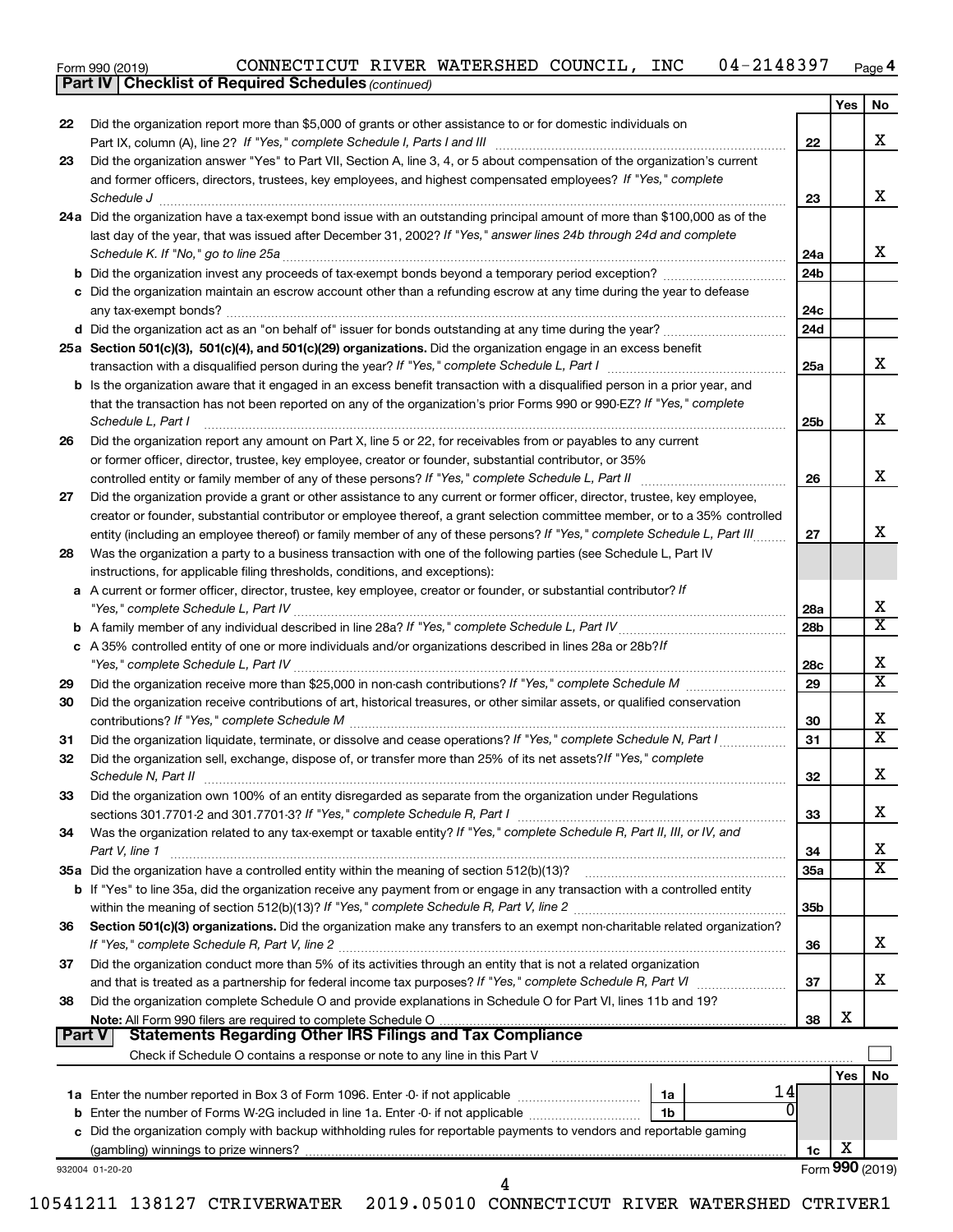| Form 990 (2019) | CONNECTICUT | RIVER | WATERSHED | COUNCIL | INC | .48397<br><u>га</u><br>$04 -$<br>ി 4 പ<br>$\overline{\phantom{a}}$ | Page |
|-----------------|-------------|-------|-----------|---------|-----|--------------------------------------------------------------------|------|
|                 |             |       |           |         |     |                                                                    |      |

| Yes<br>No<br>2a Enter the number of employees reported on Form W-3, Transmittal of Wage and Tax Statements,<br>30<br>filed for the calendar year ending with or within the year covered by this return<br>2a<br>X<br>b If at least one is reported on line 2a, did the organization file all required federal employment tax returns?<br>2 <sub>b</sub><br>х<br>3a Did the organization have unrelated business gross income of \$1,000 or more during the year?<br>За<br>3b<br>4a At any time during the calendar year, did the organization have an interest in, or a signature or other authority over, a<br>х<br>financial account in a foreign country (such as a bank account, securities account, or other financial account)?<br>4a<br><b>b</b> If "Yes," enter the name of the foreign country $\blacktriangleright$<br>See instructions for filing requirements for FinCEN Form 114, Report of Foreign Bank and Financial Accounts (FBAR).<br>х<br>5a<br>5а<br>$\overline{\mathbf{X}}$<br>5b<br>5c<br>6a Does the organization have annual gross receipts that are normally greater than \$100,000, and did the organization solicit<br>х<br>any contributions that were not tax deductible as charitable contributions?<br>6a<br>b If "Yes," did the organization include with every solicitation an express statement that such contributions or gifts<br>6b<br>Organizations that may receive deductible contributions under section 170(c).<br>7<br>х<br>Did the organization receive a payment in excess of \$75 made partly as a contribution and partly for goods and services provided to the payor?<br>7a<br>7b<br>Did the organization sell, exchange, or otherwise dispose of tangible personal property for which it was required<br>х<br>7c<br>7d<br>х<br>Did the organization receive any funds, directly or indirectly, to pay premiums on a personal benefit contract?<br>7е<br>х<br>7f<br>Did the organization, during the year, pay premiums, directly or indirectly, on a personal benefit contract?<br>Ť.<br>If the organization received a contribution of qualified intellectual property, did the organization file Form 8899 as required?<br>7g<br>If the organization received a contribution of cars, boats, airplanes, or other vehicles, did the organization file a Form 1098-C?<br>7h<br>h<br>Sponsoring organizations maintaining donor advised funds. Did a donor advised fund maintained by the<br>8<br>8<br>sponsoring organization have excess business holdings at any time during the year?<br>Sponsoring organizations maintaining donor advised funds.<br>9<br><b>9a</b><br>Did the sponsoring organization make any taxable distributions under section 4966?<br>а<br>Did the sponsoring organization make a distribution to a donor, donor advisor, or related person? [111] Did the sponsoring organization make a distribution to a donor, donor advisor, or related person?<br>9b<br>b<br>Section 501(c)(7) organizations. Enter:<br>10<br>10a<br>10 <sub>b</sub><br>b Gross receipts, included on Form 990, Part VIII, line 12, for public use of club facilities<br>Section 501(c)(12) organizations. Enter:<br>11<br>11a<br><b>b</b> Gross income from other sources (Do not net amounts due or paid to other sources against<br>amounts due or received from them.)<br>11b<br>12a Section 4947(a)(1) non-exempt charitable trusts. Is the organization filing Form 990 in lieu of Form 1041?<br>12a<br>12 <sub>b</sub><br>b If "Yes," enter the amount of tax-exempt interest received or accrued during the year<br>Section 501(c)(29) qualified nonprofit health insurance issuers.<br>13<br>13a<br>a Is the organization licensed to issue qualified health plans in more than one state?<br>Note: See the instructions for additional information the organization must report on Schedule O.<br><b>b</b> Enter the amount of reserves the organization is required to maintain by the states in which the<br>13b<br>13 <sub>c</sub><br>x<br>14a Did the organization receive any payments for indoor tanning services during the tax year?<br>14a<br><b>b</b> If "Yes," has it filed a Form 720 to report these payments? If "No," provide an explanation on Schedule O<br>14b<br>Is the organization subject to the section 4960 tax on payment(s) of more than \$1,000,000 in remuneration or<br>15<br>х<br>excess parachute payment(s) during the year?<br>15<br>If "Yes," see instructions and file Form 4720, Schedule N.<br>x<br>Is the organization an educational institution subject to the section 4968 excise tax on net investment income?<br>16<br>16<br>If "Yes," complete Form 4720, Schedule O. | Part V | <b>Statements Regarding Other IRS Filings and Tax Compliance (continued)</b> |  |  |
|--------------------------------------------------------------------------------------------------------------------------------------------------------------------------------------------------------------------------------------------------------------------------------------------------------------------------------------------------------------------------------------------------------------------------------------------------------------------------------------------------------------------------------------------------------------------------------------------------------------------------------------------------------------------------------------------------------------------------------------------------------------------------------------------------------------------------------------------------------------------------------------------------------------------------------------------------------------------------------------------------------------------------------------------------------------------------------------------------------------------------------------------------------------------------------------------------------------------------------------------------------------------------------------------------------------------------------------------------------------------------------------------------------------------------------------------------------------------------------------------------------------------------------------------------------------------------------------------------------------------------------------------------------------------------------------------------------------------------------------------------------------------------------------------------------------------------------------------------------------------------------------------------------------------------------------------------------------------------------------------------------------------------------------------------------------------------------------------------------------------------------------------------------------------------------------------------------------------------------------------------------------------------------------------------------------------------------------------------------------------------------------------------------------------------------------------------------------------------------------------------------------------------------------------------------------------------------------------------------------------------------------------------------------------------------------------------------------------------------------------------------------------------------------------------------------------------------------------------------------------------------------------------------------------------------------------------------------------------------------------------------------------------------------------------------------------------------------------------------------------------------------------------------------------------------------------------------------------------------------------------------------------------------------------------------------------------------------------------------------------------------------------------------------------------------------------------------------------------------------------------------------------------------------------------------------------------------------------------------------------------------------------------------------------------------------------------------------------------------------------------------------------------------------------------------------------------------------------------------------------------------------------------------------------------------------------------------------------------------------------------------------------------------------------------------------------------------------------------------------------------------------------------------------------------------------------------------------------------------------------------------------------------------------------------------------------------------------------------------------------------------------------------------------------------------------------------------------------------------------------------------------------------------------------------------------------------------------------------------------------------------------------------------------------------------|--------|------------------------------------------------------------------------------|--|--|
|                                                                                                                                                                                                                                                                                                                                                                                                                                                                                                                                                                                                                                                                                                                                                                                                                                                                                                                                                                                                                                                                                                                                                                                                                                                                                                                                                                                                                                                                                                                                                                                                                                                                                                                                                                                                                                                                                                                                                                                                                                                                                                                                                                                                                                                                                                                                                                                                                                                                                                                                                                                                                                                                                                                                                                                                                                                                                                                                                                                                                                                                                                                                                                                                                                                                                                                                                                                                                                                                                                                                                                                                                                                                                                                                                                                                                                                                                                                                                                                                                                                                                                                                                                                                                                                                                                                                                                                                                                                                                                                                                                                                                                                                                |        |                                                                              |  |  |
|                                                                                                                                                                                                                                                                                                                                                                                                                                                                                                                                                                                                                                                                                                                                                                                                                                                                                                                                                                                                                                                                                                                                                                                                                                                                                                                                                                                                                                                                                                                                                                                                                                                                                                                                                                                                                                                                                                                                                                                                                                                                                                                                                                                                                                                                                                                                                                                                                                                                                                                                                                                                                                                                                                                                                                                                                                                                                                                                                                                                                                                                                                                                                                                                                                                                                                                                                                                                                                                                                                                                                                                                                                                                                                                                                                                                                                                                                                                                                                                                                                                                                                                                                                                                                                                                                                                                                                                                                                                                                                                                                                                                                                                                                |        |                                                                              |  |  |
|                                                                                                                                                                                                                                                                                                                                                                                                                                                                                                                                                                                                                                                                                                                                                                                                                                                                                                                                                                                                                                                                                                                                                                                                                                                                                                                                                                                                                                                                                                                                                                                                                                                                                                                                                                                                                                                                                                                                                                                                                                                                                                                                                                                                                                                                                                                                                                                                                                                                                                                                                                                                                                                                                                                                                                                                                                                                                                                                                                                                                                                                                                                                                                                                                                                                                                                                                                                                                                                                                                                                                                                                                                                                                                                                                                                                                                                                                                                                                                                                                                                                                                                                                                                                                                                                                                                                                                                                                                                                                                                                                                                                                                                                                |        |                                                                              |  |  |
|                                                                                                                                                                                                                                                                                                                                                                                                                                                                                                                                                                                                                                                                                                                                                                                                                                                                                                                                                                                                                                                                                                                                                                                                                                                                                                                                                                                                                                                                                                                                                                                                                                                                                                                                                                                                                                                                                                                                                                                                                                                                                                                                                                                                                                                                                                                                                                                                                                                                                                                                                                                                                                                                                                                                                                                                                                                                                                                                                                                                                                                                                                                                                                                                                                                                                                                                                                                                                                                                                                                                                                                                                                                                                                                                                                                                                                                                                                                                                                                                                                                                                                                                                                                                                                                                                                                                                                                                                                                                                                                                                                                                                                                                                |        |                                                                              |  |  |
|                                                                                                                                                                                                                                                                                                                                                                                                                                                                                                                                                                                                                                                                                                                                                                                                                                                                                                                                                                                                                                                                                                                                                                                                                                                                                                                                                                                                                                                                                                                                                                                                                                                                                                                                                                                                                                                                                                                                                                                                                                                                                                                                                                                                                                                                                                                                                                                                                                                                                                                                                                                                                                                                                                                                                                                                                                                                                                                                                                                                                                                                                                                                                                                                                                                                                                                                                                                                                                                                                                                                                                                                                                                                                                                                                                                                                                                                                                                                                                                                                                                                                                                                                                                                                                                                                                                                                                                                                                                                                                                                                                                                                                                                                |        |                                                                              |  |  |
|                                                                                                                                                                                                                                                                                                                                                                                                                                                                                                                                                                                                                                                                                                                                                                                                                                                                                                                                                                                                                                                                                                                                                                                                                                                                                                                                                                                                                                                                                                                                                                                                                                                                                                                                                                                                                                                                                                                                                                                                                                                                                                                                                                                                                                                                                                                                                                                                                                                                                                                                                                                                                                                                                                                                                                                                                                                                                                                                                                                                                                                                                                                                                                                                                                                                                                                                                                                                                                                                                                                                                                                                                                                                                                                                                                                                                                                                                                                                                                                                                                                                                                                                                                                                                                                                                                                                                                                                                                                                                                                                                                                                                                                                                |        |                                                                              |  |  |
|                                                                                                                                                                                                                                                                                                                                                                                                                                                                                                                                                                                                                                                                                                                                                                                                                                                                                                                                                                                                                                                                                                                                                                                                                                                                                                                                                                                                                                                                                                                                                                                                                                                                                                                                                                                                                                                                                                                                                                                                                                                                                                                                                                                                                                                                                                                                                                                                                                                                                                                                                                                                                                                                                                                                                                                                                                                                                                                                                                                                                                                                                                                                                                                                                                                                                                                                                                                                                                                                                                                                                                                                                                                                                                                                                                                                                                                                                                                                                                                                                                                                                                                                                                                                                                                                                                                                                                                                                                                                                                                                                                                                                                                                                |        |                                                                              |  |  |
|                                                                                                                                                                                                                                                                                                                                                                                                                                                                                                                                                                                                                                                                                                                                                                                                                                                                                                                                                                                                                                                                                                                                                                                                                                                                                                                                                                                                                                                                                                                                                                                                                                                                                                                                                                                                                                                                                                                                                                                                                                                                                                                                                                                                                                                                                                                                                                                                                                                                                                                                                                                                                                                                                                                                                                                                                                                                                                                                                                                                                                                                                                                                                                                                                                                                                                                                                                                                                                                                                                                                                                                                                                                                                                                                                                                                                                                                                                                                                                                                                                                                                                                                                                                                                                                                                                                                                                                                                                                                                                                                                                                                                                                                                |        |                                                                              |  |  |
|                                                                                                                                                                                                                                                                                                                                                                                                                                                                                                                                                                                                                                                                                                                                                                                                                                                                                                                                                                                                                                                                                                                                                                                                                                                                                                                                                                                                                                                                                                                                                                                                                                                                                                                                                                                                                                                                                                                                                                                                                                                                                                                                                                                                                                                                                                                                                                                                                                                                                                                                                                                                                                                                                                                                                                                                                                                                                                                                                                                                                                                                                                                                                                                                                                                                                                                                                                                                                                                                                                                                                                                                                                                                                                                                                                                                                                                                                                                                                                                                                                                                                                                                                                                                                                                                                                                                                                                                                                                                                                                                                                                                                                                                                |        |                                                                              |  |  |
|                                                                                                                                                                                                                                                                                                                                                                                                                                                                                                                                                                                                                                                                                                                                                                                                                                                                                                                                                                                                                                                                                                                                                                                                                                                                                                                                                                                                                                                                                                                                                                                                                                                                                                                                                                                                                                                                                                                                                                                                                                                                                                                                                                                                                                                                                                                                                                                                                                                                                                                                                                                                                                                                                                                                                                                                                                                                                                                                                                                                                                                                                                                                                                                                                                                                                                                                                                                                                                                                                                                                                                                                                                                                                                                                                                                                                                                                                                                                                                                                                                                                                                                                                                                                                                                                                                                                                                                                                                                                                                                                                                                                                                                                                |        |                                                                              |  |  |
|                                                                                                                                                                                                                                                                                                                                                                                                                                                                                                                                                                                                                                                                                                                                                                                                                                                                                                                                                                                                                                                                                                                                                                                                                                                                                                                                                                                                                                                                                                                                                                                                                                                                                                                                                                                                                                                                                                                                                                                                                                                                                                                                                                                                                                                                                                                                                                                                                                                                                                                                                                                                                                                                                                                                                                                                                                                                                                                                                                                                                                                                                                                                                                                                                                                                                                                                                                                                                                                                                                                                                                                                                                                                                                                                                                                                                                                                                                                                                                                                                                                                                                                                                                                                                                                                                                                                                                                                                                                                                                                                                                                                                                                                                |        |                                                                              |  |  |
|                                                                                                                                                                                                                                                                                                                                                                                                                                                                                                                                                                                                                                                                                                                                                                                                                                                                                                                                                                                                                                                                                                                                                                                                                                                                                                                                                                                                                                                                                                                                                                                                                                                                                                                                                                                                                                                                                                                                                                                                                                                                                                                                                                                                                                                                                                                                                                                                                                                                                                                                                                                                                                                                                                                                                                                                                                                                                                                                                                                                                                                                                                                                                                                                                                                                                                                                                                                                                                                                                                                                                                                                                                                                                                                                                                                                                                                                                                                                                                                                                                                                                                                                                                                                                                                                                                                                                                                                                                                                                                                                                                                                                                                                                |        |                                                                              |  |  |
|                                                                                                                                                                                                                                                                                                                                                                                                                                                                                                                                                                                                                                                                                                                                                                                                                                                                                                                                                                                                                                                                                                                                                                                                                                                                                                                                                                                                                                                                                                                                                                                                                                                                                                                                                                                                                                                                                                                                                                                                                                                                                                                                                                                                                                                                                                                                                                                                                                                                                                                                                                                                                                                                                                                                                                                                                                                                                                                                                                                                                                                                                                                                                                                                                                                                                                                                                                                                                                                                                                                                                                                                                                                                                                                                                                                                                                                                                                                                                                                                                                                                                                                                                                                                                                                                                                                                                                                                                                                                                                                                                                                                                                                                                |        |                                                                              |  |  |
|                                                                                                                                                                                                                                                                                                                                                                                                                                                                                                                                                                                                                                                                                                                                                                                                                                                                                                                                                                                                                                                                                                                                                                                                                                                                                                                                                                                                                                                                                                                                                                                                                                                                                                                                                                                                                                                                                                                                                                                                                                                                                                                                                                                                                                                                                                                                                                                                                                                                                                                                                                                                                                                                                                                                                                                                                                                                                                                                                                                                                                                                                                                                                                                                                                                                                                                                                                                                                                                                                                                                                                                                                                                                                                                                                                                                                                                                                                                                                                                                                                                                                                                                                                                                                                                                                                                                                                                                                                                                                                                                                                                                                                                                                |        |                                                                              |  |  |
|                                                                                                                                                                                                                                                                                                                                                                                                                                                                                                                                                                                                                                                                                                                                                                                                                                                                                                                                                                                                                                                                                                                                                                                                                                                                                                                                                                                                                                                                                                                                                                                                                                                                                                                                                                                                                                                                                                                                                                                                                                                                                                                                                                                                                                                                                                                                                                                                                                                                                                                                                                                                                                                                                                                                                                                                                                                                                                                                                                                                                                                                                                                                                                                                                                                                                                                                                                                                                                                                                                                                                                                                                                                                                                                                                                                                                                                                                                                                                                                                                                                                                                                                                                                                                                                                                                                                                                                                                                                                                                                                                                                                                                                                                |        |                                                                              |  |  |
|                                                                                                                                                                                                                                                                                                                                                                                                                                                                                                                                                                                                                                                                                                                                                                                                                                                                                                                                                                                                                                                                                                                                                                                                                                                                                                                                                                                                                                                                                                                                                                                                                                                                                                                                                                                                                                                                                                                                                                                                                                                                                                                                                                                                                                                                                                                                                                                                                                                                                                                                                                                                                                                                                                                                                                                                                                                                                                                                                                                                                                                                                                                                                                                                                                                                                                                                                                                                                                                                                                                                                                                                                                                                                                                                                                                                                                                                                                                                                                                                                                                                                                                                                                                                                                                                                                                                                                                                                                                                                                                                                                                                                                                                                |        |                                                                              |  |  |
|                                                                                                                                                                                                                                                                                                                                                                                                                                                                                                                                                                                                                                                                                                                                                                                                                                                                                                                                                                                                                                                                                                                                                                                                                                                                                                                                                                                                                                                                                                                                                                                                                                                                                                                                                                                                                                                                                                                                                                                                                                                                                                                                                                                                                                                                                                                                                                                                                                                                                                                                                                                                                                                                                                                                                                                                                                                                                                                                                                                                                                                                                                                                                                                                                                                                                                                                                                                                                                                                                                                                                                                                                                                                                                                                                                                                                                                                                                                                                                                                                                                                                                                                                                                                                                                                                                                                                                                                                                                                                                                                                                                                                                                                                |        |                                                                              |  |  |
|                                                                                                                                                                                                                                                                                                                                                                                                                                                                                                                                                                                                                                                                                                                                                                                                                                                                                                                                                                                                                                                                                                                                                                                                                                                                                                                                                                                                                                                                                                                                                                                                                                                                                                                                                                                                                                                                                                                                                                                                                                                                                                                                                                                                                                                                                                                                                                                                                                                                                                                                                                                                                                                                                                                                                                                                                                                                                                                                                                                                                                                                                                                                                                                                                                                                                                                                                                                                                                                                                                                                                                                                                                                                                                                                                                                                                                                                                                                                                                                                                                                                                                                                                                                                                                                                                                                                                                                                                                                                                                                                                                                                                                                                                |        |                                                                              |  |  |
|                                                                                                                                                                                                                                                                                                                                                                                                                                                                                                                                                                                                                                                                                                                                                                                                                                                                                                                                                                                                                                                                                                                                                                                                                                                                                                                                                                                                                                                                                                                                                                                                                                                                                                                                                                                                                                                                                                                                                                                                                                                                                                                                                                                                                                                                                                                                                                                                                                                                                                                                                                                                                                                                                                                                                                                                                                                                                                                                                                                                                                                                                                                                                                                                                                                                                                                                                                                                                                                                                                                                                                                                                                                                                                                                                                                                                                                                                                                                                                                                                                                                                                                                                                                                                                                                                                                                                                                                                                                                                                                                                                                                                                                                                |        |                                                                              |  |  |
|                                                                                                                                                                                                                                                                                                                                                                                                                                                                                                                                                                                                                                                                                                                                                                                                                                                                                                                                                                                                                                                                                                                                                                                                                                                                                                                                                                                                                                                                                                                                                                                                                                                                                                                                                                                                                                                                                                                                                                                                                                                                                                                                                                                                                                                                                                                                                                                                                                                                                                                                                                                                                                                                                                                                                                                                                                                                                                                                                                                                                                                                                                                                                                                                                                                                                                                                                                                                                                                                                                                                                                                                                                                                                                                                                                                                                                                                                                                                                                                                                                                                                                                                                                                                                                                                                                                                                                                                                                                                                                                                                                                                                                                                                |        |                                                                              |  |  |
|                                                                                                                                                                                                                                                                                                                                                                                                                                                                                                                                                                                                                                                                                                                                                                                                                                                                                                                                                                                                                                                                                                                                                                                                                                                                                                                                                                                                                                                                                                                                                                                                                                                                                                                                                                                                                                                                                                                                                                                                                                                                                                                                                                                                                                                                                                                                                                                                                                                                                                                                                                                                                                                                                                                                                                                                                                                                                                                                                                                                                                                                                                                                                                                                                                                                                                                                                                                                                                                                                                                                                                                                                                                                                                                                                                                                                                                                                                                                                                                                                                                                                                                                                                                                                                                                                                                                                                                                                                                                                                                                                                                                                                                                                |        |                                                                              |  |  |
|                                                                                                                                                                                                                                                                                                                                                                                                                                                                                                                                                                                                                                                                                                                                                                                                                                                                                                                                                                                                                                                                                                                                                                                                                                                                                                                                                                                                                                                                                                                                                                                                                                                                                                                                                                                                                                                                                                                                                                                                                                                                                                                                                                                                                                                                                                                                                                                                                                                                                                                                                                                                                                                                                                                                                                                                                                                                                                                                                                                                                                                                                                                                                                                                                                                                                                                                                                                                                                                                                                                                                                                                                                                                                                                                                                                                                                                                                                                                                                                                                                                                                                                                                                                                                                                                                                                                                                                                                                                                                                                                                                                                                                                                                |        |                                                                              |  |  |
|                                                                                                                                                                                                                                                                                                                                                                                                                                                                                                                                                                                                                                                                                                                                                                                                                                                                                                                                                                                                                                                                                                                                                                                                                                                                                                                                                                                                                                                                                                                                                                                                                                                                                                                                                                                                                                                                                                                                                                                                                                                                                                                                                                                                                                                                                                                                                                                                                                                                                                                                                                                                                                                                                                                                                                                                                                                                                                                                                                                                                                                                                                                                                                                                                                                                                                                                                                                                                                                                                                                                                                                                                                                                                                                                                                                                                                                                                                                                                                                                                                                                                                                                                                                                                                                                                                                                                                                                                                                                                                                                                                                                                                                                                |        |                                                                              |  |  |
|                                                                                                                                                                                                                                                                                                                                                                                                                                                                                                                                                                                                                                                                                                                                                                                                                                                                                                                                                                                                                                                                                                                                                                                                                                                                                                                                                                                                                                                                                                                                                                                                                                                                                                                                                                                                                                                                                                                                                                                                                                                                                                                                                                                                                                                                                                                                                                                                                                                                                                                                                                                                                                                                                                                                                                                                                                                                                                                                                                                                                                                                                                                                                                                                                                                                                                                                                                                                                                                                                                                                                                                                                                                                                                                                                                                                                                                                                                                                                                                                                                                                                                                                                                                                                                                                                                                                                                                                                                                                                                                                                                                                                                                                                |        |                                                                              |  |  |
|                                                                                                                                                                                                                                                                                                                                                                                                                                                                                                                                                                                                                                                                                                                                                                                                                                                                                                                                                                                                                                                                                                                                                                                                                                                                                                                                                                                                                                                                                                                                                                                                                                                                                                                                                                                                                                                                                                                                                                                                                                                                                                                                                                                                                                                                                                                                                                                                                                                                                                                                                                                                                                                                                                                                                                                                                                                                                                                                                                                                                                                                                                                                                                                                                                                                                                                                                                                                                                                                                                                                                                                                                                                                                                                                                                                                                                                                                                                                                                                                                                                                                                                                                                                                                                                                                                                                                                                                                                                                                                                                                                                                                                                                                |        |                                                                              |  |  |
|                                                                                                                                                                                                                                                                                                                                                                                                                                                                                                                                                                                                                                                                                                                                                                                                                                                                                                                                                                                                                                                                                                                                                                                                                                                                                                                                                                                                                                                                                                                                                                                                                                                                                                                                                                                                                                                                                                                                                                                                                                                                                                                                                                                                                                                                                                                                                                                                                                                                                                                                                                                                                                                                                                                                                                                                                                                                                                                                                                                                                                                                                                                                                                                                                                                                                                                                                                                                                                                                                                                                                                                                                                                                                                                                                                                                                                                                                                                                                                                                                                                                                                                                                                                                                                                                                                                                                                                                                                                                                                                                                                                                                                                                                |        |                                                                              |  |  |
|                                                                                                                                                                                                                                                                                                                                                                                                                                                                                                                                                                                                                                                                                                                                                                                                                                                                                                                                                                                                                                                                                                                                                                                                                                                                                                                                                                                                                                                                                                                                                                                                                                                                                                                                                                                                                                                                                                                                                                                                                                                                                                                                                                                                                                                                                                                                                                                                                                                                                                                                                                                                                                                                                                                                                                                                                                                                                                                                                                                                                                                                                                                                                                                                                                                                                                                                                                                                                                                                                                                                                                                                                                                                                                                                                                                                                                                                                                                                                                                                                                                                                                                                                                                                                                                                                                                                                                                                                                                                                                                                                                                                                                                                                |        |                                                                              |  |  |
|                                                                                                                                                                                                                                                                                                                                                                                                                                                                                                                                                                                                                                                                                                                                                                                                                                                                                                                                                                                                                                                                                                                                                                                                                                                                                                                                                                                                                                                                                                                                                                                                                                                                                                                                                                                                                                                                                                                                                                                                                                                                                                                                                                                                                                                                                                                                                                                                                                                                                                                                                                                                                                                                                                                                                                                                                                                                                                                                                                                                                                                                                                                                                                                                                                                                                                                                                                                                                                                                                                                                                                                                                                                                                                                                                                                                                                                                                                                                                                                                                                                                                                                                                                                                                                                                                                                                                                                                                                                                                                                                                                                                                                                                                |        |                                                                              |  |  |
|                                                                                                                                                                                                                                                                                                                                                                                                                                                                                                                                                                                                                                                                                                                                                                                                                                                                                                                                                                                                                                                                                                                                                                                                                                                                                                                                                                                                                                                                                                                                                                                                                                                                                                                                                                                                                                                                                                                                                                                                                                                                                                                                                                                                                                                                                                                                                                                                                                                                                                                                                                                                                                                                                                                                                                                                                                                                                                                                                                                                                                                                                                                                                                                                                                                                                                                                                                                                                                                                                                                                                                                                                                                                                                                                                                                                                                                                                                                                                                                                                                                                                                                                                                                                                                                                                                                                                                                                                                                                                                                                                                                                                                                                                |        |                                                                              |  |  |
|                                                                                                                                                                                                                                                                                                                                                                                                                                                                                                                                                                                                                                                                                                                                                                                                                                                                                                                                                                                                                                                                                                                                                                                                                                                                                                                                                                                                                                                                                                                                                                                                                                                                                                                                                                                                                                                                                                                                                                                                                                                                                                                                                                                                                                                                                                                                                                                                                                                                                                                                                                                                                                                                                                                                                                                                                                                                                                                                                                                                                                                                                                                                                                                                                                                                                                                                                                                                                                                                                                                                                                                                                                                                                                                                                                                                                                                                                                                                                                                                                                                                                                                                                                                                                                                                                                                                                                                                                                                                                                                                                                                                                                                                                |        |                                                                              |  |  |
|                                                                                                                                                                                                                                                                                                                                                                                                                                                                                                                                                                                                                                                                                                                                                                                                                                                                                                                                                                                                                                                                                                                                                                                                                                                                                                                                                                                                                                                                                                                                                                                                                                                                                                                                                                                                                                                                                                                                                                                                                                                                                                                                                                                                                                                                                                                                                                                                                                                                                                                                                                                                                                                                                                                                                                                                                                                                                                                                                                                                                                                                                                                                                                                                                                                                                                                                                                                                                                                                                                                                                                                                                                                                                                                                                                                                                                                                                                                                                                                                                                                                                                                                                                                                                                                                                                                                                                                                                                                                                                                                                                                                                                                                                |        |                                                                              |  |  |
|                                                                                                                                                                                                                                                                                                                                                                                                                                                                                                                                                                                                                                                                                                                                                                                                                                                                                                                                                                                                                                                                                                                                                                                                                                                                                                                                                                                                                                                                                                                                                                                                                                                                                                                                                                                                                                                                                                                                                                                                                                                                                                                                                                                                                                                                                                                                                                                                                                                                                                                                                                                                                                                                                                                                                                                                                                                                                                                                                                                                                                                                                                                                                                                                                                                                                                                                                                                                                                                                                                                                                                                                                                                                                                                                                                                                                                                                                                                                                                                                                                                                                                                                                                                                                                                                                                                                                                                                                                                                                                                                                                                                                                                                                |        |                                                                              |  |  |
|                                                                                                                                                                                                                                                                                                                                                                                                                                                                                                                                                                                                                                                                                                                                                                                                                                                                                                                                                                                                                                                                                                                                                                                                                                                                                                                                                                                                                                                                                                                                                                                                                                                                                                                                                                                                                                                                                                                                                                                                                                                                                                                                                                                                                                                                                                                                                                                                                                                                                                                                                                                                                                                                                                                                                                                                                                                                                                                                                                                                                                                                                                                                                                                                                                                                                                                                                                                                                                                                                                                                                                                                                                                                                                                                                                                                                                                                                                                                                                                                                                                                                                                                                                                                                                                                                                                                                                                                                                                                                                                                                                                                                                                                                |        |                                                                              |  |  |
|                                                                                                                                                                                                                                                                                                                                                                                                                                                                                                                                                                                                                                                                                                                                                                                                                                                                                                                                                                                                                                                                                                                                                                                                                                                                                                                                                                                                                                                                                                                                                                                                                                                                                                                                                                                                                                                                                                                                                                                                                                                                                                                                                                                                                                                                                                                                                                                                                                                                                                                                                                                                                                                                                                                                                                                                                                                                                                                                                                                                                                                                                                                                                                                                                                                                                                                                                                                                                                                                                                                                                                                                                                                                                                                                                                                                                                                                                                                                                                                                                                                                                                                                                                                                                                                                                                                                                                                                                                                                                                                                                                                                                                                                                |        |                                                                              |  |  |
|                                                                                                                                                                                                                                                                                                                                                                                                                                                                                                                                                                                                                                                                                                                                                                                                                                                                                                                                                                                                                                                                                                                                                                                                                                                                                                                                                                                                                                                                                                                                                                                                                                                                                                                                                                                                                                                                                                                                                                                                                                                                                                                                                                                                                                                                                                                                                                                                                                                                                                                                                                                                                                                                                                                                                                                                                                                                                                                                                                                                                                                                                                                                                                                                                                                                                                                                                                                                                                                                                                                                                                                                                                                                                                                                                                                                                                                                                                                                                                                                                                                                                                                                                                                                                                                                                                                                                                                                                                                                                                                                                                                                                                                                                |        |                                                                              |  |  |
|                                                                                                                                                                                                                                                                                                                                                                                                                                                                                                                                                                                                                                                                                                                                                                                                                                                                                                                                                                                                                                                                                                                                                                                                                                                                                                                                                                                                                                                                                                                                                                                                                                                                                                                                                                                                                                                                                                                                                                                                                                                                                                                                                                                                                                                                                                                                                                                                                                                                                                                                                                                                                                                                                                                                                                                                                                                                                                                                                                                                                                                                                                                                                                                                                                                                                                                                                                                                                                                                                                                                                                                                                                                                                                                                                                                                                                                                                                                                                                                                                                                                                                                                                                                                                                                                                                                                                                                                                                                                                                                                                                                                                                                                                |        |                                                                              |  |  |
|                                                                                                                                                                                                                                                                                                                                                                                                                                                                                                                                                                                                                                                                                                                                                                                                                                                                                                                                                                                                                                                                                                                                                                                                                                                                                                                                                                                                                                                                                                                                                                                                                                                                                                                                                                                                                                                                                                                                                                                                                                                                                                                                                                                                                                                                                                                                                                                                                                                                                                                                                                                                                                                                                                                                                                                                                                                                                                                                                                                                                                                                                                                                                                                                                                                                                                                                                                                                                                                                                                                                                                                                                                                                                                                                                                                                                                                                                                                                                                                                                                                                                                                                                                                                                                                                                                                                                                                                                                                                                                                                                                                                                                                                                |        |                                                                              |  |  |
|                                                                                                                                                                                                                                                                                                                                                                                                                                                                                                                                                                                                                                                                                                                                                                                                                                                                                                                                                                                                                                                                                                                                                                                                                                                                                                                                                                                                                                                                                                                                                                                                                                                                                                                                                                                                                                                                                                                                                                                                                                                                                                                                                                                                                                                                                                                                                                                                                                                                                                                                                                                                                                                                                                                                                                                                                                                                                                                                                                                                                                                                                                                                                                                                                                                                                                                                                                                                                                                                                                                                                                                                                                                                                                                                                                                                                                                                                                                                                                                                                                                                                                                                                                                                                                                                                                                                                                                                                                                                                                                                                                                                                                                                                |        |                                                                              |  |  |
|                                                                                                                                                                                                                                                                                                                                                                                                                                                                                                                                                                                                                                                                                                                                                                                                                                                                                                                                                                                                                                                                                                                                                                                                                                                                                                                                                                                                                                                                                                                                                                                                                                                                                                                                                                                                                                                                                                                                                                                                                                                                                                                                                                                                                                                                                                                                                                                                                                                                                                                                                                                                                                                                                                                                                                                                                                                                                                                                                                                                                                                                                                                                                                                                                                                                                                                                                                                                                                                                                                                                                                                                                                                                                                                                                                                                                                                                                                                                                                                                                                                                                                                                                                                                                                                                                                                                                                                                                                                                                                                                                                                                                                                                                |        |                                                                              |  |  |
|                                                                                                                                                                                                                                                                                                                                                                                                                                                                                                                                                                                                                                                                                                                                                                                                                                                                                                                                                                                                                                                                                                                                                                                                                                                                                                                                                                                                                                                                                                                                                                                                                                                                                                                                                                                                                                                                                                                                                                                                                                                                                                                                                                                                                                                                                                                                                                                                                                                                                                                                                                                                                                                                                                                                                                                                                                                                                                                                                                                                                                                                                                                                                                                                                                                                                                                                                                                                                                                                                                                                                                                                                                                                                                                                                                                                                                                                                                                                                                                                                                                                                                                                                                                                                                                                                                                                                                                                                                                                                                                                                                                                                                                                                |        |                                                                              |  |  |
|                                                                                                                                                                                                                                                                                                                                                                                                                                                                                                                                                                                                                                                                                                                                                                                                                                                                                                                                                                                                                                                                                                                                                                                                                                                                                                                                                                                                                                                                                                                                                                                                                                                                                                                                                                                                                                                                                                                                                                                                                                                                                                                                                                                                                                                                                                                                                                                                                                                                                                                                                                                                                                                                                                                                                                                                                                                                                                                                                                                                                                                                                                                                                                                                                                                                                                                                                                                                                                                                                                                                                                                                                                                                                                                                                                                                                                                                                                                                                                                                                                                                                                                                                                                                                                                                                                                                                                                                                                                                                                                                                                                                                                                                                |        |                                                                              |  |  |
|                                                                                                                                                                                                                                                                                                                                                                                                                                                                                                                                                                                                                                                                                                                                                                                                                                                                                                                                                                                                                                                                                                                                                                                                                                                                                                                                                                                                                                                                                                                                                                                                                                                                                                                                                                                                                                                                                                                                                                                                                                                                                                                                                                                                                                                                                                                                                                                                                                                                                                                                                                                                                                                                                                                                                                                                                                                                                                                                                                                                                                                                                                                                                                                                                                                                                                                                                                                                                                                                                                                                                                                                                                                                                                                                                                                                                                                                                                                                                                                                                                                                                                                                                                                                                                                                                                                                                                                                                                                                                                                                                                                                                                                                                |        |                                                                              |  |  |
|                                                                                                                                                                                                                                                                                                                                                                                                                                                                                                                                                                                                                                                                                                                                                                                                                                                                                                                                                                                                                                                                                                                                                                                                                                                                                                                                                                                                                                                                                                                                                                                                                                                                                                                                                                                                                                                                                                                                                                                                                                                                                                                                                                                                                                                                                                                                                                                                                                                                                                                                                                                                                                                                                                                                                                                                                                                                                                                                                                                                                                                                                                                                                                                                                                                                                                                                                                                                                                                                                                                                                                                                                                                                                                                                                                                                                                                                                                                                                                                                                                                                                                                                                                                                                                                                                                                                                                                                                                                                                                                                                                                                                                                                                |        |                                                                              |  |  |
|                                                                                                                                                                                                                                                                                                                                                                                                                                                                                                                                                                                                                                                                                                                                                                                                                                                                                                                                                                                                                                                                                                                                                                                                                                                                                                                                                                                                                                                                                                                                                                                                                                                                                                                                                                                                                                                                                                                                                                                                                                                                                                                                                                                                                                                                                                                                                                                                                                                                                                                                                                                                                                                                                                                                                                                                                                                                                                                                                                                                                                                                                                                                                                                                                                                                                                                                                                                                                                                                                                                                                                                                                                                                                                                                                                                                                                                                                                                                                                                                                                                                                                                                                                                                                                                                                                                                                                                                                                                                                                                                                                                                                                                                                |        |                                                                              |  |  |
|                                                                                                                                                                                                                                                                                                                                                                                                                                                                                                                                                                                                                                                                                                                                                                                                                                                                                                                                                                                                                                                                                                                                                                                                                                                                                                                                                                                                                                                                                                                                                                                                                                                                                                                                                                                                                                                                                                                                                                                                                                                                                                                                                                                                                                                                                                                                                                                                                                                                                                                                                                                                                                                                                                                                                                                                                                                                                                                                                                                                                                                                                                                                                                                                                                                                                                                                                                                                                                                                                                                                                                                                                                                                                                                                                                                                                                                                                                                                                                                                                                                                                                                                                                                                                                                                                                                                                                                                                                                                                                                                                                                                                                                                                |        |                                                                              |  |  |
|                                                                                                                                                                                                                                                                                                                                                                                                                                                                                                                                                                                                                                                                                                                                                                                                                                                                                                                                                                                                                                                                                                                                                                                                                                                                                                                                                                                                                                                                                                                                                                                                                                                                                                                                                                                                                                                                                                                                                                                                                                                                                                                                                                                                                                                                                                                                                                                                                                                                                                                                                                                                                                                                                                                                                                                                                                                                                                                                                                                                                                                                                                                                                                                                                                                                                                                                                                                                                                                                                                                                                                                                                                                                                                                                                                                                                                                                                                                                                                                                                                                                                                                                                                                                                                                                                                                                                                                                                                                                                                                                                                                                                                                                                |        |                                                                              |  |  |
|                                                                                                                                                                                                                                                                                                                                                                                                                                                                                                                                                                                                                                                                                                                                                                                                                                                                                                                                                                                                                                                                                                                                                                                                                                                                                                                                                                                                                                                                                                                                                                                                                                                                                                                                                                                                                                                                                                                                                                                                                                                                                                                                                                                                                                                                                                                                                                                                                                                                                                                                                                                                                                                                                                                                                                                                                                                                                                                                                                                                                                                                                                                                                                                                                                                                                                                                                                                                                                                                                                                                                                                                                                                                                                                                                                                                                                                                                                                                                                                                                                                                                                                                                                                                                                                                                                                                                                                                                                                                                                                                                                                                                                                                                |        |                                                                              |  |  |
|                                                                                                                                                                                                                                                                                                                                                                                                                                                                                                                                                                                                                                                                                                                                                                                                                                                                                                                                                                                                                                                                                                                                                                                                                                                                                                                                                                                                                                                                                                                                                                                                                                                                                                                                                                                                                                                                                                                                                                                                                                                                                                                                                                                                                                                                                                                                                                                                                                                                                                                                                                                                                                                                                                                                                                                                                                                                                                                                                                                                                                                                                                                                                                                                                                                                                                                                                                                                                                                                                                                                                                                                                                                                                                                                                                                                                                                                                                                                                                                                                                                                                                                                                                                                                                                                                                                                                                                                                                                                                                                                                                                                                                                                                |        |                                                                              |  |  |
|                                                                                                                                                                                                                                                                                                                                                                                                                                                                                                                                                                                                                                                                                                                                                                                                                                                                                                                                                                                                                                                                                                                                                                                                                                                                                                                                                                                                                                                                                                                                                                                                                                                                                                                                                                                                                                                                                                                                                                                                                                                                                                                                                                                                                                                                                                                                                                                                                                                                                                                                                                                                                                                                                                                                                                                                                                                                                                                                                                                                                                                                                                                                                                                                                                                                                                                                                                                                                                                                                                                                                                                                                                                                                                                                                                                                                                                                                                                                                                                                                                                                                                                                                                                                                                                                                                                                                                                                                                                                                                                                                                                                                                                                                |        |                                                                              |  |  |
|                                                                                                                                                                                                                                                                                                                                                                                                                                                                                                                                                                                                                                                                                                                                                                                                                                                                                                                                                                                                                                                                                                                                                                                                                                                                                                                                                                                                                                                                                                                                                                                                                                                                                                                                                                                                                                                                                                                                                                                                                                                                                                                                                                                                                                                                                                                                                                                                                                                                                                                                                                                                                                                                                                                                                                                                                                                                                                                                                                                                                                                                                                                                                                                                                                                                                                                                                                                                                                                                                                                                                                                                                                                                                                                                                                                                                                                                                                                                                                                                                                                                                                                                                                                                                                                                                                                                                                                                                                                                                                                                                                                                                                                                                |        |                                                                              |  |  |
|                                                                                                                                                                                                                                                                                                                                                                                                                                                                                                                                                                                                                                                                                                                                                                                                                                                                                                                                                                                                                                                                                                                                                                                                                                                                                                                                                                                                                                                                                                                                                                                                                                                                                                                                                                                                                                                                                                                                                                                                                                                                                                                                                                                                                                                                                                                                                                                                                                                                                                                                                                                                                                                                                                                                                                                                                                                                                                                                                                                                                                                                                                                                                                                                                                                                                                                                                                                                                                                                                                                                                                                                                                                                                                                                                                                                                                                                                                                                                                                                                                                                                                                                                                                                                                                                                                                                                                                                                                                                                                                                                                                                                                                                                |        |                                                                              |  |  |
|                                                                                                                                                                                                                                                                                                                                                                                                                                                                                                                                                                                                                                                                                                                                                                                                                                                                                                                                                                                                                                                                                                                                                                                                                                                                                                                                                                                                                                                                                                                                                                                                                                                                                                                                                                                                                                                                                                                                                                                                                                                                                                                                                                                                                                                                                                                                                                                                                                                                                                                                                                                                                                                                                                                                                                                                                                                                                                                                                                                                                                                                                                                                                                                                                                                                                                                                                                                                                                                                                                                                                                                                                                                                                                                                                                                                                                                                                                                                                                                                                                                                                                                                                                                                                                                                                                                                                                                                                                                                                                                                                                                                                                                                                |        |                                                                              |  |  |
|                                                                                                                                                                                                                                                                                                                                                                                                                                                                                                                                                                                                                                                                                                                                                                                                                                                                                                                                                                                                                                                                                                                                                                                                                                                                                                                                                                                                                                                                                                                                                                                                                                                                                                                                                                                                                                                                                                                                                                                                                                                                                                                                                                                                                                                                                                                                                                                                                                                                                                                                                                                                                                                                                                                                                                                                                                                                                                                                                                                                                                                                                                                                                                                                                                                                                                                                                                                                                                                                                                                                                                                                                                                                                                                                                                                                                                                                                                                                                                                                                                                                                                                                                                                                                                                                                                                                                                                                                                                                                                                                                                                                                                                                                |        |                                                                              |  |  |
|                                                                                                                                                                                                                                                                                                                                                                                                                                                                                                                                                                                                                                                                                                                                                                                                                                                                                                                                                                                                                                                                                                                                                                                                                                                                                                                                                                                                                                                                                                                                                                                                                                                                                                                                                                                                                                                                                                                                                                                                                                                                                                                                                                                                                                                                                                                                                                                                                                                                                                                                                                                                                                                                                                                                                                                                                                                                                                                                                                                                                                                                                                                                                                                                                                                                                                                                                                                                                                                                                                                                                                                                                                                                                                                                                                                                                                                                                                                                                                                                                                                                                                                                                                                                                                                                                                                                                                                                                                                                                                                                                                                                                                                                                |        |                                                                              |  |  |

932005 01-20-20

L.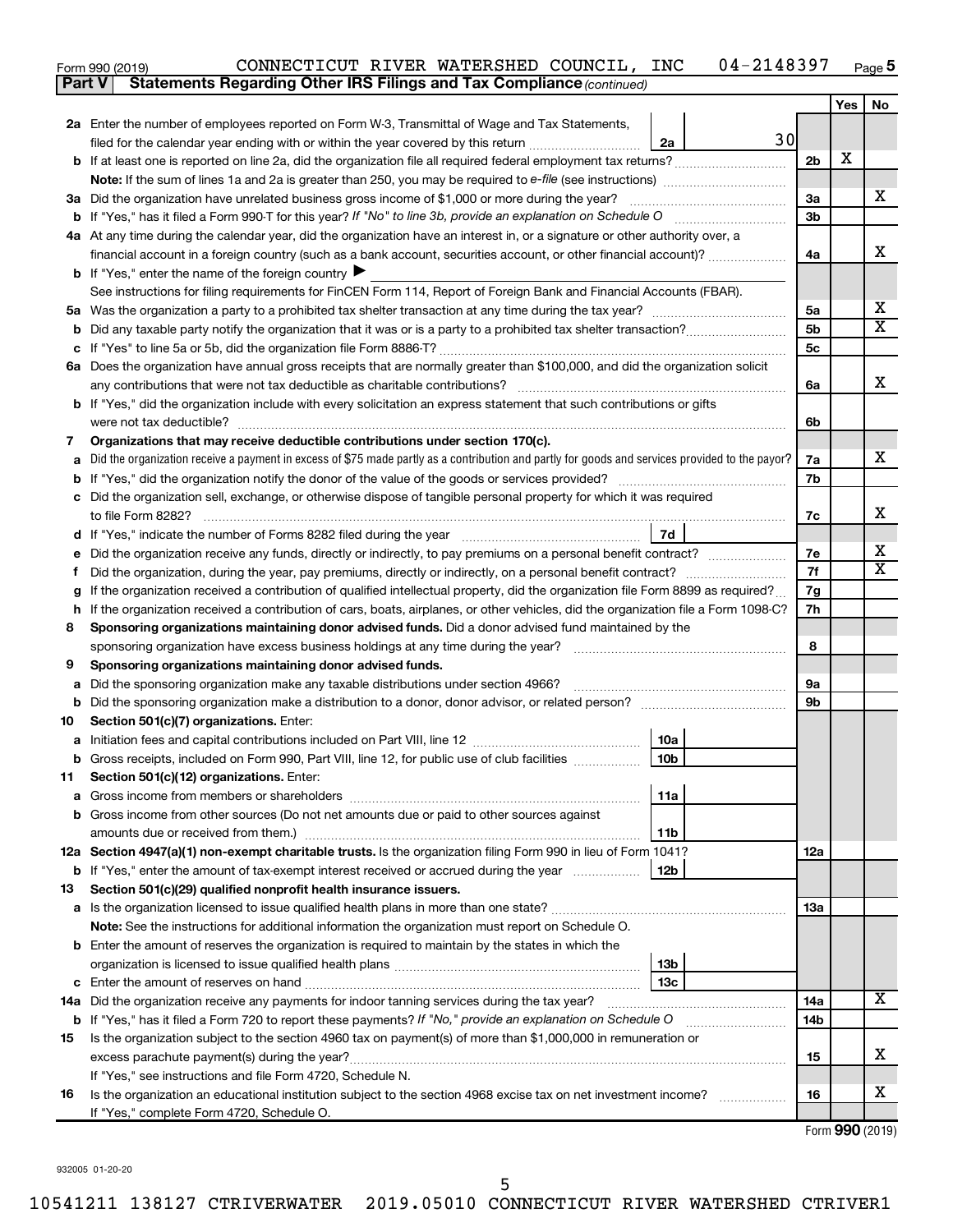| Form 990 (2019) |  |  |  |
|-----------------|--|--|--|
|-----------------|--|--|--|

#### Form 990 (2019) CONNECTICUT RIVER WATERSHED COUNCIL, INC 04-2148397 <sub>Page</sub> **6**

**Part VI** Governance, Management, and Disclosure For each "Yes" response to lines 2 through 7b below, and for a "No" response *to line 8a, 8b, or 10b below, describe the circumstances, processes, or changes on Schedule O. See instructions.*

|    |                                                                                                                                                                                                                               |                        |                              | $\overline{\mathbf{x}}$ |  |  |
|----|-------------------------------------------------------------------------------------------------------------------------------------------------------------------------------------------------------------------------------|------------------------|------------------------------|-------------------------|--|--|
|    | <b>Section A. Governing Body and Management</b>                                                                                                                                                                               |                        |                              |                         |  |  |
|    |                                                                                                                                                                                                                               |                        | Yes                          | No                      |  |  |
|    | 17<br>1a Enter the number of voting members of the governing body at the end of the tax year<br>1a                                                                                                                            |                        |                              |                         |  |  |
|    | If there are material differences in voting rights among members of the governing body, or if the governing                                                                                                                   |                        |                              |                         |  |  |
|    | body delegated broad authority to an executive committee or similar committee, explain on Schedule O.                                                                                                                         |                        |                              |                         |  |  |
| b  | 17<br>Enter the number of voting members included on line 1a, above, who are independent<br>1b                                                                                                                                |                        |                              |                         |  |  |
| 2  | Did any officer, director, trustee, or key employee have a family relationship or a business relationship with any other                                                                                                      |                        |                              |                         |  |  |
|    |                                                                                                                                                                                                                               | $\mathbf{2}$           |                              | х                       |  |  |
| 3  | Did the organization delegate control over management duties customarily performed by or under the direct supervision                                                                                                         |                        |                              |                         |  |  |
|    |                                                                                                                                                                                                                               | 3                      |                              | х                       |  |  |
| 4  | Did the organization make any significant changes to its governing documents since the prior Form 990 was filed?                                                                                                              | 4                      |                              | $\overline{\textbf{x}}$ |  |  |
| 5  |                                                                                                                                                                                                                               | 5                      |                              | $\overline{\texttt{x}}$ |  |  |
| 6  |                                                                                                                                                                                                                               | 6                      | $\overline{\textbf{x}}$      |                         |  |  |
|    | 7a Did the organization have members, stockholders, or other persons who had the power to elect or appoint one or                                                                                                             |                        |                              |                         |  |  |
|    |                                                                                                                                                                                                                               | 7a                     | Х                            |                         |  |  |
|    | <b>b</b> Are any governance decisions of the organization reserved to (or subject to approval by) members, stockholders, or                                                                                                   |                        |                              |                         |  |  |
|    | persons other than the governing body?                                                                                                                                                                                        | 7b                     |                              | x                       |  |  |
| 8  | Did the organization contemporaneously document the meetings held or written actions undertaken during the year by the following:                                                                                             |                        |                              |                         |  |  |
|    |                                                                                                                                                                                                                               | 8а                     | x                            |                         |  |  |
| b  |                                                                                                                                                                                                                               | 8b                     | $\overline{\mathbf{x}}$      |                         |  |  |
| 9  | Is there any officer, director, trustee, or key employee listed in Part VII, Section A, who cannot be reached at the                                                                                                          |                        |                              |                         |  |  |
|    |                                                                                                                                                                                                                               | 9                      |                              | x                       |  |  |
|    | Section B. Policies (This Section B requests information about policies not required by the Internal Revenue Code.)                                                                                                           |                        |                              |                         |  |  |
|    |                                                                                                                                                                                                                               |                        | Yes                          | No                      |  |  |
|    |                                                                                                                                                                                                                               | 10a                    |                              | X                       |  |  |
|    | b If "Yes," did the organization have written policies and procedures governing the activities of such chapters, affiliates,                                                                                                  |                        |                              |                         |  |  |
|    | and branches to ensure their operations are consistent with the organization's exempt purposes?                                                                                                                               | 10 <sub>b</sub>        |                              |                         |  |  |
|    | 11a Has the organization provided a complete copy of this Form 990 to all members of its governing body before filing the form?                                                                                               | 11a                    | X                            |                         |  |  |
|    | <b>b</b> Describe in Schedule O the process, if any, used by the organization to review this Form 990.                                                                                                                        |                        |                              |                         |  |  |
|    |                                                                                                                                                                                                                               | 12a<br>12 <sub>b</sub> | x<br>$\overline{\textbf{x}}$ |                         |  |  |
| b  | Were officers, directors, or trustees, and key employees required to disclose annually interests that could give rise to conflicts?                                                                                           |                        |                              |                         |  |  |
| c  | Did the organization regularly and consistently monitor and enforce compliance with the policy? If "Yes," describe                                                                                                            |                        |                              |                         |  |  |
|    | in Schedule O how this was done                                                                                                                                                                                               | 12c                    | x<br>$\overline{\textbf{x}}$ |                         |  |  |
| 13 |                                                                                                                                                                                                                               | 13                     | $\overline{\textbf{x}}$      |                         |  |  |
| 14 | Did the organization have a written document retention and destruction policy? [11] manufaction manufaction in                                                                                                                | 14                     |                              |                         |  |  |
| 15 | Did the process for determining compensation of the following persons include a review and approval by independent                                                                                                            |                        |                              |                         |  |  |
|    | persons, comparability data, and contemporaneous substantiation of the deliberation and decision?                                                                                                                             |                        | x                            |                         |  |  |
|    | The organization's CEO, Executive Director, or top management official manufactured content content of the organization's CEO, Executive Director, or top management official manufactured content of the original content of | 15a                    | $\overline{\textbf{x}}$      |                         |  |  |
|    | If "Yes" to line 15a or 15b, describe the process in Schedule O (see instructions).                                                                                                                                           | 15b                    |                              |                         |  |  |
|    |                                                                                                                                                                                                                               |                        |                              |                         |  |  |
|    | 16a Did the organization invest in, contribute assets to, or participate in a joint venture or similar arrangement with a<br>taxable entity during the year?                                                                  | 16a                    |                              | x                       |  |  |
|    | b If "Yes," did the organization follow a written policy or procedure requiring the organization to evaluate its participation                                                                                                |                        |                              |                         |  |  |
|    | in joint venture arrangements under applicable federal tax law, and take steps to safeguard the organization's                                                                                                                |                        |                              |                         |  |  |
|    | exempt status with respect to such arrangements?                                                                                                                                                                              | 16b                    |                              |                         |  |  |
|    | <b>Section C. Disclosure</b>                                                                                                                                                                                                  |                        |                              |                         |  |  |
| 17 | List the states with which a copy of this Form 990 is required to be filed $\blacktriangleright$ MA                                                                                                                           |                        |                              |                         |  |  |
| 18 | Section 6104 requires an organization to make its Forms 1023 (1024 or 1024-A, if applicable), 990, and 990-T (Section 501(c)(3)s only) available                                                                              |                        |                              |                         |  |  |
|    | for public inspection. Indicate how you made these available. Check all that apply.                                                                                                                                           |                        |                              |                         |  |  |
|    | X   Own website<br>$ \underline{X} $ Upon request<br>Another's website<br>Other (explain on Schedule O)                                                                                                                       |                        |                              |                         |  |  |
| 19 | Describe on Schedule O whether (and if so, how) the organization made its governing documents, conflict of interest policy, and financial                                                                                     |                        |                              |                         |  |  |
|    | statements available to the public during the tax year.                                                                                                                                                                       |                        |                              |                         |  |  |
| 20 | State the name, address, and telephone number of the person who possesses the organization's books and records                                                                                                                |                        |                              |                         |  |  |
|    | PHIL GILFEATHER-GIRTON - 413 772-2020                                                                                                                                                                                         |                        |                              |                         |  |  |
|    | 01301<br>15 BANK ROW, GREENFIELD, MA                                                                                                                                                                                          |                        |                              |                         |  |  |
|    | 932006 01-20-20                                                                                                                                                                                                               |                        | Form 990 (2019)              |                         |  |  |
|    | 6                                                                                                                                                                                                                             |                        |                              |                         |  |  |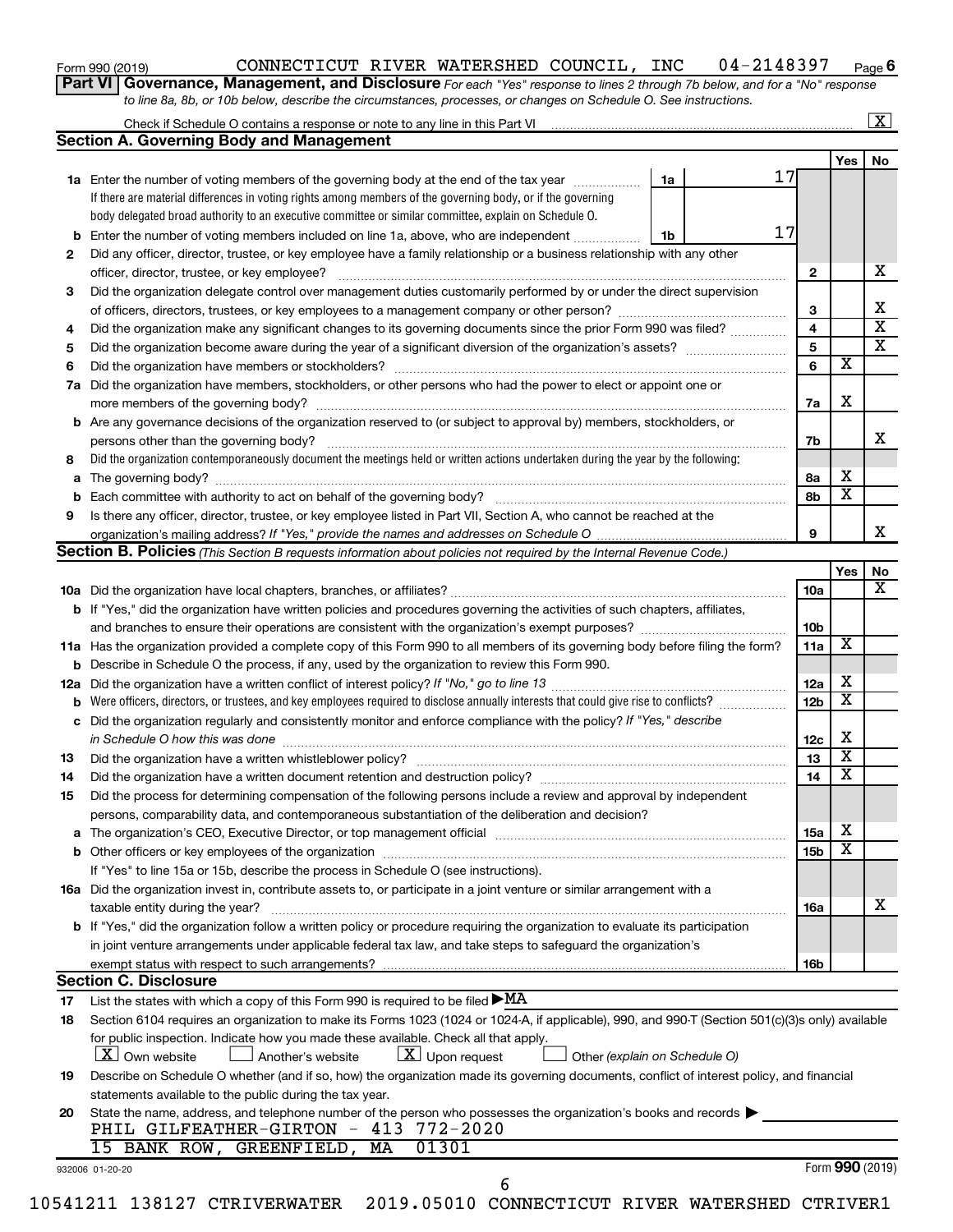Check if Schedule O contains a response or note to any line in this Part VII

**Section A. Officers, Directors, Trustees, Key Employees, and Highest Compensated Employees**

**1a**  Complete this table for all persons required to be listed. Report compensation for the calendar year ending with or within the organization's tax year.  $\bullet$  List all of the organization's current officers, directors, trustees (whether individuals or organizations), regardless of amount of compensation.

Enter -0- in columns (D), (E), and (F) if no compensation was paid.

**•** List all of the organization's current key employees, if any. See instructions for definition of "key employee."

• List the organization's five *current* highest compensated employees (other than an officer, director, trustee, or key employee) who received reportable compensation (Box 5 of Form W-2 and/or Box 7 of Form 1099-MISC) of more than \$100,000 from the organization and any related organizations.

 $\bullet$  List all of the organization's former officers, key employees, and highest compensated employees who received more than \$100,000 of reportable compensation from the organization and any related organizations.

**•** List all of the organization's former directors or trustees that received, in the capacity as a former director or trustee of the organization, more than \$10,000 of reportable compensation from the organization and any related organizations.

See instructions for the order in which to list the persons above.

Check this box if neither the organization nor any related organization compensated any current officer, director, or trustee.  $\Box$ 

| Name and title<br>Reportable<br>Reportable<br>Average<br>Estimated<br>(do not check more than one<br>compensation<br>hours per<br>box, unless person is both an<br>compensation<br>amount of<br>officer and a director/trustee)<br>week<br>from related<br>other<br>from<br>Individual trustee or director<br>the<br>organizations<br>(list any<br>compensation<br>(W-2/1099-MISC)<br>hours for<br>organization<br>from the<br>Highest compensated<br>employee<br>Institutional trustee<br>(W-2/1099-MISC)<br>related<br>organization<br>Key employee<br>organizations<br>and related<br>below<br>organizations<br>Former<br>Officer<br>line)<br>1.00<br>(1)<br>ELIZABETH AUSTIN<br>$\mathbf X$<br>$\mathbf 0$<br>$\mathbf 0$ .<br>0.<br><b>TRUSTEE</b><br>1.00<br>(2)<br>TOM CIARDELLI<br>0.<br>$\mathbf 0$ .<br>X<br>0<br><b>TRUSTEE</b><br>1.00<br>(3)<br>NEFTALI DURAN<br>0<br>0.<br>$\mathbf 0$ .<br>X<br><b>TRUSTEE</b><br>1.00<br>(4)<br>TONY JUDGE<br>$\mathbf X$<br>0.<br>$\mathbf 0$ .<br>$\mathbf 0$ .<br>TRUSTEE<br>1.00<br>(5)<br>TIM KEENEY<br>X<br>$\mathbf 0$<br>$\mathbf 0$ .<br>0.<br><b>TRUSTEE</b><br>1.00<br>(6)<br>DAVID MEARS<br>0<br>X<br>0<br>$\mathbf 0$ .<br><b>TRUSTEE</b><br>1.00<br>ROBERT MOORE<br>(7)<br>0<br>$\mathbf 0$<br>X<br>$\mathbf 0$ .<br>TRUSTEE<br>1.00<br>MELISSA OCANA<br>(8)<br>$\mathbf X$<br>0.<br>$\mathbf 0$ .<br>$\mathbf 0$ .<br>TRUSTEE<br>1.00<br>RONALD POLTAK<br>(9)<br>$\mathbf X$<br>0<br>$\mathbf 0$ .<br>$\mathbf 0$ .<br>TRUSTEE<br>1.00<br>(10) PAYTON SHUBRICK<br>$\mathbf 0$<br>$\mathbf X$<br>$\mathbf 0$<br>$\mathbf 0$ .<br><b>TRUSTEE</b><br>1.00<br>(11) ANNETTE SPAULDING<br>$\mathbf 0$<br>$\mathbf 0$ .<br>$\mathbf X$<br>$\mathbf 0$<br>TRUSTEE<br>1.00<br>(12) ROBERT SPROULL<br>$\mathbf X$<br>$\mathbf 0$<br>$\mathbf 0$<br>$\mathbf 0$ .<br>TRUSTEE<br>1.00<br>(13) AMY TRAN<br>$\mathbf 0$<br>$\mathbf 0$<br>$\mathbf 0$ .<br>X<br>TRUSTEE<br>1.00<br>(14) MELODY FOTI<br>X<br>$\mathbf X$<br>$\mathbf 0$<br>$\mathbf 0$ .<br>$\mathbf 0$ .<br>CHAIR<br>1.00<br>(15) DAVID HEWITT<br>X<br>X<br>0<br>$\mathbf 0$ .<br>0.<br>VICE CHAIR<br>1.00<br>(16) KATHERINE PUTNAM<br>0.<br>$\mathbf 0$ .<br>$\mathbf 0$ .<br>X<br>$\mathbf X$<br>TREASURER<br>1.00<br>(17) LORA WONDOLOWSKI<br>$\mathbf X$<br>X<br>$\mathbf 0$<br>0.<br>$\mathbf 0$ .<br><b>SECRETARY</b> | (A) | (B) |          | (C) |  |  | (D) | (E) | (F) |
|----------------------------------------------------------------------------------------------------------------------------------------------------------------------------------------------------------------------------------------------------------------------------------------------------------------------------------------------------------------------------------------------------------------------------------------------------------------------------------------------------------------------------------------------------------------------------------------------------------------------------------------------------------------------------------------------------------------------------------------------------------------------------------------------------------------------------------------------------------------------------------------------------------------------------------------------------------------------------------------------------------------------------------------------------------------------------------------------------------------------------------------------------------------------------------------------------------------------------------------------------------------------------------------------------------------------------------------------------------------------------------------------------------------------------------------------------------------------------------------------------------------------------------------------------------------------------------------------------------------------------------------------------------------------------------------------------------------------------------------------------------------------------------------------------------------------------------------------------------------------------------------------------------------------------------------------------------------------------------------------------------------------------------------------------------------------------------------------------------------------------------------------------------------------------------------------------------------------------------------------------------------------------------------------------------------------------------------------|-----|-----|----------|-----|--|--|-----|-----|-----|
|                                                                                                                                                                                                                                                                                                                                                                                                                                                                                                                                                                                                                                                                                                                                                                                                                                                                                                                                                                                                                                                                                                                                                                                                                                                                                                                                                                                                                                                                                                                                                                                                                                                                                                                                                                                                                                                                                                                                                                                                                                                                                                                                                                                                                                                                                                                                              |     |     | Position |     |  |  |     |     |     |
|                                                                                                                                                                                                                                                                                                                                                                                                                                                                                                                                                                                                                                                                                                                                                                                                                                                                                                                                                                                                                                                                                                                                                                                                                                                                                                                                                                                                                                                                                                                                                                                                                                                                                                                                                                                                                                                                                                                                                                                                                                                                                                                                                                                                                                                                                                                                              |     |     |          |     |  |  |     |     |     |
|                                                                                                                                                                                                                                                                                                                                                                                                                                                                                                                                                                                                                                                                                                                                                                                                                                                                                                                                                                                                                                                                                                                                                                                                                                                                                                                                                                                                                                                                                                                                                                                                                                                                                                                                                                                                                                                                                                                                                                                                                                                                                                                                                                                                                                                                                                                                              |     |     |          |     |  |  |     |     |     |
|                                                                                                                                                                                                                                                                                                                                                                                                                                                                                                                                                                                                                                                                                                                                                                                                                                                                                                                                                                                                                                                                                                                                                                                                                                                                                                                                                                                                                                                                                                                                                                                                                                                                                                                                                                                                                                                                                                                                                                                                                                                                                                                                                                                                                                                                                                                                              |     |     |          |     |  |  |     |     |     |
|                                                                                                                                                                                                                                                                                                                                                                                                                                                                                                                                                                                                                                                                                                                                                                                                                                                                                                                                                                                                                                                                                                                                                                                                                                                                                                                                                                                                                                                                                                                                                                                                                                                                                                                                                                                                                                                                                                                                                                                                                                                                                                                                                                                                                                                                                                                                              |     |     |          |     |  |  |     |     |     |
|                                                                                                                                                                                                                                                                                                                                                                                                                                                                                                                                                                                                                                                                                                                                                                                                                                                                                                                                                                                                                                                                                                                                                                                                                                                                                                                                                                                                                                                                                                                                                                                                                                                                                                                                                                                                                                                                                                                                                                                                                                                                                                                                                                                                                                                                                                                                              |     |     |          |     |  |  |     |     |     |
|                                                                                                                                                                                                                                                                                                                                                                                                                                                                                                                                                                                                                                                                                                                                                                                                                                                                                                                                                                                                                                                                                                                                                                                                                                                                                                                                                                                                                                                                                                                                                                                                                                                                                                                                                                                                                                                                                                                                                                                                                                                                                                                                                                                                                                                                                                                                              |     |     |          |     |  |  |     |     |     |
|                                                                                                                                                                                                                                                                                                                                                                                                                                                                                                                                                                                                                                                                                                                                                                                                                                                                                                                                                                                                                                                                                                                                                                                                                                                                                                                                                                                                                                                                                                                                                                                                                                                                                                                                                                                                                                                                                                                                                                                                                                                                                                                                                                                                                                                                                                                                              |     |     |          |     |  |  |     |     |     |
|                                                                                                                                                                                                                                                                                                                                                                                                                                                                                                                                                                                                                                                                                                                                                                                                                                                                                                                                                                                                                                                                                                                                                                                                                                                                                                                                                                                                                                                                                                                                                                                                                                                                                                                                                                                                                                                                                                                                                                                                                                                                                                                                                                                                                                                                                                                                              |     |     |          |     |  |  |     |     |     |
|                                                                                                                                                                                                                                                                                                                                                                                                                                                                                                                                                                                                                                                                                                                                                                                                                                                                                                                                                                                                                                                                                                                                                                                                                                                                                                                                                                                                                                                                                                                                                                                                                                                                                                                                                                                                                                                                                                                                                                                                                                                                                                                                                                                                                                                                                                                                              |     |     |          |     |  |  |     |     |     |
|                                                                                                                                                                                                                                                                                                                                                                                                                                                                                                                                                                                                                                                                                                                                                                                                                                                                                                                                                                                                                                                                                                                                                                                                                                                                                                                                                                                                                                                                                                                                                                                                                                                                                                                                                                                                                                                                                                                                                                                                                                                                                                                                                                                                                                                                                                                                              |     |     |          |     |  |  |     |     |     |
|                                                                                                                                                                                                                                                                                                                                                                                                                                                                                                                                                                                                                                                                                                                                                                                                                                                                                                                                                                                                                                                                                                                                                                                                                                                                                                                                                                                                                                                                                                                                                                                                                                                                                                                                                                                                                                                                                                                                                                                                                                                                                                                                                                                                                                                                                                                                              |     |     |          |     |  |  |     |     |     |
|                                                                                                                                                                                                                                                                                                                                                                                                                                                                                                                                                                                                                                                                                                                                                                                                                                                                                                                                                                                                                                                                                                                                                                                                                                                                                                                                                                                                                                                                                                                                                                                                                                                                                                                                                                                                                                                                                                                                                                                                                                                                                                                                                                                                                                                                                                                                              |     |     |          |     |  |  |     |     |     |
|                                                                                                                                                                                                                                                                                                                                                                                                                                                                                                                                                                                                                                                                                                                                                                                                                                                                                                                                                                                                                                                                                                                                                                                                                                                                                                                                                                                                                                                                                                                                                                                                                                                                                                                                                                                                                                                                                                                                                                                                                                                                                                                                                                                                                                                                                                                                              |     |     |          |     |  |  |     |     |     |
|                                                                                                                                                                                                                                                                                                                                                                                                                                                                                                                                                                                                                                                                                                                                                                                                                                                                                                                                                                                                                                                                                                                                                                                                                                                                                                                                                                                                                                                                                                                                                                                                                                                                                                                                                                                                                                                                                                                                                                                                                                                                                                                                                                                                                                                                                                                                              |     |     |          |     |  |  |     |     |     |
|                                                                                                                                                                                                                                                                                                                                                                                                                                                                                                                                                                                                                                                                                                                                                                                                                                                                                                                                                                                                                                                                                                                                                                                                                                                                                                                                                                                                                                                                                                                                                                                                                                                                                                                                                                                                                                                                                                                                                                                                                                                                                                                                                                                                                                                                                                                                              |     |     |          |     |  |  |     |     |     |
|                                                                                                                                                                                                                                                                                                                                                                                                                                                                                                                                                                                                                                                                                                                                                                                                                                                                                                                                                                                                                                                                                                                                                                                                                                                                                                                                                                                                                                                                                                                                                                                                                                                                                                                                                                                                                                                                                                                                                                                                                                                                                                                                                                                                                                                                                                                                              |     |     |          |     |  |  |     |     |     |
|                                                                                                                                                                                                                                                                                                                                                                                                                                                                                                                                                                                                                                                                                                                                                                                                                                                                                                                                                                                                                                                                                                                                                                                                                                                                                                                                                                                                                                                                                                                                                                                                                                                                                                                                                                                                                                                                                                                                                                                                                                                                                                                                                                                                                                                                                                                                              |     |     |          |     |  |  |     |     |     |
|                                                                                                                                                                                                                                                                                                                                                                                                                                                                                                                                                                                                                                                                                                                                                                                                                                                                                                                                                                                                                                                                                                                                                                                                                                                                                                                                                                                                                                                                                                                                                                                                                                                                                                                                                                                                                                                                                                                                                                                                                                                                                                                                                                                                                                                                                                                                              |     |     |          |     |  |  |     |     |     |
|                                                                                                                                                                                                                                                                                                                                                                                                                                                                                                                                                                                                                                                                                                                                                                                                                                                                                                                                                                                                                                                                                                                                                                                                                                                                                                                                                                                                                                                                                                                                                                                                                                                                                                                                                                                                                                                                                                                                                                                                                                                                                                                                                                                                                                                                                                                                              |     |     |          |     |  |  |     |     |     |
|                                                                                                                                                                                                                                                                                                                                                                                                                                                                                                                                                                                                                                                                                                                                                                                                                                                                                                                                                                                                                                                                                                                                                                                                                                                                                                                                                                                                                                                                                                                                                                                                                                                                                                                                                                                                                                                                                                                                                                                                                                                                                                                                                                                                                                                                                                                                              |     |     |          |     |  |  |     |     |     |
|                                                                                                                                                                                                                                                                                                                                                                                                                                                                                                                                                                                                                                                                                                                                                                                                                                                                                                                                                                                                                                                                                                                                                                                                                                                                                                                                                                                                                                                                                                                                                                                                                                                                                                                                                                                                                                                                                                                                                                                                                                                                                                                                                                                                                                                                                                                                              |     |     |          |     |  |  |     |     |     |
|                                                                                                                                                                                                                                                                                                                                                                                                                                                                                                                                                                                                                                                                                                                                                                                                                                                                                                                                                                                                                                                                                                                                                                                                                                                                                                                                                                                                                                                                                                                                                                                                                                                                                                                                                                                                                                                                                                                                                                                                                                                                                                                                                                                                                                                                                                                                              |     |     |          |     |  |  |     |     |     |
|                                                                                                                                                                                                                                                                                                                                                                                                                                                                                                                                                                                                                                                                                                                                                                                                                                                                                                                                                                                                                                                                                                                                                                                                                                                                                                                                                                                                                                                                                                                                                                                                                                                                                                                                                                                                                                                                                                                                                                                                                                                                                                                                                                                                                                                                                                                                              |     |     |          |     |  |  |     |     |     |
|                                                                                                                                                                                                                                                                                                                                                                                                                                                                                                                                                                                                                                                                                                                                                                                                                                                                                                                                                                                                                                                                                                                                                                                                                                                                                                                                                                                                                                                                                                                                                                                                                                                                                                                                                                                                                                                                                                                                                                                                                                                                                                                                                                                                                                                                                                                                              |     |     |          |     |  |  |     |     |     |
|                                                                                                                                                                                                                                                                                                                                                                                                                                                                                                                                                                                                                                                                                                                                                                                                                                                                                                                                                                                                                                                                                                                                                                                                                                                                                                                                                                                                                                                                                                                                                                                                                                                                                                                                                                                                                                                                                                                                                                                                                                                                                                                                                                                                                                                                                                                                              |     |     |          |     |  |  |     |     |     |
|                                                                                                                                                                                                                                                                                                                                                                                                                                                                                                                                                                                                                                                                                                                                                                                                                                                                                                                                                                                                                                                                                                                                                                                                                                                                                                                                                                                                                                                                                                                                                                                                                                                                                                                                                                                                                                                                                                                                                                                                                                                                                                                                                                                                                                                                                                                                              |     |     |          |     |  |  |     |     |     |
|                                                                                                                                                                                                                                                                                                                                                                                                                                                                                                                                                                                                                                                                                                                                                                                                                                                                                                                                                                                                                                                                                                                                                                                                                                                                                                                                                                                                                                                                                                                                                                                                                                                                                                                                                                                                                                                                                                                                                                                                                                                                                                                                                                                                                                                                                                                                              |     |     |          |     |  |  |     |     |     |
|                                                                                                                                                                                                                                                                                                                                                                                                                                                                                                                                                                                                                                                                                                                                                                                                                                                                                                                                                                                                                                                                                                                                                                                                                                                                                                                                                                                                                                                                                                                                                                                                                                                                                                                                                                                                                                                                                                                                                                                                                                                                                                                                                                                                                                                                                                                                              |     |     |          |     |  |  |     |     |     |
|                                                                                                                                                                                                                                                                                                                                                                                                                                                                                                                                                                                                                                                                                                                                                                                                                                                                                                                                                                                                                                                                                                                                                                                                                                                                                                                                                                                                                                                                                                                                                                                                                                                                                                                                                                                                                                                                                                                                                                                                                                                                                                                                                                                                                                                                                                                                              |     |     |          |     |  |  |     |     |     |
|                                                                                                                                                                                                                                                                                                                                                                                                                                                                                                                                                                                                                                                                                                                                                                                                                                                                                                                                                                                                                                                                                                                                                                                                                                                                                                                                                                                                                                                                                                                                                                                                                                                                                                                                                                                                                                                                                                                                                                                                                                                                                                                                                                                                                                                                                                                                              |     |     |          |     |  |  |     |     |     |
|                                                                                                                                                                                                                                                                                                                                                                                                                                                                                                                                                                                                                                                                                                                                                                                                                                                                                                                                                                                                                                                                                                                                                                                                                                                                                                                                                                                                                                                                                                                                                                                                                                                                                                                                                                                                                                                                                                                                                                                                                                                                                                                                                                                                                                                                                                                                              |     |     |          |     |  |  |     |     |     |
|                                                                                                                                                                                                                                                                                                                                                                                                                                                                                                                                                                                                                                                                                                                                                                                                                                                                                                                                                                                                                                                                                                                                                                                                                                                                                                                                                                                                                                                                                                                                                                                                                                                                                                                                                                                                                                                                                                                                                                                                                                                                                                                                                                                                                                                                                                                                              |     |     |          |     |  |  |     |     |     |
|                                                                                                                                                                                                                                                                                                                                                                                                                                                                                                                                                                                                                                                                                                                                                                                                                                                                                                                                                                                                                                                                                                                                                                                                                                                                                                                                                                                                                                                                                                                                                                                                                                                                                                                                                                                                                                                                                                                                                                                                                                                                                                                                                                                                                                                                                                                                              |     |     |          |     |  |  |     |     |     |
|                                                                                                                                                                                                                                                                                                                                                                                                                                                                                                                                                                                                                                                                                                                                                                                                                                                                                                                                                                                                                                                                                                                                                                                                                                                                                                                                                                                                                                                                                                                                                                                                                                                                                                                                                                                                                                                                                                                                                                                                                                                                                                                                                                                                                                                                                                                                              |     |     |          |     |  |  |     |     |     |
|                                                                                                                                                                                                                                                                                                                                                                                                                                                                                                                                                                                                                                                                                                                                                                                                                                                                                                                                                                                                                                                                                                                                                                                                                                                                                                                                                                                                                                                                                                                                                                                                                                                                                                                                                                                                                                                                                                                                                                                                                                                                                                                                                                                                                                                                                                                                              |     |     |          |     |  |  |     |     |     |
|                                                                                                                                                                                                                                                                                                                                                                                                                                                                                                                                                                                                                                                                                                                                                                                                                                                                                                                                                                                                                                                                                                                                                                                                                                                                                                                                                                                                                                                                                                                                                                                                                                                                                                                                                                                                                                                                                                                                                                                                                                                                                                                                                                                                                                                                                                                                              |     |     |          |     |  |  |     |     |     |
|                                                                                                                                                                                                                                                                                                                                                                                                                                                                                                                                                                                                                                                                                                                                                                                                                                                                                                                                                                                                                                                                                                                                                                                                                                                                                                                                                                                                                                                                                                                                                                                                                                                                                                                                                                                                                                                                                                                                                                                                                                                                                                                                                                                                                                                                                                                                              |     |     |          |     |  |  |     |     |     |
|                                                                                                                                                                                                                                                                                                                                                                                                                                                                                                                                                                                                                                                                                                                                                                                                                                                                                                                                                                                                                                                                                                                                                                                                                                                                                                                                                                                                                                                                                                                                                                                                                                                                                                                                                                                                                                                                                                                                                                                                                                                                                                                                                                                                                                                                                                                                              |     |     |          |     |  |  |     |     |     |
|                                                                                                                                                                                                                                                                                                                                                                                                                                                                                                                                                                                                                                                                                                                                                                                                                                                                                                                                                                                                                                                                                                                                                                                                                                                                                                                                                                                                                                                                                                                                                                                                                                                                                                                                                                                                                                                                                                                                                                                                                                                                                                                                                                                                                                                                                                                                              |     |     |          |     |  |  |     |     |     |
|                                                                                                                                                                                                                                                                                                                                                                                                                                                                                                                                                                                                                                                                                                                                                                                                                                                                                                                                                                                                                                                                                                                                                                                                                                                                                                                                                                                                                                                                                                                                                                                                                                                                                                                                                                                                                                                                                                                                                                                                                                                                                                                                                                                                                                                                                                                                              |     |     |          |     |  |  |     |     |     |
|                                                                                                                                                                                                                                                                                                                                                                                                                                                                                                                                                                                                                                                                                                                                                                                                                                                                                                                                                                                                                                                                                                                                                                                                                                                                                                                                                                                                                                                                                                                                                                                                                                                                                                                                                                                                                                                                                                                                                                                                                                                                                                                                                                                                                                                                                                                                              |     |     |          |     |  |  |     |     |     |

932007 01-20-20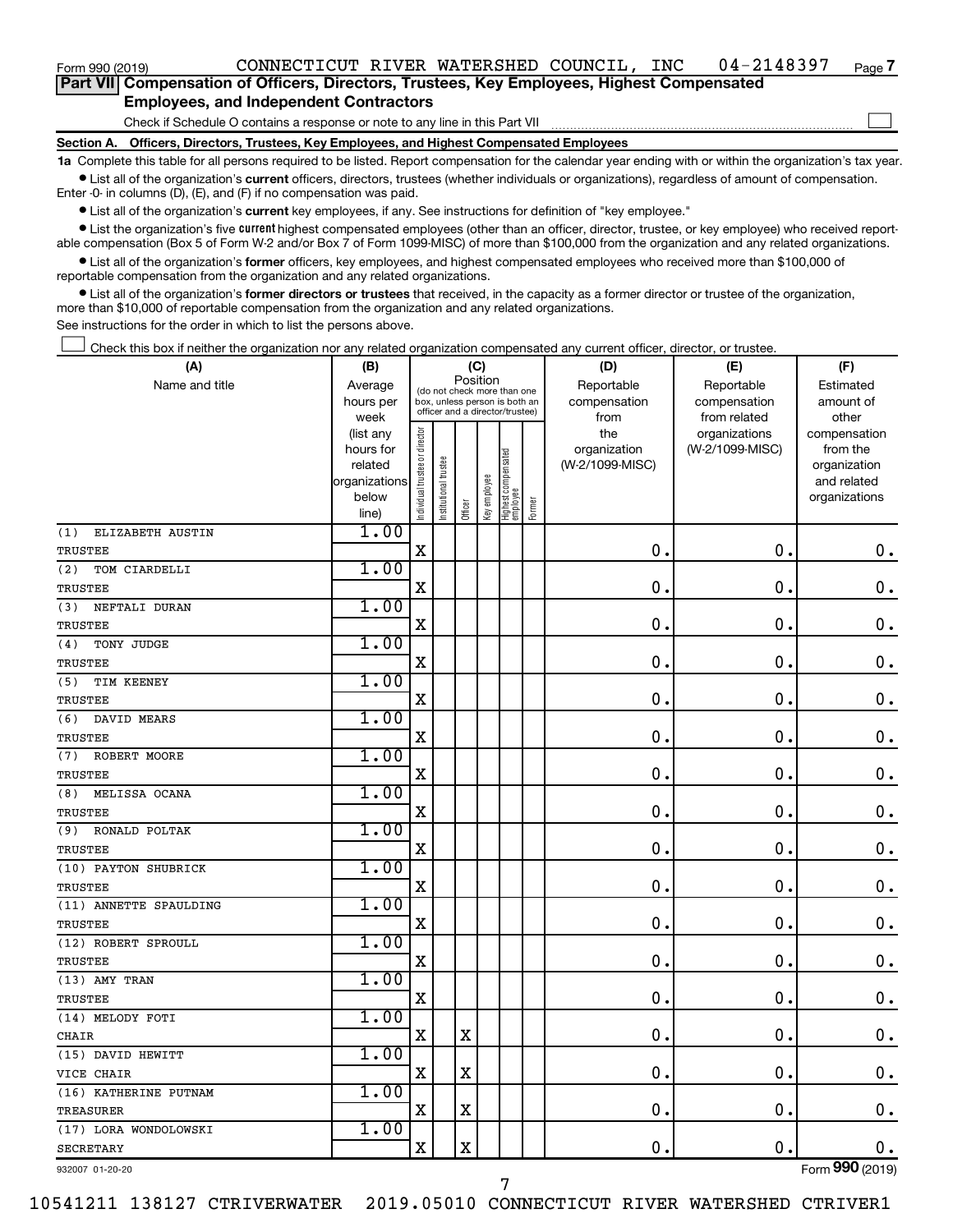|                 | Form 990 (2019)                                                                                                                                                                                                                   |                                                                      |                                |                       |         |             |                                                                                                             |        | CONNECTICUT RIVER WATERSHED COUNCIL,<br>INC | 04-2148397                                        |          |                                                                          | Page 8                               |
|-----------------|-----------------------------------------------------------------------------------------------------------------------------------------------------------------------------------------------------------------------------------|----------------------------------------------------------------------|--------------------------------|-----------------------|---------|-------------|-------------------------------------------------------------------------------------------------------------|--------|---------------------------------------------|---------------------------------------------------|----------|--------------------------------------------------------------------------|--------------------------------------|
| <b>Part VII</b> | Section A. Officers, Directors, Trustees, Key Employees, and Highest Compensated Employees (continued)                                                                                                                            |                                                                      |                                |                       |         |             |                                                                                                             |        |                                             |                                                   |          |                                                                          |                                      |
|                 | (A)<br>Name and title                                                                                                                                                                                                             | (B)<br>Average<br>hours per<br>week                                  |                                |                       |         |             | Position<br>(do not check more than one<br>box, unless person is both an<br>officer and a director/trustee) |        | (D)<br>Reportable<br>compensation<br>from   | (E)<br>Reportable<br>compensation<br>from related |          | (F)<br>Estimated<br>amount of<br>other                                   |                                      |
|                 |                                                                                                                                                                                                                                   | (list any<br>hours for<br>related<br>organizations<br>below<br>line) | Individual trustee or director | Institutional trustee | Officer | Keyemployee | Highest compensated<br>  employee                                                                           | Former | the<br>organization<br>(W-2/1099-MISC)      | organizations<br>(W-2/1099-MISC)                  |          | compensation<br>from the<br>organization<br>and related<br>organizations |                                      |
|                 | (18) ANDREW FISK<br>EXECUTIVE DIRECTOR                                                                                                                                                                                            | 40.00                                                                |                                |                       | X       |             |                                                                                                             |        | 91,805.                                     |                                                   | 0.       |                                                                          | $0$ .                                |
|                 | (19) PHIL GILFEATHER-GIRTON<br>FINANCE DIRECTOR                                                                                                                                                                                   | 24.00                                                                |                                |                       | X       |             |                                                                                                             |        | 67,575.                                     |                                                   | 0.       |                                                                          | $0$ .                                |
|                 |                                                                                                                                                                                                                                   |                                                                      |                                |                       |         |             |                                                                                                             |        |                                             |                                                   |          |                                                                          |                                      |
|                 |                                                                                                                                                                                                                                   |                                                                      |                                |                       |         |             |                                                                                                             |        |                                             |                                                   |          |                                                                          |                                      |
|                 |                                                                                                                                                                                                                                   |                                                                      |                                |                       |         |             |                                                                                                             |        |                                             |                                                   |          |                                                                          |                                      |
|                 |                                                                                                                                                                                                                                   |                                                                      |                                |                       |         |             |                                                                                                             |        |                                             |                                                   |          |                                                                          |                                      |
|                 |                                                                                                                                                                                                                                   |                                                                      |                                |                       |         |             |                                                                                                             |        |                                             |                                                   |          |                                                                          |                                      |
|                 |                                                                                                                                                                                                                                   |                                                                      |                                |                       |         |             |                                                                                                             |        |                                             |                                                   |          |                                                                          |                                      |
|                 |                                                                                                                                                                                                                                   |                                                                      |                                |                       |         |             |                                                                                                             |        |                                             |                                                   |          |                                                                          |                                      |
|                 |                                                                                                                                                                                                                                   |                                                                      |                                |                       |         |             |                                                                                                             | ▶      | 159,380.                                    |                                                   | 0.       |                                                                          | $\overline{0}$ .                     |
|                 | c Total from continuation sheets to Part VII, Section A manuscreen by                                                                                                                                                             |                                                                      |                                |                       |         |             |                                                                                                             |        | $\overline{0}$<br>159,380.                  |                                                   | σ.<br>σ. |                                                                          | $\overline{0}$ .<br>$\overline{0}$ . |
| 2               | Total number of individuals (including but not limited to those listed above) who received more than \$100,000 of reportable                                                                                                      |                                                                      |                                |                       |         |             |                                                                                                             |        |                                             |                                                   |          |                                                                          |                                      |
|                 | compensation from the organization $\blacktriangleright$                                                                                                                                                                          |                                                                      |                                |                       |         |             |                                                                                                             |        |                                             |                                                   |          |                                                                          | 0                                    |
| 3               | Did the organization list any former officer, director, trustee, key employee, or highest compensated employee on                                                                                                                 |                                                                      |                                |                       |         |             |                                                                                                             |        |                                             |                                                   |          | Yes                                                                      | No                                   |
|                 | For any individual listed on line 1a, is the sum of reportable compensation and other compensation from the organization                                                                                                          |                                                                      |                                |                       |         |             |                                                                                                             |        |                                             |                                                   |          | 3                                                                        | х                                    |
| 5.              | and related organizations greater than \$150,000? If "Yes," complete Schedule J for such individual<br>Did any person listed on line 1a receive or accrue compensation from any unrelated organization or individual for services |                                                                      |                                |                       |         |             |                                                                                                             |        |                                             |                                                   |          | 4                                                                        | х                                    |
|                 | <b>Section B. Independent Contractors</b>                                                                                                                                                                                         |                                                                      |                                |                       |         |             |                                                                                                             |        |                                             |                                                   |          | 5                                                                        | х                                    |
| 1.              | Complete this table for your five highest compensated independent contractors that received more than \$100,000 of compensation from                                                                                              |                                                                      |                                |                       |         |             |                                                                                                             |        |                                             |                                                   |          |                                                                          |                                      |
|                 | the organization. Report compensation for the calendar year ending with or within the organization's tax year.<br>(A)                                                                                                             |                                                                      |                                |                       |         |             |                                                                                                             |        | (B)                                         |                                                   |          | (C)                                                                      |                                      |
|                 | Name and business address<br>INTER-FLUVE, INC., 220 CONCORD AVE.,                                                                                                                                                                 |                                                                      |                                |                       |         | 2ND         |                                                                                                             |        | Description of services                     |                                                   |          | Compensation                                                             |                                      |
|                 | FL, CAMBRIDGE, MA 02138                                                                                                                                                                                                           |                                                                      |                                |                       |         |             |                                                                                                             |        | ENGINEERING                                 |                                                   | 153,809. |                                                                          |                                      |
|                 |                                                                                                                                                                                                                                   |                                                                      |                                |                       |         |             |                                                                                                             |        |                                             |                                                   |          |                                                                          |                                      |
|                 |                                                                                                                                                                                                                                   |                                                                      |                                |                       |         |             |                                                                                                             |        |                                             |                                                   |          |                                                                          |                                      |
|                 |                                                                                                                                                                                                                                   |                                                                      |                                |                       |         |             |                                                                                                             |        |                                             |                                                   |          |                                                                          |                                      |
| 2               | Total number of independent contractors (including but not limited to those listed above) who received more than                                                                                                                  |                                                                      |                                |                       |         |             |                                                                                                             |        |                                             |                                                   |          |                                                                          |                                      |
|                 | \$100,000 of compensation from the organization                                                                                                                                                                                   |                                                                      |                                |                       |         |             | 1                                                                                                           |        |                                             |                                                   |          |                                                                          | Form 990 (2019)                      |

932008 01-20-20

10541211 138127 CTRIVERWATER 2019.05010 CONNECTICUT RIVER WATERSHED CTRIVER1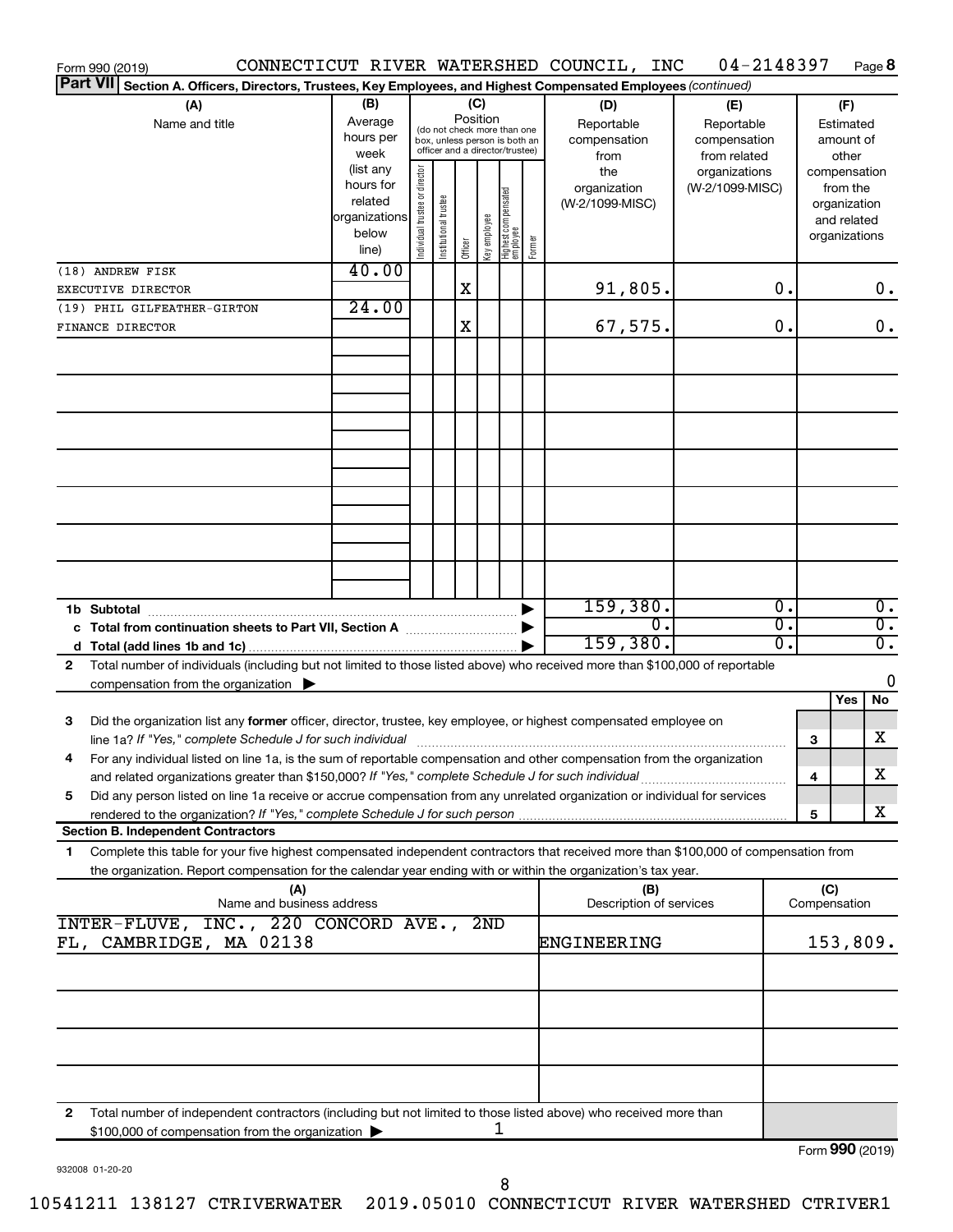|                                                           |                                                                                     |     | Form 990 (2019)                                                            |                                      |                   |                      | CONNECTICUT RIVER WATERSHED COUNCIL, INC |                                       | 04-2148397                    | Page 9                                                   |
|-----------------------------------------------------------|-------------------------------------------------------------------------------------|-----|----------------------------------------------------------------------------|--------------------------------------|-------------------|----------------------|------------------------------------------|---------------------------------------|-------------------------------|----------------------------------------------------------|
| <b>Part VIII</b>                                          |                                                                                     |     | <b>Statement of Revenue</b>                                                |                                      |                   |                      |                                          |                                       |                               |                                                          |
|                                                           |                                                                                     |     |                                                                            |                                      |                   |                      |                                          | (B)                                   | $\overline{C}$                | (D)                                                      |
|                                                           |                                                                                     |     |                                                                            |                                      |                   |                      | (A)<br>Total revenue                     | Related or exempt<br>function revenue | Unrelated<br>business revenue | Revenue excluded<br>from tax under<br>sections 512 - 514 |
|                                                           |                                                                                     |     | 1 a Federated campaigns                                                    |                                      | 1a                |                      |                                          |                                       |                               |                                                          |
| Contributions, Gifts, Grants<br>and Other Similar Amounts |                                                                                     |     | <b>b</b> Membership dues                                                   | $\ldots \ldots \ldots \ldots \ldots$ | 1 <sub>b</sub>    |                      |                                          |                                       |                               |                                                          |
|                                                           |                                                                                     |     | c Fundraising events                                                       |                                      | 1c                |                      |                                          |                                       |                               |                                                          |
|                                                           |                                                                                     |     | d Related organizations                                                    |                                      | 1 <sub>d</sub>    |                      |                                          |                                       |                               |                                                          |
|                                                           |                                                                                     |     | e Government grants (contributions)                                        |                                      | 1e                | 436,137.             |                                          |                                       |                               |                                                          |
|                                                           |                                                                                     |     | f All other contributions, gifts, grants, and                              |                                      |                   |                      |                                          |                                       |                               |                                                          |
|                                                           |                                                                                     |     | similar amounts not included above                                         |                                      | 1f                | 2, 162, 613.         |                                          |                                       |                               |                                                          |
|                                                           |                                                                                     |     | Noncash contributions included in lines 1a-1f                              |                                      | 1g   \$           |                      |                                          |                                       |                               |                                                          |
|                                                           |                                                                                     | h.  |                                                                            |                                      |                   | ▶                    | 2,598,750.                               |                                       |                               |                                                          |
|                                                           |                                                                                     |     |                                                                            |                                      |                   | <b>Business Code</b> |                                          |                                       |                               |                                                          |
|                                                           |                                                                                     | 2 a | SPECIAL PROJECTS & FEES                                                    |                                      |                   | 900099               | 219,856.                                 | 219,856.                              |                               |                                                          |
| Program Service<br>Revenue                                |                                                                                     | b   | MANAGEMENT FEE INCOME                                                      |                                      |                   | 900099               | 10,682.                                  | 10,682.                               |                               |                                                          |
|                                                           |                                                                                     | с   |                                                                            |                                      |                   |                      |                                          |                                       |                               |                                                          |
|                                                           |                                                                                     | d   | the control of the control of the control of the control of the control of |                                      |                   |                      |                                          |                                       |                               |                                                          |
|                                                           |                                                                                     | е   |                                                                            |                                      |                   |                      |                                          |                                       |                               |                                                          |
|                                                           |                                                                                     |     | f All other program service revenue                                        |                                      |                   |                      |                                          |                                       |                               |                                                          |
|                                                           |                                                                                     | a   |                                                                            |                                      |                   | ▶                    | 230,538.                                 |                                       |                               |                                                          |
|                                                           | З                                                                                   |     | Investment income (including dividends, interest, and                      |                                      |                   |                      | 29,625.                                  |                                       |                               | 29,625.                                                  |
|                                                           |                                                                                     |     | Income from investment of tax-exempt bond proceeds                         |                                      |                   | ▶                    |                                          |                                       |                               |                                                          |
|                                                           | 4<br>5                                                                              |     |                                                                            |                                      |                   |                      |                                          |                                       |                               |                                                          |
|                                                           |                                                                                     |     |                                                                            |                                      | (i) Real          | (ii) Personal        |                                          |                                       |                               |                                                          |
|                                                           |                                                                                     |     | <b>6 a</b> Gross rents                                                     | l6a                                  | 26,100.           |                      |                                          |                                       |                               |                                                          |
|                                                           |                                                                                     |     | .<br><b>b</b> Less: rental expenses                                        | 6b                                   | 0.                |                      |                                          |                                       |                               |                                                          |
|                                                           |                                                                                     | С   | Rental income or (loss)                                                    | 6с                                   | 26, 100.          |                      |                                          |                                       |                               |                                                          |
|                                                           |                                                                                     |     | d Net rental income or (loss)                                              |                                      |                   | ▶                    | 26,100.                                  |                                       |                               | 26,100.                                                  |
|                                                           |                                                                                     |     | 7 a Gross amount from sales of                                             |                                      | (i) Securities    | (ii) Other           |                                          |                                       |                               |                                                          |
|                                                           |                                                                                     |     | assets other than inventory                                                | 7a                                   | 1,292,906.        |                      |                                          |                                       |                               |                                                          |
|                                                           |                                                                                     |     | <b>b</b> Less: cost or other basis                                         |                                      |                   |                      |                                          |                                       |                               |                                                          |
|                                                           |                                                                                     |     | and sales expenses                                                         | 7b                                   | 1,243,522.        |                      |                                          |                                       |                               |                                                          |
| evenue                                                    |                                                                                     |     | c Gain or (loss)                                                           | 7c                                   | 49,384.           |                      |                                          |                                       |                               |                                                          |
|                                                           |                                                                                     |     |                                                                            |                                      |                   |                      | 49,384.                                  |                                       |                               | 49,384.                                                  |
| Other <sub>R</sub>                                        |                                                                                     |     | 8 a Gross income from fundraising events (not                              |                                      |                   |                      |                                          |                                       |                               |                                                          |
|                                                           |                                                                                     |     | including $$$<br><u>of</u> of                                              |                                      |                   |                      |                                          |                                       |                               |                                                          |
|                                                           |                                                                                     |     | contributions reported on line 1c). See                                    |                                      |                   |                      |                                          |                                       |                               |                                                          |
|                                                           |                                                                                     |     |                                                                            |                                      | 8a                |                      |                                          |                                       |                               |                                                          |
|                                                           |                                                                                     |     | <b>b</b> Less: direct expenses                                             |                                      | l 8b              |                      |                                          |                                       |                               |                                                          |
|                                                           |                                                                                     |     | c Net income or (loss) from fundraising events                             |                                      |                   | ▶                    |                                          |                                       |                               |                                                          |
|                                                           |                                                                                     |     | 9 a Gross income from gaming activities. See                               |                                      |                   |                      |                                          |                                       |                               |                                                          |
|                                                           |                                                                                     |     |                                                                            |                                      | 9a                |                      |                                          |                                       |                               |                                                          |
|                                                           |                                                                                     |     |                                                                            |                                      | l 9b              |                      |                                          |                                       |                               |                                                          |
|                                                           |                                                                                     |     | c Net income or (loss) from gaming activities                              |                                      |                   | ▶                    |                                          |                                       |                               |                                                          |
|                                                           |                                                                                     |     | 10 a Gross sales of inventory, less returns                                |                                      |                   |                      |                                          |                                       |                               |                                                          |
|                                                           |                                                                                     |     |                                                                            |                                      | 10a<br><b>HOb</b> |                      |                                          |                                       |                               |                                                          |
|                                                           | <b>b</b> Less: cost of goods sold<br>c Net income or (loss) from sales of inventory |     |                                                                            |                                      |                   |                      |                                          |                                       |                               |                                                          |
|                                                           |                                                                                     |     |                                                                            |                                      |                   | <b>Business Code</b> |                                          |                                       |                               |                                                          |
|                                                           |                                                                                     |     | 11 a MISCELLANEOUS                                                         |                                      |                   | 900099               | 4,124.                                   |                                       |                               | 4,124.                                                   |
|                                                           |                                                                                     | b   | and the control of the control of                                          |                                      |                   |                      |                                          |                                       |                               |                                                          |
|                                                           |                                                                                     | c   |                                                                            |                                      |                   |                      |                                          |                                       |                               |                                                          |
| Miscellaneous<br>Revenue                                  |                                                                                     |     |                                                                            |                                      |                   |                      |                                          |                                       |                               |                                                          |
|                                                           |                                                                                     |     |                                                                            |                                      |                   |                      | 4,124.                                   |                                       |                               |                                                          |
|                                                           | 12                                                                                  |     |                                                                            |                                      |                   |                      | 2,938,521.                               | 230,538.                              | 0.                            | 109,233.                                                 |
| 022000 01 20 20                                           |                                                                                     |     |                                                                            |                                      |                   |                      |                                          |                                       |                               | $Form$ 990 (2019)                                        |

932009 01-20-20

Form **990** (2019) **990**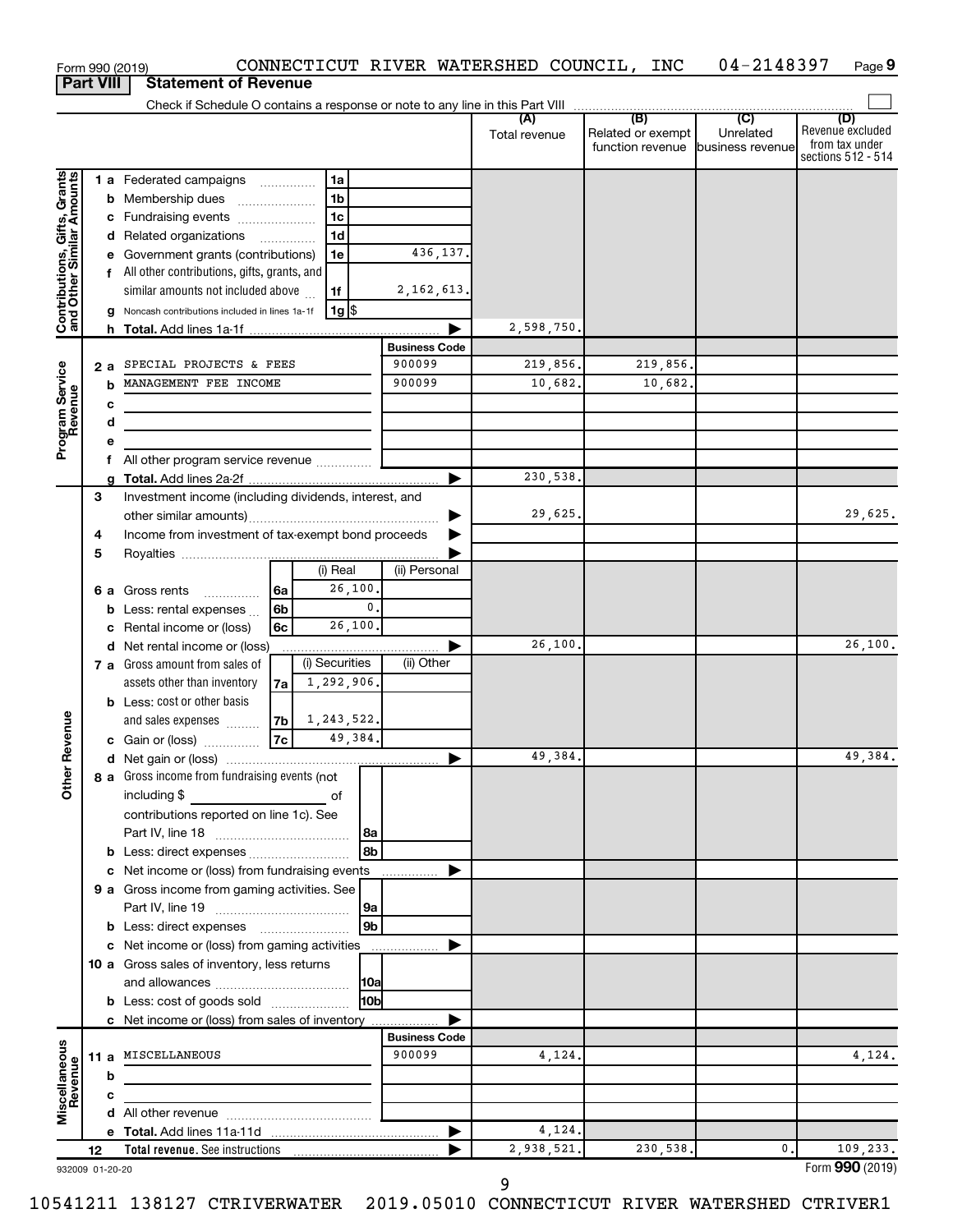#### Form 990 (2019) CONNECTICUT RIVER WATERSHED COUNCIL, INC 04-2148397 Page 04-2148397 Page 10 **Part IX Statement of Functional Expenses**

*Section 501(c)(3) and 501(c)(4) organizations must complete all columns. All other organizations must complete column (A).*

|              | Check if Schedule O contains a response or note to any line in this Part IX                          |                       |                                    |                                           |                                |
|--------------|------------------------------------------------------------------------------------------------------|-----------------------|------------------------------------|-------------------------------------------|--------------------------------|
|              | Do not include amounts reported on lines 6b,<br>7b, 8b, 9b, and 10b of Part VIII.                    | (A)<br>Total expenses | (B)<br>Program service<br>expenses | (C)<br>Management and<br>general expenses | (D)<br>Fundraising<br>expenses |
| 1.           | Grants and other assistance to domestic organizations                                                |                       |                                    |                                           |                                |
|              | and domestic governments. See Part IV, line 21                                                       |                       |                                    |                                           |                                |
| $\mathbf{2}$ | Grants and other assistance to domestic                                                              |                       |                                    |                                           |                                |
|              | individuals. See Part IV, line 22                                                                    |                       |                                    |                                           |                                |
| 3            | Grants and other assistance to foreign                                                               |                       |                                    |                                           |                                |
|              | organizations, foreign governments, and foreign                                                      |                       |                                    |                                           |                                |
|              | individuals. See Part IV, lines 15 and 16                                                            |                       |                                    |                                           |                                |
| 4            | Benefits paid to or for members                                                                      |                       |                                    |                                           |                                |
| 5            | Compensation of current officers, directors,                                                         |                       |                                    |                                           |                                |
|              | trustees, and key employees                                                                          | 158,850.              | 45,000.                            | 91,350.                                   | 22,500.                        |
| 6            | Compensation not included above to disqualified                                                      |                       |                                    |                                           |                                |
|              | persons (as defined under section 4958(f)(1)) and                                                    |                       |                                    |                                           |                                |
|              | persons described in section 4958(c)(3)(B)                                                           |                       |                                    |                                           |                                |
| 7            |                                                                                                      | 713, 160.             | 477,955.                           | 40, 220.                                  | 194,985.                       |
| 8            | Pension plan accruals and contributions (include                                                     |                       |                                    |                                           |                                |
|              | section 401(k) and 403(b) employer contributions)                                                    |                       |                                    |                                           |                                |
| 9            |                                                                                                      | 25, 215.              | 12,492.                            | 6,434.                                    | 6,289.                         |
| 10           |                                                                                                      | 81,715.               | 49,006.                            | 12,329.                                   | 20, 380.                       |
| 11           | Fees for services (nonemployees):                                                                    |                       |                                    |                                           |                                |
| a            |                                                                                                      |                       |                                    |                                           |                                |
| b            |                                                                                                      | 2,050.                |                                    | 2,050.                                    |                                |
| c            |                                                                                                      | 11,201.               |                                    | 11,201.                                   |                                |
| d            |                                                                                                      |                       |                                    |                                           |                                |
| e            | Professional fundraising services. See Part IV, line 17                                              |                       |                                    |                                           |                                |
| f            | Investment management fees                                                                           |                       |                                    |                                           |                                |
| q            | Other. (If line 11g amount exceeds 10% of line 25,                                                   |                       |                                    |                                           |                                |
|              | column (A) amount, list line 11g expenses on Sch O.)                                                 | 557,675.              | 555,227.                           | 2,448.                                    |                                |
| 12           |                                                                                                      | 4,334.<br>212,379.    | 3,565.                             |                                           | 769.<br>28,455.                |
| 13           |                                                                                                      |                       | 144,442.                           | 39,482.                                   |                                |
| 14           |                                                                                                      |                       |                                    |                                           |                                |
| 15           |                                                                                                      |                       |                                    | 16,701.                                   |                                |
| 16           |                                                                                                      | 16,701.<br>26,400.    | 22, 155.                           |                                           | 4,245.                         |
| 17           |                                                                                                      |                       |                                    |                                           |                                |
| 18           | Payments of travel or entertainment expenses                                                         |                       |                                    |                                           |                                |
|              | for any federal, state, or local public officials                                                    | 1,627.                | 111.                               | 1,216.                                    | 300.                           |
| 19           | Conferences, conventions, and meetings                                                               | 10, 147.              |                                    | 10, 147.                                  |                                |
| 20           | Interest                                                                                             |                       |                                    |                                           |                                |
| 21<br>22     | Depreciation, depletion, and amortization                                                            | 23,708.               | 22,523.                            | 1,185.                                    |                                |
| 23           | Insurance                                                                                            | 12,032.               | 209.                               | 11,823.                                   |                                |
| 24           | Other expenses. Itemize expenses not covered                                                         |                       |                                    |                                           |                                |
|              | above (List miscellaneous expenses on line 24e. If                                                   |                       |                                    |                                           |                                |
|              | line 24e amount exceeds 10% of line 25, column (A)<br>amount, list line 24e expenses on Schedule O.) |                       |                                    |                                           |                                |
| a            | GRANTS & CONTRACT EXPS                                                                               | 509, 181.             | 509, 181.                          |                                           |                                |
|              | REPAIRS AND MAINT.                                                                                   | 10,984.               | 980.                               | 9,898.                                    | 106.                           |
|              | TAXES, LICENSES AND FEE                                                                              | 8,225.                | 2,610.                             | 4,588.                                    | 1,027.                         |
| d            |                                                                                                      |                       |                                    |                                           |                                |
| е            | All other expenses                                                                                   |                       |                                    |                                           |                                |
| 25           | Total functional expenses. Add lines 1 through 24e                                                   | 2,385,584.            | 1,845,456.                         | 261,072.                                  | 279,056.                       |
| 26           | Joint costs. Complete this line only if the organization                                             |                       |                                    |                                           |                                |
|              | reported in column (B) joint costs from a combined                                                   |                       |                                    |                                           |                                |
|              | educational campaign and fundraising solicitation.                                                   |                       |                                    |                                           |                                |
|              | Check here $\blacktriangleright$<br>if following SOP 98-2 (ASC 958-720)                              |                       |                                    |                                           |                                |

932010 01-20-20

Form (2019) **990**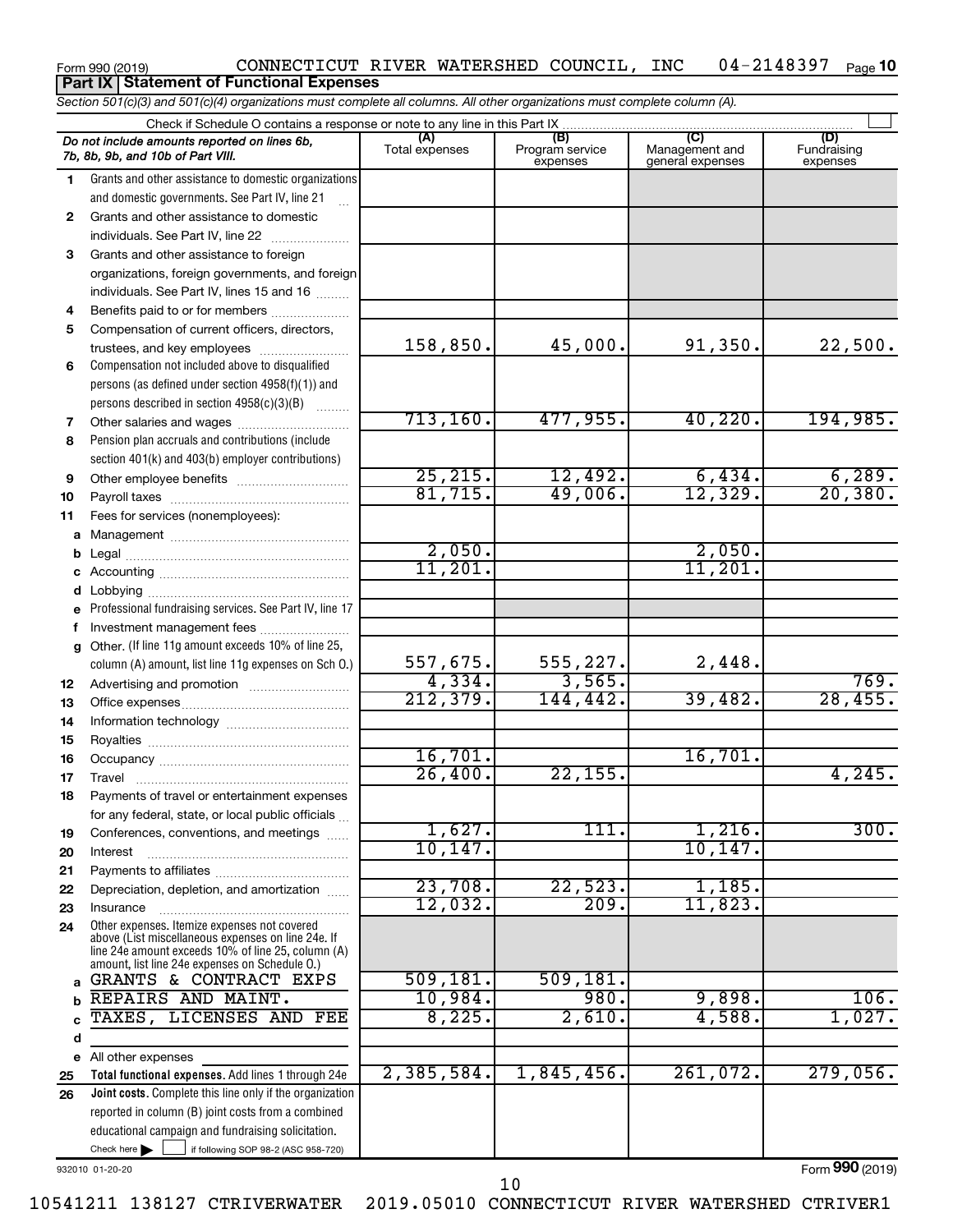| Form 990 (2019) | CONNECTICUT RIVER WATERSHED COUNCIL, |  |  |  | INC | 04-2148397 | Page 11 |
|-----------------|--------------------------------------|--|--|--|-----|------------|---------|
|-----------------|--------------------------------------|--|--|--|-----|------------|---------|

 $\perp$ 

| ו טוווט ובט וווי |                                                                            | -----                    | ---------<br>. .                                             |
|------------------|----------------------------------------------------------------------------|--------------------------|--------------------------------------------------------------|
| <b>Part X</b>    | <b>Balance Sheet</b>                                                       |                          |                                                              |
|                  | Check if Schedule O contains a response or note to any line in this Part X |                          |                                                              |
|                  |                                                                            | Designations of the con- | $\Gamma$ and $\Gamma$ and $\Gamma$ and $\Gamma$ and $\Gamma$ |

|                             |    |                                                                                      |            | vv<br>Beginning of year |                 | End of year                   |
|-----------------------------|----|--------------------------------------------------------------------------------------|------------|-------------------------|-----------------|-------------------------------|
|                             | 1  |                                                                                      |            | 34,562.                 | 1               | 37,686.                       |
|                             | 2  |                                                                                      |            | 531,707.                | $\overline{2}$  | 1,093,736.                    |
|                             | З  |                                                                                      |            | 1,023,363.              | 3               | 1,023,935.                    |
|                             | 4  |                                                                                      |            |                         | 4               |                               |
|                             | 5  | Loans and other receivables from any current or former officer, director,            |            |                         |                 |                               |
|                             |    | trustee, key employee, creator or founder, substantial contributor, or 35%           |            |                         |                 |                               |
|                             |    |                                                                                      |            |                         | 5               |                               |
|                             | 6  | Loans and other receivables from other disqualified persons (as defined              |            |                         |                 |                               |
|                             |    | under section 4958(f)(1)), and persons described in section 4958(c)(3)(B)            |            |                         | 6               |                               |
|                             | 7  |                                                                                      |            |                         | $\overline{7}$  |                               |
| Assets                      | 8  |                                                                                      |            | 6,332.                  | 8               | 7,202.                        |
|                             | 9  |                                                                                      |            | 19,303.                 | 9               | 19,006.                       |
|                             |    | 10a Land, buildings, and equipment: cost or other                                    |            |                         |                 |                               |
|                             |    | basis. Complete Part VI of Schedule D  10a                                           | 1,008,751. |                         |                 |                               |
|                             | b  |                                                                                      | 374,042.   | 480, 187.               | 10 <sub>c</sub> | 634,709.                      |
|                             | 11 |                                                                                      |            | 1,804,754.              | 11              | 1,829,654.                    |
|                             | 12 |                                                                                      |            | 12                      |                 |                               |
|                             | 13 |                                                                                      |            | 13                      |                 |                               |
|                             | 14 |                                                                                      |            | 14                      |                 |                               |
|                             | 15 |                                                                                      |            | 19,200.                 | 15              | 19,200.                       |
|                             | 16 |                                                                                      |            | 3,919,408.              | 16              | 4,665,128.                    |
|                             | 17 |                                                                                      |            | 160,977.                | 17              | 174,687.                      |
|                             | 18 |                                                                                      |            |                         | 18              |                               |
|                             | 19 |                                                                                      |            |                         | 19              |                               |
|                             | 20 |                                                                                      |            | 20                      |                 |                               |
|                             | 21 | Escrow or custodial account liability. Complete Part IV of Schedule D                |            | 21                      |                 |                               |
|                             | 22 | Loans and other payables to any current or former officer, director,                 |            |                         |                 |                               |
| Liabilities                 |    | trustee, key employee, creator or founder, substantial contributor, or 35%           |            |                         |                 |                               |
|                             |    | controlled entity or family member of any of these persons                           |            |                         | 22              |                               |
|                             | 23 | Secured mortgages and notes payable to unrelated third parties                       |            | 111, 304.               | 23              | 95,945.                       |
|                             | 24 | Unsecured notes and loans payable to unrelated third parties                         |            |                         | 24              | 170,000.                      |
|                             | 25 | Other liabilities (including federal income tax, payables to related third           |            |                         |                 |                               |
|                             |    | parties, and other liabilities not included on lines 17-24). Complete Part X         |            |                         |                 |                               |
|                             |    | of Schedule D                                                                        |            | 16, 243.                | 25              | 13,281.                       |
|                             | 26 | Total liabilities. Add lines 17 through 25                                           |            | 288,524.                | 26              | 453,913.                      |
|                             |    | Organizations that follow FASB ASC 958, check here $\blacktriangleright$ $\boxed{X}$ |            |                         |                 |                               |
|                             |    | and complete lines 27, 28, 32, and 33.                                               |            |                         |                 |                               |
|                             | 27 |                                                                                      |            | 555, 145.               | 27              | $\frac{1,297,735}{2,913,480}$ |
|                             | 28 |                                                                                      |            | 3,075,739.              | 28              |                               |
|                             |    | Organizations that do not follow FASB ASC 958, check here $\blacktriangleright$      |            |                         |                 |                               |
|                             |    | and complete lines 29 through 33.                                                    |            |                         |                 |                               |
| Net Assets or Fund Balances | 29 |                                                                                      |            |                         | 29              |                               |
|                             | 30 | Paid-in or capital surplus, or land, building, or equipment fund                     |            |                         | 30              |                               |
|                             | 31 | Retained earnings, endowment, accumulated income, or other funds                     |            | 3,630,884.              | 31              | 4, 211, 215.                  |
|                             | 32 |                                                                                      |            | 3,919,408.              | 32              | 4,665,128.                    |
|                             | 33 |                                                                                      |            |                         | 33              |                               |

Form (2019) **990**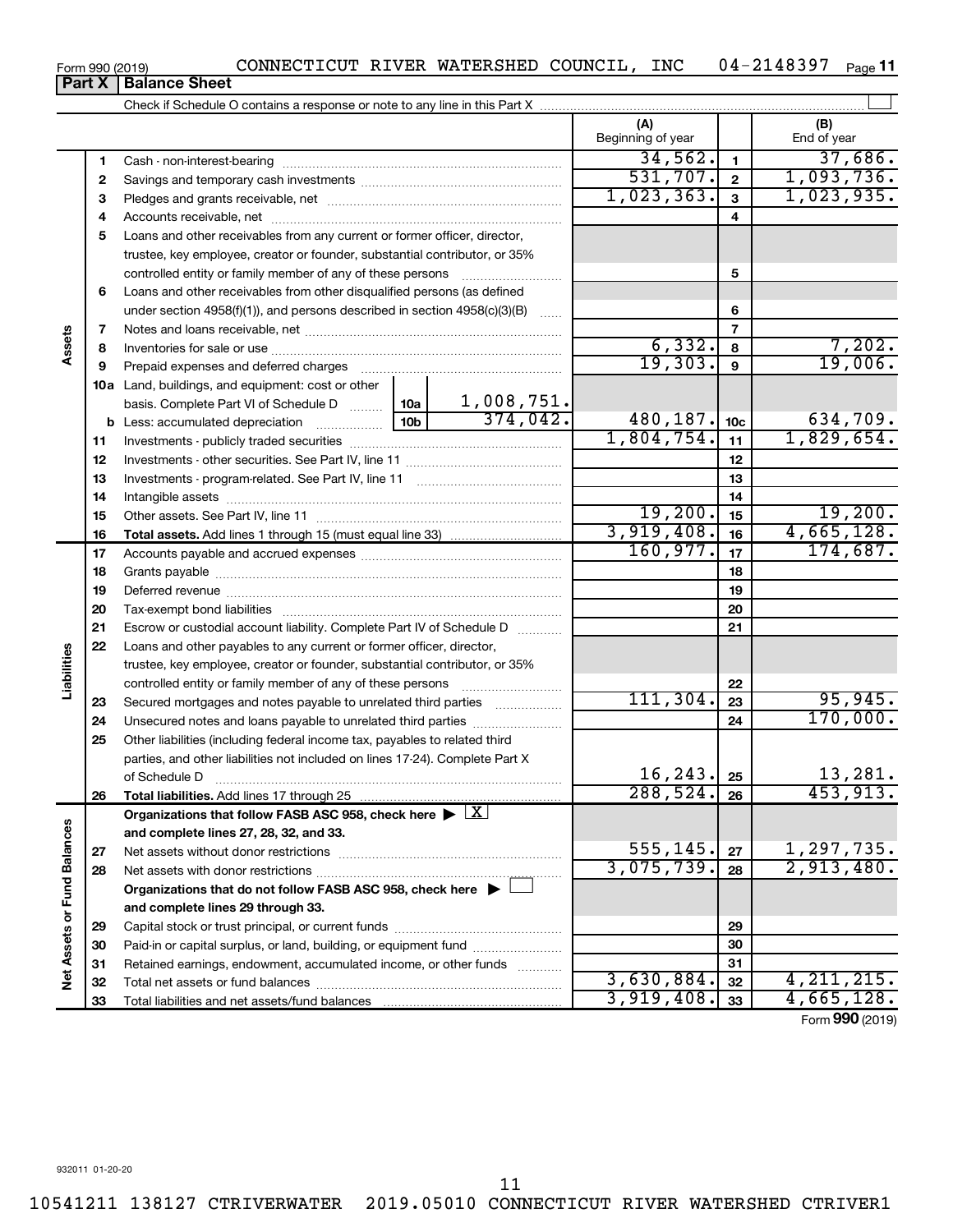|                                             | CONNECTICUT RIVER WATERSHED COUNCIL, INC<br>Form 990 (2019)                                                                                                                                                                    |                         | 04-2148397     |            | Page 12          |  |  |  |  |
|---------------------------------------------|--------------------------------------------------------------------------------------------------------------------------------------------------------------------------------------------------------------------------------|-------------------------|----------------|------------|------------------|--|--|--|--|
| Part XII                                    | <b>Reconciliation of Net Assets</b>                                                                                                                                                                                            |                         |                |            |                  |  |  |  |  |
|                                             |                                                                                                                                                                                                                                |                         |                |            |                  |  |  |  |  |
|                                             |                                                                                                                                                                                                                                |                         |                |            |                  |  |  |  |  |
| 1                                           |                                                                                                                                                                                                                                | $\mathbf{1}$            | 2,938,521.     |            |                  |  |  |  |  |
| 2                                           |                                                                                                                                                                                                                                | $\overline{2}$          | 2,385,584.     |            |                  |  |  |  |  |
| З                                           | Revenue less expenses. Subtract line 2 from line 1                                                                                                                                                                             | 3                       |                |            | 552,937.         |  |  |  |  |
| 4                                           |                                                                                                                                                                                                                                | $\overline{\mathbf{4}}$ | 3,630,884.     |            |                  |  |  |  |  |
| 5                                           | Net unrealized gains (losses) on investments [11] matter in the content of the state of the state of the state of the state of the state of the state of the state of the state of the state of the state of the state of the  | 5                       |                |            | 44,539.          |  |  |  |  |
| 6                                           |                                                                                                                                                                                                                                | 6                       |                |            |                  |  |  |  |  |
| 7                                           | Investment expenses [[11] has a series and a series of the series of the series and series and series and series and series and series and series and series and series and series and series and series and series and series | $\overline{7}$          |                |            | $-17, 145.$      |  |  |  |  |
| 8                                           | Prior period adjustments www.communication.communication.communication.com/                                                                                                                                                    | 8                       |                |            |                  |  |  |  |  |
| 9                                           |                                                                                                                                                                                                                                | 9                       |                |            | $\overline{0}$ . |  |  |  |  |
| 10                                          | Net assets or fund balances at end of year. Combine lines 3 through 9 (must equal Part X, line 32,                                                                                                                             |                         |                |            |                  |  |  |  |  |
|                                             |                                                                                                                                                                                                                                | 10                      | 4, 211, 215.   |            |                  |  |  |  |  |
| Part XII Financial Statements and Reporting |                                                                                                                                                                                                                                |                         |                |            |                  |  |  |  |  |
|                                             |                                                                                                                                                                                                                                |                         |                |            | ΙX.              |  |  |  |  |
|                                             |                                                                                                                                                                                                                                |                         |                | <b>Yes</b> | No               |  |  |  |  |
| 1                                           | $\mathbf{X}$ Accrual<br>Accounting method used to prepare the Form 990: $\Box$ Cash<br><b>Other</b>                                                                                                                            |                         |                |            |                  |  |  |  |  |
|                                             | If the organization changed its method of accounting from a prior year or checked "Other," explain in Schedule O.                                                                                                              |                         |                |            |                  |  |  |  |  |
|                                             |                                                                                                                                                                                                                                |                         | 2a             |            | x                |  |  |  |  |
|                                             | If "Yes," check a box below to indicate whether the financial statements for the year were compiled or reviewed on a                                                                                                           |                         |                |            |                  |  |  |  |  |
|                                             | separate basis, consolidated basis, or both:                                                                                                                                                                                   |                         |                |            |                  |  |  |  |  |
|                                             | Both consolidated and separate basis<br>Separate basis<br>Consolidated basis                                                                                                                                                   |                         |                |            |                  |  |  |  |  |
|                                             |                                                                                                                                                                                                                                |                         | 2 <sub>b</sub> | х          |                  |  |  |  |  |
|                                             | If "Yes," check a box below to indicate whether the financial statements for the year were audited on a separate basis,                                                                                                        |                         |                |            |                  |  |  |  |  |
|                                             | consolidated basis, or both:                                                                                                                                                                                                   |                         |                |            |                  |  |  |  |  |
|                                             | $\lfloor \underline{X} \rfloor$ Separate basis<br>Consolidated basis<br>Both consolidated and separate basis                                                                                                                   |                         |                |            |                  |  |  |  |  |
|                                             | c If "Yes" to line 2a or 2b, does the organization have a committee that assumes responsibility for oversight of the audit,                                                                                                    |                         |                |            |                  |  |  |  |  |
|                                             |                                                                                                                                                                                                                                |                         | 2c             | х          |                  |  |  |  |  |
|                                             | If the organization changed either its oversight process or selection process during the tax year, explain on Schedule O.                                                                                                      |                         |                |            |                  |  |  |  |  |
|                                             | 3a As a result of a federal award, was the organization required to undergo an audit or audits as set forth in the Single Audit                                                                                                |                         |                |            |                  |  |  |  |  |
|                                             |                                                                                                                                                                                                                                |                         | За             |            | x                |  |  |  |  |
|                                             | b If "Yes," did the organization undergo the required audit or audits? If the organization did not undergo the required audit                                                                                                  |                         |                |            |                  |  |  |  |  |
|                                             |                                                                                                                                                                                                                                |                         | 3b             | nnn.       |                  |  |  |  |  |

Form (2019) **990**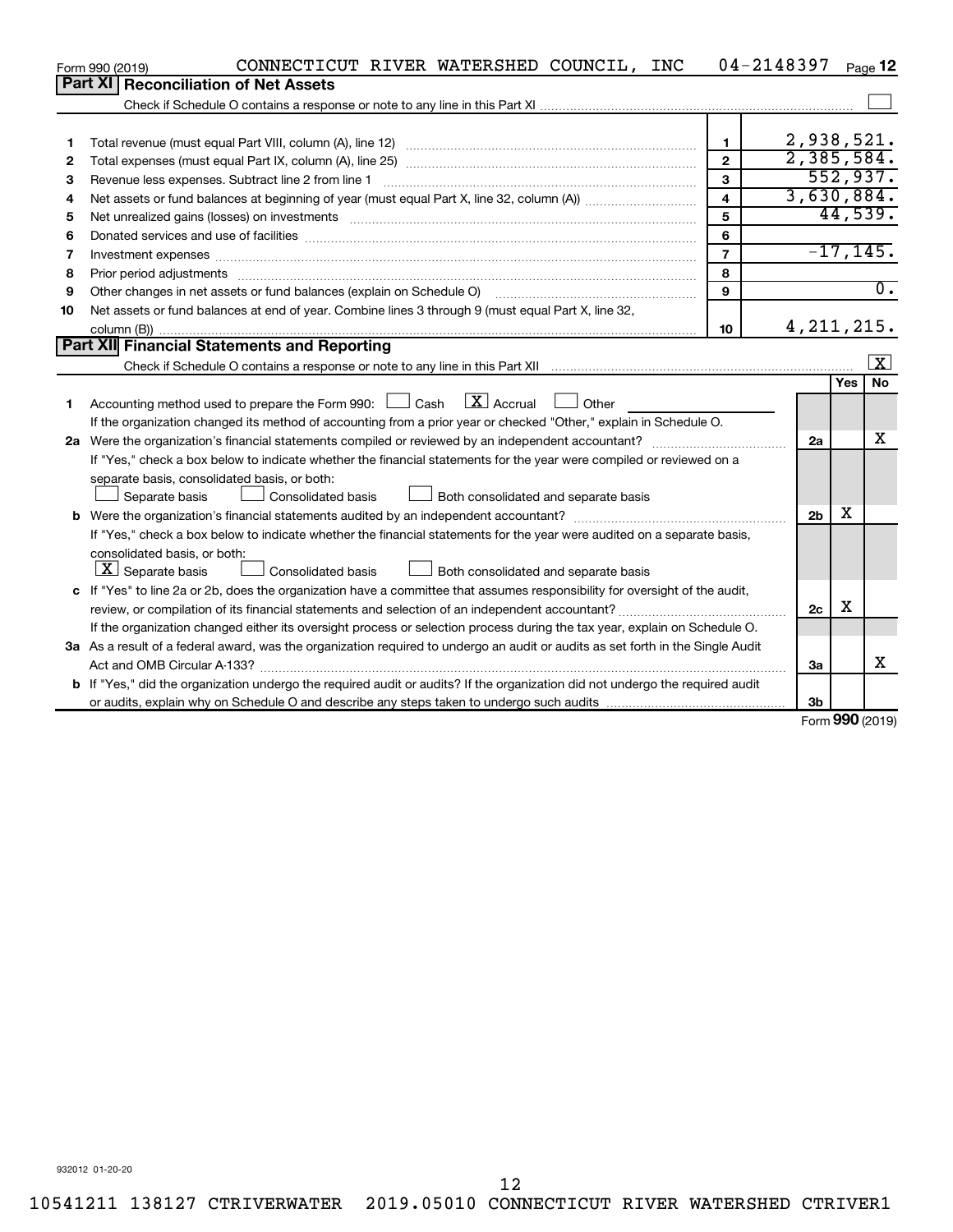| <b>SCHEDULE A</b> |  |
|-------------------|--|
|-------------------|--|

Department of the Treasury Internal Revenue Service

| (Form 990 or 990-EZ) |  |  |
|----------------------|--|--|
|                      |  |  |

# Form 990 or 990-EZ)<br>
Complete if the organization is a section 501(c)(3) organization or a section<br> **Public Charity Status and Public Support**

**4947(a)(1) nonexempt charitable trust.**

**| Attach to Form 990 or Form 990-EZ.** 

**| Go to www.irs.gov/Form990 for instructions and the latest information.**

| OMB No 1545-0047                    |
|-------------------------------------|
| 2019                                |
| <b>Open to Public</b><br>Inspection |

|               |      |                                                                                                                                               |          | $\sim$ Go to www.ii s.gov/r ormsso for msu actions and the latest imormation. |                                 |    |                                                      |  |                                                    |  |  |
|---------------|------|-----------------------------------------------------------------------------------------------------------------------------------------------|----------|-------------------------------------------------------------------------------|---------------------------------|----|------------------------------------------------------|--|----------------------------------------------------|--|--|
|               |      | Name of the organization                                                                                                                      |          |                                                                               |                                 |    |                                                      |  | <b>Employer identification number</b>              |  |  |
|               |      | Reason for Public Charity Status (All organizations must complete this part.) See instructions.                                               |          | CONNECTICUT RIVER WATERSHED COUNCIL, INC                                      |                                 |    |                                                      |  | 04-2148397                                         |  |  |
| <b>Part I</b> |      |                                                                                                                                               |          |                                                                               |                                 |    |                                                      |  |                                                    |  |  |
|               |      | The organization is not a private foundation because it is: (For lines 1 through 12, check only one box.)                                     |          |                                                                               |                                 |    |                                                      |  |                                                    |  |  |
| 1             |      | A church, convention of churches, or association of churches described in section 170(b)(1)(A)(i).                                            |          |                                                                               |                                 |    |                                                      |  |                                                    |  |  |
| 2             |      | A school described in section 170(b)(1)(A)(ii). (Attach Schedule E (Form 990 or 990-EZ).)                                                     |          |                                                                               |                                 |    |                                                      |  |                                                    |  |  |
| З             |      | A hospital or a cooperative hospital service organization described in section 170(b)(1)(A)(iii).                                             |          |                                                                               |                                 |    |                                                      |  |                                                    |  |  |
| 4             |      | A medical research organization operated in conjunction with a hospital described in section 170(b)(1)(A)(iii). Enter the hospital's name,    |          |                                                                               |                                 |    |                                                      |  |                                                    |  |  |
|               |      | city, and state:                                                                                                                              |          |                                                                               |                                 |    |                                                      |  |                                                    |  |  |
| 5             |      | An organization operated for the benefit of a college or university owned or operated by a governmental unit described in                     |          |                                                                               |                                 |    |                                                      |  |                                                    |  |  |
|               |      | section 170(b)(1)(A)(iv). (Complete Part II.)                                                                                                 |          |                                                                               |                                 |    |                                                      |  |                                                    |  |  |
| 6             |      | A federal, state, or local government or governmental unit described in section 170(b)(1)(A)(v).                                              |          |                                                                               |                                 |    |                                                      |  |                                                    |  |  |
| 7             |      | An organization that normally receives a substantial part of its support from a governmental unit or from the general public described in     |          |                                                                               |                                 |    |                                                      |  |                                                    |  |  |
|               |      | section 170(b)(1)(A)(vi). (Complete Part II.)                                                                                                 |          |                                                                               |                                 |    |                                                      |  |                                                    |  |  |
| 8             |      | A community trust described in section 170(b)(1)(A)(vi). (Complete Part II.)                                                                  |          |                                                                               |                                 |    |                                                      |  |                                                    |  |  |
| 9             |      | An agricultural research organization described in section 170(b)(1)(A)(ix) operated in conjunction with a land-grant college                 |          |                                                                               |                                 |    |                                                      |  |                                                    |  |  |
|               |      | or university or a non-land-grant college of agriculture (see instructions). Enter the name, city, and state of the college or                |          |                                                                               |                                 |    |                                                      |  |                                                    |  |  |
|               |      | university:                                                                                                                                   |          |                                                                               |                                 |    |                                                      |  |                                                    |  |  |
|               | 10 X | An organization that normally receives: (1) more than 33 1/3% of its support from contributions, membership fees, and gross receipts from     |          |                                                                               |                                 |    |                                                      |  |                                                    |  |  |
|               |      | activities related to its exempt functions - subject to certain exceptions, and (2) no more than 33 1/3% of its support from gross investment |          |                                                                               |                                 |    |                                                      |  |                                                    |  |  |
|               |      | income and unrelated business taxable income (less section 511 tax) from businesses acquired by the organization after June 30, 1975.         |          |                                                                               |                                 |    |                                                      |  |                                                    |  |  |
|               |      | See section 509(a)(2). (Complete Part III.)                                                                                                   |          |                                                                               |                                 |    |                                                      |  |                                                    |  |  |
| 11            |      | An organization organized and operated exclusively to test for public safety. See section 509(a)(4).                                          |          |                                                                               |                                 |    |                                                      |  |                                                    |  |  |
| 12            |      | An organization organized and operated exclusively for the benefit of, to perform the functions of, or to carry out the purposes of one or    |          |                                                                               |                                 |    |                                                      |  |                                                    |  |  |
|               |      | more publicly supported organizations described in section 509(a)(1) or section 509(a)(2). See section 509(a)(3). Check the box in            |          |                                                                               |                                 |    |                                                      |  |                                                    |  |  |
|               |      | lines 12a through 12d that describes the type of supporting organization and complete lines 12e, 12f, and 12g.                                |          |                                                                               |                                 |    |                                                      |  |                                                    |  |  |
| а             |      | Type I. A supporting organization operated, supervised, or controlled by its supported organization(s), typically by giving                   |          |                                                                               |                                 |    |                                                      |  |                                                    |  |  |
|               |      | the supported organization(s) the power to regularly appoint or elect a majority of the directors or trustees of the supporting               |          |                                                                               |                                 |    |                                                      |  |                                                    |  |  |
|               |      | organization. You must complete Part IV, Sections A and B.                                                                                    |          |                                                                               |                                 |    |                                                      |  |                                                    |  |  |
| b             |      | Type II. A supporting organization supervised or controlled in connection with its supported organization(s), by having                       |          |                                                                               |                                 |    |                                                      |  |                                                    |  |  |
|               |      | control or management of the supporting organization vested in the same persons that control or manage the supported                          |          |                                                                               |                                 |    |                                                      |  |                                                    |  |  |
|               |      | organization(s). You must complete Part IV, Sections A and C.                                                                                 |          |                                                                               |                                 |    |                                                      |  |                                                    |  |  |
| с             |      | Type III functionally integrated. A supporting organization operated in connection with, and functionally integrated with,                    |          |                                                                               |                                 |    |                                                      |  |                                                    |  |  |
|               |      | its supported organization(s) (see instructions). You must complete Part IV, Sections A, D, and E.                                            |          |                                                                               |                                 |    |                                                      |  |                                                    |  |  |
| d             |      | Type III non-functionally integrated. A supporting organization operated in connection with its supported organization(s)                     |          |                                                                               |                                 |    |                                                      |  |                                                    |  |  |
|               |      | that is not functionally integrated. The organization generally must satisfy a distribution requirement and an attentiveness                  |          |                                                                               |                                 |    |                                                      |  |                                                    |  |  |
|               |      | requirement (see instructions). You must complete Part IV, Sections A and D, and Part V.                                                      |          |                                                                               |                                 |    |                                                      |  |                                                    |  |  |
| е             |      | Check this box if the organization received a written determination from the IRS that it is a Type I, Type II, Type III                       |          |                                                                               |                                 |    |                                                      |  |                                                    |  |  |
|               |      | functionally integrated, or Type III non-functionally integrated supporting organization.                                                     |          |                                                                               |                                 |    |                                                      |  |                                                    |  |  |
| f             |      | Enter the number of supported organizations                                                                                                   |          |                                                                               |                                 |    |                                                      |  |                                                    |  |  |
|               |      | Provide the following information about the supported organization(s).<br>(i) Name of supported                                               |          |                                                                               | (iv) Is the organization listed |    |                                                      |  |                                                    |  |  |
|               |      | organization                                                                                                                                  | (ii) EIN | (iii) Type of organization<br>(described on lines 1-10                        | in your governing document?     |    | (v) Amount of monetary<br>support (see instructions) |  | (vi) Amount of other<br>support (see instructions) |  |  |
|               |      |                                                                                                                                               |          | above (see instructions))                                                     | Yes                             | No |                                                      |  |                                                    |  |  |
|               |      |                                                                                                                                               |          |                                                                               |                                 |    |                                                      |  |                                                    |  |  |
|               |      |                                                                                                                                               |          |                                                                               |                                 |    |                                                      |  |                                                    |  |  |
|               |      |                                                                                                                                               |          |                                                                               |                                 |    |                                                      |  |                                                    |  |  |
|               |      |                                                                                                                                               |          |                                                                               |                                 |    |                                                      |  |                                                    |  |  |
|               |      |                                                                                                                                               |          |                                                                               |                                 |    |                                                      |  |                                                    |  |  |
|               |      |                                                                                                                                               |          |                                                                               |                                 |    |                                                      |  |                                                    |  |  |
|               |      |                                                                                                                                               |          |                                                                               |                                 |    |                                                      |  |                                                    |  |  |
|               |      |                                                                                                                                               |          |                                                                               |                                 |    |                                                      |  |                                                    |  |  |
|               |      |                                                                                                                                               |          |                                                                               |                                 |    |                                                      |  |                                                    |  |  |
|               |      |                                                                                                                                               |          |                                                                               |                                 |    |                                                      |  |                                                    |  |  |
| Total         |      |                                                                                                                                               |          |                                                                               |                                 |    |                                                      |  |                                                    |  |  |

LHA For Paperwork Reduction Act Notice, see the Instructions for Form 990 or 990-EZ. 932021 09-25-19 Schedule A (Form 990 or 990-EZ) 2019 10541211 138127 CTRIVERWATER 2019.05010 CONNECTICUT RIVER WATERSHED CTRIVER1 13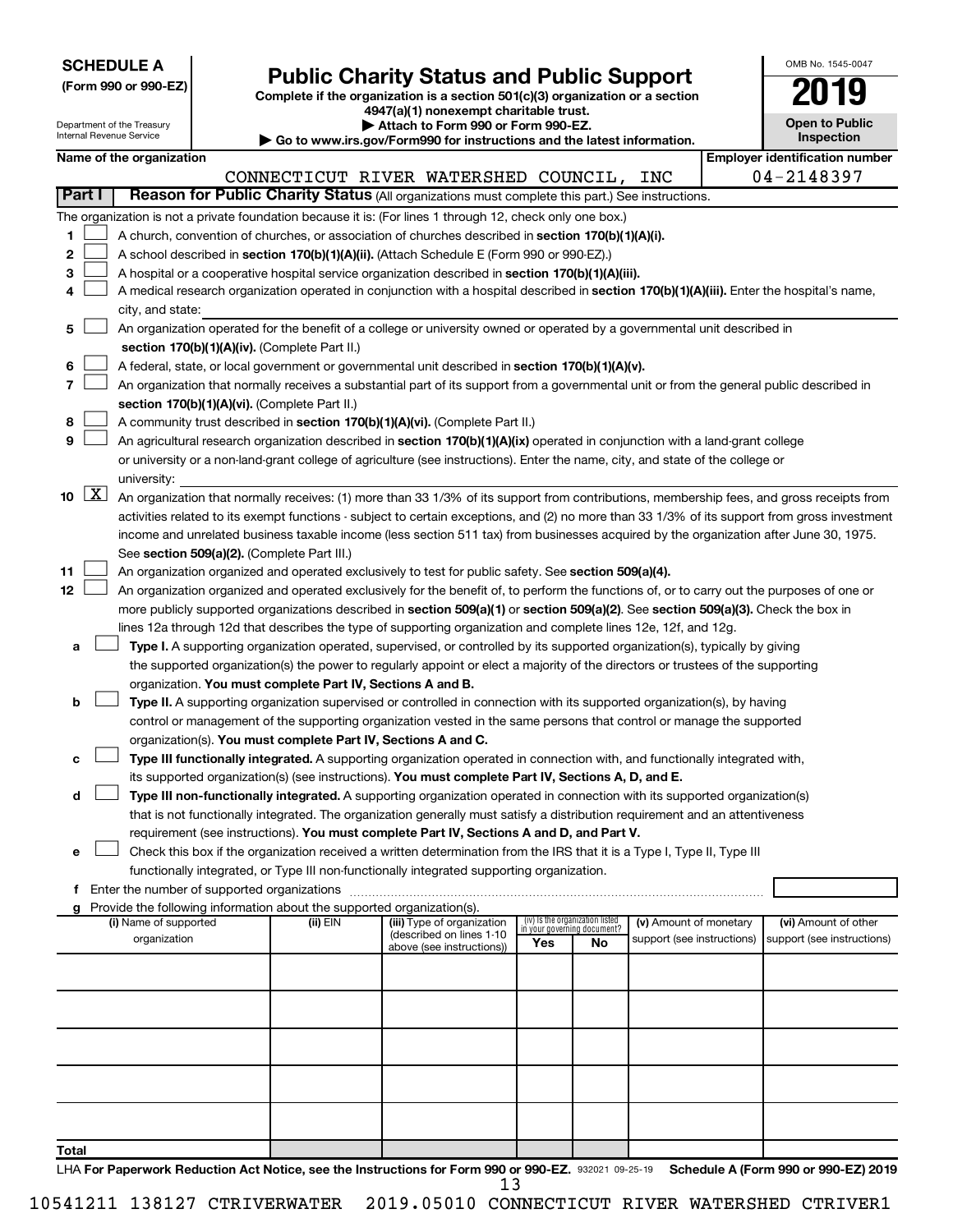#### Schedule A (Form 990 or 990-EZ) 2019 CONNECTICUT RIVER WATERSHED COUNCIL, INC04-2148397 <sub>Page 2</sub> **Part II Support Schedule for Organizations Described in Sections 170(b)(1)(A)(iv) and 170(b)(1)(A)(vi)**

(Complete only if you checked the box on line 5, 7, or 8 of Part I or if the organization failed to qualify under Part III. If the organization fails to qualify under the tests listed below, please complete Part III.)

|   | <b>Section A. Public Support</b>                                                                                                                                                                                                                           |          |          |            |            |                                      |           |
|---|------------------------------------------------------------------------------------------------------------------------------------------------------------------------------------------------------------------------------------------------------------|----------|----------|------------|------------|--------------------------------------|-----------|
|   | Calendar year (or fiscal year beginning in)                                                                                                                                                                                                                | (a) 2015 | (b) 2016 | $(c)$ 2017 | $(d)$ 2018 | (e) 2019                             | (f) Total |
|   | 1 Gifts, grants, contributions, and                                                                                                                                                                                                                        |          |          |            |            |                                      |           |
|   | membership fees received. (Do not                                                                                                                                                                                                                          |          |          |            |            |                                      |           |
|   | include any "unusual grants.")                                                                                                                                                                                                                             |          |          |            |            |                                      |           |
|   | 2 Tax revenues levied for the organ-                                                                                                                                                                                                                       |          |          |            |            |                                      |           |
|   | ization's benefit and either paid to                                                                                                                                                                                                                       |          |          |            |            |                                      |           |
|   | or expended on its behalf                                                                                                                                                                                                                                  |          |          |            |            |                                      |           |
|   | 3 The value of services or facilities                                                                                                                                                                                                                      |          |          |            |            |                                      |           |
|   | furnished by a governmental unit to                                                                                                                                                                                                                        |          |          |            |            |                                      |           |
|   | the organization without charge                                                                                                                                                                                                                            |          |          |            |            |                                      |           |
|   | 4 Total. Add lines 1 through 3                                                                                                                                                                                                                             |          |          |            |            |                                      |           |
|   | 5 The portion of total contributions                                                                                                                                                                                                                       |          |          |            |            |                                      |           |
|   | by each person (other than a                                                                                                                                                                                                                               |          |          |            |            |                                      |           |
|   | governmental unit or publicly                                                                                                                                                                                                                              |          |          |            |            |                                      |           |
|   | supported organization) included                                                                                                                                                                                                                           |          |          |            |            |                                      |           |
|   | on line 1 that exceeds 2% of the                                                                                                                                                                                                                           |          |          |            |            |                                      |           |
|   | amount shown on line 11,                                                                                                                                                                                                                                   |          |          |            |            |                                      |           |
|   | column (f)                                                                                                                                                                                                                                                 |          |          |            |            |                                      |           |
|   | 6 Public support. Subtract line 5 from line 4.                                                                                                                                                                                                             |          |          |            |            |                                      |           |
|   | <b>Section B. Total Support</b>                                                                                                                                                                                                                            |          |          |            |            |                                      |           |
|   | Calendar year (or fiscal year beginning in)                                                                                                                                                                                                                | (a) 2015 | (b) 2016 | $(c)$ 2017 | $(d)$ 2018 | (e) 2019                             | (f) Total |
|   | 7 Amounts from line 4                                                                                                                                                                                                                                      |          |          |            |            |                                      |           |
| 8 | Gross income from interest,                                                                                                                                                                                                                                |          |          |            |            |                                      |           |
|   | dividends, payments received on                                                                                                                                                                                                                            |          |          |            |            |                                      |           |
|   | securities loans, rents, royalties,                                                                                                                                                                                                                        |          |          |            |            |                                      |           |
|   | and income from similar sources                                                                                                                                                                                                                            |          |          |            |            |                                      |           |
| 9 | Net income from unrelated business                                                                                                                                                                                                                         |          |          |            |            |                                      |           |
|   | activities, whether or not the                                                                                                                                                                                                                             |          |          |            |            |                                      |           |
|   | business is regularly carried on                                                                                                                                                                                                                           |          |          |            |            |                                      |           |
|   | 10 Other income. Do not include gain                                                                                                                                                                                                                       |          |          |            |            |                                      |           |
|   | or loss from the sale of capital                                                                                                                                                                                                                           |          |          |            |            |                                      |           |
|   | assets (Explain in Part VI.)                                                                                                                                                                                                                               |          |          |            |            |                                      |           |
|   | 11 Total support. Add lines 7 through 10                                                                                                                                                                                                                   |          |          |            |            |                                      |           |
|   | <b>12</b> Gross receipts from related activities, etc. (see instructions)                                                                                                                                                                                  |          |          |            |            | 12                                   |           |
|   | 13 First five years. If the Form 990 is for the organization's first, second, third, fourth, or fifth tax year as a section 501(c)(3)                                                                                                                      |          |          |            |            |                                      |           |
|   | organization, check this box and stop here                                                                                                                                                                                                                 |          |          |            |            |                                      |           |
|   | <b>Section C. Computation of Public Support Percentage</b>                                                                                                                                                                                                 |          |          |            |            |                                      |           |
|   |                                                                                                                                                                                                                                                            |          |          |            |            | 14                                   | %         |
|   |                                                                                                                                                                                                                                                            |          |          |            |            | 15                                   | %         |
|   | 16a 33 1/3% support test - 2019. If the organization did not check the box on line 13, and line 14 is 33 1/3% or more, check this box and                                                                                                                  |          |          |            |            |                                      |           |
|   | stop here. The organization qualifies as a publicly supported organization manufaction manufacture or the organization manufacture or the organization manufacture or the organization manufacture or the state of the state o                             |          |          |            |            |                                      |           |
|   | b 33 1/3% support test - 2018. If the organization did not check a box on line 13 or 16a, and line 15 is 33 1/3% or more, check this box                                                                                                                   |          |          |            |            |                                      |           |
|   |                                                                                                                                                                                                                                                            |          |          |            |            |                                      |           |
|   | 17a 10% -facts-and-circumstances test - 2019. If the organization did not check a box on line 13, 16a, or 16b, and line 14 is 10% or more,                                                                                                                 |          |          |            |            |                                      |           |
|   | and if the organization meets the "facts-and-circumstances" test, check this box and stop here. Explain in Part VI how the organization                                                                                                                    |          |          |            |            |                                      |           |
|   |                                                                                                                                                                                                                                                            |          |          |            |            |                                      |           |
|   | b 10% -facts-and-circumstances test - 2018. If the organization did not check a box on line 13, 16a, 16b, or 17a, and line 15 is 10% or                                                                                                                    |          |          |            |            |                                      |           |
|   |                                                                                                                                                                                                                                                            |          |          |            |            |                                      |           |
|   | more, and if the organization meets the "facts-and-circumstances" test, check this box and stop here. Explain in Part VI how the<br>organization meets the "facts-and-circumstances" test. The organization qualifies as a publicly supported organization |          |          |            |            |                                      |           |
|   | 18 Private foundation. If the organization did not check a box on line 13, 16a, 16b, 17a, or 17b, check this box and see instructions                                                                                                                      |          |          |            |            |                                      |           |
|   |                                                                                                                                                                                                                                                            |          |          |            |            | Schodule A (Form 000 or 000 EZ) 2010 |           |

**Schedule A (Form 990 or 990-EZ) 2019**

932022 09-25-19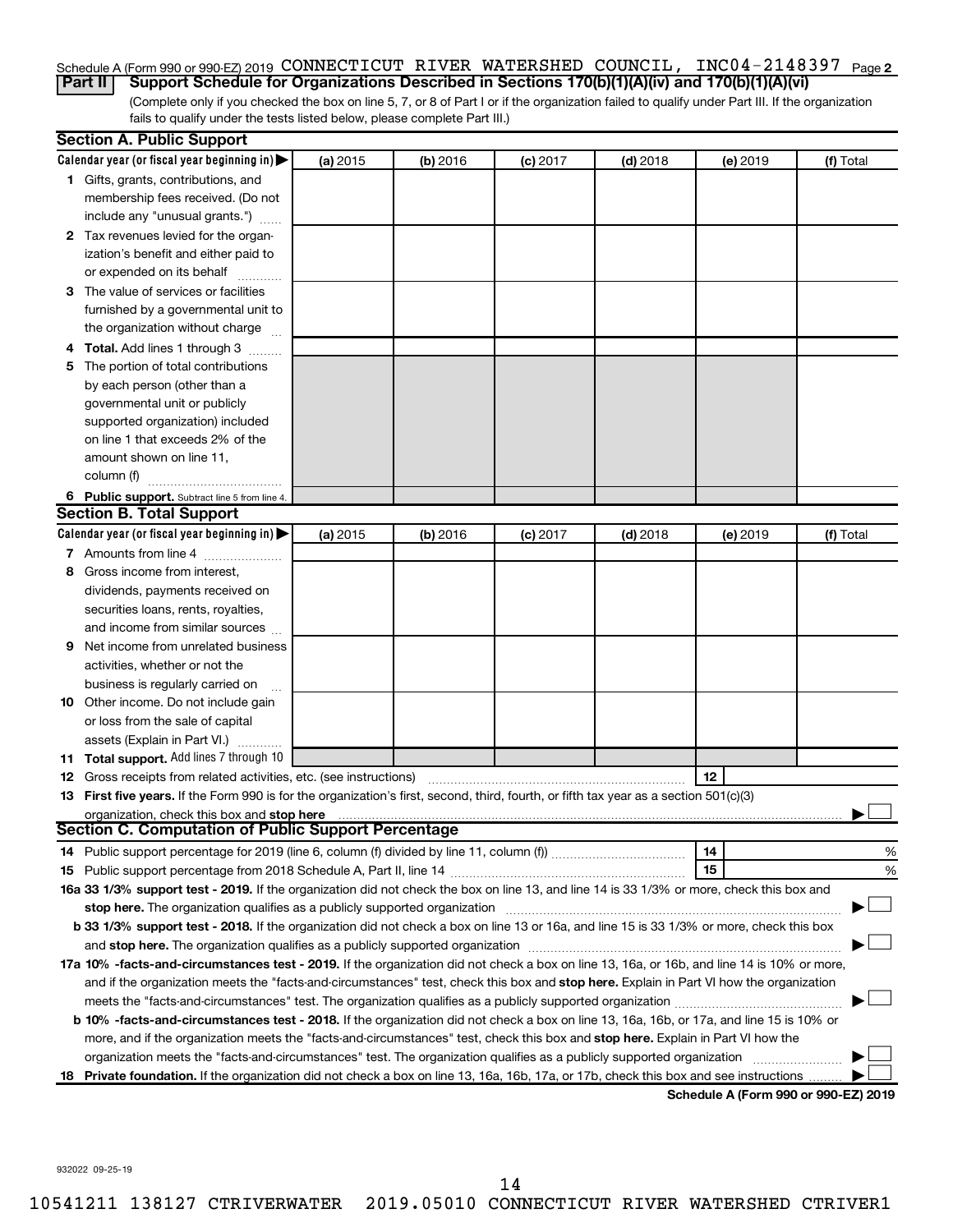#### **3** Schedule A (Form 990 or 990-EZ) 2019 Page CONNECTICUT RIVER WATERSHED COUNCIL, INC04-2148397 **Part III Support Schedule for Organizations Described in Section 509(a)(2)**

(Complete only if you checked the box on line 10 of Part I or if the organization failed to qualify under Part II. If the organization fails to qualify under the tests listed below, please complete Part II.)

| <b>Section A. Public Support</b> |                                                                                                                                                     |            |            |            |            |                                      |                                          |
|----------------------------------|-----------------------------------------------------------------------------------------------------------------------------------------------------|------------|------------|------------|------------|--------------------------------------|------------------------------------------|
|                                  | Calendar year (or fiscal year beginning in)                                                                                                         | (a) 2015   | (b) 2016   | $(c)$ 2017 | $(d)$ 2018 | (e) 2019                             | (f) Total                                |
|                                  | 1 Gifts, grants, contributions, and                                                                                                                 |            |            |            |            |                                      |                                          |
|                                  | membership fees received. (Do not                                                                                                                   |            |            |            |            |                                      |                                          |
|                                  | include any "unusual grants.")                                                                                                                      | 1,052,635. | 1,957,985. | 2,031,856. | 1,922,854. | 2,598,750.                           | 9,564,080.                               |
|                                  | 2 Gross receipts from admissions,<br>merchandise sold or services per-<br>formed, or facilities furnished in<br>any activity that is related to the | 26,760.    | 83,048.    | 71,606.    | 61, 761.   | 230,538.                             | 473,713.                                 |
|                                  | organization's tax-exempt purpose                                                                                                                   |            |            |            |            |                                      |                                          |
|                                  | 3 Gross receipts from activities that                                                                                                               |            |            |            |            |                                      |                                          |
|                                  | are not an unrelated trade or bus-                                                                                                                  |            |            |            |            |                                      |                                          |
|                                  | iness under section 513                                                                                                                             |            |            |            |            |                                      |                                          |
|                                  | 4 Tax revenues levied for the organ-                                                                                                                |            |            |            |            |                                      |                                          |
|                                  | ization's benefit and either paid to                                                                                                                |            |            |            |            |                                      |                                          |
|                                  | or expended on its behalf<br>.                                                                                                                      |            |            |            |            |                                      |                                          |
|                                  | 5 The value of services or facilities                                                                                                               |            |            |            |            |                                      |                                          |
|                                  | furnished by a governmental unit to                                                                                                                 |            |            |            |            |                                      |                                          |
|                                  | the organization without charge                                                                                                                     |            |            |            |            |                                      |                                          |
|                                  | <b>6 Total.</b> Add lines 1 through 5                                                                                                               | 1,079,395  | 2,041,033. | 2,103,462  | 1,984,615  | 2,829,288                            | 10,037,793.                              |
|                                  | 7a Amounts included on lines 1, 2, and                                                                                                              |            |            |            |            |                                      | 0.                                       |
|                                  | 3 received from disqualified persons<br><b>b</b> Amounts included on lines 2 and 3 received                                                         |            |            |            |            |                                      |                                          |
|                                  | from other than disqualified persons that<br>exceed the greater of \$5,000 or 1% of the<br>amount on line 13 for the year                           |            |            |            |            |                                      | 0.                                       |
|                                  | c Add lines 7a and 7b                                                                                                                               |            |            |            |            |                                      | σ.                                       |
|                                  | 8 Public support. (Subtract line 7c from line 6.)                                                                                                   |            |            |            |            |                                      | 10,037,793.                              |
|                                  | <b>Section B. Total Support</b>                                                                                                                     |            |            |            |            |                                      |                                          |
|                                  | Calendar year (or fiscal year beginning in)                                                                                                         | (a) 2015   | (b) 2016   | $(c)$ 2017 | $(d)$ 2018 | (e) 2019                             | (f) Total                                |
|                                  | 9 Amounts from line 6                                                                                                                               | 1,079,395  | 2,041,033  | 2,103,462  | 1,984,615  | 2,829,288                            | 10,037,793.                              |
|                                  | <b>10a</b> Gross income from interest,<br>dividends, payments received on<br>securities loans, rents, royalties,<br>and income from similar sources | 51,843.    | 50,959.    | 52,963.    | 53,603.    | 55,725.                              | 265,093.                                 |
|                                  | <b>b</b> Unrelated business taxable income                                                                                                          |            |            |            |            |                                      |                                          |
|                                  | (less section 511 taxes) from businesses                                                                                                            |            |            |            |            |                                      |                                          |
|                                  | acquired after June 30, 1975<br>.                                                                                                                   |            |            |            |            |                                      |                                          |
|                                  | c Add lines 10a and 10b                                                                                                                             | 51,843.    | 50,959.    | 52,963.    | 53,603.    | 55,725.                              | 265,093.                                 |
|                                  | 11 Net income from unrelated business<br>activities not included in line 10b,<br>whether or not the business is<br>regularly carried on             |            |            |            |            |                                      |                                          |
|                                  | <b>12</b> Other income. Do not include gain<br>or loss from the sale of capital<br>assets (Explain in Part VI.)                                     | 741.       | 2,878.     | 3,154.     | 4,469.     | 4,124.                               | 15,366.                                  |
|                                  | <b>13</b> Total support. (Add lines 9, 10c, 11, and 12.)                                                                                            | 1,131,979  | 2,094,870. | 2,159,579  | 2,042,687  | 2,889,137.                           | 10, 318, 252.                            |
|                                  | 14 First five years. If the Form 990 is for the organization's first, second, third, fourth, or fifth tax year as a section 501(c)(3) organization, |            |            |            |            |                                      |                                          |
|                                  | check this box and stop here                                                                                                                        |            |            |            |            |                                      |                                          |
|                                  | <b>Section C. Computation of Public Support Percentage</b>                                                                                          |            |            |            |            |                                      |                                          |
|                                  | 15 Public support percentage for 2019 (line 8, column (f), divided by line 13, column (f))                                                          |            |            |            |            | 15                                   | 97.28<br>%                               |
|                                  | 16 Public support percentage from 2018 Schedule A, Part III, line 15                                                                                |            |            |            |            | 16                                   | 96.45<br>$\%$                            |
|                                  | Section D. Computation of Investment Income Percentage                                                                                              |            |            |            |            |                                      |                                          |
|                                  | 17 Investment income percentage for 2019 (line 10c, column (f), divided by line 13, column (f))                                                     |            |            |            |            | 17                                   | 2.57<br>$\%$                             |
|                                  | 18 Investment income percentage from 2018 Schedule A, Part III, line 17                                                                             |            |            |            |            | 18                                   | 3.35<br>$\%$                             |
|                                  | 19a 33 1/3% support tests - 2019. If the organization did not check the box on line 14, and line 15 is more than 33 1/3%, and line 17 is not        |            |            |            |            |                                      |                                          |
|                                  | more than 33 1/3%, check this box and stop here. The organization qualifies as a publicly supported organization                                    |            |            |            |            |                                      | $\blacktriangleright$ $\boxed{\text{X}}$ |
|                                  | b 33 1/3% support tests - 2018. If the organization did not check a box on line 14 or line 19a, and line 16 is more than 33 1/3%, and               |            |            |            |            |                                      |                                          |
|                                  | line 18 is not more than 33 1/3%, check this box and stop here. The organization qualifies as a publicly supported organization                     |            |            |            |            |                                      |                                          |
|                                  |                                                                                                                                                     |            |            |            |            |                                      |                                          |
|                                  | 932023 09-25-19                                                                                                                                     |            |            | 15         |            | Schedule A (Form 990 or 990-EZ) 2019 |                                          |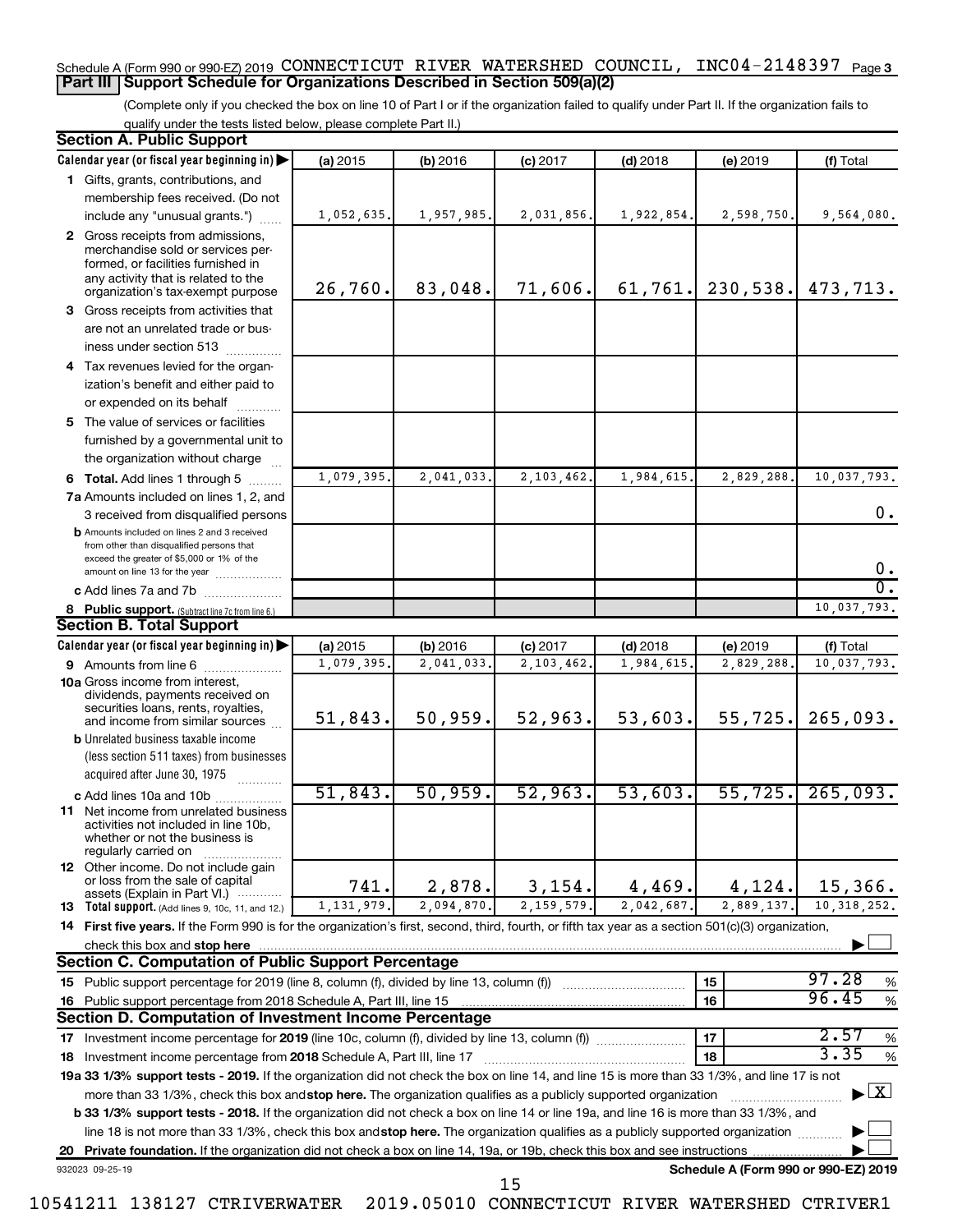#### Schedule A (Form 990 or 990-EZ) 2019 CONNECTICUT RIVER WATERSHED COUNCIL, INC04-2148397 <sub>Page 4</sub>

### **Part IV Supporting Organizations**

(Complete only if you checked a box in line 12 on Part I. If you checked 12a of Part I, complete Sections A and B. If you checked 12b of Part I, complete Sections A and C. If you checked 12c of Part I, complete Sections A, D, and E. If you checked 12d of Part I, complete Sections A and D, and complete Part V.)

#### **Section A. All Supporting Organizations**

- **1** Are all of the organization's supported organizations listed by name in the organization's governing documents? If "No," describe in Part VI how the supported organizations are designated. If designated by *class or purpose, describe the designation. If historic and continuing relationship, explain.*
- **2** Did the organization have any supported organization that does not have an IRS determination of status under section 509(a)(1) or (2)? If "Yes," explain in Part **VI** how the organization determined that the supported *organization was described in section 509(a)(1) or (2).*
- **3a** Did the organization have a supported organization described in section 501(c)(4), (5), or (6)? If "Yes," answer *(b) and (c) below.*
- **b** Did the organization confirm that each supported organization qualified under section 501(c)(4), (5), or (6) and satisfied the public support tests under section 509(a)(2)? If "Yes," describe in Part VI when and how the *organization made the determination.*
- **c** Did the organization ensure that all support to such organizations was used exclusively for section 170(c)(2)(B) purposes? If "Yes," explain in Part VI what controls the organization put in place to ensure such use.
- **4 a** *If* Was any supported organization not organized in the United States ("foreign supported organization")? *"Yes," and if you checked 12a or 12b in Part I, answer (b) and (c) below.*
- **b** Did the organization have ultimate control and discretion in deciding whether to make grants to the foreign supported organization? If "Yes," describe in Part VI how the organization had such control and discretion *despite being controlled or supervised by or in connection with its supported organizations.*
- **c** Did the organization support any foreign supported organization that does not have an IRS determination under sections 501(c)(3) and 509(a)(1) or (2)? If "Yes," explain in Part VI what controls the organization used *to ensure that all support to the foreign supported organization was used exclusively for section 170(c)(2)(B) purposes.*
- **5a** Did the organization add, substitute, or remove any supported organizations during the tax year? If "Yes," answer (b) and (c) below (if applicable). Also, provide detail in **Part VI,** including (i) the names and EIN *numbers of the supported organizations added, substituted, or removed; (ii) the reasons for each such action; (iii) the authority under the organization's organizing document authorizing such action; and (iv) how the action was accomplished (such as by amendment to the organizing document).*
- **b Type I or Type II only.** Was any added or substituted supported organization part of a class already designated in the organization's organizing document?
- **c Substitutions only.**  Was the substitution the result of an event beyond the organization's control?
- **6** Did the organization provide support (whether in the form of grants or the provision of services or facilities) to **Part VI.** support or benefit one or more of the filing organization's supported organizations? If "Yes," provide detail in anyone other than (i) its supported organizations, (ii) individuals that are part of the charitable class benefited by one or more of its supported organizations, or (iii) other supporting organizations that also
- **7** Did the organization provide a grant, loan, compensation, or other similar payment to a substantial contributor regard to a substantial contributor? If "Yes," complete Part I of Schedule L (Form 990 or 990-EZ). (as defined in section 4958(c)(3)(C)), a family member of a substantial contributor, or a 35% controlled entity with
- **8** Did the organization make a loan to a disqualified person (as defined in section 4958) not described in line 7? *If "Yes," complete Part I of Schedule L (Form 990 or 990-EZ).*
- **9 a** Was the organization controlled directly or indirectly at any time during the tax year by one or more in section 509(a)(1) or (2))? If "Yes," provide detail in **Part VI.** disqualified persons as defined in section 4946 (other than foundation managers and organizations described
- **b** Did one or more disqualified persons (as defined in line 9a) hold a controlling interest in any entity in which the supporting organization had an interest? If "Yes," provide detail in Part VI.
- **c** Did a disqualified person (as defined in line 9a) have an ownership interest in, or derive any personal benefit from, assets in which the supporting organization also had an interest? If "Yes," provide detail in Part VI.
- **10 a** Was the organization subject to the excess business holdings rules of section 4943 because of section supporting organizations)? If "Yes," answer 10b below. 4943(f) (regarding certain Type II supporting organizations, and all Type III non-functionally integrated
	- **b** Did the organization have any excess business holdings in the tax year? (Use Schedule C, Form 4720, to *determine whether the organization had excess business holdings.)*

932024 09-25-19

**Schedule A (Form 990 or 990-EZ) 2019**

**Yes No**

**1**

**2**

**3a**

**3b**

**3c**

**4a**

**4b**

**4c**

**5a**

**5b 5c**

**6**

**7**

**8**

**9a**

**9b**

**9c**

**10a**

**10b**

10541211 138127 CTRIVERWATER 2019.05010 CONNECTICUT RIVER WATERSHED CTRIVER1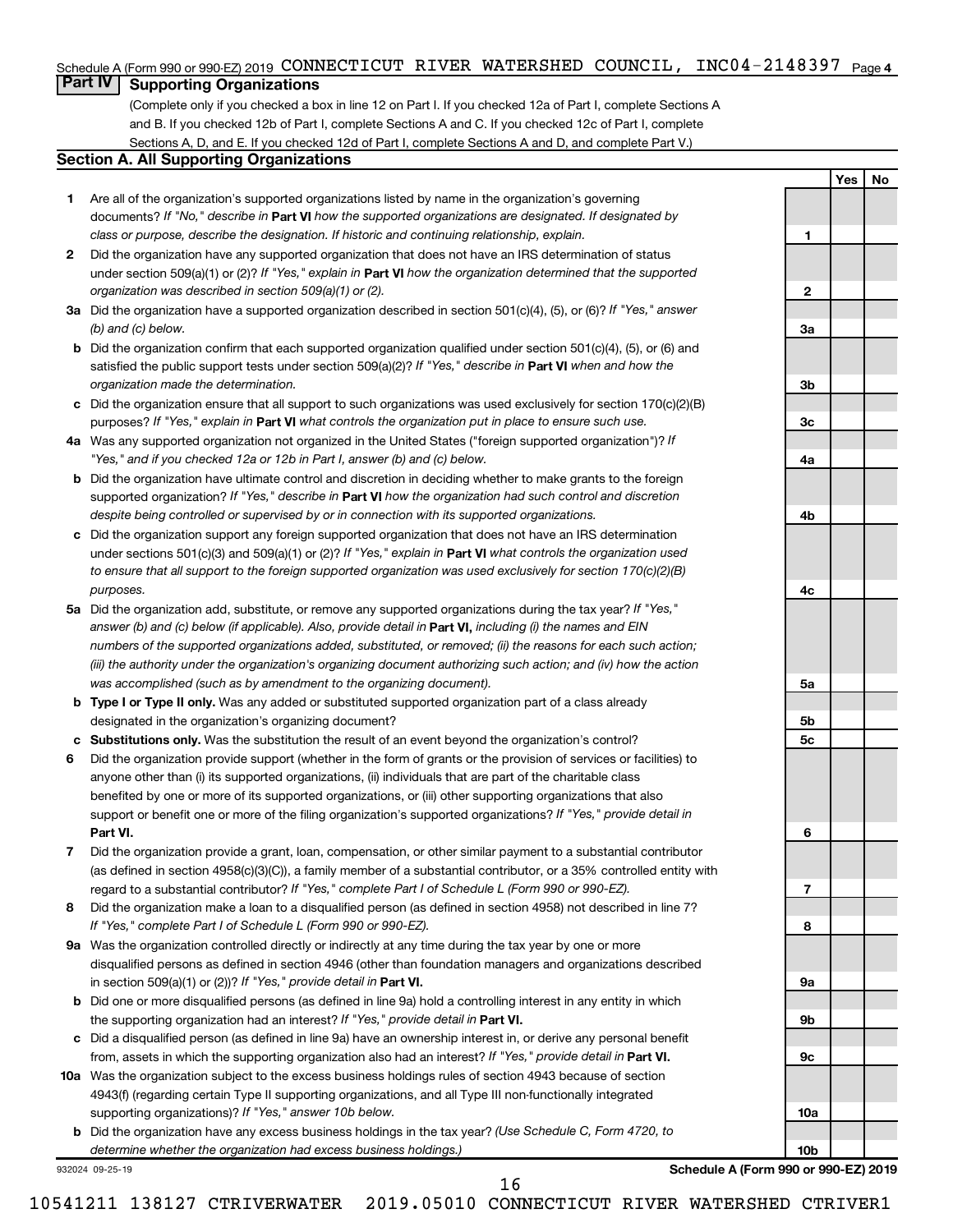#### Schedule A (Form 990 or 990-EZ) 2019 CONNECTICUT RIVER WATERSHED COUNCIL, INC04-214839 / Page 5 **Part IV Supporting Organizations** *(continued)* CONNECTICUT RIVER WATERSHED COUNCIL, INC04-2148397

|              |                                                                                                                                 |                 | Yes        |    |
|--------------|---------------------------------------------------------------------------------------------------------------------------------|-----------------|------------|----|
|              |                                                                                                                                 |                 |            | No |
| 11           | Has the organization accepted a gift or contribution from any of the following persons?                                         |                 |            |    |
| а            | A person who directly or indirectly controls, either alone or together with persons described in (b) and (c)                    |                 |            |    |
|              | below, the governing body of a supported organization?                                                                          | 11a             |            |    |
|              | <b>b</b> A family member of a person described in (a) above?                                                                    | 11 <sub>b</sub> |            |    |
|              | c A 35% controlled entity of a person described in (a) or (b) above? If "Yes" to a, b, or c, provide detail in Part VI.         | 11c             |            |    |
|              | <b>Section B. Type I Supporting Organizations</b>                                                                               |                 |            |    |
|              |                                                                                                                                 |                 | Yes        | No |
| 1            | Did the directors, trustees, or membership of one or more supported organizations have the power to                             |                 |            |    |
|              | regularly appoint or elect at least a majority of the organization's directors or trustees at all times during the              |                 |            |    |
|              | tax year? If "No," describe in Part VI how the supported organization(s) effectively operated, supervised, or                   |                 |            |    |
|              | controlled the organization's activities. If the organization had more than one supported organization,                         |                 |            |    |
|              | describe how the powers to appoint and/or remove directors or trustees were allocated among the supported                       |                 |            |    |
|              | organizations and what conditions or restrictions, if any, applied to such powers during the tax year.                          | 1               |            |    |
| $\mathbf{2}$ | Did the organization operate for the benefit of any supported organization other than the supported                             |                 |            |    |
|              | organization(s) that operated, supervised, or controlled the supporting organization? If "Yes," explain in                      |                 |            |    |
|              | Part VI how providing such benefit carried out the purposes of the supported organization(s) that operated,                     |                 |            |    |
|              | supervised, or controlled the supporting organization.                                                                          | $\mathbf{2}$    |            |    |
|              | <b>Section C. Type II Supporting Organizations</b>                                                                              |                 |            |    |
|              |                                                                                                                                 |                 | <b>Yes</b> | No |
| 1            | Were a majority of the organization's directors or trustees during the tax year also a majority of the directors                |                 |            |    |
|              | or trustees of each of the organization's supported organization(s)? If "No," describe in Part VI how control                   |                 |            |    |
|              | or management of the supporting organization was vested in the same persons that controlled or managed                          |                 |            |    |
|              | the supported organization(s).                                                                                                  | 1               |            |    |
|              | <b>Section D. All Type III Supporting Organizations</b>                                                                         |                 |            |    |
|              |                                                                                                                                 |                 | Yes        | No |
| 1            | Did the organization provide to each of its supported organizations, by the last day of the fifth month of the                  |                 |            |    |
|              | organization's tax year, (i) a written notice describing the type and amount of support provided during the prior tax           |                 |            |    |
|              | year, (ii) a copy of the Form 990 that was most recently filed as of the date of notification, and (iii) copies of the          |                 |            |    |
|              | organization's governing documents in effect on the date of notification, to the extent not previously provided?                | 1               |            |    |
| 2            | Were any of the organization's officers, directors, or trustees either (i) appointed or elected by the supported                |                 |            |    |
|              | organization(s) or (ii) serving on the governing body of a supported organization? If "No," explain in <b>Part VI</b> how       |                 |            |    |
|              | the organization maintained a close and continuous working relationship with the supported organization(s).                     | $\mathbf{2}$    |            |    |
| 3            | By reason of the relationship described in (2), did the organization's supported organizations have a                           |                 |            |    |
|              | significant voice in the organization's investment policies and in directing the use of the organization's                      |                 |            |    |
|              | income or assets at all times during the tax year? If "Yes," describe in Part VI the role the organization's                    |                 |            |    |
|              | supported organizations played in this regard.                                                                                  | 3               |            |    |
|              | Section E. Type III Functionally Integrated Supporting Organizations                                                            |                 |            |    |
| 1            | Check the box next to the method that the organization used to satisfy the Integral Part Test during the yealsee instructions). |                 |            |    |
| a            | The organization satisfied the Activities Test. Complete line 2 below.                                                          |                 |            |    |
| b            | The organization is the parent of each of its supported organizations. Complete line 3 below.                                   |                 |            |    |
| c            | The organization supported a governmental entity. Describe in Part VI how you supported a government entity (see instructions). |                 |            |    |
| 2            | Activities Test. Answer (a) and (b) below.                                                                                      |                 | Yes        | No |
| а            | Did substantially all of the organization's activities during the tax year directly further the exempt purposes of              |                 |            |    |
|              | the supported organization(s) to which the organization was responsive? If "Yes," then in Part VI identify                      |                 |            |    |
|              | those supported organizations and explain how these activities directly furthered their exempt purposes,                        |                 |            |    |
|              | how the organization was responsive to those supported organizations, and how the organization determined                       |                 |            |    |
|              | that these activities constituted substantially all of its activities.                                                          | 2a              |            |    |
|              | <b>b</b> Did the activities described in (a) constitute activities that, but for the organization's involvement, one or more    |                 |            |    |
|              | of the organization's supported organization(s) would have been engaged in? If "Yes," explain in Part VI the                    |                 |            |    |
|              | reasons for the organization's position that its supported organization(s) would have engaged in these                          |                 |            |    |
|              | activities but for the organization's involvement.                                                                              | 2b              |            |    |
| 3            | Parent of Supported Organizations. Answer (a) and (b) below.                                                                    |                 |            |    |
| а            | Did the organization have the power to regularly appoint or elect a majority of the officers, directors, or                     |                 |            |    |
|              | trustees of each of the supported organizations? Provide details in Part VI.                                                    | За              |            |    |
|              | <b>b</b> Did the organization exercise a substantial degree of direction over the policies, programs, and activities of each    |                 |            |    |
|              | of its supported organizations? If "Yes," describe in Part VI the role played by the organization in this regard.               | 3 <sub>b</sub>  |            |    |
|              | Schedule A (Form 990 or 990-EZ) 2019<br>932025 09-25-19                                                                         |                 |            |    |
|              | 17                                                                                                                              |                 |            |    |
|              |                                                                                                                                 |                 |            |    |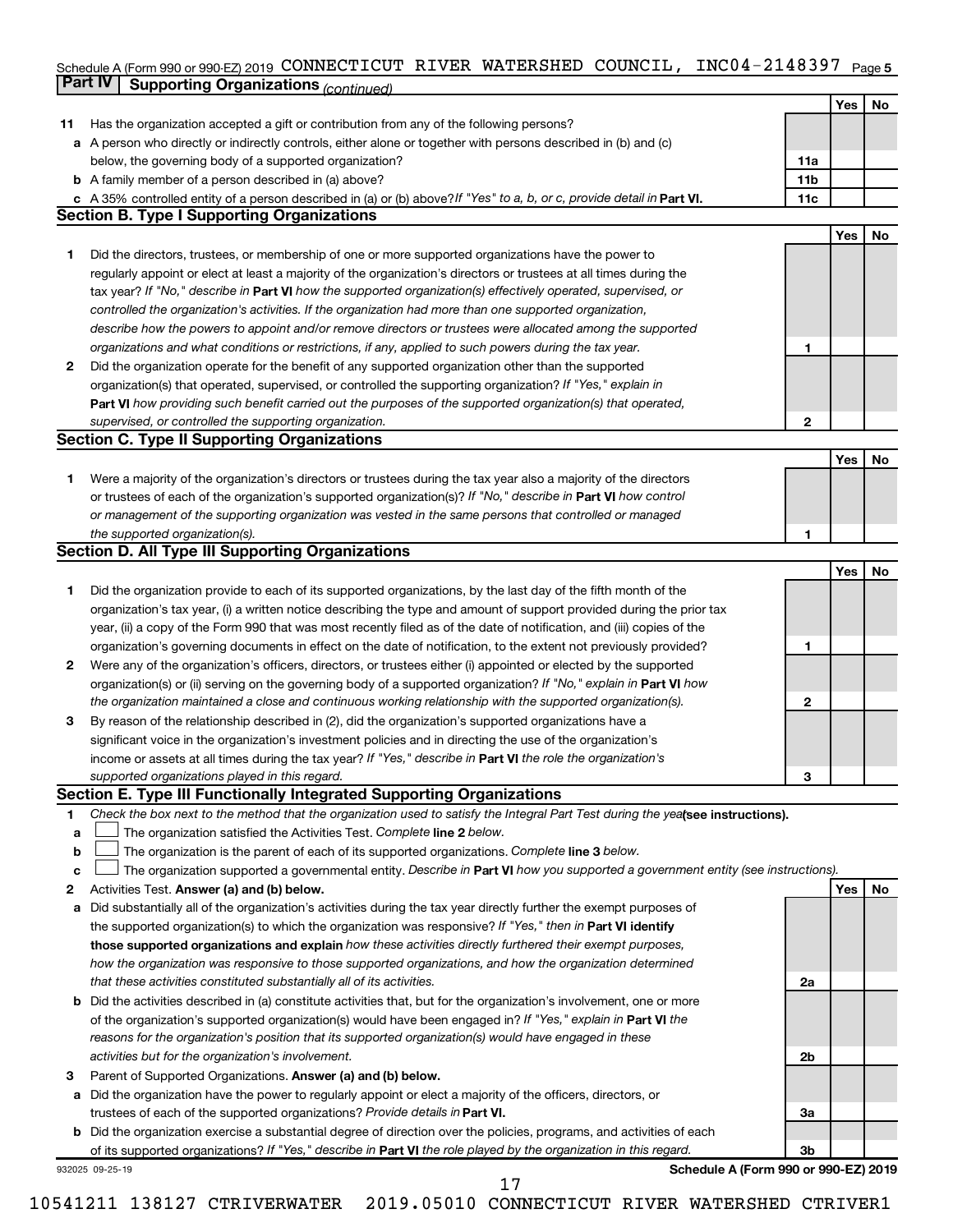|   | Schedule A (Form 990 or 990-EZ) 2019 CONNECTICUT RIVER WATERSHED COUNCIL, INC04-2148397 $P_{\text{aqe}6}$                                          |                |                |                                |
|---|----------------------------------------------------------------------------------------------------------------------------------------------------|----------------|----------------|--------------------------------|
|   | <b>Part V</b><br>Type III Non-Functionally Integrated 509(a)(3) Supporting Organizations                                                           |                |                |                                |
| 1 | Check here if the organization satisfied the Integral Part Test as a qualifying trust on Nov. 20, 1970 (explain in Part VI). See instructions. All |                |                |                                |
|   | other Type III non-functionally integrated supporting organizations must complete Sections A through E.                                            |                |                |                                |
|   | Section A - Adjusted Net Income                                                                                                                    |                | (A) Prior Year | (B) Current Year<br>(optional) |
| 1 | Net short-term capital gain                                                                                                                        | 1              |                |                                |
| 2 | Recoveries of prior-year distributions                                                                                                             | $\overline{2}$ |                |                                |
| З | Other gross income (see instructions)                                                                                                              | 3              |                |                                |
| 4 | Add lines 1 through 3.                                                                                                                             | 4              |                |                                |
| 5 | Depreciation and depletion                                                                                                                         | 5              |                |                                |
| 6 | Portion of operating expenses paid or incurred for production or                                                                                   |                |                |                                |
|   | collection of gross income or for management, conservation, or                                                                                     |                |                |                                |
|   | maintenance of property held for production of income (see instructions)                                                                           | 6              |                |                                |
| 7 | Other expenses (see instructions)                                                                                                                  | $\overline{7}$ |                |                                |
| 8 | <b>Adjusted Net Income</b> (subtract lines 5, 6, and 7 from line 4)                                                                                | 8              |                |                                |
|   | Section B - Minimum Asset Amount                                                                                                                   |                | (A) Prior Year | (B) Current Year<br>(optional) |
| 1 | Aggregate fair market value of all non-exempt-use assets (see                                                                                      |                |                |                                |
|   | instructions for short tax year or assets held for part of year):                                                                                  |                |                |                                |
|   | a Average monthly value of securities                                                                                                              | 1a             |                |                                |
|   | <b>b</b> Average monthly cash balances                                                                                                             | 1b             |                |                                |
|   | c Fair market value of other non-exempt-use assets                                                                                                 | 1c             |                |                                |
|   | <b>d</b> Total (add lines 1a, 1b, and 1c)                                                                                                          | 1 <sub>d</sub> |                |                                |
|   | e Discount claimed for blockage or other                                                                                                           |                |                |                                |
|   | factors (explain in detail in <b>Part VI</b> ):                                                                                                    |                |                |                                |
| 2 | Acquisition indebtedness applicable to non-exempt-use assets                                                                                       | $\mathbf{2}$   |                |                                |
| 3 | Subtract line 2 from line 1d.                                                                                                                      | 3              |                |                                |
| 4 | Cash deemed held for exempt use. Enter 1-1/2% of line 3 (for greater amount,                                                                       |                |                |                                |
|   | see instructions).                                                                                                                                 | 4              |                |                                |
| 5 | Net value of non-exempt-use assets (subtract line 4 from line 3)                                                                                   | 5              |                |                                |
| 6 | Multiply line 5 by .035.                                                                                                                           | 6              |                |                                |
| 7 | Recoveries of prior-year distributions                                                                                                             | 7              |                |                                |
| 8 | Minimum Asset Amount (add line 7 to line 6)                                                                                                        | 8              |                |                                |
|   | <b>Section C - Distributable Amount</b>                                                                                                            |                |                | <b>Current Year</b>            |
| 1 | Adjusted net income for prior year (from Section A, line 8, Column A)                                                                              | 1              |                |                                |
| 2 | Enter 85% of line 1.                                                                                                                               | $\mathbf{2}$   |                |                                |
| 3 | Minimum asset amount for prior year (from Section B, line 8, Column A)                                                                             | 3              |                |                                |
| 4 | Enter greater of line 2 or line 3.                                                                                                                 | 4              |                |                                |
| 5 | Income tax imposed in prior year                                                                                                                   | 5              |                |                                |
| 6 | <b>Distributable Amount.</b> Subtract line 5 from line 4, unless subject to                                                                        |                |                |                                |
|   | emergency temporary reduction (see instructions).                                                                                                  | 6              |                |                                |
|   |                                                                                                                                                    |                |                |                                |

**7** Let Check here if the current year is the organization's first as a non-functionally integrated Type III supporting organization (see instructions).

**Schedule A (Form 990 or 990-EZ) 2019**

932026 09-25-19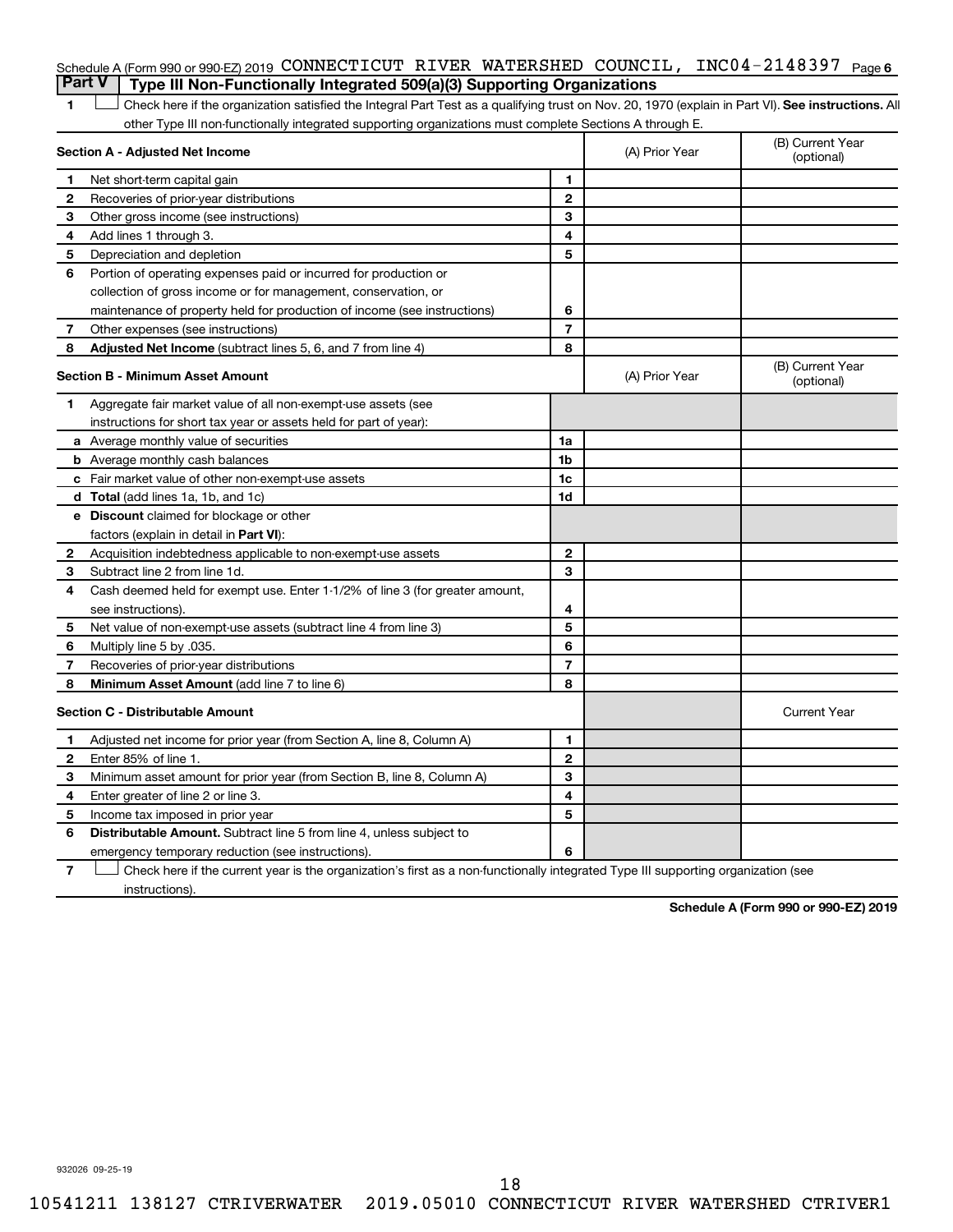#### Schedule A (Form 990 or 990-EZ) 2019 CONNECTICUT RIVER WATERSHED COUNCIL, INC04-2148397 <sub>Page 7</sub>

| <b>Part V</b><br>Type III Non-Functionally Integrated 509(a)(3) Supporting Organizations (continued) |                                                                                            |                             |                                       |                                                |  |  |  |  |
|------------------------------------------------------------------------------------------------------|--------------------------------------------------------------------------------------------|-----------------------------|---------------------------------------|------------------------------------------------|--|--|--|--|
|                                                                                                      | <b>Current Year</b><br><b>Section D - Distributions</b>                                    |                             |                                       |                                                |  |  |  |  |
| 1                                                                                                    | Amounts paid to supported organizations to accomplish exempt purposes                      |                             |                                       |                                                |  |  |  |  |
| $\mathbf{2}$                                                                                         | Amounts paid to perform activity that directly furthers exempt purposes of supported       |                             |                                       |                                                |  |  |  |  |
|                                                                                                      | organizations, in excess of income from activity                                           |                             |                                       |                                                |  |  |  |  |
| 3                                                                                                    | Administrative expenses paid to accomplish exempt purposes of supported organizations      |                             |                                       |                                                |  |  |  |  |
| 4                                                                                                    | Amounts paid to acquire exempt-use assets                                                  |                             |                                       |                                                |  |  |  |  |
| 5                                                                                                    | Qualified set-aside amounts (prior IRS approval required)                                  |                             |                                       |                                                |  |  |  |  |
| 6                                                                                                    | Other distributions (describe in <b>Part VI</b> ). See instructions.                       |                             |                                       |                                                |  |  |  |  |
| 7                                                                                                    | <b>Total annual distributions.</b> Add lines 1 through 6.                                  |                             |                                       |                                                |  |  |  |  |
| 8                                                                                                    | Distributions to attentive supported organizations to which the organization is responsive |                             |                                       |                                                |  |  |  |  |
|                                                                                                      | (provide details in Part VI). See instructions.                                            |                             |                                       |                                                |  |  |  |  |
| 9                                                                                                    | Distributable amount for 2019 from Section C, line 6                                       |                             |                                       |                                                |  |  |  |  |
| 10                                                                                                   | Line 8 amount divided by line 9 amount                                                     |                             |                                       |                                                |  |  |  |  |
|                                                                                                      |                                                                                            | (i)                         | (ii)                                  | (iii)                                          |  |  |  |  |
|                                                                                                      | <b>Section E - Distribution Allocations (see instructions)</b>                             | <b>Excess Distributions</b> | <b>Underdistributions</b><br>Pre-2019 | <b>Distributable</b><br><b>Amount for 2019</b> |  |  |  |  |
| 1                                                                                                    | Distributable amount for 2019 from Section C, line 6                                       |                             |                                       |                                                |  |  |  |  |
| $\mathbf{2}$                                                                                         | Underdistributions, if any, for years prior to 2019 (reason-                               |                             |                                       |                                                |  |  |  |  |
|                                                                                                      | able cause required- explain in Part VI). See instructions.                                |                             |                                       |                                                |  |  |  |  |
| 3                                                                                                    | Excess distributions carryover, if any, to 2019                                            |                             |                                       |                                                |  |  |  |  |
|                                                                                                      | a From 2014                                                                                |                             |                                       |                                                |  |  |  |  |
|                                                                                                      | <b>b</b> From 2015                                                                         |                             |                                       |                                                |  |  |  |  |
|                                                                                                      | c From 2016                                                                                |                             |                                       |                                                |  |  |  |  |
|                                                                                                      | <b>d</b> From 2017                                                                         |                             |                                       |                                                |  |  |  |  |
|                                                                                                      | e From 2018                                                                                |                             |                                       |                                                |  |  |  |  |
|                                                                                                      | f Total of lines 3a through e                                                              |                             |                                       |                                                |  |  |  |  |
|                                                                                                      | g Applied to underdistributions of prior years                                             |                             |                                       |                                                |  |  |  |  |
|                                                                                                      | <b>h</b> Applied to 2019 distributable amount                                              |                             |                                       |                                                |  |  |  |  |
| Ť.                                                                                                   | Carryover from 2014 not applied (see instructions)                                         |                             |                                       |                                                |  |  |  |  |
|                                                                                                      | Remainder. Subtract lines 3g, 3h, and 3i from 3f.                                          |                             |                                       |                                                |  |  |  |  |
| 4                                                                                                    | Distributions for 2019 from Section D,                                                     |                             |                                       |                                                |  |  |  |  |
|                                                                                                      | line $7:$                                                                                  |                             |                                       |                                                |  |  |  |  |
|                                                                                                      | a Applied to underdistributions of prior years                                             |                             |                                       |                                                |  |  |  |  |
|                                                                                                      | <b>b</b> Applied to 2019 distributable amount                                              |                             |                                       |                                                |  |  |  |  |
| c                                                                                                    | Remainder. Subtract lines 4a and 4b from 4.                                                |                             |                                       |                                                |  |  |  |  |
| 5                                                                                                    | Remaining underdistributions for years prior to 2019, if                                   |                             |                                       |                                                |  |  |  |  |
|                                                                                                      | any. Subtract lines 3g and 4a from line 2. For result greater                              |                             |                                       |                                                |  |  |  |  |
|                                                                                                      | than zero, explain in Part VI. See instructions.                                           |                             |                                       |                                                |  |  |  |  |
| 6                                                                                                    | Remaining underdistributions for 2019. Subtract lines 3h                                   |                             |                                       |                                                |  |  |  |  |
|                                                                                                      | and 4b from line 1. For result greater than zero, explain in                               |                             |                                       |                                                |  |  |  |  |
|                                                                                                      | <b>Part VI.</b> See instructions.                                                          |                             |                                       |                                                |  |  |  |  |
| $\mathbf{7}$                                                                                         | Excess distributions carryover to 2020. Add lines 3j                                       |                             |                                       |                                                |  |  |  |  |
|                                                                                                      | and 4c.                                                                                    |                             |                                       |                                                |  |  |  |  |
| 8                                                                                                    | Breakdown of line 7:                                                                       |                             |                                       |                                                |  |  |  |  |
|                                                                                                      | a Excess from 2015                                                                         |                             |                                       |                                                |  |  |  |  |
|                                                                                                      | <b>b</b> Excess from 2016                                                                  |                             |                                       |                                                |  |  |  |  |
|                                                                                                      | c Excess from 2017                                                                         |                             |                                       |                                                |  |  |  |  |
|                                                                                                      | d Excess from 2018                                                                         |                             |                                       |                                                |  |  |  |  |
|                                                                                                      | e Excess from 2019                                                                         |                             |                                       |                                                |  |  |  |  |

**Schedule A (Form 990 or 990-EZ) 2019**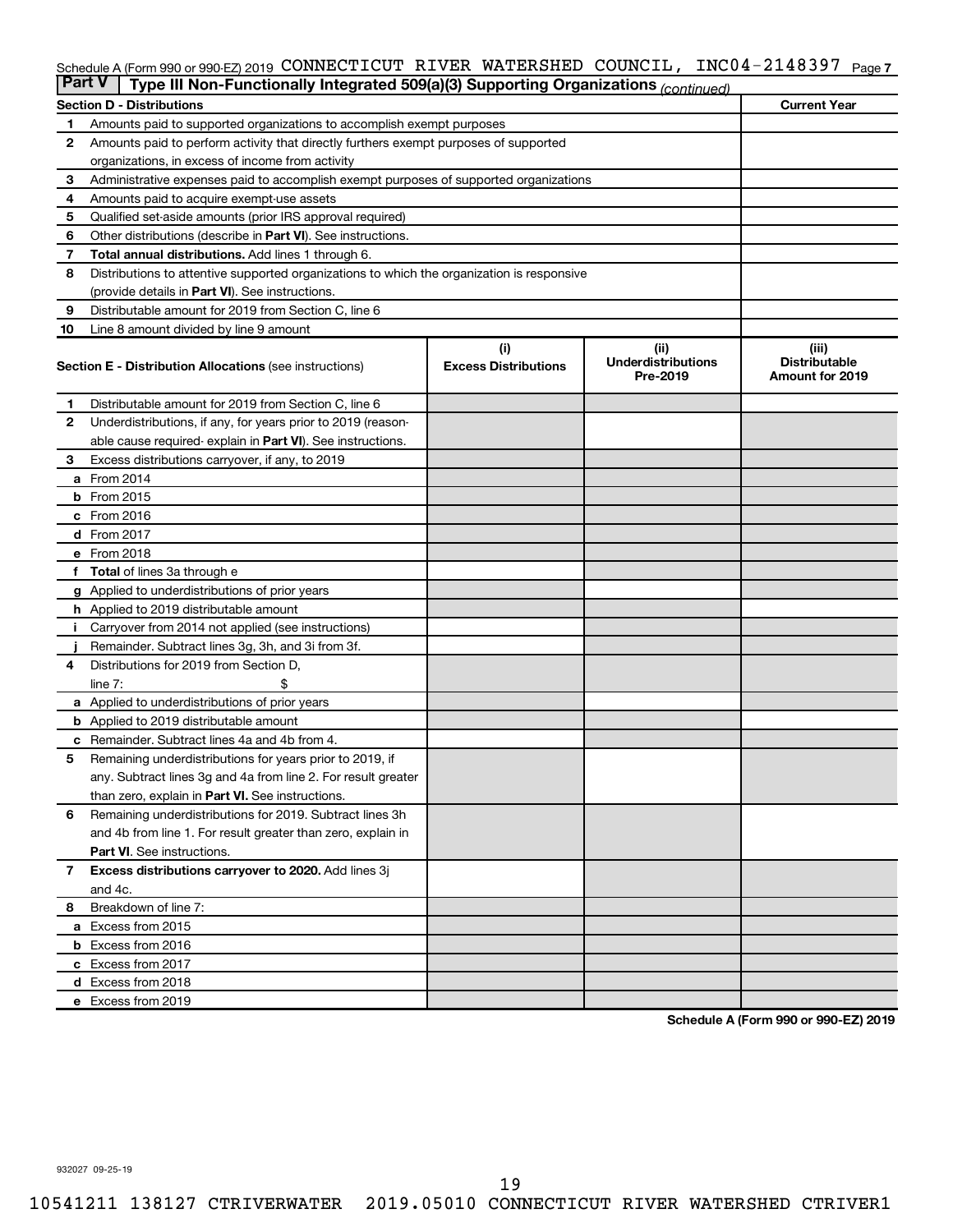| line 1; Part IV, Section D, lines 2 and 3; Part IV, Section E, lines 1c, 2a, 2b, 3a, and 3b; Part V, line 1; Part V, Section B, line 1e; Part V,<br>Section D, lines 5, 6, and 8; and Part V, Section E, lines 2, 5, and 6. Also complete this part for any additional information. |  |  |
|-------------------------------------------------------------------------------------------------------------------------------------------------------------------------------------------------------------------------------------------------------------------------------------|--|--|
| (See instructions.)                                                                                                                                                                                                                                                                 |  |  |
|                                                                                                                                                                                                                                                                                     |  |  |
|                                                                                                                                                                                                                                                                                     |  |  |
|                                                                                                                                                                                                                                                                                     |  |  |
|                                                                                                                                                                                                                                                                                     |  |  |
|                                                                                                                                                                                                                                                                                     |  |  |
|                                                                                                                                                                                                                                                                                     |  |  |
|                                                                                                                                                                                                                                                                                     |  |  |
|                                                                                                                                                                                                                                                                                     |  |  |
|                                                                                                                                                                                                                                                                                     |  |  |
|                                                                                                                                                                                                                                                                                     |  |  |
|                                                                                                                                                                                                                                                                                     |  |  |
|                                                                                                                                                                                                                                                                                     |  |  |
|                                                                                                                                                                                                                                                                                     |  |  |
|                                                                                                                                                                                                                                                                                     |  |  |
|                                                                                                                                                                                                                                                                                     |  |  |
|                                                                                                                                                                                                                                                                                     |  |  |
|                                                                                                                                                                                                                                                                                     |  |  |
|                                                                                                                                                                                                                                                                                     |  |  |
|                                                                                                                                                                                                                                                                                     |  |  |
|                                                                                                                                                                                                                                                                                     |  |  |
|                                                                                                                                                                                                                                                                                     |  |  |
|                                                                                                                                                                                                                                                                                     |  |  |
|                                                                                                                                                                                                                                                                                     |  |  |
|                                                                                                                                                                                                                                                                                     |  |  |
|                                                                                                                                                                                                                                                                                     |  |  |
|                                                                                                                                                                                                                                                                                     |  |  |
|                                                                                                                                                                                                                                                                                     |  |  |
|                                                                                                                                                                                                                                                                                     |  |  |
|                                                                                                                                                                                                                                                                                     |  |  |
|                                                                                                                                                                                                                                                                                     |  |  |
|                                                                                                                                                                                                                                                                                     |  |  |
|                                                                                                                                                                                                                                                                                     |  |  |
|                                                                                                                                                                                                                                                                                     |  |  |
|                                                                                                                                                                                                                                                                                     |  |  |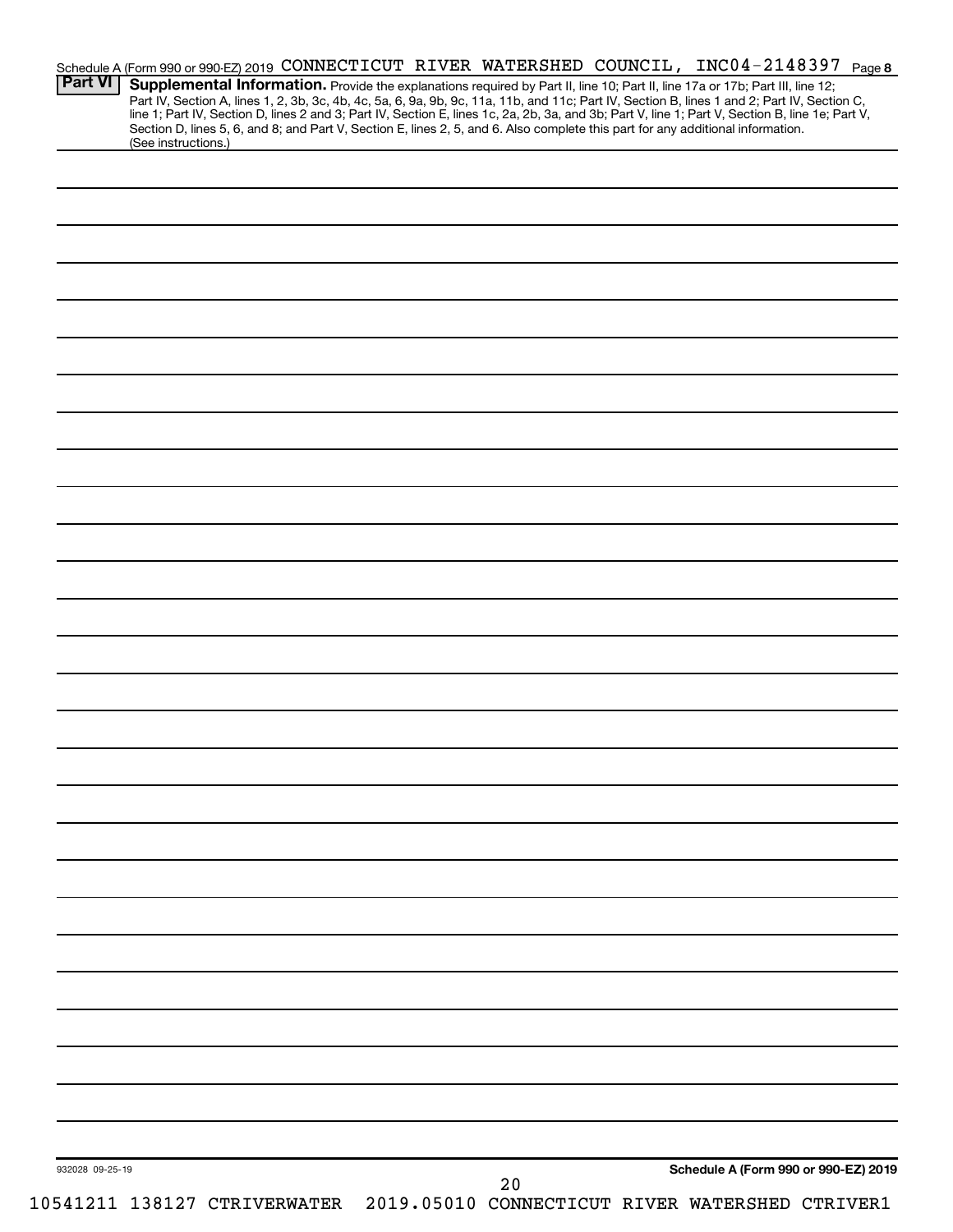Name of the organization

# **Schedule B Schedule of Contributors**

**or 990-PF) | Attach to Form 990, Form 990-EZ, or Form 990-PF. | Go to www.irs.gov/Form990 for the latest information.** OMB No. 1545-0047

**Employer identification number**

|                                | CONNECTICUT RIVER WATERSHED COUNCIL,<br>INC                                                                                                                                                                                                                                                                                                                                                                                                                                                                                                                           | 04-2148397              |
|--------------------------------|-----------------------------------------------------------------------------------------------------------------------------------------------------------------------------------------------------------------------------------------------------------------------------------------------------------------------------------------------------------------------------------------------------------------------------------------------------------------------------------------------------------------------------------------------------------------------|-------------------------|
| Organization type (check one): |                                                                                                                                                                                                                                                                                                                                                                                                                                                                                                                                                                       |                         |
| Filers of:                     | Section:                                                                                                                                                                                                                                                                                                                                                                                                                                                                                                                                                              |                         |
| Form 990 or 990-EZ             | $\boxed{\textbf{X}}$ 501(c)( 3) (enter number) organization                                                                                                                                                                                                                                                                                                                                                                                                                                                                                                           |                         |
|                                | 4947(a)(1) nonexempt charitable trust not treated as a private foundation                                                                                                                                                                                                                                                                                                                                                                                                                                                                                             |                         |
|                                | 527 political organization                                                                                                                                                                                                                                                                                                                                                                                                                                                                                                                                            |                         |
| Form 990-PF                    | 501(c)(3) exempt private foundation                                                                                                                                                                                                                                                                                                                                                                                                                                                                                                                                   |                         |
|                                | 4947(a)(1) nonexempt charitable trust treated as a private foundation                                                                                                                                                                                                                                                                                                                                                                                                                                                                                                 |                         |
|                                | 501(c)(3) taxable private foundation                                                                                                                                                                                                                                                                                                                                                                                                                                                                                                                                  |                         |
|                                |                                                                                                                                                                                                                                                                                                                                                                                                                                                                                                                                                                       |                         |
|                                | Check if your organization is covered by the General Rule or a Special Rule.<br>Note: Only a section 501(c)(7), (8), or (10) organization can check boxes for both the General Rule and a Special Rule. See instructions.                                                                                                                                                                                                                                                                                                                                             |                         |
| <b>General Rule</b>            |                                                                                                                                                                                                                                                                                                                                                                                                                                                                                                                                                                       |                         |
|                                |                                                                                                                                                                                                                                                                                                                                                                                                                                                                                                                                                                       |                         |
|                                | For an organization filing Form 990, 990-EZ, or 990-PF that received, during the year, contributions totaling \$5,000 or more (in money or<br>property) from any one contributor. Complete Parts I and II. See instructions for determining a contributor's total contributions.                                                                                                                                                                                                                                                                                      |                         |
| <b>Special Rules</b>           |                                                                                                                                                                                                                                                                                                                                                                                                                                                                                                                                                                       |                         |
| $\boxed{\text{X}}$             | For an organization described in section 501(c)(3) filing Form 990 or 990-EZ that met the 33 1/3% support test of the regulations under<br>sections 509(a)(1) and 170(b)(1)(A)(vi), that checked Schedule A (Form 990 or 990-EZ), Part II, line 13, 16a, or 16b, and that received from<br>any one contributor, during the year, total contributions of the greater of (1) \$5,000; or (2) 2% of the amount on (i) Form 990, Part VIII, line 1h;<br>or (ii) Form 990-EZ, line 1. Complete Parts I and II.                                                             |                         |
|                                | For an organization described in section 501(c)(7), (8), or (10) filing Form 990 or 990-EZ that received from any one contributor, during the<br>year, total contributions of more than \$1,000 exclusively for religious, charitable, scientific, literary, or educational purposes, or for the<br>prevention of cruelty to children or animals. Complete Parts I, II, and III.                                                                                                                                                                                      |                         |
|                                | For an organization described in section 501(c)(7), (8), or (10) filing Form 990 or 990-EZ that received from any one contributor, during the<br>year, contributions exclusively for religious, charitable, etc., purposes, but no such contributions totaled more than \$1,000. If this box<br>is checked, enter here the total contributions that were received during the year for an exclusively religious, charitable, etc.,<br>purpose. Don't complete any of the parts unless the General Rule applies to this organization because it received nonexclusively | $\blacktriangleright$ s |
|                                | Caution: An organization that isn't covered by the General Rule and/or the Special Rules doesn't file Schedule B (Form 990, 990-EZ, or 990-PF),                                                                                                                                                                                                                                                                                                                                                                                                                       |                         |

 **must** but it answer "No" on Part IV, line 2, of its Form 990; or check the box on line H of its Form 990-EZ or on its Form 990-PF, Part I, line 2, to certify that it doesn't meet the filing requirements of Schedule B (Form 990, 990-EZ, or 990-PF).

**For Paperwork Reduction Act Notice, see the instructions for Form 990, 990-EZ, or 990-PF. Schedule B (Form 990, 990-EZ, or 990-PF) (2019)** LHA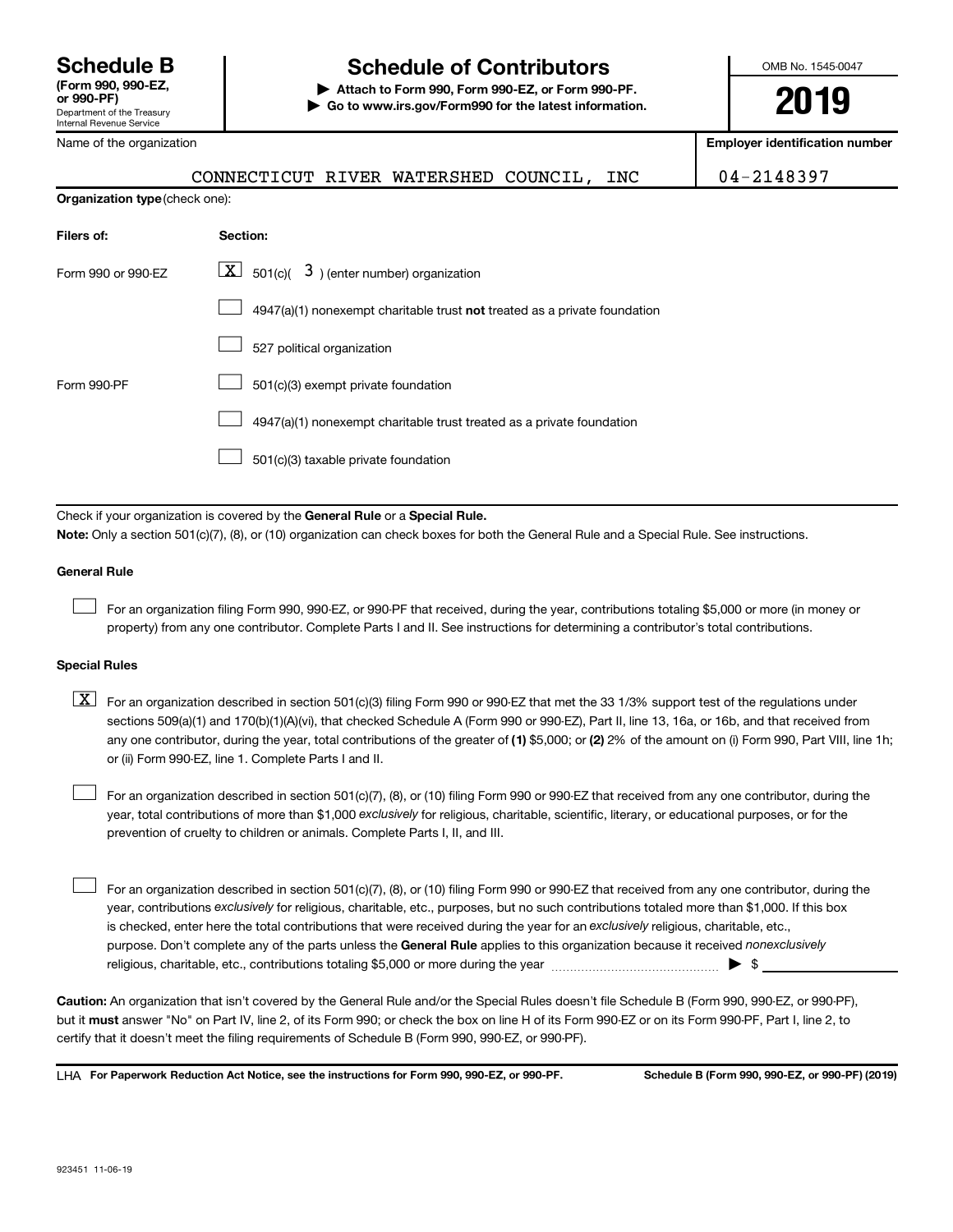| Schedule B (Form 990, 990-EZ, or 990-PF) (2019) | Page |
|-------------------------------------------------|------|
|-------------------------------------------------|------|

Name of organization

**Employer identification number**

CONNECTICUT RIVER WATERSHED COUNCIL, INC | 04-2148397

| Part I     | Contributors (see instructions). Use duplicate copies of Part I if additional space is needed. |                                   |                                                                                                             |
|------------|------------------------------------------------------------------------------------------------|-----------------------------------|-------------------------------------------------------------------------------------------------------------|
| (a)<br>No. | (b)<br>Name, address, and ZIP + 4                                                              | (c)<br><b>Total contributions</b> | (d)<br>Type of contribution                                                                                 |
| 1          | ASTRID HANZALEK<br>31 ABRAHAM TER.<br>SUFFIELD, CT 06078                                       | 875,000.<br>\$                    | $\overline{\textbf{X}}$<br>Person<br>Payroll<br>Noncash<br>(Complete Part II for<br>noncash contributions.) |
| (a)<br>No. | (b)<br>Name, address, and ZIP + 4                                                              | (c)<br><b>Total contributions</b> | (d)<br>Type of contribution                                                                                 |
| 2          | NEW HAMPSHIRE CHARTITABLE FOUNDATION<br>37 PLEASANT STREET<br>CONCORD, NH 03301                | 191,550.<br>\$                    | x<br>Person<br>Payroll<br>Noncash<br>(Complete Part II for<br>noncash contributions.)                       |
| (a)<br>No. | (b)<br>Name, address, and ZIP + 4                                                              | (c)<br><b>Total contributions</b> | (d)<br>Type of contribution                                                                                 |
| 3          | COUNCIL ON SOIL AND WATER CONSERVATION<br>67 BURBANK RD<br>ELLINGTON, CT 06029                 | 133,292.<br>\$                    | X<br>Person<br>Payroll<br>Noncash<br>(Complete Part II for<br>noncash contributions.)                       |
| (a)<br>No. | (b)<br>Name, address, and ZIP + 4                                                              | (c)<br><b>Total contributions</b> | (d)<br>Type of contribution                                                                                 |
| 4          | SOUTHERN WINDSOR COUNTY REGIONAL<br>PLANNING COMMISSION<br>PO BOX 320<br>ASCUTNEY, VT 05030    | 104,055.<br>\$                    | X<br>Person<br>Payroll<br>Noncash<br>(Complete Part II for<br>noncash contributions.)                       |
| (a)<br>No. | (b)<br>Name, address, and ZIP + 4                                                              | (c)<br><b>Total contributions</b> | (d)<br><b>Type of contribution</b>                                                                          |
| 5          | STATE OF VERMONT<br>NATIONAL LIFE DRIVE<br>1<br>MONTPELIER, VT 05620                           | 79,670.<br>\$                     | $\overline{\text{X}}$<br>Person<br>Payroll<br>Noncash<br>(Complete Part II for<br>noncash contributions.)   |
| (a)<br>No. | (b)<br>Name, address, and ZIP + 4                                                              | (c)<br><b>Total contributions</b> | (d)<br>Type of contribution                                                                                 |
| 6          | J.P. MORGAN CHASE<br>270 PARK AVE.<br>NEW YORK, NY 10017                                       | 75,000.<br>\$                     | <u>x</u><br>Person<br>Payroll<br>Noncash<br>(Complete Part II for<br>noncash contributions.)                |

923452 11-06-19 **Schedule B (Form 990, 990-EZ, or 990-PF) (2019)**

10541211 138127 CTRIVERWATER 2019.05010 CONNECTICUT RIVER WATERSHED CTRIVER1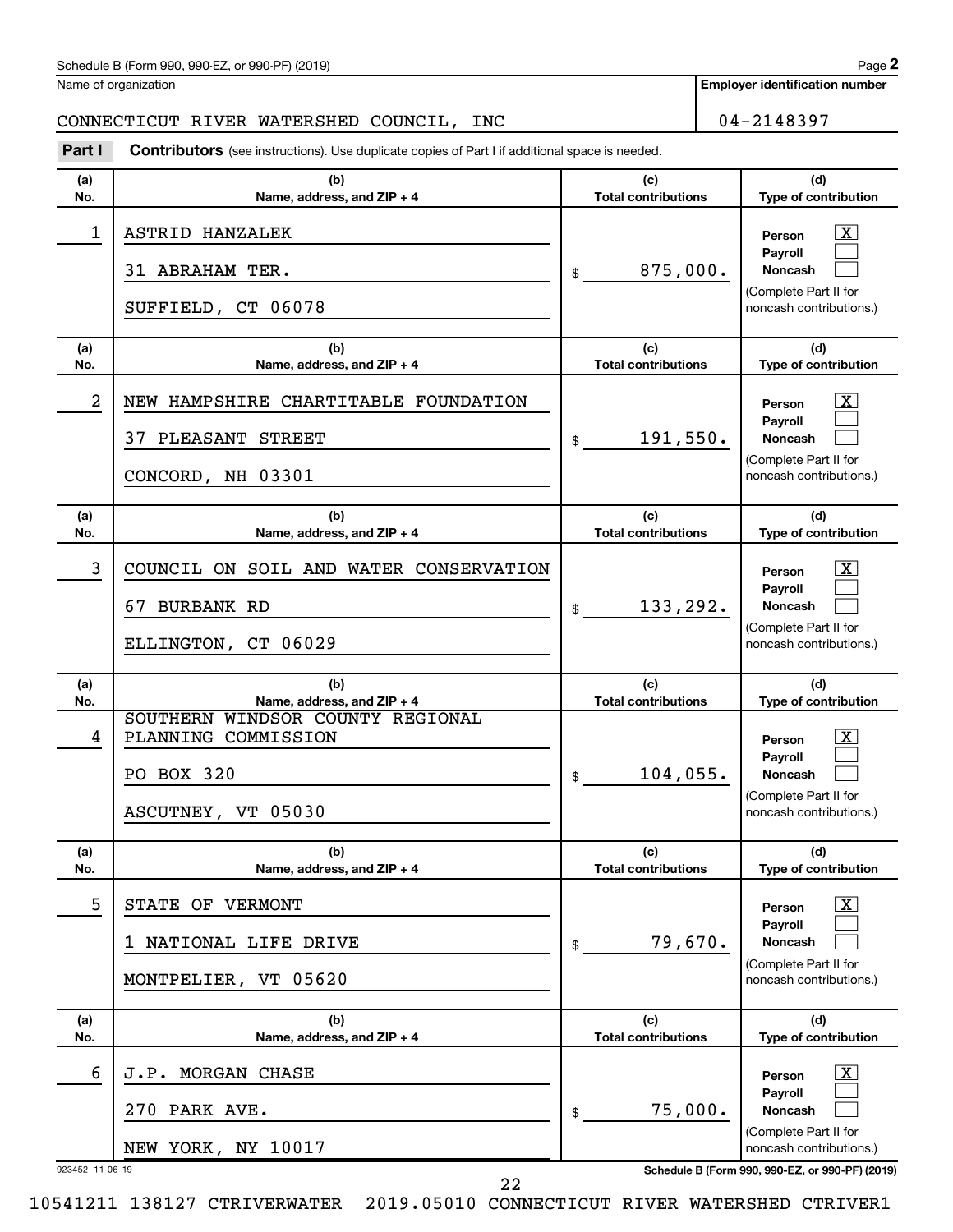| Schedule B (Form 990, 990-EZ, or 990-PF) (2019) | Page |
|-------------------------------------------------|------|
|-------------------------------------------------|------|

|            | $\cdots$ $\cdots$ $\cdots$ $\cdots$ $\cdots$ $\cdots$ $\cdots$ $\cdots$ $\cdots$ $\cdots$ $\cdots$ $\cdots$ $\cdots$ |                                   | . - 9                                                                                   |
|------------|----------------------------------------------------------------------------------------------------------------------|-----------------------------------|-----------------------------------------------------------------------------------------|
|            | Name of organization                                                                                                 |                                   | <b>Employer identification numbe</b>                                                    |
|            | CONNECTICUT RIVER WATERSHED COUNCIL, INC                                                                             |                                   | 04-2148397                                                                              |
| Part I     | <b>Contributors</b> (see instructions). Use duplicate copies of Part I if additional space is needed.                |                                   |                                                                                         |
| (a)<br>No. | (b)<br>Name, address, and ZIP + 4                                                                                    | (c)<br><b>Total contributions</b> | (d)<br>Type of contribution                                                             |
| 7          | NATIONAL FISH AND WILDLIFE FOUNDATION                                                                                |                                   | $\mathbf{X}$<br>Person                                                                  |
|            | 1133 15TH ST, NW                                                                                                     | 70,677.<br>\$                     | Payroll<br>Noncash<br>(Complete Part II for                                             |
|            | WASHINGTON, DC 20005                                                                                                 |                                   | noncash contributions.)                                                                 |
| (a)<br>No. | (b)<br>Name, address, and ZIP + 4                                                                                    | (c)<br><b>Total contributions</b> | (d)<br>Type of contribution                                                             |
| 8          | VERMONT COMMUNITY FOUNDATION                                                                                         |                                   | x<br>Person                                                                             |
|            | 3 COURT STREET                                                                                                       | 60,000.<br>\$                     | Payroll<br>Noncash<br>(Complete Part II for                                             |
|            | MIDDLEBURY, VT 05753                                                                                                 |                                   | noncash contributions.)                                                                 |
| (a)<br>No. | (b)<br>Name, address, and ZIP + 4                                                                                    | (c)<br><b>Total contributions</b> | (d)<br>Type of contribution                                                             |
|            |                                                                                                                      | \$                                | Person<br>Payroll<br>Noncash<br>(Complete Part II for                                   |
| (a)<br>No. | (b)<br>Name, address, and ZIP + 4                                                                                    | (c)<br><b>Total contributions</b> | noncash contributions.)<br>(d)<br>Type of contribution                                  |
|            |                                                                                                                      | \$                                | Person<br>Payroll<br>Noncash<br>(Complete Part II for<br>noncash contributions.)        |
| (a)<br>No. | (b)<br>Name, address, and ZIP + 4                                                                                    | (c)<br><b>Total contributions</b> | (d)<br>Type of contribution                                                             |
|            |                                                                                                                      | \$                                | Person<br>Payroll<br><b>Noncash</b><br>(Complete Part II for<br>noncash contributions.) |
| (a)<br>No. | (b)<br>Name, address, and ZIP + 4                                                                                    | (c)<br><b>Total contributions</b> | (d)<br>Type of contribution                                                             |
|            |                                                                                                                      |                                   | Person                                                                                  |

923452 11-06-19 **Schedule B (Form 990, 990-EZ, or 990-PF) (2019)**

**Payroll Noncash**

(Complete Part II for noncash contributions.)

 $\Box$  $\Box$ 

\$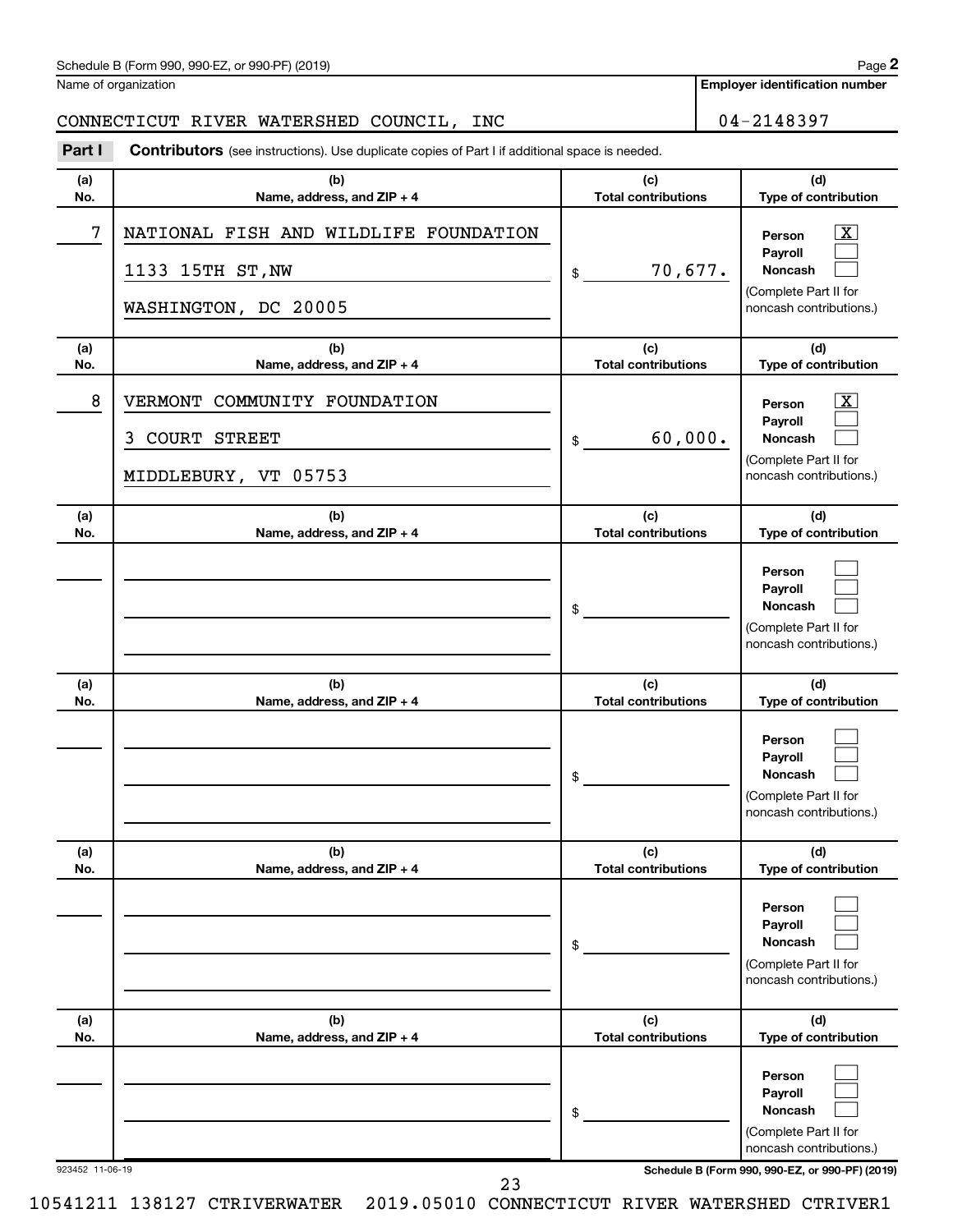Name of organization

### CONNECTICUT RIVER WATERSHED COUNCIL, INC | 04-2148397

Part II Noncash Property (see instructions). Use duplicate copies of Part II if additional space is needed.

| (a)<br>No.<br>from<br>Part I | (b)<br>Description of noncash property given | (c)<br>FMV (or estimate)<br>(See instructions.) | (d)<br>Date received                            |
|------------------------------|----------------------------------------------|-------------------------------------------------|-------------------------------------------------|
|                              |                                              | \$                                              |                                                 |
| (a)<br>No.<br>from<br>Part I | (b)<br>Description of noncash property given | (c)<br>FMV (or estimate)<br>(See instructions.) | (d)<br>Date received                            |
|                              |                                              | \$                                              |                                                 |
| (a)<br>No.<br>from<br>Part I | (b)<br>Description of noncash property given | (c)<br>FMV (or estimate)<br>(See instructions.) | (d)<br>Date received                            |
|                              |                                              | \$                                              |                                                 |
| (a)<br>No.<br>from<br>Part I | (b)<br>Description of noncash property given | (c)<br>FMV (or estimate)<br>(See instructions.) | (d)<br>Date received                            |
|                              |                                              | $\$$                                            |                                                 |
| (a)<br>No.<br>from<br>Part I | (b)<br>Description of noncash property given | (c)<br>FMV (or estimate)<br>(See instructions.) | (d)<br>Date received                            |
|                              |                                              | \$                                              |                                                 |
| (a)<br>No.<br>from<br>Part I | (b)<br>Description of noncash property given | (c)<br>FMV (or estimate)<br>(See instructions.) | (d)<br>Date received                            |
|                              |                                              | \$                                              |                                                 |
| 923453 11-06-19              | 24                                           |                                                 | Schedule B (Form 990, 990-EZ, or 990-PF) (2019) |

10541211 138127 CTRIVERWATER 2019.05010 CONNECTICUT RIVER WATERSHED CTRIVER1

**Employer identification number**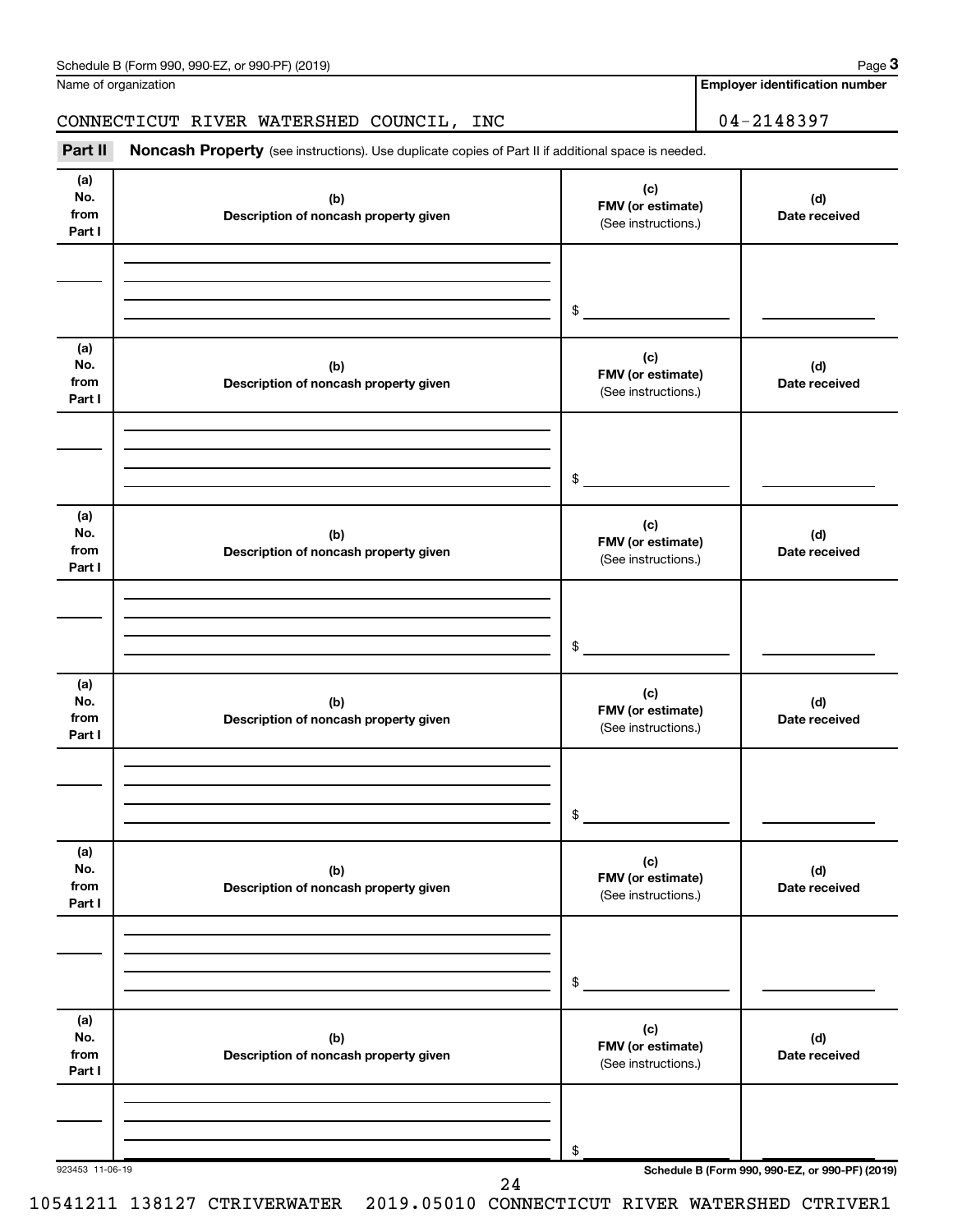|                           | Schedule B (Form 990, 990-EZ, or 990-PF) (2019)                                                                                                                                                                                                                                                 |                      | Page 4                                                                                                                                                         |  |  |  |  |  |  |
|---------------------------|-------------------------------------------------------------------------------------------------------------------------------------------------------------------------------------------------------------------------------------------------------------------------------------------------|----------------------|----------------------------------------------------------------------------------------------------------------------------------------------------------------|--|--|--|--|--|--|
| Name of organization      |                                                                                                                                                                                                                                                                                                 |                      | <b>Employer identification number</b>                                                                                                                          |  |  |  |  |  |  |
|                           | CONNECTICUT RIVER WATERSHED COUNCIL, INC                                                                                                                                                                                                                                                        |                      | 04-2148397                                                                                                                                                     |  |  |  |  |  |  |
| Part III                  | from any one contributor. Complete columns (a) through (e) and the following line entry. For organizations<br>completing Part III, enter the total of exclusively religious, charitable, etc., contributions of \$1,000 or less for the year. (Enter this info. once.) $\blacktriangleright$ \$ |                      | Exclusively religious, charitable, etc., contributions to organizations described in section 501(c)(7), (8), or (10) that total more than \$1,000 for the year |  |  |  |  |  |  |
| $\overline{a}$ ) No.      | Use duplicate copies of Part III if additional space is needed.                                                                                                                                                                                                                                 |                      |                                                                                                                                                                |  |  |  |  |  |  |
| from<br>Part I            | (b) Purpose of gift                                                                                                                                                                                                                                                                             | (c) Use of gift      | (d) Description of how gift is held                                                                                                                            |  |  |  |  |  |  |
|                           |                                                                                                                                                                                                                                                                                                 | (e) Transfer of gift |                                                                                                                                                                |  |  |  |  |  |  |
|                           | Transferee's name, address, and $ZIP + 4$                                                                                                                                                                                                                                                       |                      | Relationship of transferor to transferee                                                                                                                       |  |  |  |  |  |  |
| (a) No.<br>from<br>Part I | (b) Purpose of gift                                                                                                                                                                                                                                                                             | (c) Use of gift      | (d) Description of how gift is held                                                                                                                            |  |  |  |  |  |  |
|                           | Transferee's name, address, and $ZIP + 4$                                                                                                                                                                                                                                                       | (e) Transfer of gift | Relationship of transferor to transferee                                                                                                                       |  |  |  |  |  |  |
| (a) No.<br>from           | (b) Purpose of gift                                                                                                                                                                                                                                                                             | (c) Use of gift      | (d) Description of how gift is held                                                                                                                            |  |  |  |  |  |  |
| Part I                    |                                                                                                                                                                                                                                                                                                 |                      |                                                                                                                                                                |  |  |  |  |  |  |
|                           | (e) Transfer of gift                                                                                                                                                                                                                                                                            |                      |                                                                                                                                                                |  |  |  |  |  |  |
|                           | Transferee's name, address, and $ZIP + 4$                                                                                                                                                                                                                                                       |                      | Relationship of transferor to transferee                                                                                                                       |  |  |  |  |  |  |
| (a) No.<br>from<br>Part I | (b) Purpose of gift                                                                                                                                                                                                                                                                             | (c) Use of gift      | (d) Description of how gift is held                                                                                                                            |  |  |  |  |  |  |
|                           |                                                                                                                                                                                                                                                                                                 | (e) Transfer of gift |                                                                                                                                                                |  |  |  |  |  |  |
|                           | Transferee's name, address, and ZIP + 4                                                                                                                                                                                                                                                         |                      | Relationship of transferor to transferee                                                                                                                       |  |  |  |  |  |  |
| 923454 11-06-19           |                                                                                                                                                                                                                                                                                                 | 25                   | Schedule B (Form 990, 990-EZ, or 990-PF) (2019)                                                                                                                |  |  |  |  |  |  |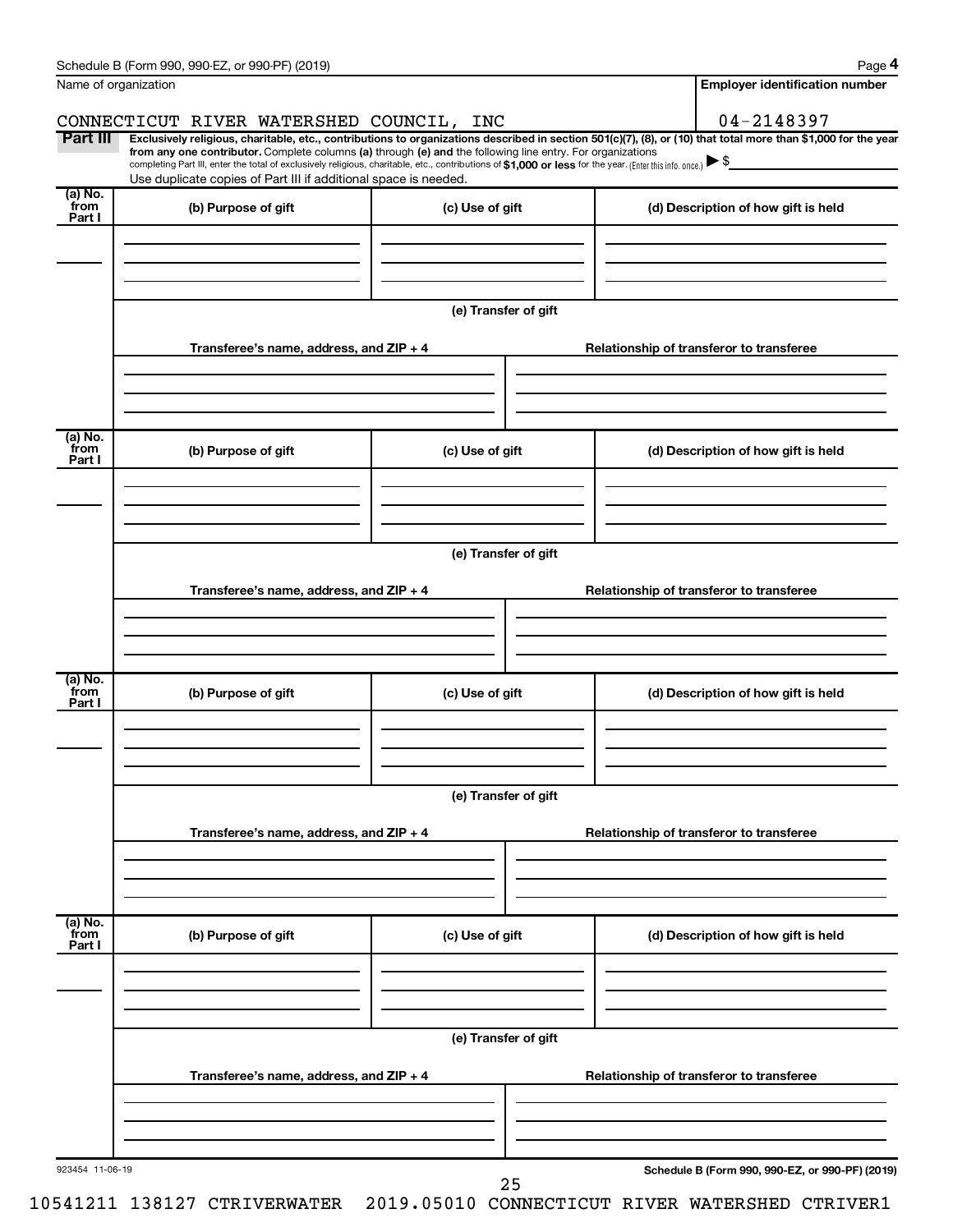| (Form 990 or 990-EZ)                                                                                                   | For Organizations Exempt From Income Tax Under section 501(c) and section 527                                                                                                                                                                                                                                                                                                                                                                                                                                                                                                                                                                                                                                                                                                                                                                                                                                                                                                                                               |           |                                                                             |                                                 |                                                                                                                                                             |
|------------------------------------------------------------------------------------------------------------------------|-----------------------------------------------------------------------------------------------------------------------------------------------------------------------------------------------------------------------------------------------------------------------------------------------------------------------------------------------------------------------------------------------------------------------------------------------------------------------------------------------------------------------------------------------------------------------------------------------------------------------------------------------------------------------------------------------------------------------------------------------------------------------------------------------------------------------------------------------------------------------------------------------------------------------------------------------------------------------------------------------------------------------------|-----------|-----------------------------------------------------------------------------|-------------------------------------------------|-------------------------------------------------------------------------------------------------------------------------------------------------------------|
| Department of the Treasury<br>Internal Revenue Service                                                                 | <b>Open to Public</b><br><b>Inspection</b>                                                                                                                                                                                                                                                                                                                                                                                                                                                                                                                                                                                                                                                                                                                                                                                                                                                                                                                                                                                  |           |                                                                             |                                                 |                                                                                                                                                             |
| • Section 527 organizations: Complete Part I-A only.<br>Tax) (see separate instructions), then<br>Name of organization | If the organization answered "Yes," on Form 990, Part IV, line 3, or Form 990-EZ, Part V, line 46 (Political Campaign Activities), then<br>• Section 501(c)(3) organizations: Complete Parts I-A and B. Do not complete Part I-C.<br>• Section 501(c) (other than section 501(c)(3)) organizations: Complete Parts I-A and C below. Do not complete Part I-B.<br>If the organization answered "Yes," on Form 990, Part IV, line 4, or Form 990-EZ, Part VI, line 47 (Lobbying Activities), then<br>• Section 501(c)(3) organizations that have filed Form 5768 (election under section 501(h)): Complete Part II-A. Do not complete Part II-B.<br>• Section 501(c)(3) organizations that have NOT filed Form 5768 (election under section 501(h)): Complete Part II-B. Do not complete Part II-A.<br>If the organization answered "Yes," on Form 990, Part IV, line 5 (Proxy Tax) (see separate instructions) or Form 990-EZ, Part V, line 35c (Proxy<br>• Section 501(c)(4), (5), or (6) organizations: Complete Part III. |           |                                                                             |                                                 | <b>Employer identification number</b>                                                                                                                       |
|                                                                                                                        | CONNECTICUT RIVER WATERSHED COUNCIL, INC                                                                                                                                                                                                                                                                                                                                                                                                                                                                                                                                                                                                                                                                                                                                                                                                                                                                                                                                                                                    |           |                                                                             |                                                 | 04-2148397                                                                                                                                                  |
| Part I-A                                                                                                               | Complete if the organization is exempt under section 501(c) or is a section 527 organization.                                                                                                                                                                                                                                                                                                                                                                                                                                                                                                                                                                                                                                                                                                                                                                                                                                                                                                                               |           |                                                                             |                                                 |                                                                                                                                                             |
| Part I-B                                                                                                               | 1 Provide a description of the organization's direct and indirect political campaign activities in Part IV.<br>Complete if the organization is exempt under section 501(c)(3).                                                                                                                                                                                                                                                                                                                                                                                                                                                                                                                                                                                                                                                                                                                                                                                                                                              |           |                                                                             | $\triangleright$ \$<br>$\blacktriangleright$ \$ |                                                                                                                                                             |
|                                                                                                                        |                                                                                                                                                                                                                                                                                                                                                                                                                                                                                                                                                                                                                                                                                                                                                                                                                                                                                                                                                                                                                             |           |                                                                             |                                                 |                                                                                                                                                             |
|                                                                                                                        |                                                                                                                                                                                                                                                                                                                                                                                                                                                                                                                                                                                                                                                                                                                                                                                                                                                                                                                                                                                                                             |           |                                                                             |                                                 | Yes<br>No                                                                                                                                                   |
|                                                                                                                        |                                                                                                                                                                                                                                                                                                                                                                                                                                                                                                                                                                                                                                                                                                                                                                                                                                                                                                                                                                                                                             |           |                                                                             |                                                 | Yes<br>No                                                                                                                                                   |
| <b>b</b> If "Yes," describe in Part IV.<br>Part I-C                                                                    | Complete if the organization is exempt under section 501(c), except section 501(c)(3).                                                                                                                                                                                                                                                                                                                                                                                                                                                                                                                                                                                                                                                                                                                                                                                                                                                                                                                                      |           |                                                                             |                                                 |                                                                                                                                                             |
|                                                                                                                        | 1 Enter the amount directly expended by the filing organization for section 527 exempt function activities                                                                                                                                                                                                                                                                                                                                                                                                                                                                                                                                                                                                                                                                                                                                                                                                                                                                                                                  |           |                                                                             | $\blacktriangleright$ \$                        |                                                                                                                                                             |
| exempt function activities                                                                                             | 2 Enter the amount of the filing organization's funds contributed to other organizations for section 527                                                                                                                                                                                                                                                                                                                                                                                                                                                                                                                                                                                                                                                                                                                                                                                                                                                                                                                    |           |                                                                             | $\triangleright$ \$                             |                                                                                                                                                             |
| line 17b                                                                                                               | 3 Total exempt function expenditures. Add lines 1 and 2. Enter here and on Form 1120-POL,                                                                                                                                                                                                                                                                                                                                                                                                                                                                                                                                                                                                                                                                                                                                                                                                                                                                                                                                   |           |                                                                             | $\triangleright$ \$                             |                                                                                                                                                             |
|                                                                                                                        |                                                                                                                                                                                                                                                                                                                                                                                                                                                                                                                                                                                                                                                                                                                                                                                                                                                                                                                                                                                                                             |           |                                                                             |                                                 | Yes<br>No                                                                                                                                                   |
|                                                                                                                        | Enter the names, addresses and employer identification number (EIN) of all section 527 political organizations to which the filing organization<br>made payments. For each organization listed, enter the amount paid from the filing organization's funds. Also enter the amount of political<br>contributions received that were promptly and directly delivered to a separate political organization, such as a separate segregated fund or a<br>political action committee (PAC). If additional space is needed, provide information in Part IV.                                                                                                                                                                                                                                                                                                                                                                                                                                                                        |           |                                                                             |                                                 |                                                                                                                                                             |
| (a) Name                                                                                                               | (b) Address                                                                                                                                                                                                                                                                                                                                                                                                                                                                                                                                                                                                                                                                                                                                                                                                                                                                                                                                                                                                                 | $(c)$ EIN | (d) Amount paid from<br>filing organization's<br>funds. If none, enter -0-. |                                                 | (e) Amount of political<br>contributions received and<br>promptly and directly<br>delivered to a separate<br>political organization.<br>If none, enter -0-. |
|                                                                                                                        |                                                                                                                                                                                                                                                                                                                                                                                                                                                                                                                                                                                                                                                                                                                                                                                                                                                                                                                                                                                                                             |           |                                                                             |                                                 |                                                                                                                                                             |
|                                                                                                                        |                                                                                                                                                                                                                                                                                                                                                                                                                                                                                                                                                                                                                                                                                                                                                                                                                                                                                                                                                                                                                             |           |                                                                             |                                                 |                                                                                                                                                             |
|                                                                                                                        |                                                                                                                                                                                                                                                                                                                                                                                                                                                                                                                                                                                                                                                                                                                                                                                                                                                                                                                                                                                                                             |           |                                                                             |                                                 |                                                                                                                                                             |
|                                                                                                                        |                                                                                                                                                                                                                                                                                                                                                                                                                                                                                                                                                                                                                                                                                                                                                                                                                                                                                                                                                                                                                             |           |                                                                             |                                                 |                                                                                                                                                             |
|                                                                                                                        |                                                                                                                                                                                                                                                                                                                                                                                                                                                                                                                                                                                                                                                                                                                                                                                                                                                                                                                                                                                                                             |           |                                                                             |                                                 |                                                                                                                                                             |

## **Political Campaign and Lobbying Activities 2019**

OMB No. 1545-0047

**For Paperwork Reduction Act Notice, see the Instructions for Form 990 or 990-EZ. Schedule C (Form 990 or 990-EZ) 2019** LHA

932041 11-26-19

**SCHEDULE C**

T

26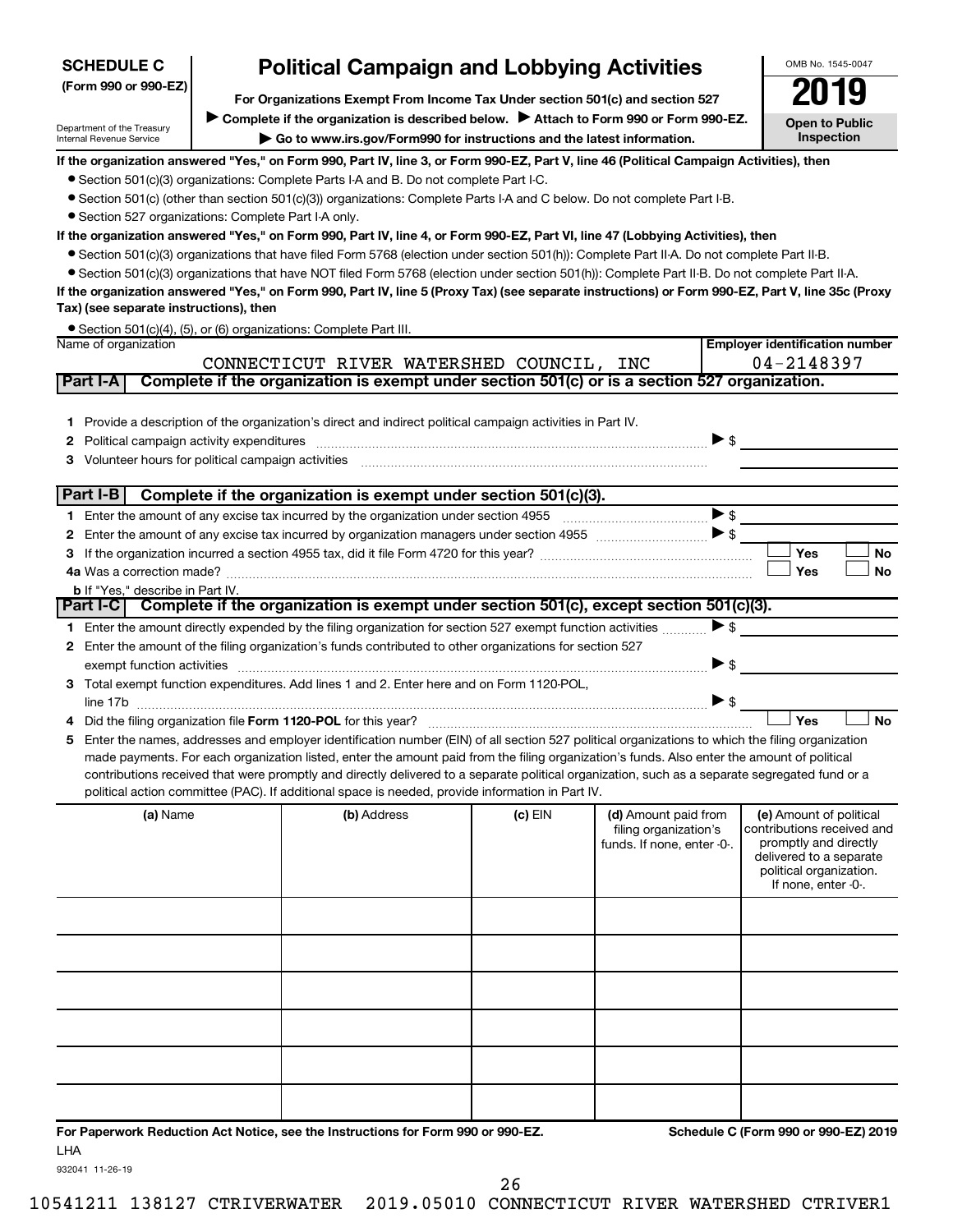| Schedule C (Form 990 or 990-EZ) 2019 CONNECTICUT RIVER WATERSHED COUNCIL, IN 04-2148397 Page 2                  |                                        |                                                                                  |                                                                                                                                   |                              |                      |
|-----------------------------------------------------------------------------------------------------------------|----------------------------------------|----------------------------------------------------------------------------------|-----------------------------------------------------------------------------------------------------------------------------------|------------------------------|----------------------|
| Complete if the organization is exempt under section 501(c)(3) and filed Form 5768 (election under<br>Part II-A |                                        |                                                                                  |                                                                                                                                   |                              |                      |
| section 501(h)).                                                                                                |                                        |                                                                                  |                                                                                                                                   |                              |                      |
| A Check $\blacktriangleright$                                                                                   |                                        |                                                                                  | if the filing organization belongs to an affiliated group (and list in Part IV each affiliated group member's name, address, EIN, |                              |                      |
| expenses, and share of excess lobbying expenditures).                                                           |                                        |                                                                                  |                                                                                                                                   |                              |                      |
| <b>B</b> Check <b>J</b>                                                                                         | <b>Limits on Lobbying Expenditures</b> | if the filing organization checked box A and "limited control" provisions apply. |                                                                                                                                   | (a) Filing<br>organization's | (b) Affiliated group |
|                                                                                                                 |                                        | (The term "expenditures" means amounts paid or incurred.)                        |                                                                                                                                   | totals                       | totals               |
|                                                                                                                 |                                        |                                                                                  |                                                                                                                                   |                              |                      |
|                                                                                                                 |                                        |                                                                                  |                                                                                                                                   |                              |                      |
| с                                                                                                               |                                        |                                                                                  |                                                                                                                                   |                              |                      |
| d Other exempt purpose expenditures                                                                             |                                        |                                                                                  |                                                                                                                                   |                              |                      |
|                                                                                                                 |                                        |                                                                                  |                                                                                                                                   |                              |                      |
| f Lobbying nontaxable amount. Enter the amount from the following table in both columns.                        |                                        |                                                                                  |                                                                                                                                   |                              |                      |
| If the amount on line 1e, column $(a)$ or $(b)$ is:                                                             |                                        | The lobbying nontaxable amount is:                                               |                                                                                                                                   |                              |                      |
| Not over \$500,000                                                                                              |                                        | 20% of the amount on line 1e.                                                    |                                                                                                                                   |                              |                      |
| Over \$500,000 but not over \$1,000,000                                                                         |                                        | \$100,000 plus 15% of the excess over \$500,000.                                 |                                                                                                                                   |                              |                      |
| Over \$1,000,000 but not over \$1,500,000                                                                       |                                        | \$175,000 plus 10% of the excess over \$1,000,000                                |                                                                                                                                   |                              |                      |
| Over \$1,500,000 but not over \$17,000,000                                                                      |                                        | \$225,000 plus 5% of the excess over \$1,500,000.                                |                                                                                                                                   |                              |                      |
| Over \$17,000,000                                                                                               | \$1,000,000.                           |                                                                                  |                                                                                                                                   |                              |                      |
|                                                                                                                 |                                        |                                                                                  |                                                                                                                                   |                              |                      |
|                                                                                                                 |                                        |                                                                                  |                                                                                                                                   |                              |                      |
| h Subtract line 1q from line 1a. If zero or less, enter -0-                                                     |                                        |                                                                                  |                                                                                                                                   |                              |                      |
|                                                                                                                 |                                        |                                                                                  |                                                                                                                                   |                              |                      |
| If there is an amount other than zero on either line 1h or line 1i, did the organization file Form 4720         |                                        |                                                                                  |                                                                                                                                   |                              |                      |
|                                                                                                                 |                                        |                                                                                  |                                                                                                                                   |                              | Yes<br>No.           |
|                                                                                                                 |                                        | 4-Year Averaging Period Under Section 501(h)                                     |                                                                                                                                   |                              |                      |
| (Some organizations that made a section 501(h) election do not have to complete all of the five columns below.  |                                        | See the separate instructions for lines 2a through 2f.)                          |                                                                                                                                   |                              |                      |
|                                                                                                                 |                                        | Lobbying Expenditures During 4-Year Averaging Period                             |                                                                                                                                   |                              |                      |
| Calendar year<br>(or fiscal year beginning in)                                                                  | (a) 2016                               | (b) 2017                                                                         | $(c)$ 2018                                                                                                                        | $(d)$ 2019                   | (e) Total            |
| 2a Lobbying nontaxable amount                                                                                   |                                        |                                                                                  |                                                                                                                                   |                              |                      |
| <b>b</b> Lobbying ceiling amount                                                                                |                                        |                                                                                  |                                                                                                                                   |                              |                      |
| (150% of line 2a, column(e))                                                                                    |                                        |                                                                                  |                                                                                                                                   |                              |                      |
| c Total lobbying expenditures                                                                                   |                                        |                                                                                  |                                                                                                                                   |                              |                      |
| d Grassroots nontaxable amount                                                                                  |                                        |                                                                                  |                                                                                                                                   |                              |                      |
| e Grassroots ceiling amount                                                                                     |                                        |                                                                                  |                                                                                                                                   |                              |                      |
| (150% of line 2d, column (e))                                                                                   |                                        |                                                                                  |                                                                                                                                   |                              |                      |
| f Grassroots lobbying expenditures                                                                              |                                        |                                                                                  |                                                                                                                                   |                              |                      |

**Schedule C (Form 990 or 990-EZ) 2019**

932042 11-26-19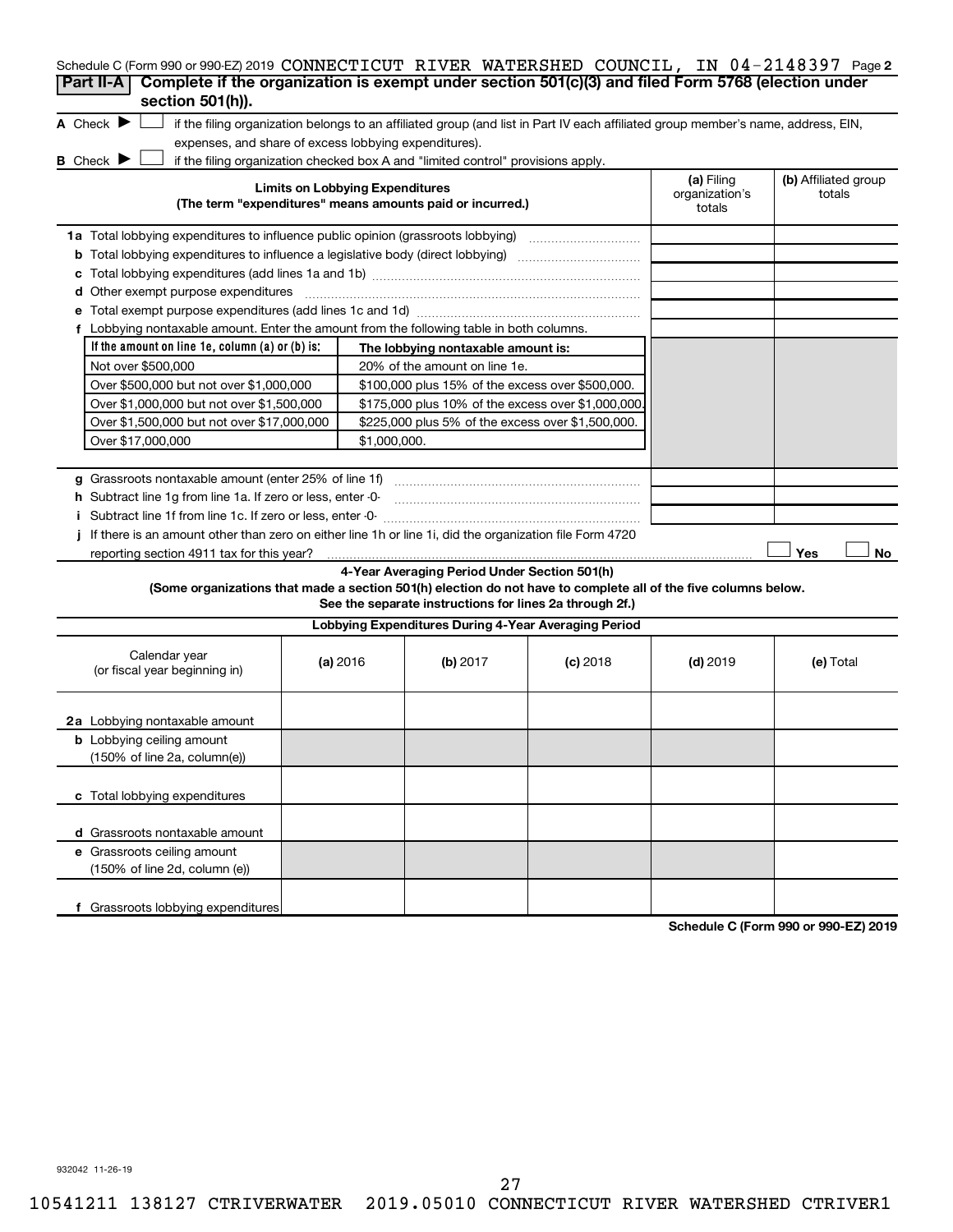#### Schedule C (Form 990 or 990-EZ) 2019  $\bf CONNECTICUT$  RIVER WATERSHED  $\bf COUNCIL$ , IN  $04$   $-2148397$  Page 3 **Part II-B Complete if the organization is exempt under section 501(c)(3) and has NOT filed Form 5768 (election under section 501(h)).**

| For each "Yes" response on lines 1a through 1i below, provide in Part IV a detailed description |                                                                                                                                                                                                                                | (a)                     |              | (b)    |        |
|-------------------------------------------------------------------------------------------------|--------------------------------------------------------------------------------------------------------------------------------------------------------------------------------------------------------------------------------|-------------------------|--------------|--------|--------|
|                                                                                                 | of the lobbying activity.                                                                                                                                                                                                      | Yes                     | No           | Amount |        |
| 1                                                                                               | During the year, did the filing organization attempt to influence foreign, national, state, or                                                                                                                                 |                         |              |        |        |
|                                                                                                 | local legislation, including any attempt to influence public opinion on a legislative matter                                                                                                                                   |                         |              |        |        |
|                                                                                                 | or referendum, through the use of:                                                                                                                                                                                             |                         |              |        |        |
|                                                                                                 |                                                                                                                                                                                                                                | х                       |              |        |        |
|                                                                                                 | <b>b</b> Paid staff or management (include compensation in expenses reported on lines 1c through 1i)?                                                                                                                          | $\overline{\textbf{x}}$ |              |        |        |
|                                                                                                 |                                                                                                                                                                                                                                |                         | х            |        |        |
|                                                                                                 |                                                                                                                                                                                                                                | $\overline{\textbf{x}}$ |              |        | 1,535. |
|                                                                                                 |                                                                                                                                                                                                                                | $\overline{\text{x}}$   |              |        |        |
|                                                                                                 |                                                                                                                                                                                                                                |                         | х            |        |        |
|                                                                                                 | g Direct contact with legislators, their staffs, government officials, or a legislative body?                                                                                                                                  | $\overline{\text{x}}$   |              |        |        |
|                                                                                                 | h Rallies, demonstrations, seminars, conventions, speeches, lectures, or any similar means?                                                                                                                                    | $\overline{\text{x}}$   |              |        |        |
|                                                                                                 | <i>i</i> Other activities?                                                                                                                                                                                                     |                         | х            |        |        |
|                                                                                                 |                                                                                                                                                                                                                                |                         |              |        | 1,535. |
|                                                                                                 | 2a Did the activities in line 1 cause the organization to be not described in section 501(c)(3)?                                                                                                                               |                         | X            |        |        |
|                                                                                                 |                                                                                                                                                                                                                                |                         |              |        |        |
|                                                                                                 | c If "Yes," enter the amount of any tax incurred by organization managers under section 4912                                                                                                                                   |                         |              |        |        |
|                                                                                                 | d If the filing organization incurred a section 4912 tax, did it file Form 4720 for this year?                                                                                                                                 |                         |              |        |        |
|                                                                                                 | Complete if the organization is exempt under section 501(c)(4), section 501(c)(5), or section<br><b>Part III-A</b>                                                                                                             |                         |              |        |        |
|                                                                                                 | $501(c)(6)$ .                                                                                                                                                                                                                  |                         |              |        |        |
|                                                                                                 |                                                                                                                                                                                                                                |                         |              | Yes    | No     |
| 1.                                                                                              |                                                                                                                                                                                                                                |                         | 1            |        |        |
| 2                                                                                               |                                                                                                                                                                                                                                |                         | $\mathbf{2}$ |        |        |
| 3                                                                                               | Did the organization agree to carry over lobbying and political campaign activity expenditures from the prior year?                                                                                                            |                         | 3            |        |        |
|                                                                                                 | Complete if the organization is exempt under section 501(c)(4), section 501(c)(5), or section<br> Part III-B                                                                                                                   |                         |              |        |        |
|                                                                                                 | 501(c)(6) and if either (a) BOTH Part III-A, lines 1 and 2, are answered "No" OR (b) Part III-A, line 3, is<br>answered "Yes."                                                                                                 |                         |              |        |        |
| 1                                                                                               | Dues, assessments and similar amounts from members [111] Dues, assessments and similar members [11] Dues, assessments and similar amounts from members [11] Dues, assessments and similar amounts from members [11] Dues and S |                         | 1            |        |        |
| 2                                                                                               | Section 162(e) nondeductible lobbying and political expenditures (do not include amounts of political                                                                                                                          |                         |              |        |        |
|                                                                                                 | expenses for which the section 527(f) tax was paid).                                                                                                                                                                           |                         |              |        |        |
|                                                                                                 |                                                                                                                                                                                                                                |                         | 2a           |        |        |
|                                                                                                 | b Carryover from last year manufactured and contract the state of the state of the carryover from last year manufactured and contract the contract of the contract of the contract of the contract of the contract of the cont |                         | 2b           |        |        |
|                                                                                                 |                                                                                                                                                                                                                                |                         | 2c           |        |        |
|                                                                                                 |                                                                                                                                                                                                                                |                         | 3            |        |        |
| 4                                                                                               | If notices were sent and the amount on line 2c exceeds the amount on line 3, what portion of the excess                                                                                                                        |                         |              |        |        |
|                                                                                                 | does the organization agree to carryover to the reasonable estimate of nondeductible lobbying and political                                                                                                                    |                         |              |        |        |
|                                                                                                 |                                                                                                                                                                                                                                |                         | 4            |        |        |
| 5                                                                                               |                                                                                                                                                                                                                                | 5                       |              |        |        |
| <b>Part IV</b>                                                                                  | <b>Supplemental Information</b>                                                                                                                                                                                                |                         |              |        |        |
|                                                                                                 | Provide the descriptions required for Part I-A, line 1; Part I-B, line 4; Part I-C, line 5; Part II-A (affiliated group list); Part II-A, lines 1 and 2 (see                                                                   |                         |              |        |        |
|                                                                                                 | instructions); and Part II-B, line 1. Also, complete this part for any additional information.<br>PART II-B, LINE 1, LOBBYING ACTIVITIES:                                                                                      |                         |              |        |        |
|                                                                                                 |                                                                                                                                                                                                                                |                         |              |        |        |
|                                                                                                 | WE PROVIDED COMMENTS ON STATE LEVEL LEGISLATION IN VERMONT,                                                                                                                                                                    |                         |              |        |        |

### MASSACHUSETTS AND CONNECTICUT.

**Schedule C (Form 990 or 990-EZ) 2019**

932043 11-26-19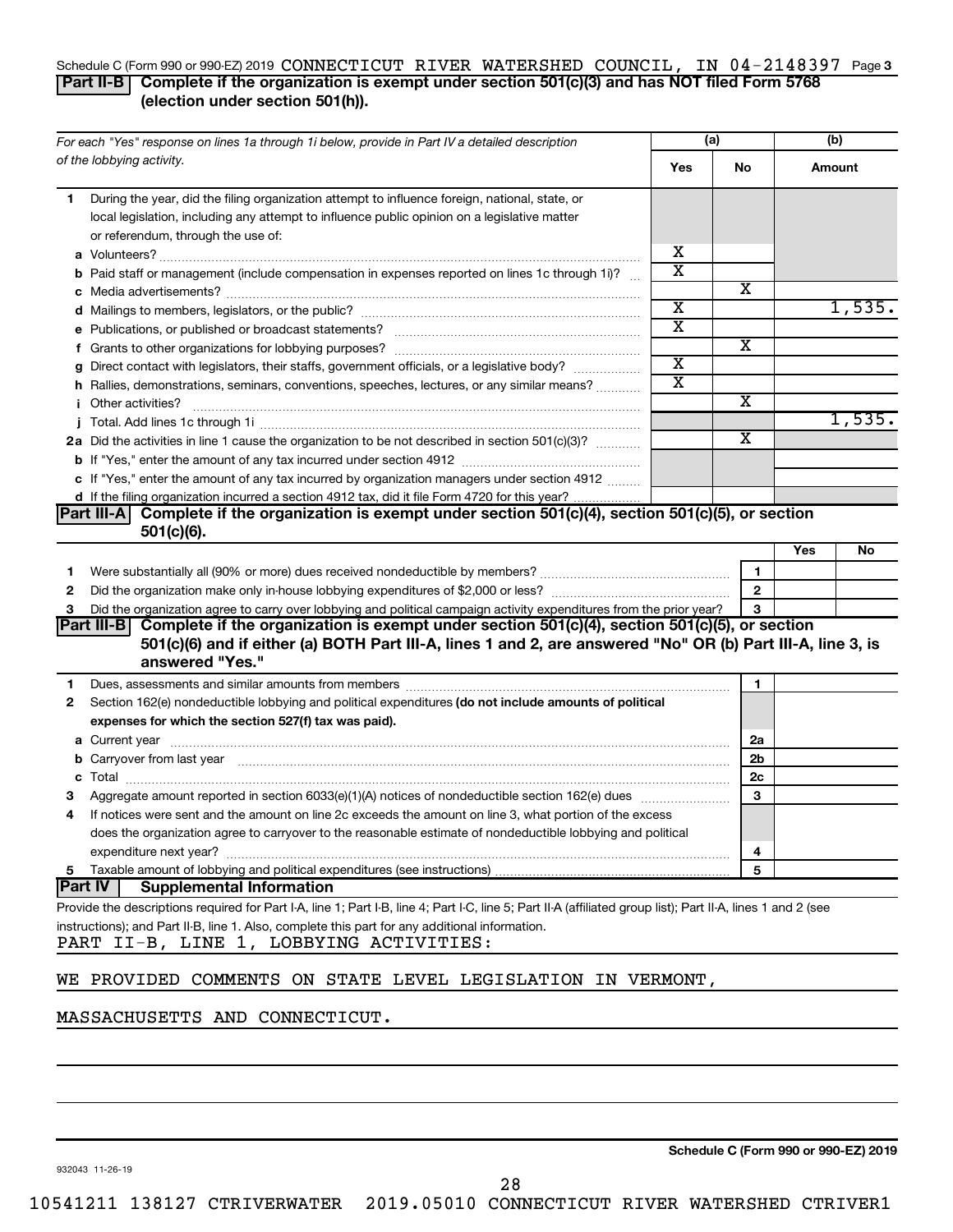| <b>SCHEDULE D</b> |
|-------------------|
|-------------------|

Department of the Treasury Internal Revenue Service

# **SCHEDULE D Supplemental Financial Statements**<br> **Form 990 2019**<br> **Part IV** line 6.7.8.9.10, 11a, 11b, 11d, 11d, 11d, 11d, 11d, 12a, 0r, 12b

**(Form 990) | Complete if the organization answered "Yes" on Form 990, Part IV, line 6, 7, 8, 9, 10, 11a, 11b, 11c, 11d, 11e, 11f, 12a, or 12b.**

**| Attach to Form 990. |Go to www.irs.gov/Form990 for instructions and the latest information.**



Name of the organization<br>**CONNECTICUT RIVER WATERSHED COUNCIL, INC** | Employer identification number CONNECTICUT RIVER WATERSHED COUNCIL, INC

| Part I  | Organizations Maintaining Donor Advised Funds or Other Similar Funds or Accounts. Complete if the                                                                                                                             |                         |                                                    |
|---------|-------------------------------------------------------------------------------------------------------------------------------------------------------------------------------------------------------------------------------|-------------------------|----------------------------------------------------|
|         | organization answered "Yes" on Form 990, Part IV, line 6.                                                                                                                                                                     | (a) Donor advised funds | (b) Funds and other accounts                       |
|         |                                                                                                                                                                                                                               |                         |                                                    |
| 1.<br>2 | Aggregate value of contributions to (during year)                                                                                                                                                                             |                         |                                                    |
| З       | Aggregate value of grants from (during year)                                                                                                                                                                                  |                         |                                                    |
| 4       |                                                                                                                                                                                                                               |                         |                                                    |
| 5       | Did the organization inform all donors and donor advisors in writing that the assets held in donor advised funds                                                                                                              |                         |                                                    |
|         |                                                                                                                                                                                                                               |                         | Yes<br>No                                          |
| 6       | Did the organization inform all grantees, donors, and donor advisors in writing that grant funds can be used only                                                                                                             |                         |                                                    |
|         | for charitable purposes and not for the benefit of the donor or donor advisor, or for any other purpose conferring                                                                                                            |                         |                                                    |
|         |                                                                                                                                                                                                                               |                         | Yes<br>No                                          |
| Part II | Conservation Easements. Complete if the organization answered "Yes" on Form 990, Part IV, line 7.                                                                                                                             |                         |                                                    |
|         | Purpose(s) of conservation easements held by the organization (check all that apply).                                                                                                                                         |                         |                                                    |
|         | $\underline{X}$ Preservation of land for public use (for example, recreation or education)                                                                                                                                    |                         | Preservation of a historically important land area |
|         | $X$ Protection of natural habitat                                                                                                                                                                                             |                         | Preservation of a certified historic structure     |
|         | $ \mathbf{X} $ Preservation of open space                                                                                                                                                                                     |                         |                                                    |
| 2       | Complete lines 2a through 2d if the organization held a qualified conservation contribution in the form of a conservation easement on the last                                                                                |                         |                                                    |
|         | day of the tax year.                                                                                                                                                                                                          |                         | Held at the End of the Tax Year                    |
| а       |                                                                                                                                                                                                                               |                         | 42<br>2a                                           |
|         |                                                                                                                                                                                                                               |                         | 3,520.00<br>2 <sub>b</sub>                         |
|         |                                                                                                                                                                                                                               |                         | 2c                                                 |
| d       | Number of conservation easements included in (c) acquired after 7/25/06, and not on a historic structure                                                                                                                      |                         |                                                    |
|         | listed in the National Register [111] Marshall Register [11] Marshall Register [11] Marshall Register [11] Marshall Register [11] Marshall Register [11] Marshall Register [11] Marshall Register [11] Marshall Register [11] |                         | 2d                                                 |
| 3       | Number of conservation easements modified, transferred, released, extinguished, or terminated by the organization during the tax                                                                                              |                         |                                                    |
|         | ı<br>year                                                                                                                                                                                                                     |                         |                                                    |
| 4       | Number of states where property subject to conservation easement is located >                                                                                                                                                 |                         |                                                    |
| 5       | Does the organization have a written policy regarding the periodic monitoring, inspection, handling of                                                                                                                        |                         |                                                    |
|         | violations, and enforcement of the conservation easements it holds?                                                                                                                                                           |                         | $\boxed{\text{X}}$ Yes<br><b>No</b>                |
| 6       | Staff and volunteer hours devoted to monitoring, inspecting, handling of violations, and enforcing conservation easements during the year<br>23                                                                               |                         |                                                    |
|         |                                                                                                                                                                                                                               |                         |                                                    |
| 7       | Amount of expenses incurred in monitoring, inspecting, handling of violations, and enforcing conservation easements during the year<br>3,580.<br>$\blacktriangleright$ \$                                                     |                         |                                                    |
| 8       | Does each conservation easement reported on line 2(d) above satisfy the requirements of section 170(h)(4)(B)(i)                                                                                                               |                         |                                                    |
|         |                                                                                                                                                                                                                               |                         | Yes<br><b>No</b>                                   |
| 9       | In Part XIII, describe how the organization reports conservation easements in its revenue and expense statement and                                                                                                           |                         |                                                    |
|         | balance sheet, and include, if applicable, the text of the footnote to the organization's financial statements that describes the                                                                                             |                         |                                                    |
|         | organization's accounting for conservation easements.                                                                                                                                                                         |                         |                                                    |
|         | Organizations Maintaining Collections of Art, Historical Treasures, or Other Similar Assets.<br>Part III                                                                                                                      |                         |                                                    |
|         | Complete if the organization answered "Yes" on Form 990, Part IV, line 8.                                                                                                                                                     |                         |                                                    |
|         | 1a If the organization elected, as permitted under FASB ASC 958, not to report in its revenue statement and balance sheet works                                                                                               |                         |                                                    |
|         | of art, historical treasures, or other similar assets held for public exhibition, education, or research in furtherance of public                                                                                             |                         |                                                    |
|         | service, provide in Part XIII the text of the footnote to its financial statements that describes these items.                                                                                                                |                         |                                                    |
|         | <b>b</b> If the organization elected, as permitted under FASB ASC 958, to report in its revenue statement and balance sheet works of                                                                                          |                         |                                                    |
|         | art, historical treasures, or other similar assets held for public exhibition, education, or research in furtherance of public service,                                                                                       |                         |                                                    |
|         | provide the following amounts relating to these items:                                                                                                                                                                        |                         |                                                    |
|         |                                                                                                                                                                                                                               |                         | \$                                                 |
|         | (ii) Assets included in Form 990, Part X                                                                                                                                                                                      |                         | $\blacktriangleright$ \$                           |
| 2       | If the organization received or held works of art, historical treasures, or other similar assets for financial gain, provide                                                                                                  |                         |                                                    |
|         | the following amounts required to be reported under FASB ASC 958 relating to these items:                                                                                                                                     |                         |                                                    |
| а       |                                                                                                                                                                                                                               |                         | \$                                                 |
|         |                                                                                                                                                                                                                               |                         | $\blacktriangleright$ s                            |
|         | LHA For Paperwork Reduction Act Notice, see the Instructions for Form 990.                                                                                                                                                    |                         | Schedule D (Form 990) 2019                         |
|         | 932051 10-02-19                                                                                                                                                                                                               | 29                      |                                                    |
|         |                                                                                                                                                                                                                               |                         |                                                    |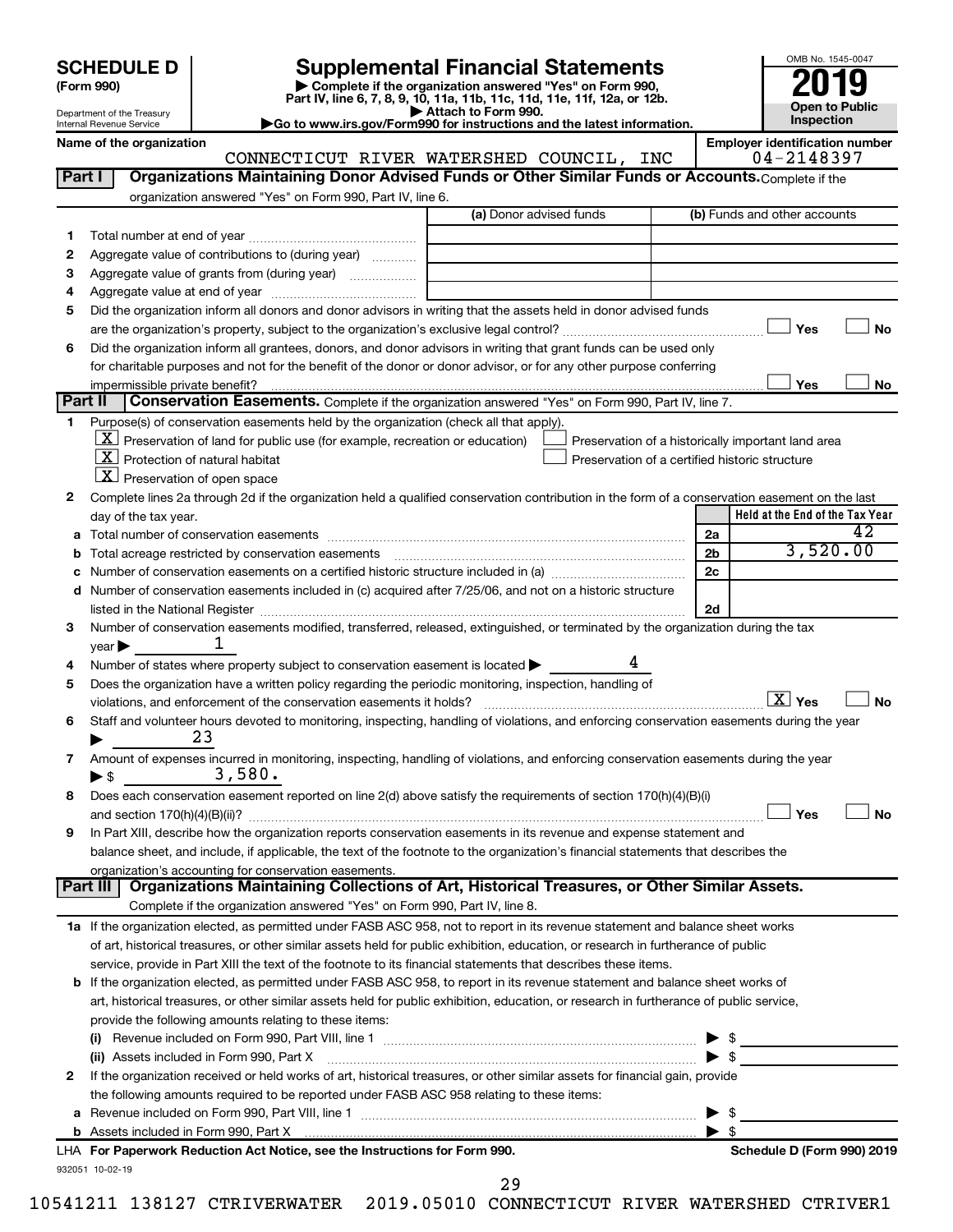|   | Schedule D (Form 990) 2019                                                                                                                                                                                                     | CONNECTICUT RIVER WATERSHED COUNCIL, INC |                |            |                          |              |                     | $04 - 2148397$ Page 2                            |                |                         |              |
|---|--------------------------------------------------------------------------------------------------------------------------------------------------------------------------------------------------------------------------------|------------------------------------------|----------------|------------|--------------------------|--------------|---------------------|--------------------------------------------------|----------------|-------------------------|--------------|
|   | Part III<br>Organizations Maintaining Collections of Art, Historical Treasures, or Other Similar Assets(continued)                                                                                                             |                                          |                |            |                          |              |                     |                                                  |                |                         |              |
| З | Using the organization's acquisition, accession, and other records, check any of the following that make significant use of its                                                                                                |                                          |                |            |                          |              |                     |                                                  |                |                         |              |
|   | collection items (check all that apply):                                                                                                                                                                                       |                                          |                |            |                          |              |                     |                                                  |                |                         |              |
| a | Public exhibition                                                                                                                                                                                                              | d                                        |                |            | Loan or exchange program |              |                     |                                                  |                |                         |              |
| b | Scholarly research                                                                                                                                                                                                             | е                                        | Other          |            |                          |              |                     |                                                  |                |                         |              |
| c | Preservation for future generations                                                                                                                                                                                            |                                          |                |            |                          |              |                     |                                                  |                |                         |              |
| 4 | Provide a description of the organization's collections and explain how they further the organization's exempt purpose in Part XIII.                                                                                           |                                          |                |            |                          |              |                     |                                                  |                |                         |              |
| 5 | During the year, did the organization solicit or receive donations of art, historical treasures, or other similar assets                                                                                                       |                                          |                |            |                          |              |                     |                                                  |                |                         |              |
|   |                                                                                                                                                                                                                                |                                          |                |            |                          |              |                     |                                                  | Yes            |                         | No           |
|   | Part IV<br>Escrow and Custodial Arrangements. Complete if the organization answered "Yes" on Form 990, Part IV, line 9, or                                                                                                     |                                          |                |            |                          |              |                     |                                                  |                |                         |              |
|   | reported an amount on Form 990, Part X, line 21.                                                                                                                                                                               |                                          |                |            |                          |              |                     |                                                  |                |                         |              |
|   | 1a Is the organization an agent, trustee, custodian or other intermediary for contributions or other assets not included                                                                                                       |                                          |                |            |                          |              |                     |                                                  |                |                         |              |
|   |                                                                                                                                                                                                                                |                                          |                |            |                          |              |                     |                                                  | Yes            |                         | <b>No</b>    |
|   | b If "Yes," explain the arrangement in Part XIII and complete the following table:                                                                                                                                             |                                          |                |            |                          |              |                     |                                                  |                |                         |              |
|   |                                                                                                                                                                                                                                |                                          |                |            |                          |              |                     |                                                  | Amount         |                         |              |
|   | c Beginning balance measurements and the contract of the contract of the contract of the contract of the contract of the contract of the contract of the contract of the contract of the contract of the contract of the contr |                                          |                |            |                          |              | 1c                  |                                                  |                |                         |              |
|   | d Additions during the year manufactured and an account of the year manufactured and account of the year manufactured and account of the year manufactured and account of the year manufactured and account of the year manufa |                                          |                |            |                          |              | 1d                  |                                                  |                |                         |              |
| е | Distributions during the year manufactured and an intervention of the year manufactured and the year                                                                                                                           |                                          |                |            |                          |              | 1e                  |                                                  |                |                         |              |
| f |                                                                                                                                                                                                                                |                                          |                |            |                          |              | 1f                  |                                                  |                |                         |              |
|   | 2a Did the organization include an amount on Form 990, Part X, line 21, for escrow or custodial account liability?                                                                                                             |                                          |                |            |                          |              |                     |                                                  | Yes            |                         | No           |
|   | b If "Yes," explain the arrangement in Part XIII. Check here if the explanation has been provided on Part XIII                                                                                                                 |                                          |                |            |                          |              |                     |                                                  |                |                         |              |
|   | Part V<br><b>Endowment Funds.</b> Complete if the organization answered "Yes" on Form 990, Part IV, line 10.                                                                                                                   |                                          |                |            |                          |              |                     |                                                  |                |                         |              |
|   |                                                                                                                                                                                                                                | (a) Current year                         | (b) Prior year |            | (c) Two years back       |              |                     | (d) Three years back $\vert$ (e) Four years back |                |                         |              |
|   | 1a Beginning of year balance                                                                                                                                                                                                   | 1,383,906.                               |                | 1,282,178  |                          | 1,375,978    |                     | 1,330,782.                                       |                |                         | 1,383,549.   |
| b |                                                                                                                                                                                                                                |                                          |                |            |                          |              |                     |                                                  |                |                         |              |
|   | Net investment earnings, gains, and losses                                                                                                                                                                                     | 199,627.                                 |                | 170,653.   |                          | 152,514.     | 68,364.<br>135,672. |                                                  |                |                         |              |
|   |                                                                                                                                                                                                                                |                                          |                |            |                          |              |                     |                                                  |                |                         |              |
|   | e Other expenditures for facilities                                                                                                                                                                                            |                                          |                |            |                          |              |                     |                                                  |                |                         |              |
|   | and programs                                                                                                                                                                                                                   | $-80, 269.$                              |                | $-68,925.$ |                          | $-246, 314.$ |                     | $-90,476$ .                                      |                |                         | $-121, 131.$ |
|   | f Administrative expenses                                                                                                                                                                                                      |                                          |                |            |                          |              |                     |                                                  |                |                         |              |
| g | End of year balance                                                                                                                                                                                                            | 1,503,264.                               |                | 1,383,906. |                          | 1,282,178.   |                     | 1,375,978.                                       |                |                         | 1,330,782.   |
| 2 | Provide the estimated percentage of the current year end balance (line 1g, column (a)) held as:                                                                                                                                |                                          |                |            |                          |              |                     |                                                  |                |                         |              |
| а | Board designated or quasi-endowment                                                                                                                                                                                            | 19.76                                    | %              |            |                          |              |                     |                                                  |                |                         |              |
| b | Permanent endowment $\triangleright$ 80.24                                                                                                                                                                                     | $\%$                                     |                |            |                          |              |                     |                                                  |                |                         |              |
|   | c Term endowment $\blacktriangleright$<br>%                                                                                                                                                                                    |                                          |                |            |                          |              |                     |                                                  |                |                         |              |
|   | The percentages on lines 2a, 2b, and 2c should equal 100%.                                                                                                                                                                     |                                          |                |            |                          |              |                     |                                                  |                |                         |              |
|   | 3a Are there endowment funds not in the possession of the organization that are held and administered for the organization                                                                                                     |                                          |                |            |                          |              |                     |                                                  |                |                         |              |
|   | by:                                                                                                                                                                                                                            |                                          |                |            |                          |              |                     |                                                  |                | Yes                     | No           |
|   | (i)                                                                                                                                                                                                                            |                                          |                |            |                          |              |                     |                                                  | 3a(i)          | $\overline{\textbf{x}}$ |              |
|   |                                                                                                                                                                                                                                |                                          |                |            |                          |              |                     |                                                  | 3a(ii)         |                         | X            |
|   |                                                                                                                                                                                                                                |                                          |                |            |                          |              |                     |                                                  | 3b             |                         |              |
|   | Describe in Part XIII the intended uses of the organization's endowment funds.                                                                                                                                                 |                                          |                |            |                          |              |                     |                                                  |                |                         |              |
|   | <b>Part VI</b><br>Land, Buildings, and Equipment.                                                                                                                                                                              |                                          |                |            |                          |              |                     |                                                  |                |                         |              |
|   | Complete if the organization answered "Yes" on Form 990, Part IV, line 11a. See Form 990, Part X, line 10.                                                                                                                     |                                          |                |            |                          |              |                     |                                                  |                |                         |              |
|   | Description of property                                                                                                                                                                                                        | (a) Cost or other                        |                |            | (b) Cost or other        |              | (c) Accumulated     |                                                  | (d) Book value |                         |              |
|   |                                                                                                                                                                                                                                | basis (investment)                       |                |            | basis (other)            |              | depreciation        |                                                  |                |                         |              |
|   |                                                                                                                                                                                                                                |                                          |                |            |                          |              |                     |                                                  |                |                         |              |
|   |                                                                                                                                                                                                                                |                                          |                |            | 995,099.                 |              | 364, 434.           |                                                  |                |                         | 630,665.     |
|   |                                                                                                                                                                                                                                |                                          |                |            |                          |              |                     |                                                  |                |                         |              |
|   |                                                                                                                                                                                                                                |                                          |                |            | 13,652.                  |              | 9,608.              |                                                  |                |                         | 4,044.       |
|   |                                                                                                                                                                                                                                |                                          |                |            |                          |              |                     |                                                  |                |                         |              |
|   | Total. Add lines 1a through 1e. (Column (d) must equal Form 990, Part X, column (B), line 10c.)                                                                                                                                |                                          |                |            |                          |              |                     |                                                  |                |                         | 634,709.     |
|   |                                                                                                                                                                                                                                |                                          |                |            |                          |              |                     | Schedule D (Form 990) 2019                       |                |                         |              |

932052 10-02-19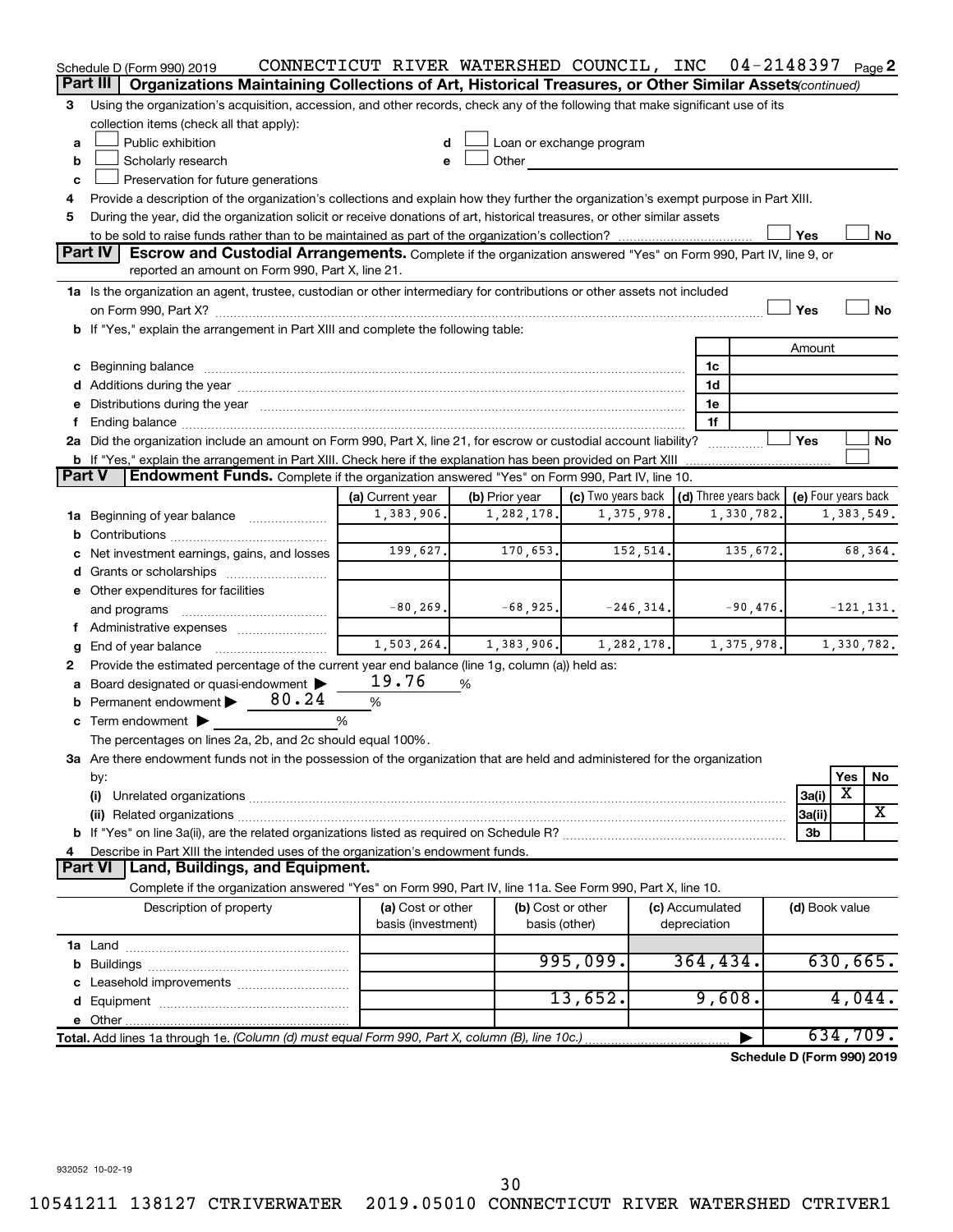|           | Schedule D (Form 990) 2019    | CONNECTICUT RIVER WATERSHED COUNCIL, INC                                                                                                             |                 |                |  | 04-2148397                                                | Page 3  |
|-----------|-------------------------------|------------------------------------------------------------------------------------------------------------------------------------------------------|-----------------|----------------|--|-----------------------------------------------------------|---------|
|           |                               | Part VII Investments - Other Securities.                                                                                                             |                 |                |  |                                                           |         |
|           |                               | Complete if the organization answered "Yes" on Form 990, Part IV, line 11b. See Form 990, Part X, line 12.                                           |                 |                |  |                                                           |         |
|           |                               | (a) Description of security or category (including name of security)                                                                                 |                 | (b) Book value |  | (c) Method of valuation: Cost or end-of-year market value |         |
|           |                               |                                                                                                                                                      |                 |                |  |                                                           |         |
|           |                               |                                                                                                                                                      |                 |                |  |                                                           |         |
| (3) Other |                               |                                                                                                                                                      |                 |                |  |                                                           |         |
| (A)       |                               |                                                                                                                                                      |                 |                |  |                                                           |         |
| (B)       |                               |                                                                                                                                                      |                 |                |  |                                                           |         |
| (C)       |                               |                                                                                                                                                      |                 |                |  |                                                           |         |
|           |                               |                                                                                                                                                      |                 |                |  |                                                           |         |
| (D)       |                               |                                                                                                                                                      |                 |                |  |                                                           |         |
| (E)       |                               |                                                                                                                                                      |                 |                |  |                                                           |         |
| (F)       |                               |                                                                                                                                                      |                 |                |  |                                                           |         |
| (G)       |                               |                                                                                                                                                      |                 |                |  |                                                           |         |
| (H)       |                               |                                                                                                                                                      |                 |                |  |                                                           |         |
|           |                               | Total. (Col. (b) must equal Form 990, Part X, col. (B) line 12.) $\blacktriangleright$                                                               |                 |                |  |                                                           |         |
|           |                               | Part VIII Investments - Program Related.                                                                                                             |                 |                |  |                                                           |         |
|           |                               | Complete if the organization answered "Yes" on Form 990, Part IV, line 11c. See Form 990, Part X, line 13.                                           |                 |                |  |                                                           |         |
|           | (a) Description of investment |                                                                                                                                                      |                 | (b) Book value |  | (c) Method of valuation: Cost or end-of-year market value |         |
| (1)       |                               |                                                                                                                                                      |                 |                |  |                                                           |         |
| (2)       |                               |                                                                                                                                                      |                 |                |  |                                                           |         |
| (3)       |                               |                                                                                                                                                      |                 |                |  |                                                           |         |
| (4)       |                               |                                                                                                                                                      |                 |                |  |                                                           |         |
| (5)       |                               |                                                                                                                                                      |                 |                |  |                                                           |         |
| (6)       |                               |                                                                                                                                                      |                 |                |  |                                                           |         |
| (7)       |                               |                                                                                                                                                      |                 |                |  |                                                           |         |
| (8)       |                               |                                                                                                                                                      |                 |                |  |                                                           |         |
| (9)       |                               |                                                                                                                                                      |                 |                |  |                                                           |         |
|           |                               | Total. (Col. (b) must equal Form 990, Part X, col. (B) line 13.)                                                                                     |                 |                |  |                                                           |         |
| Part IX   | <b>Other Assets.</b>          |                                                                                                                                                      |                 |                |  |                                                           |         |
|           |                               | Complete if the organization answered "Yes" on Form 990, Part IV, line 11d. See Form 990, Part X, line 15.                                           |                 |                |  |                                                           |         |
|           |                               |                                                                                                                                                      | (a) Description |                |  | (b) Book value                                            |         |
|           |                               |                                                                                                                                                      |                 |                |  |                                                           |         |
| (1)       |                               |                                                                                                                                                      |                 |                |  |                                                           |         |
| (2)       |                               |                                                                                                                                                      |                 |                |  |                                                           |         |
| (3)       |                               |                                                                                                                                                      |                 |                |  |                                                           |         |
| (4)       |                               |                                                                                                                                                      |                 |                |  |                                                           |         |
| (5)       |                               |                                                                                                                                                      |                 |                |  |                                                           |         |
| (6)       |                               |                                                                                                                                                      |                 |                |  |                                                           |         |
| (7)       |                               |                                                                                                                                                      |                 |                |  |                                                           |         |
| (8)       |                               |                                                                                                                                                      |                 |                |  |                                                           |         |
| (9)       |                               |                                                                                                                                                      |                 |                |  |                                                           |         |
|           |                               | Total. (Column (b) must equal Form 990, Part X, col. (B) line 15.)                                                                                   |                 |                |  |                                                           |         |
| Part X    | <b>Other Liabilities.</b>     |                                                                                                                                                      |                 |                |  |                                                           |         |
|           |                               | Complete if the organization answered "Yes" on Form 990, Part IV, line 11e or 11f. See Form 990, Part X, line 25.                                    |                 |                |  |                                                           |         |
| 1.        |                               | (a) Description of liability                                                                                                                         |                 |                |  | (b) Book value                                            |         |
| (1)       | Federal income taxes          |                                                                                                                                                      |                 |                |  |                                                           |         |
| (2)       | <b>ANNUITIES PAYABLE</b>      |                                                                                                                                                      |                 |                |  |                                                           | 13,281. |
| (3)       |                               |                                                                                                                                                      |                 |                |  |                                                           |         |
| (4)       |                               |                                                                                                                                                      |                 |                |  |                                                           |         |
| (5)       |                               |                                                                                                                                                      |                 |                |  |                                                           |         |
|           |                               |                                                                                                                                                      |                 |                |  |                                                           |         |
| (6)       |                               |                                                                                                                                                      |                 |                |  |                                                           |         |
| (7)       |                               |                                                                                                                                                      |                 |                |  |                                                           |         |
| (8)       |                               |                                                                                                                                                      |                 |                |  |                                                           |         |
| (9)       |                               |                                                                                                                                                      |                 |                |  |                                                           |         |
|           |                               |                                                                                                                                                      |                 |                |  |                                                           | 13,281. |
|           |                               | 2. Liability for uncertain tax positions. In Part XIII, provide the text of the footnote to the organization's financial statements that reports the |                 |                |  |                                                           |         |

organization's liability for uncertain tax positions under FASB ASC 740. Check here if the text of the footnote has been provided in Part XIII...

**Schedule D (Form 990) 2019**

932053 10-02-19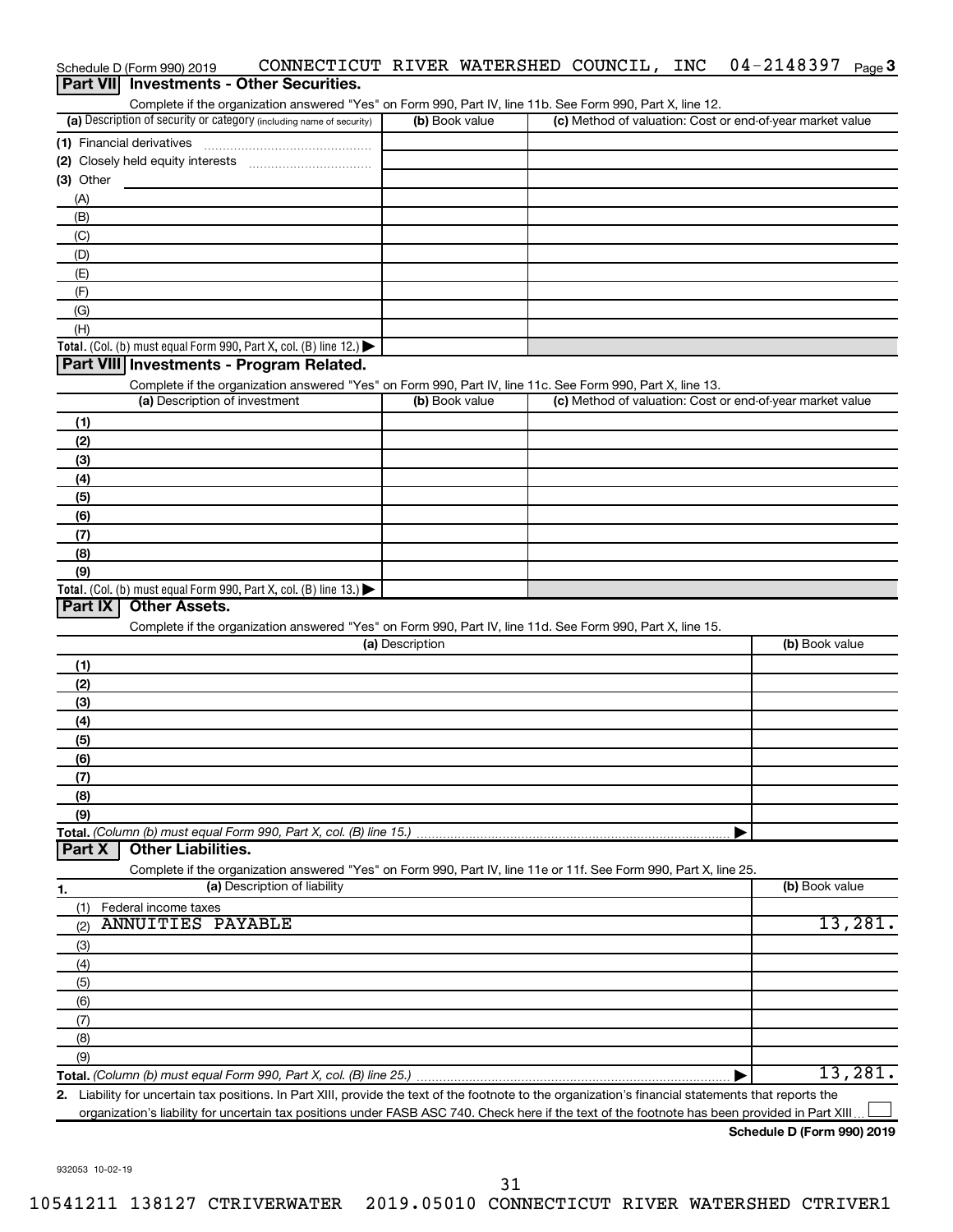|    | CONNECTICUT RIVER WATERSHED COUNCIL, INC 04-2148397<br>Schedule D (Form 990) 2019                                                                                                                                              |                |         |                | Page 4                     |
|----|--------------------------------------------------------------------------------------------------------------------------------------------------------------------------------------------------------------------------------|----------------|---------|----------------|----------------------------|
|    | Reconciliation of Revenue per Audited Financial Statements With Revenue per Return.<br>Part XI                                                                                                                                 |                |         |                |                            |
|    | Complete if the organization answered "Yes" on Form 990, Part IV, line 12a.                                                                                                                                                    |                |         |                |                            |
| 1  | Total revenue, gains, and other support per audited financial statements                                                                                                                                                       |                |         | $\blacksquare$ | 2,965,915.                 |
| 2  | Amounts included on line 1 but not on Form 990, Part VIII, line 12:                                                                                                                                                            |                |         |                |                            |
| a  | Net unrealized gains (losses) on investments [111] [12] matter and the unrealized gains (losses) on investments                                                                                                                | 2a             | 44,539. |                |                            |
|    |                                                                                                                                                                                                                                | 2 <sub>b</sub> |         |                |                            |
| c  |                                                                                                                                                                                                                                | 2 <sub>c</sub> |         |                |                            |
| d  |                                                                                                                                                                                                                                | 2d             |         |                |                            |
| е  | Add lines 2a through 2d                                                                                                                                                                                                        |                |         | <b>2e</b>      | $\frac{44,539}{2,921,376}$ |
| з  |                                                                                                                                                                                                                                |                |         | 3              |                            |
| 4  | Amounts included on Form 990. Part VIII. line 12, but not on line 1:                                                                                                                                                           |                |         |                |                            |
|    | Investment expenses not included on Form 990, Part VIII, line 7b [100] [200] 4a                                                                                                                                                |                | 17,145. |                |                            |
|    |                                                                                                                                                                                                                                | 4 <sub>b</sub> |         |                |                            |
| c. | Add lines 4a and 4b                                                                                                                                                                                                            |                |         | 4c             | 17,145.                    |
| 5  |                                                                                                                                                                                                                                |                |         |                | 2,938,521.                 |
|    | Part XII   Reconciliation of Expenses per Audited Financial Statements With Expenses per Return.                                                                                                                               |                |         |                |                            |
|    | Complete if the organization answered "Yes" on Form 990, Part IV, line 12a.                                                                                                                                                    |                |         |                |                            |
| 1  |                                                                                                                                                                                                                                |                |         | $\blacksquare$ | 2,385,584.                 |
| 2  | Amounts included on line 1 but not on Form 990, Part IX, line 25:                                                                                                                                                              |                |         |                |                            |
| a  |                                                                                                                                                                                                                                | 2a             |         |                |                            |
| b  |                                                                                                                                                                                                                                | 2 <sub>b</sub> |         |                |                            |
|    |                                                                                                                                                                                                                                | 2 <sub>c</sub> |         |                |                            |
| d  |                                                                                                                                                                                                                                | 2d             |         |                |                            |
|    | e Add lines 2a through 2d [11] manual contract and a set of the contract of the contract of the contract of the contract of the contract of the contract of the contract of the contract of the contract of the contract of th |                |         | 2е             | υ.                         |
| з  |                                                                                                                                                                                                                                |                |         | $\mathbf{a}$   | 2,385,584.                 |
| 4  | Amounts included on Form 990, Part IX, line 25, but not on line 1:                                                                                                                                                             |                |         |                |                            |
| a  |                                                                                                                                                                                                                                | -4a l          |         |                |                            |
| b  |                                                                                                                                                                                                                                | 4 <sub>h</sub> |         |                |                            |
|    | c Add lines 4a and 4b                                                                                                                                                                                                          |                |         | 4c             | υ.                         |
| 5  |                                                                                                                                                                                                                                |                |         | 5              | 2,385,584.                 |
|    | Part XIII Supplemental Information.                                                                                                                                                                                            |                |         |                |                            |

Provide the descriptions required for Part II, lines 3, 5, and 9; Part III, lines 1a and 4; Part IV, lines 1b and 2b; Part V, line 4; Part X, line 2; Part XI, lines 2d and 4b; and Part XII, lines 2d and 4b. Also complete this part to provide any additional information.

#### PART II, LINE 9:

ALLOCATED BASED UPON CATEGORY TYPE: TRAVEL EXPENSE, INSURANCE EXPENSE,

ETC.

932054 10-02-19

**Schedule D (Form 990) 2019**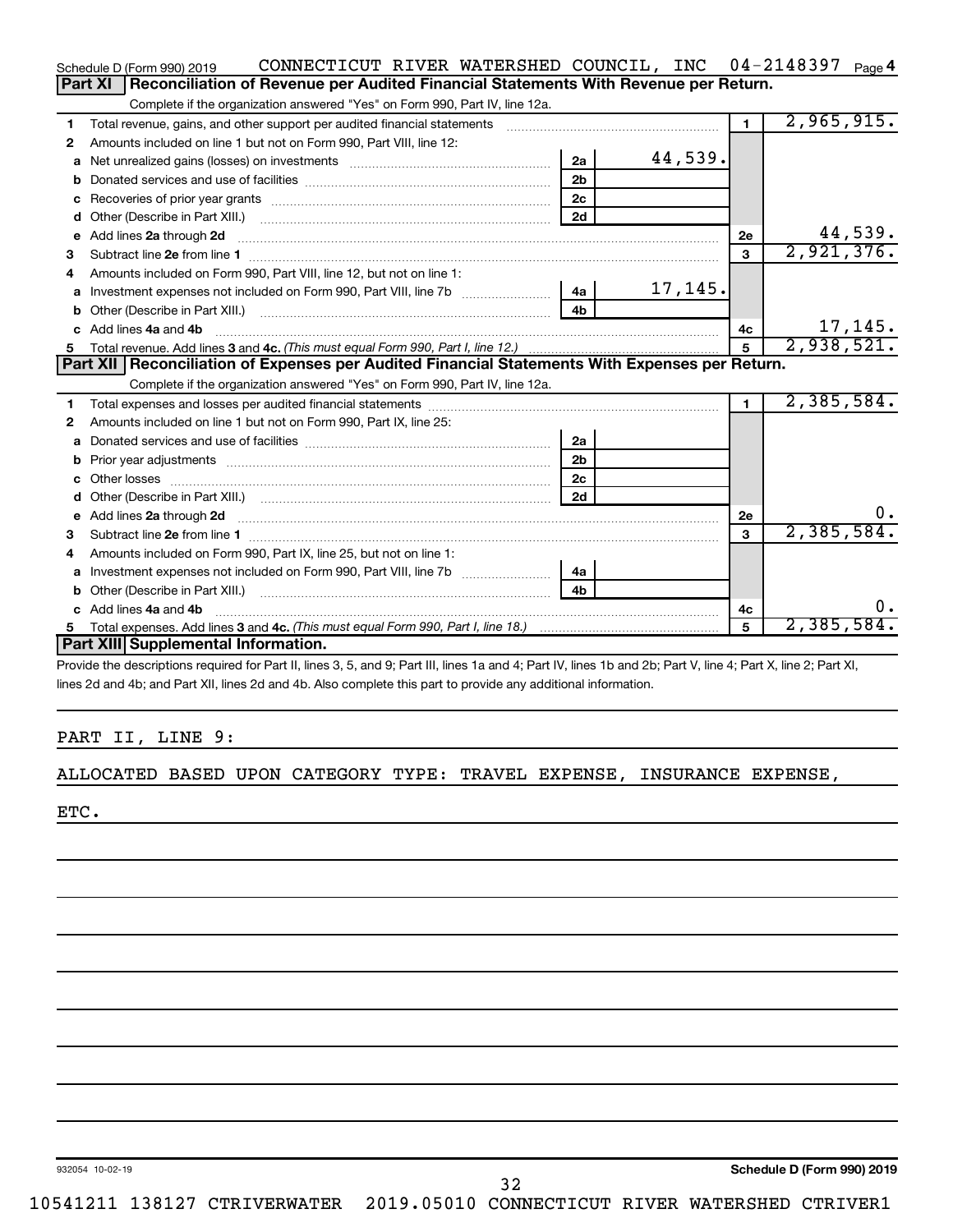**(Form 990 or 990-EZ)**

**Complete to provide information for responses to specific questions on Form 990 or 990-EZ or to provide any additional information. SCHEDULE O Supplemental Information to Form 990 or 990-EZ 2019** 

Department of the Treasury Internal Revenue Service Name of the organization

**| Attach to Form 990 or 990-EZ. | Go to www.irs.gov/Form990 for the latest information.**

OMB No. 1545-0047 **Open to Public Inspection Employer identification number**

CONNECTICUT RIVER WATERSHED COUNCIL, INC | 04-2148397

FORM 990, PART III, LINE 1, DESCRIPTION OF ORGANIZATION MISSION:

THROUGHOUT THE FOUR-STATE WATERSHED.

FORM 990, PART III, LINE 4A, PROGRAM SERVICE ACCOMPLISHMENTS:

RIVER AS A NATIONAL BLUEWAY AS WELL AS THE NATION'S FIRST NATIONAL

BLUEWAY IN 2012.

FORM 990, PART VI, SECTION A, LINE 6:

PART VI, SECTION A, LINE 6: THE ORGANIZATION HAS MEMBERS WHO CAN

PARTICIPATE AT MEMBERSHIP MEETINGS OF THE ORGANIZATION.

FORM 990, PART VI, SECTION A, LINE 7A:

PART VI, SECTION A, LINE 7A: THE ORGANIZATION HAS MEMBERS WHO HAVE THE

POWER TO ELECT THE BOARD OF TRUSTEES BY MAJORITY OF THE MEMBERS PRESENT IN

PERSON OR BY PROXY AT THE ANNUAL MEETING.

FORM 990, PART VI, SECTION B, LINE 11B:

THE FINANCE COMMITTEE AND BOARD REVIEWS THE FORM 990 PRIOR TO SIGNATURE AND SUBMISSION.

FORM 990, PART VI, SECTION B, LINE 12C:

THE EXECUTIVE DIRECTOR AND BOARD OF TRUSTEES, JOINTLY, MONITOR THE CONFLICT OF INTEREST POLICY.

FORM 990, PART VI, SECTION B, LINE 15:

932211 09-06-19 LHA For Paperwork Reduction Act Notice, see the Instructions for Form 990 or 990-EZ. Schedule O (Form 990 or 990-EZ) (2019) SALARIES FOR THE EXECUTIVE DIRECTOR AND KEY EMPLOYEES ARE DEVELOPED AS PART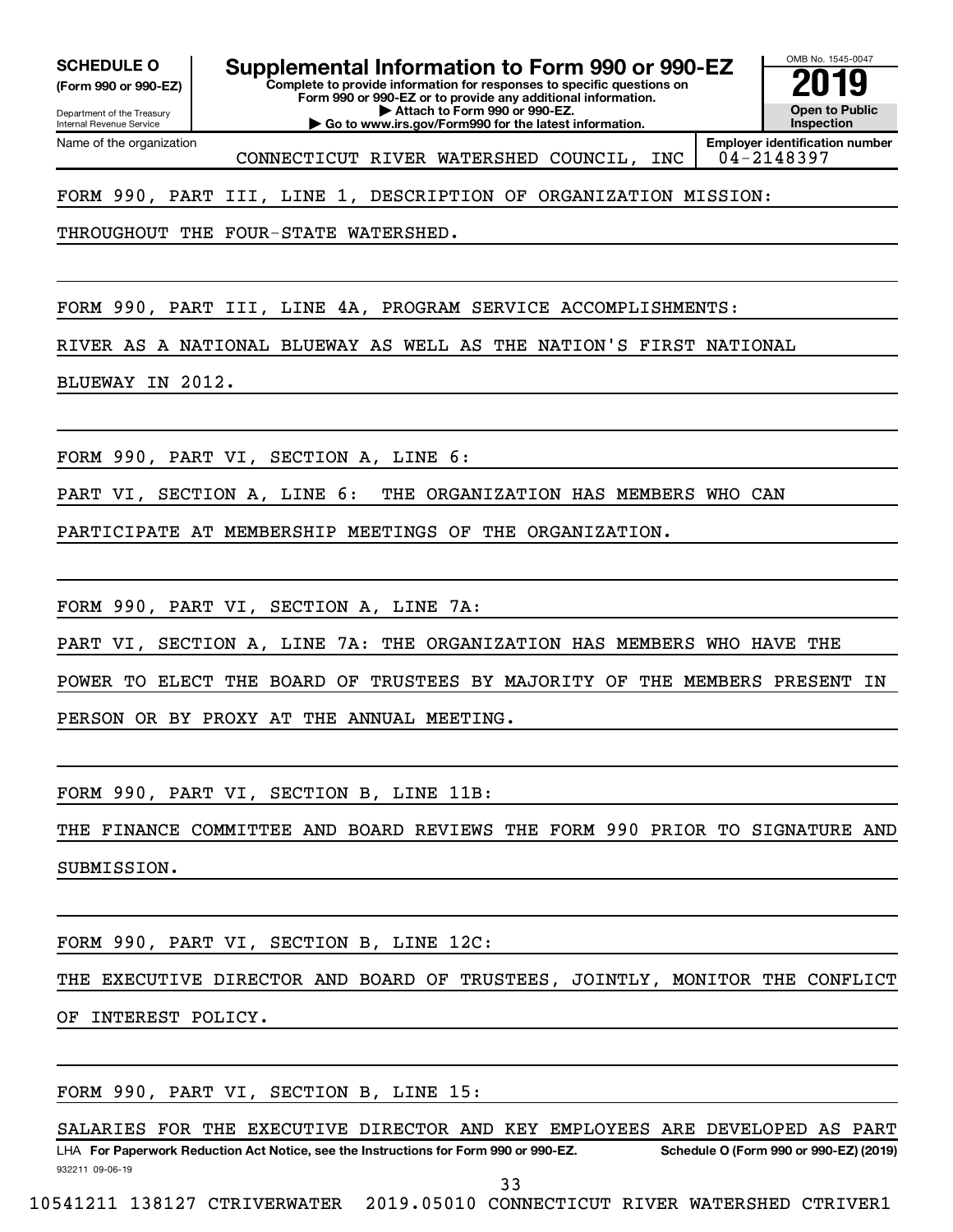| Schedule O (Form 990 or 990-EZ) (2019)                                        | Page 2                                              |
|-------------------------------------------------------------------------------|-----------------------------------------------------|
| Name of the organization<br>CONNECTICUT RIVER WATERSHED COUNCIL, INC          | <b>Employer identification number</b><br>04-2148397 |
| THE ANNUAL BUDGET WHICH IS REVIEWED AND APPROVED BY<br>ОF                     | THE FINANCE                                         |
| COMMITTEE AND APPROVED BY THE BOARD.                                          |                                                     |
|                                                                               |                                                     |
| FORM 990, PART VI, SECTION C, LINE 19:                                        |                                                     |
| THE ORGANIZATION MAKES ITS GOVERNING DOCUMENTS, CONFLICT OF INTEREST POLICY   |                                                     |
| AND FINANCIAL STATEMENTS AVALIABLE TO THE PUBLIC UPON REQUEST AND ON THE      |                                                     |
| WEBSITE.                                                                      |                                                     |
|                                                                               |                                                     |
| FORM 990, PART XII, LINE 2C                                                   |                                                     |
| ORGANIZATION'S FINANCIAL STATEMENT OVERSIGHT PROCESS AND SELECTION<br>THE     |                                                     |
| INDEPENDENT ACCOUNTANT PROCESS HAVE NOT CHANGED DURING THE YEAR.<br>OF<br>THE |                                                     |
|                                                                               |                                                     |
|                                                                               |                                                     |
|                                                                               |                                                     |
|                                                                               |                                                     |
|                                                                               |                                                     |
|                                                                               |                                                     |
|                                                                               |                                                     |
|                                                                               |                                                     |
|                                                                               |                                                     |
|                                                                               |                                                     |
|                                                                               |                                                     |
|                                                                               |                                                     |
|                                                                               |                                                     |
|                                                                               |                                                     |

932212 09-06-19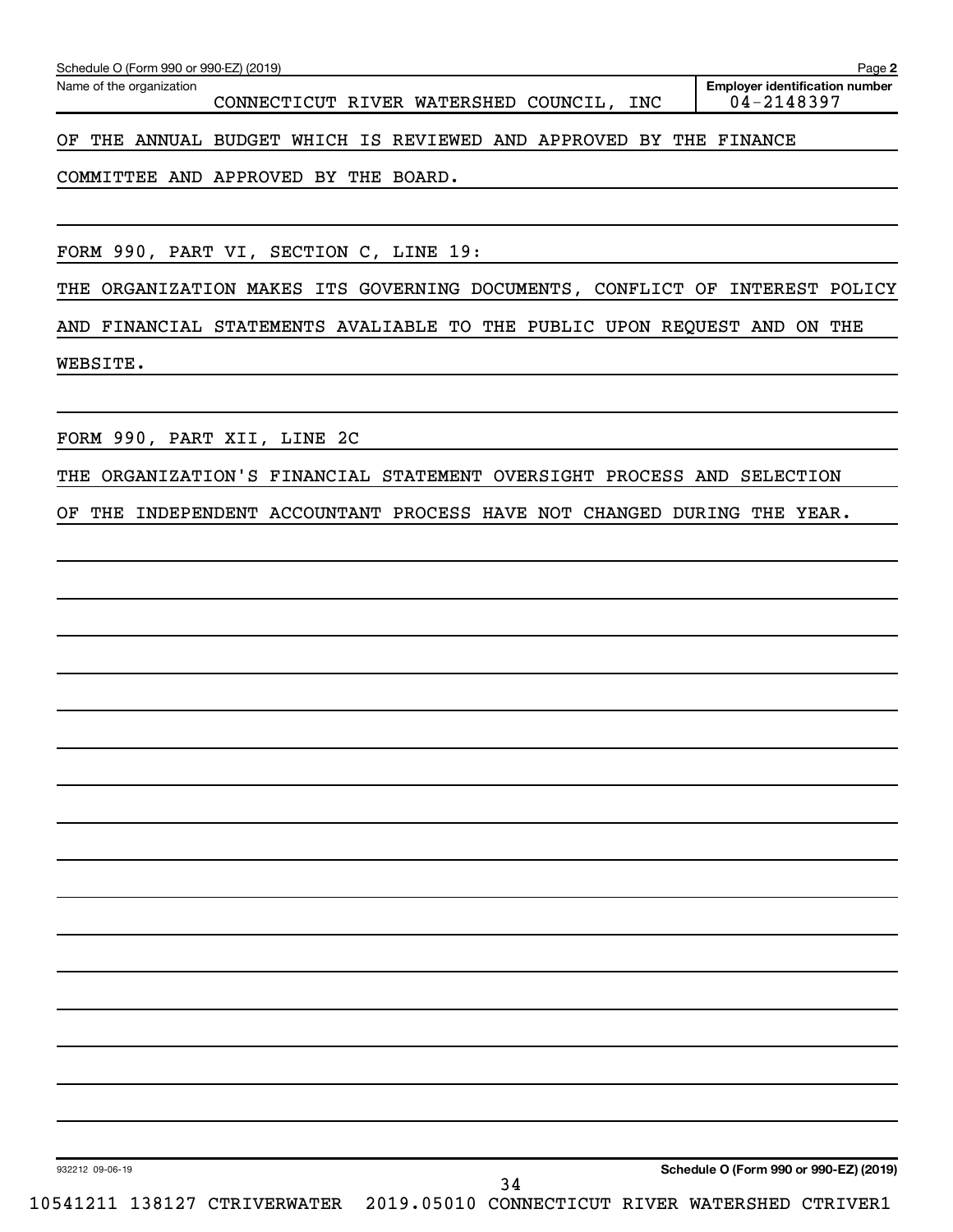#### FORM 990 PAGE 10 990

| Asset<br>No. | Description                | Date<br>Acquired | Method | Life       | $\begin{matrix} 0 \\ 0 \\ n \end{matrix}$ | Line<br>No. | Unadjusted<br>Cost Or Basis | Bus<br>%<br>Excl | Section 179<br>Expense | Reduction In<br><b>Basis</b> | <b>Basis For</b><br>Depreciation | Beginning<br>Accumulated<br>Depreciation | Current<br>Sec 179<br>Expense | <b>Current Year</b><br>Deduction | Ending<br>Accumulated<br>Depreciation |
|--------------|----------------------------|------------------|--------|------------|-------------------------------------------|-------------|-----------------------------|------------------|------------------------|------------------------------|----------------------------------|------------------------------------------|-------------------------------|----------------------------------|---------------------------------------|
|              | BUILDINGS                  |                  |        |            |                                           |             |                             |                  |                        |                              |                                  |                                          |                               |                                  |                                       |
|              | 6 BUILDING                 | 12/10/99 SL      |        | 39.00 MM16 |                                           |             | 127,364.                    |                  |                        |                              | 127,364.                         | 63,957.                                  |                               | 3,266.                           | 67,223.                               |
|              | 7 BUILDING IMPROVEMENTS    | 12/10/99 SL      |        | 39.00 MM16 |                                           |             | 17,406.                     |                  |                        |                              | 17,406.                          | 7,660.                                   |                               | 446                              | 8,106.                                |
|              | 8 BUILDING IMPROVEMENTS    | $01/01/01$ SL    |        | 39.00 MM16 |                                           |             | 255,689.                    |                  |                        |                              | 255,689                          | 121,287.                                 |                               | 6,556                            | 127,843.                              |
|              | 9 BUILDING IMPROVEMENTS    | 11/21/01 SL      |        | 39.00 MM16 |                                           |             | 18,797.                     |                  |                        |                              | 18,797.                          | 8,515.                                   |                               | 482.                             | 8,997.                                |
|              | 10 BUILDING IMPROVEMENTS   | 12/07/01 SL      |        | 39.00 MM16 |                                           |             | 1,000.                      |                  |                        |                              | 1,000.                           | 455.                                     |                               | 26                               | 481.                                  |
|              | 11 BUILDING IMPROVEMENTS   | 12/07/01 SL      |        | 39.00 MM16 |                                           |             | 1,500.                      |                  |                        |                              | 1,500.                           | 671.                                     |                               | 38,                              | 709.                                  |
|              | 12 BUILDING IMPROVEMENTS   | $02/04/02$ SL    |        | 39.00 MM16 |                                           |             | 3,500.                      |                  |                        |                              | 3,500.                           | 1,566.                                   |                               | 90.                              | 1,656.                                |
|              | 13 BUILDING IMPROVEMENTS   | 05/13/02 SL      |        | 39.00 MM16 |                                           |             | 2,000.                      |                  |                        |                              | 2,000.                           | 877.                                     |                               | 51                               | 928.                                  |
|              | 14 BUILDING IMPROVEMENTS   | $07/18/02$ SL    |        | 39.00 MM16 |                                           |             | 5,084.                      |                  |                        |                              | 5,084.                           | 2,212.                                   |                               | 130.                             | 2,342.                                |
|              | 15 BUILDING IMPROVEMENTS   | 02/06/03 SL      |        | 39.00 MM16 |                                           |             | 11,740.                     |                  |                        |                              | 11,740                           | 4,942.                                   |                               | 301.                             | 5, 243.                               |
|              | 16 BUILDING IMPROVEMENTS   | $02/13/03$ SL    |        | 39.00 MM16 |                                           |             | 196,020.                    |                  |                        |                              | 196,020.                         | 82,511.                                  |                               | 5,026.                           | 87,537.                               |
|              | 17 BUILDING IMPROVEMENTS   | 03/10/03 SL      |        | 39.00 MM16 |                                           |             | 8,910.                      |                  |                        |                              | 8,910.                           | 3,726.                                   |                               | 228.                             | 3,954.                                |
|              | 18 BUILDING IMPROVEMENTS   | 04/17/03 SL      |        | 39.00 MM16 |                                           |             | 3,450.                      |                  |                        |                              | 3,450.                           | 1,432.                                   |                               | 88                               | 1,520.                                |
|              | 19 BUILDING IMPROVEMENTS   | 06/05/03 SL      |        | 39.00 MM16 |                                           |             | 5,130.                      |                  |                        |                              | 5,130.                           | 2,121.                                   |                               | 132.                             | 2,253.                                |
|              | 20 PROPERTY IMPROVEMENTS   | $07/01/03$ SL    |        | 39.00 MM16 |                                           |             | 35,919.                     |                  |                        |                              | 35,919                           | 14,736.                                  |                               | 921.                             | 15,657.                               |
|              | 21 ELECTRICAL IMPROVEMENTS | $03/14/04$ SL    |        | 39.00 MM16 |                                           |             | 2,616.                      |                  |                        |                              | 2,616                            | 1,028.                                   |                               | 67.                              | 1,095.                                |
|              | 22 ELECTRICAL IMPROVEMENTS | $05/04/04$ SL    |        | 39.00 MM16 |                                           |             | 400.                        |                  |                        |                              | 400.                             | 152.                                     |                               | 10.                              | 162.                                  |

928111 04-01-19

(D) - Asset disposed \* ITC, Salvage, Bonus, Commercial Revitalization Deduction, GO Zone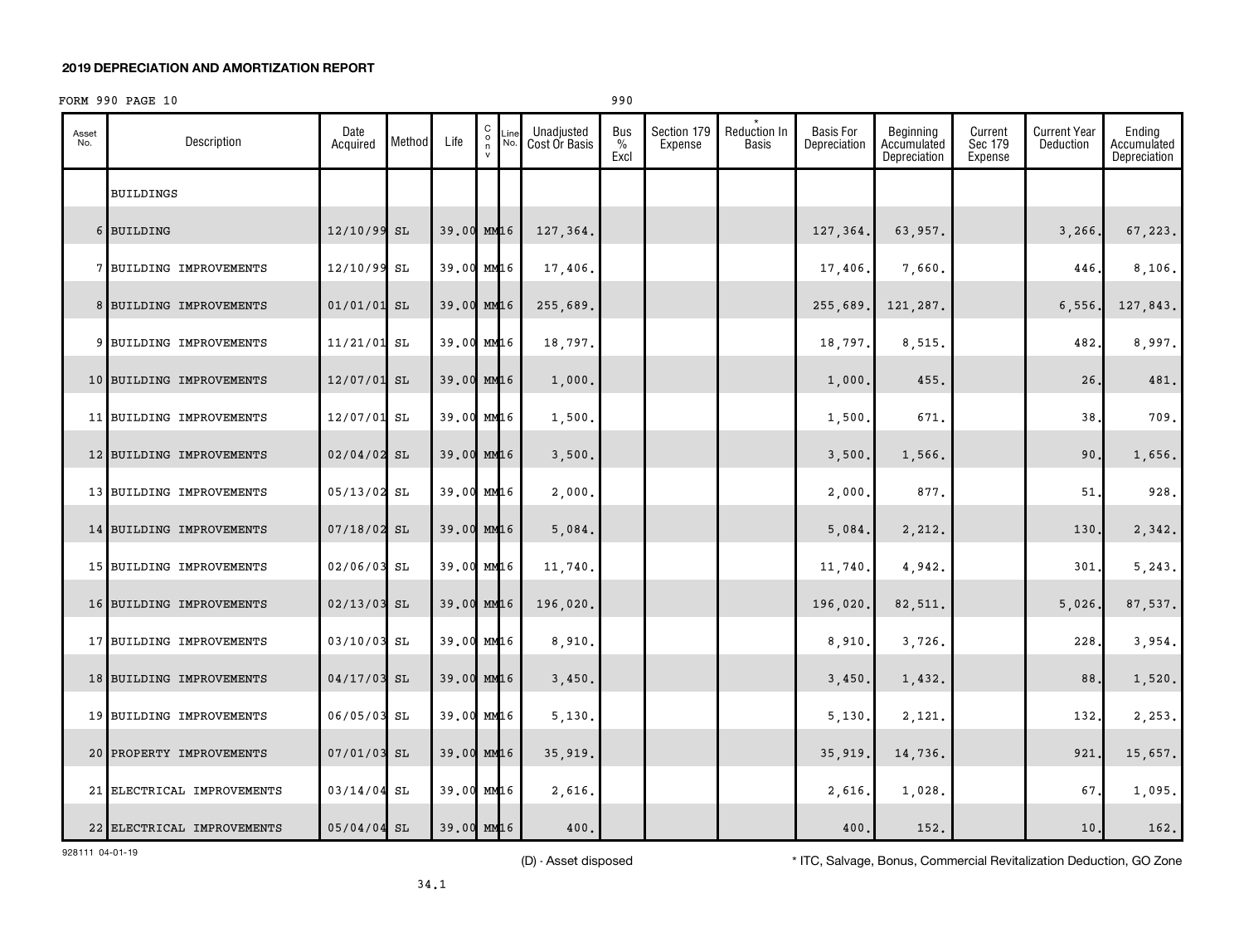#### FORM 990 PAGE 10 990

| Asset<br>No. | Description                             | Date<br>Acquired | Method | Life       | 0000<br>Line<br>No. | Unadjusted<br>Cost Or Basis | Bus<br>$\%$<br>Excl | Section 179<br>Expense | Reduction In<br>Basis | <b>Basis For</b><br>Depreciation | Beginning<br>Accumulated<br>Depreciation | Current<br>Sec 179<br>Expense | <b>Current Year</b><br>Deduction | Ending<br>Accumulated<br>Depreciation |
|--------------|-----------------------------------------|------------------|--------|------------|---------------------|-----------------------------|---------------------|------------------------|-----------------------|----------------------------------|------------------------------------------|-------------------------------|----------------------------------|---------------------------------------|
|              | 23 BUILDING IMPROVEMENTS                | 07/01/04 SL      |        | 39.00 MM16 |                     | 4,868.                      |                     |                        |                       | 4,868                            | 3,209.                                   |                               | 125                              | 3,334.                                |
|              | 24 NEW ROOF                             | $11/21/06$ SL    |        |            | 39.00 MM16          | 32,779.                     |                     |                        |                       | 32,779                           | 10,697.                                  |                               | 840.                             | 11,537.                               |
|              | 25 CAPITALIZED INTEREST                 | 12/10/99 SL      |        |            | 39.00 MM16          | 4,965.                      |                     |                        |                       | 4,965                            | 2,489.                                   |                               | 127                              | 2,616.                                |
|              | 26 CLOSING COSTS                        | 08/06/03 SL      |        | 5.00       | 16                  | 2,311.                      |                     |                        |                       | 2,311                            | 2,311.                                   |                               | $\mathbf{0}$                     | 2,311.                                |
|              | 31 WATER TESTING LAB FLOOR 1            | $04/15/10$ SL    |        |            | 39.00 MM16          | 9,797.                      |                     |                        |                       | 9,797                            | 2,322.                                   |                               | 251                              | 2,573.                                |
|              | 32 BUILDING IMPROVEMENTS                | 08/31/13 SL      |        |            | 39.00 MM16          | 12,000.                     |                     |                        |                       | 12,000                           | 1,796.                                   |                               | 308                              | 2,104.                                |
|              | 35 BUILDING IMPROVEMENTS                | $01/01/19$ SL    |        | 39.00 MM16 |                     | 58,286.                     |                     |                        |                       | 58,286,                          | 747.                                     |                               | 1,495.                           | 2,242.                                |
|              | 36 BUILDING IMPROVEMENTS                | $01/01/20$ SL    |        | 39.00      | 16                  | 177,169.                    |                     |                        |                       | 177,169.                         |                                          |                               | 2,271.                           | 2,271.                                |
|              | * 990 PAGE 10 TOTAL<br><b>BUILDINGS</b> |                  |        |            |                     | 998,700.                    |                     |                        |                       | 998,700.                         | 341,419.                                 |                               | 23, 275                          | 364,694.                              |
|              | MACHINERY & EQUIPMENT                   |                  |        |            |                     |                             |                     |                        |                       |                                  |                                          |                               |                                  |                                       |
|              | 1 IBM TYPEWRITER                        | 06/26/87 SL      |        | 10.00      | 16                  | 436.                        |                     |                        |                       | 436.                             | 436.                                     |                               | $\mathbf{0}$                     | 436.                                  |
|              | 2 LASERJET PRINTER                      | 10/30/96 SL      |        | 5.00       | 16                  | 1,295.                      |                     |                        |                       | 1,295.                           | 1,295.                                   |                               | $\mathbf{0}$ .                   | 1,295.                                |
|              | 3 SLIDE PROJECTOR                       | 11/26/96 SL      |        | 5.00       | 16                  | 645.                        |                     |                        |                       | 645                              | 645.                                     |                               | $\mathbf{0}$                     | 645.                                  |
|              | 4 LASERJET PRINTER ZIP DRV.             | $07/27/98$ SL    |        | 3.00       | 16                  | 850.                        |                     |                        |                       | 850                              | 850.                                     |                               | $\mathbf{0}$                     | 850.                                  |
|              | 5 OFFICE COMPUTER                       | 05/08/07 SL      |        | 3.00       | 16                  | 725.                        |                     |                        |                       | 725                              | 725.                                     |                               | $\mathbf{0}$                     | 725.                                  |
|              | 27 DONATED CANOE                        | $01/06/93$ SL    |        | 10.00      | 16                  | 945.                        |                     |                        |                       | 945                              | 945.                                     |                               | $\mathbf{0}$                     | 945.                                  |
|              | 28 KAYAK                                | 04/30/06 SL      |        | 10.00      | 16                  | 1,000.                      |                     |                        |                       | 1,000                            | 1,000.                                   |                               | $\mathbf 0$ .                    | 1,000.                                |
|              | 29 DELL COMPUTERS                       | 02/20/08 SL      |        | 3.00       | 16                  | 1,813.                      |                     |                        |                       | 1,813.                           | 1,813.                                   |                               | 0.                               | 1,813.                                |

928111 04-01-19

(D) - Asset disposed \* ITC, Salvage, Bonus, Commercial Revitalization Deduction, GO Zone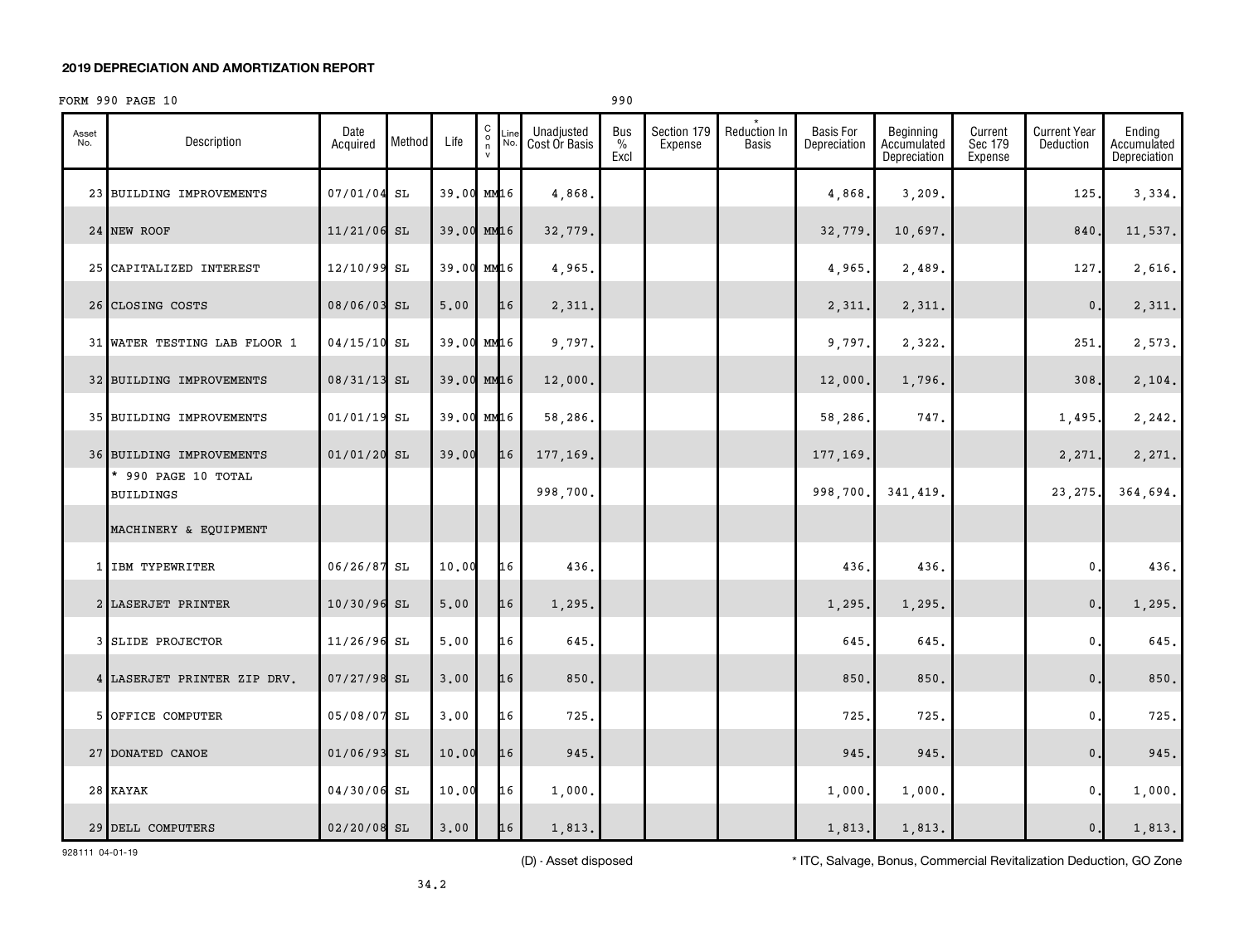#### FORM 990 PAGE 10 990

| Asset<br>No. | Description                                  | Date<br>Acquired | Method | Life | $\begin{smallmatrix} 0 \\ 0 \\ 7 \end{smallmatrix}$ | Line<br>No. | Unadjusted<br>Cost Or Basis | Bus<br>$\frac{1}{\sqrt{2}}$<br>Excl | Section 179<br>Expense | Reduction In<br><b>Basis</b> | <b>Basis For</b><br>Depreciation | Beginning<br>Accumulated<br>Depreciation | Current<br>Sec 179<br>Expense | <b>Current Year</b><br>Deduction | Ending<br>Accumulated<br>Depreciation |
|--------------|----------------------------------------------|------------------|--------|------|-----------------------------------------------------|-------------|-----------------------------|-------------------------------------|------------------------|------------------------------|----------------------------------|------------------------------------------|-------------------------------|----------------------------------|---------------------------------------|
|              | 34 OFFICE EQUIPMENT                          | $06/28/17$ SL    |        | 5.00 |                                                     | 16          | 1,281.                      |                                     |                        |                              | 1,281.                           | 640.                                     |                               | 256.                             | 896.                                  |
|              | 37 OFFICE COMPUTER                           | $01/01/20$ SL    |        | 3.00 |                                                     | 16          | 1,061.                      |                                     |                        |                              | 1,061.                           |                                          |                               | 177.                             | 177.                                  |
|              | * 990 PAGE 10 TOTAL<br>MACHINERY & EQUIPMENT |                  |        |      |                                                     |             | 10,051.                     |                                     |                        |                              | 10,051.                          | 8,349.                                   |                               | 433.                             | 8,782.                                |
|              | * GRAND TOTAL 990 PAGE 10<br><b>DEPR</b>     |                  |        |      |                                                     |             | 1,008,751.                  |                                     |                        |                              | 1,008,751.                       | 349,768.                                 |                               | 23,708.                          | 373,476.                              |
|              |                                              |                  |        |      |                                                     |             |                             |                                     |                        |                              |                                  |                                          |                               |                                  |                                       |
|              | CURRENT YEAR ACTIVITY                        |                  |        |      |                                                     |             |                             |                                     |                        |                              |                                  |                                          |                               |                                  |                                       |
|              | BEGINNING BALANCE                            |                  |        |      |                                                     |             | 830,521.                    |                                     |                        | $\mathfrak o$ .              | 830,521.                         | 349,768.                                 |                               |                                  | 371,028.                              |
|              | ACQUISITIONS                                 |                  |        |      |                                                     |             | 178,230.                    |                                     |                        | $\mathbf 0$ .                | 178,230.                         | $\mathbf 0$ .                            |                               |                                  | 2,448.                                |
|              | DISPOSITIONS/RETIRED                         |                  |        |      |                                                     |             | $\mathbf 0$ .               |                                     |                        | $\mathbf 0$ .                | 0.                               | $\mathsf{0}$ .                           |                               |                                  | $\mathfrak o$ .                       |
|              | ENDING BALANCE                               |                  |        |      |                                                     |             | 1,008,751.                  |                                     |                        |                              | $0.$ 1,008,751.                  | 349,768.                                 |                               |                                  | 373,476.                              |
|              | ENDING ACCUM DEPR                            |                  |        |      |                                                     |             |                             |                                     |                        |                              |                                  | 373, 476.                                |                               |                                  |                                       |
|              | ENDING BOOK VALUE                            |                  |        |      |                                                     |             |                             |                                     |                        |                              |                                  | 635,275.                                 |                               |                                  |                                       |
|              |                                              |                  |        |      |                                                     |             |                             |                                     |                        |                              |                                  |                                          |                               |                                  |                                       |
|              |                                              |                  |        |      |                                                     |             |                             |                                     |                        |                              |                                  |                                          |                               |                                  |                                       |
|              |                                              |                  |        |      |                                                     |             |                             |                                     |                        |                              |                                  |                                          |                               |                                  |                                       |
|              |                                              |                  |        |      |                                                     |             |                             |                                     |                        |                              |                                  |                                          |                               |                                  |                                       |
|              |                                              |                  |        |      |                                                     |             |                             |                                     |                        |                              |                                  |                                          |                               |                                  |                                       |
|              |                                              |                  |        |      |                                                     |             |                             |                                     |                        |                              |                                  |                                          |                               |                                  |                                       |

928111 04-01-19

(D) - Asset disposed \* ITC, Salvage, Bonus, Commercial Revitalization Deduction, GO Zone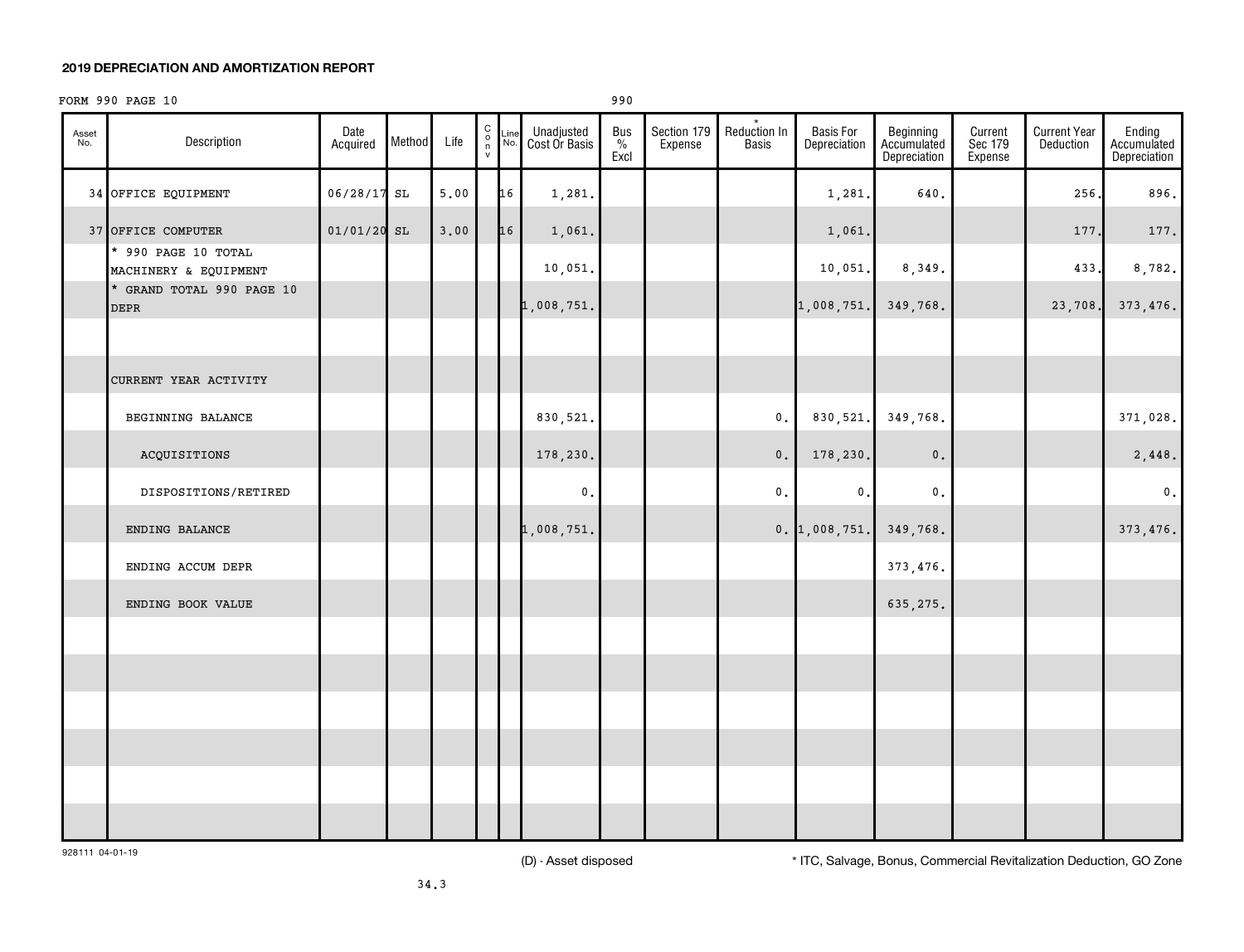## (Rev. January 2020) **Cxempt Organization Return** Manuary 2020) and the settern **Canadian Exempt Organization Return Form 8868 Application for Automatic Extension of Time To File an**<br>**Exempt Organization Return**

Department of the Treasury Internal Revenue Service

**| Go to www.irs.gov/Form8868 for the latest information.**

**Electronic filing (e-file).** You can electronically file Form 8868 to request a 6-month automatic extension of time to file any of the filing of this form, visit www.irs.gov/e-file-providers/e-file-for-charities-and-non-profits. forms listed below with the exception of Form 8870, Information Return for Transfers Associated With Certain Personal Benefit Contracts, for which an extension request must be sent to the IRS in paper format (see instructions). For more details on the electronic

#### **Automatic 6-Month Extension of Time.** Only submit original (no copies needed).

All corporations required to file an income tax return other than Form 990-T (including 1120-C filers), partnerships, REMICs, and trusts must use Form 7004 to request an extension of time to file income tax returns.

| Type or                                                                                              | Name of exempt organization or other filer, see instructions.                                                                                                                                                                                                                                                                                                                                                                                                                                                                                                                                                                                                  |        |                                                                                                                                                                                  |              |            | Taxpayer identification number (TIN)         |  |
|------------------------------------------------------------------------------------------------------|----------------------------------------------------------------------------------------------------------------------------------------------------------------------------------------------------------------------------------------------------------------------------------------------------------------------------------------------------------------------------------------------------------------------------------------------------------------------------------------------------------------------------------------------------------------------------------------------------------------------------------------------------------------|--------|----------------------------------------------------------------------------------------------------------------------------------------------------------------------------------|--------------|------------|----------------------------------------------|--|
| print                                                                                                | CONNECTICUT RIVER WATERSHED COUNCIL, INC                                                                                                                                                                                                                                                                                                                                                                                                                                                                                                                                                                                                                       |        |                                                                                                                                                                                  |              | 04-2148397 |                                              |  |
| File by the<br>due date for<br>filing your                                                           | Number, street, and room or suite no. If a P.O. box, see instructions.<br>15 BANK ROW                                                                                                                                                                                                                                                                                                                                                                                                                                                                                                                                                                          |        |                                                                                                                                                                                  |              |            |                                              |  |
| return. See<br>instructions.                                                                         | City, town or post office, state, and ZIP code. For a foreign address, see instructions.<br>01301<br>GREENFIELD, MA                                                                                                                                                                                                                                                                                                                                                                                                                                                                                                                                            |        |                                                                                                                                                                                  |              |            |                                              |  |
|                                                                                                      | Enter the Return Code for the return that this application is for (file a separate application for each return)                                                                                                                                                                                                                                                                                                                                                                                                                                                                                                                                                |        |                                                                                                                                                                                  |              |            | $\overline{0}$<br>1                          |  |
| Application                                                                                          |                                                                                                                                                                                                                                                                                                                                                                                                                                                                                                                                                                                                                                                                | Return | Application                                                                                                                                                                      |              |            | Return                                       |  |
| Is For                                                                                               |                                                                                                                                                                                                                                                                                                                                                                                                                                                                                                                                                                                                                                                                | Code   | Is For                                                                                                                                                                           |              |            | Code                                         |  |
|                                                                                                      | Form 990 or Form 990-EZ                                                                                                                                                                                                                                                                                                                                                                                                                                                                                                                                                                                                                                        | 01     | Form 990-T (corporation)                                                                                                                                                         |              |            | 07                                           |  |
| Form 990-BL                                                                                          |                                                                                                                                                                                                                                                                                                                                                                                                                                                                                                                                                                                                                                                                | 02     | Form 1041-A                                                                                                                                                                      | 08           |            |                                              |  |
|                                                                                                      | Form 4720 (individual)                                                                                                                                                                                                                                                                                                                                                                                                                                                                                                                                                                                                                                         | 03     | Form 4720 (other than individual)                                                                                                                                                |              |            | 09                                           |  |
| Form 990-PF                                                                                          |                                                                                                                                                                                                                                                                                                                                                                                                                                                                                                                                                                                                                                                                | 04     | Form 5227                                                                                                                                                                        | 10           |            |                                              |  |
|                                                                                                      | Form 990-T (sec. 401(a) or 408(a) trust)                                                                                                                                                                                                                                                                                                                                                                                                                                                                                                                                                                                                                       | 05     | Form 6069                                                                                                                                                                        |              |            | 11                                           |  |
|                                                                                                      | Form 990-T (trust other than above)<br>PHIL GILFEATHER-GIRTON                                                                                                                                                                                                                                                                                                                                                                                                                                                                                                                                                                                                  | 06     | Form 8870                                                                                                                                                                        |              |            | 12                                           |  |
| $box \blacktriangleright$<br>1<br>2                                                                  | Telephone No. $\blacktriangleright$ 413 772 - 2020<br>• If this is for a Group Return, enter the organization's four digit Group Exemption Number (GEN) [16] . If this is for the whole group, check this<br>$\Box$ . If it is for part of the group, check this box $\blacktriangleright$ !<br>I request an automatic 6-month extension of time until<br>the organization named above. The extension is for the organization's return for:<br>calendar year<br>or<br>$\blacktriangleright$ $\lfloor$ X $\rfloor$ tax year beginning JUL 1, 2019<br>If the tax year entered in line 1 is for less than 12 months, check reason:<br>Change in accounting period |        | Fax No. $\blacktriangleright$<br>and attach a list with the names and TINs of all members the extension is for.<br>MAY 17, 2021<br>, and ending $JUN$ 30, 2020<br>Initial return | Final return |            | , to file the exempt organization return for |  |
| За                                                                                                   | If this application is for Forms 990-BL, 990-PF, 990-T, 4720, or 6069, enter the tentative tax, less<br>any nonrefundable credits. See instructions.                                                                                                                                                                                                                                                                                                                                                                                                                                                                                                           |        |                                                                                                                                                                                  | За           | \$         | 0.                                           |  |
| If this application is for Forms 990-PF, 990-T, 4720, or 6069, enter any refundable credits and<br>b |                                                                                                                                                                                                                                                                                                                                                                                                                                                                                                                                                                                                                                                                |        |                                                                                                                                                                                  |              |            |                                              |  |
|                                                                                                      | estimated tax payments made. Include any prior year overpayment allowed as a credit.                                                                                                                                                                                                                                                                                                                                                                                                                                                                                                                                                                           |        |                                                                                                                                                                                  | 3b           | \$         | 0.                                           |  |
| c                                                                                                    | <b>Balance due.</b> Subtract line 3b from line 3a. Include your payment with this form, if required, by                                                                                                                                                                                                                                                                                                                                                                                                                                                                                                                                                        |        |                                                                                                                                                                                  |              |            |                                              |  |
|                                                                                                      | using EFTPS (Electronic Federal Tax Payment System). See instructions.                                                                                                                                                                                                                                                                                                                                                                                                                                                                                                                                                                                         |        |                                                                                                                                                                                  | Зc           | S          | О.                                           |  |
| instructions.<br>LHA                                                                                 | Caution: If you are going to make an electronic funds withdrawal (direct debit) with this Form 8868, see Form 8453-EO and Form 8879-EO for payment<br>For Privacy Act and Paperwork Reduction Act Notice, see instructions.                                                                                                                                                                                                                                                                                                                                                                                                                                    |        |                                                                                                                                                                                  |              |            | Form 8868 (Rev. 1-2020)                      |  |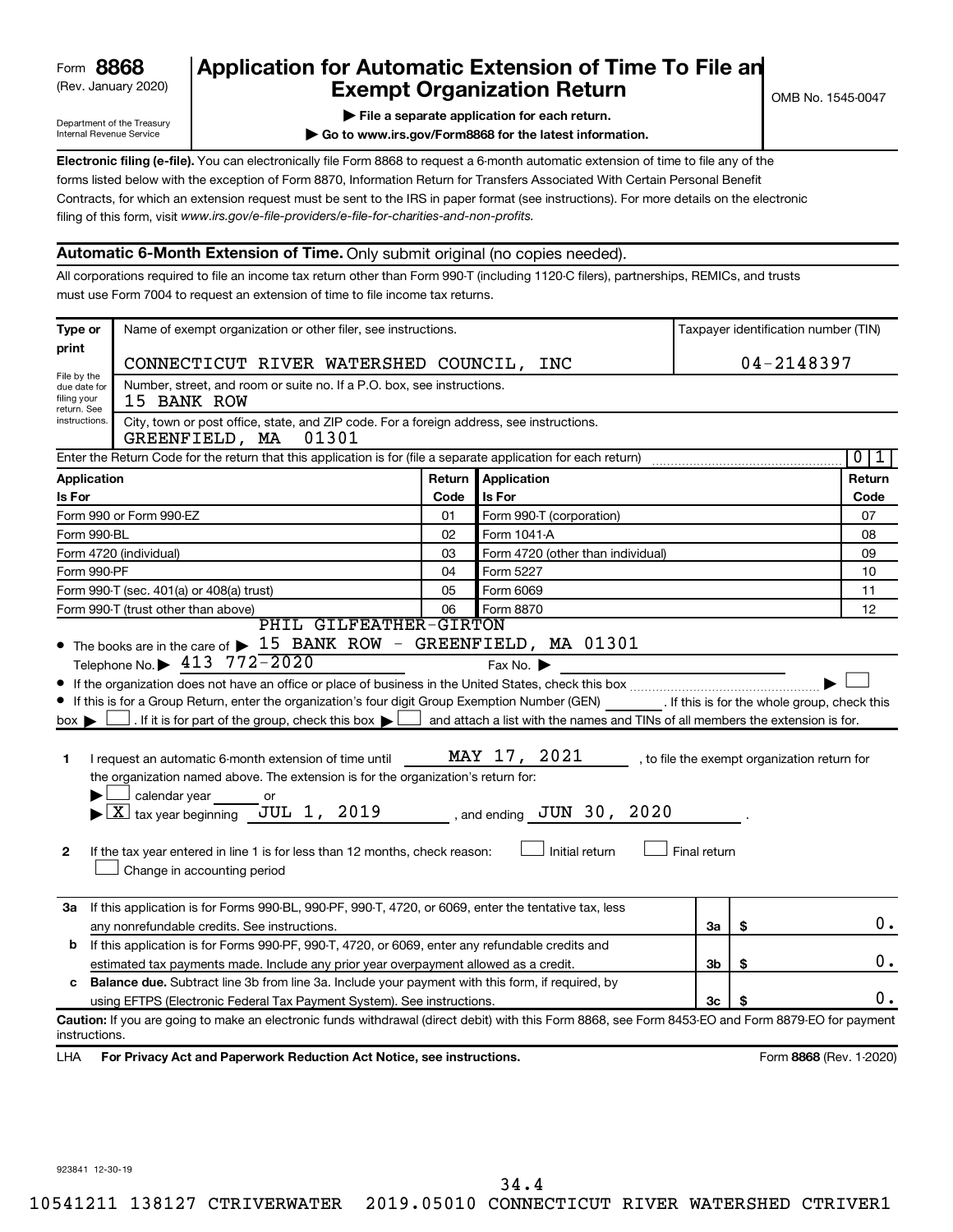CONNECTICUT RIVER WATERSHED COUNCIL, INC

| Asset<br>No. | Description                              | Date<br>Acquired | Method | Life     | Line<br>No. | Unadjusted<br>Cost Or Basis | Bus %<br>Excl | Reduction In<br>Basis | <b>Basis For</b><br>Depreciation | Accumulated<br>Depreciation | Current<br>Sec 179 | <b>Current Year</b><br>Deduction |
|--------------|------------------------------------------|------------------|--------|----------|-------------|-----------------------------|---------------|-----------------------|----------------------------------|-----------------------------|--------------------|----------------------------------|
|              | <b>BUILDINGS</b>                         |                  |        |          |             |                             |               |                       |                                  |                             |                    |                                  |
|              | 6BUILDING                                | 1210995L         |        | 39.0016  |             | 127,364.                    |               |                       | 127,364.                         | 63,957.                     |                    | 3, 266.                          |
|              | <b>BUILDING</b><br><b>7IMPROVEMENTS</b>  | 121099SL         |        | 39.0016  |             | 17,406.                     |               |                       | 17,406.                          | 7,660.                      |                    | 446.                             |
|              | <b>BUILDING</b><br>8IMPROVEMENTS         | $010101$ SL      |        | 39.0016  |             | 255,689.                    |               |                       | 255,689.                         | 121,287.                    |                    | 6,556.                           |
|              | <b>BUILDING</b><br><b>9 IMPROVEMENTS</b> | 112101SL         |        | 39.0016  |             | 18,797.                     |               |                       | 18,797.                          | 8,515.                      |                    | 482.                             |
|              | <b>BUILDING</b><br>10 IMPROVEMENTS       | 1207015L         |        | 39.0016  |             | 1,000.                      |               |                       | 1,000.                           | 455.                        |                    | 26.                              |
|              | <b>BUILDING</b><br>11 IMPROVEMENTS       | 1207015L         |        | 39.0016  |             | 1,500.                      |               |                       | 1,500.                           | 671.                        |                    | 38.                              |
|              | <b>BUILDING</b><br>12 IMPROVEMENTS       | $020402$ SL      |        | 39.0016  |             | 3,500.                      |               |                       | 3,500.                           | 1,566.                      |                    | 90.                              |
|              | <b>BUILDING</b><br>13 IMPROVEMENTS       | 051302SL         |        | 39.0016  |             | 2,000.                      |               |                       | 2,000.                           | 877.                        |                    | 51.                              |
|              | <b>BUILDING</b><br>14 IMPROVEMENTS       | $071802$ SL      |        | 39.0016  |             | 5,084.                      |               |                       | 5,084.                           | 2,212.                      |                    | 130.                             |
|              | <b>BUILDING</b><br>15 IMPROVEMENTS       | 020603SL         |        | 39.0016  |             | 11,740.                     |               |                       | 11,740.                          | 4,942.                      |                    | 301.                             |
|              | <b>BUILDING</b><br>16 IMPROVEMENTS       | 0213035L         |        | 39.0016  |             | 196,020.                    |               |                       | 196,020.                         | 82,511.                     |                    | 5,026.                           |
|              | <b>BUILDING</b><br>17 IMPROVEMENTS       | 0310035L         |        | 39.0016  |             | 8,910.                      |               |                       | 8,910.                           | 3,726.                      |                    | 228.                             |
|              | <b>BUILDING</b><br>18 IMPROVEMENTS       | 0417035L         |        | 39.0016  |             | 3,450.                      |               |                       | 3,450.                           | 1,432.                      |                    | 88.                              |
|              | <b>BUILDING</b><br>19 IMPROVEMENTS       | 060503SL         |        | 39.0016  |             | 5,130.                      |               |                       | 5,130.                           | 2,121.                      |                    | 132.                             |
|              | <b>PROPERTY</b><br>20 IMPROVEMENTS       | 0701035L         |        | 39.0016  |             | 35,919.                     |               |                       | 35,919.                          | 14,736.                     |                    | 921.                             |
|              | <b>ELECTRICAL</b><br>21 IMPROVEMENTS     | $031404$ SL      |        | 39.00 16 |             | 2,616.                      |               |                       | 2,616.                           | 1,028.                      |                    | 67.                              |
|              | <b>ELECTRICAL</b><br>22 IMPROVEMENTS     | $050404$ SL      |        | 39.0016  |             | 400.                        |               |                       | 400.                             | 152.                        |                    | 10.                              |

928102 04-01-19

(D) - Asset disposed \* ITC, Section 179, Salvage, Bonus, Commercial Revitalization Deduction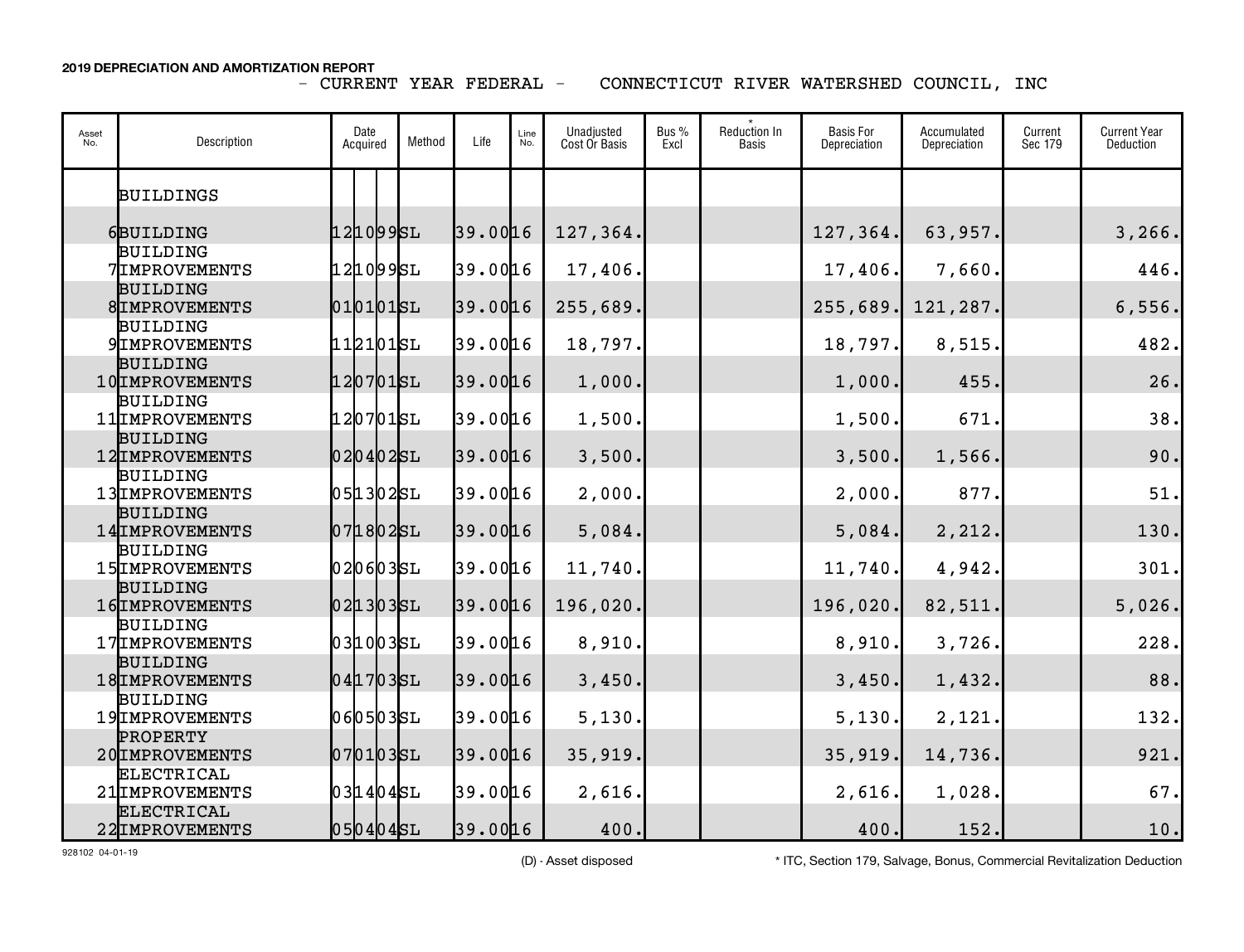CONNECTICUT RIVER WATERSHED COUNCIL, INC

| Asset<br>No. | Description                                                         | Date<br>Acquired | Method | Life      | Line<br>No. | Unadjusted<br>Cost Or Basis | Bus %<br>Excl | <b>Reduction In</b><br><b>Basis</b> | <b>Basis For</b><br>Depreciation | Accumulated<br>Depreciation | Current<br>Sec 179 | <b>Current Year</b><br>Deduction |
|--------------|---------------------------------------------------------------------|------------------|--------|-----------|-------------|-----------------------------|---------------|-------------------------------------|----------------------------------|-----------------------------|--------------------|----------------------------------|
|              | <b>BUILDING</b><br>23 IMPROVEMENTS                                  | 0701045L         |        | 39.00 16  |             | 4,868.                      |               |                                     | 4,868.                           | 3,209.                      |                    | 125.                             |
|              | 24NEW ROOF                                                          | 1121065L         |        | 39.0016   |             | 32,779.                     |               |                                     | 32,779.                          | 10,697.                     |                    | 840.                             |
|              | CAPITALIZED<br>25 INTEREST                                          | 121099SL         |        | 39.0016   |             | 4,965.                      |               |                                     | 4,965.                           | 2,489.                      |                    | 127.                             |
|              | 26CLOSING COSTS                                                     | 080603SL         |        | $5.00$ 16 |             | 2,311.                      |               |                                     | 2,311.                           | 2,311.                      |                    | $\mathbf 0$ .                    |
|              | WATER TESTING LAB<br>31FLOOR 1                                      | 041510SL         |        | 39.00 16  |             | 9,797.                      |               |                                     | 9,797.                           | 2,322.                      |                    | 251.                             |
|              | <b>BUILDING</b><br>32 IMPROVEMENTS                                  | 0831135L         |        | 39.0016   |             | 12,000.                     |               |                                     | 12,000.                          | 1,796.                      |                    | 308.                             |
|              | <b>BUILDING</b><br>35 IMPROVEMENTS                                  | 0101195L         |        | 39.00 16  |             | 58,286.                     |               |                                     | 58,286.                          | 747.                        |                    | 1,495.                           |
|              | <b>BUILDING</b><br>36 IMPROVEMENTS                                  | 0101205L         |        | 39.0016   |             | 177,169.                    |               |                                     | 177,169.                         |                             |                    | 2, 271.                          |
|              | * 990 PAGE 10 TOTAL<br><b>BUILDINGS</b><br>MACHINERY &<br>EQUIPMENT |                  |        |           |             | 998,700.                    |               | 0.                                  | 998,700.                         | 341,419                     |                    | 23, 275.                         |
|              | 1IBM TYPEWRITER                                                     | 062687SL         |        | 10.0016   |             | 436.                        |               |                                     | 436.                             | 436.                        |                    | 0.                               |
|              | 2LASERJET PRINTER                                                   | 1030965L         |        | $5.00$ 16 |             | 1,295.                      |               |                                     | 1, 295.                          | 1, 295.                     |                    | $0$ .                            |
|              | <b>3SLIDE PROJECTOR</b>                                             | 112696SL         |        | 5.00      | 16          | 645.                        |               |                                     | 645.                             | 645                         |                    | $\mathbf 0$ .                    |
|              | LASERJET PRINTER<br>4ZIP DRV.                                       | 0727985L         |        | $3.00$ 16 |             | 850.                        |               |                                     | 850.                             | 850.                        |                    | $\mathbf 0$ .                    |
|              | <b>5OFFICE COMPUTER</b>                                             | 0508075L         |        | $3.00$ 16 |             | 725.                        |               |                                     | 725.                             | 725.                        |                    | $\mathbf 0$ .                    |
|              | 27DONATED CANOE                                                     | 0106935L         |        | 10.0016   |             | 945.                        |               |                                     | 945.                             | 945.                        |                    | $\mathbf 0$ .                    |
|              | 28KAYAK                                                             | $043006$ SL      |        | 10.0016   |             | 1,000.                      |               |                                     | 1,000.                           | 1,000.                      |                    | $\mathbf 0$ .                    |
|              | 29DELL COMPUTERS                                                    | 0220085L         |        | $3.00$ 16 |             | 1,813.                      |               |                                     | 1,813.                           | 1,813.                      |                    | 0.                               |

928102 04-01-19

(D) - Asset disposed \* ITC, Section 179, Salvage, Bonus, Commercial Revitalization Deduction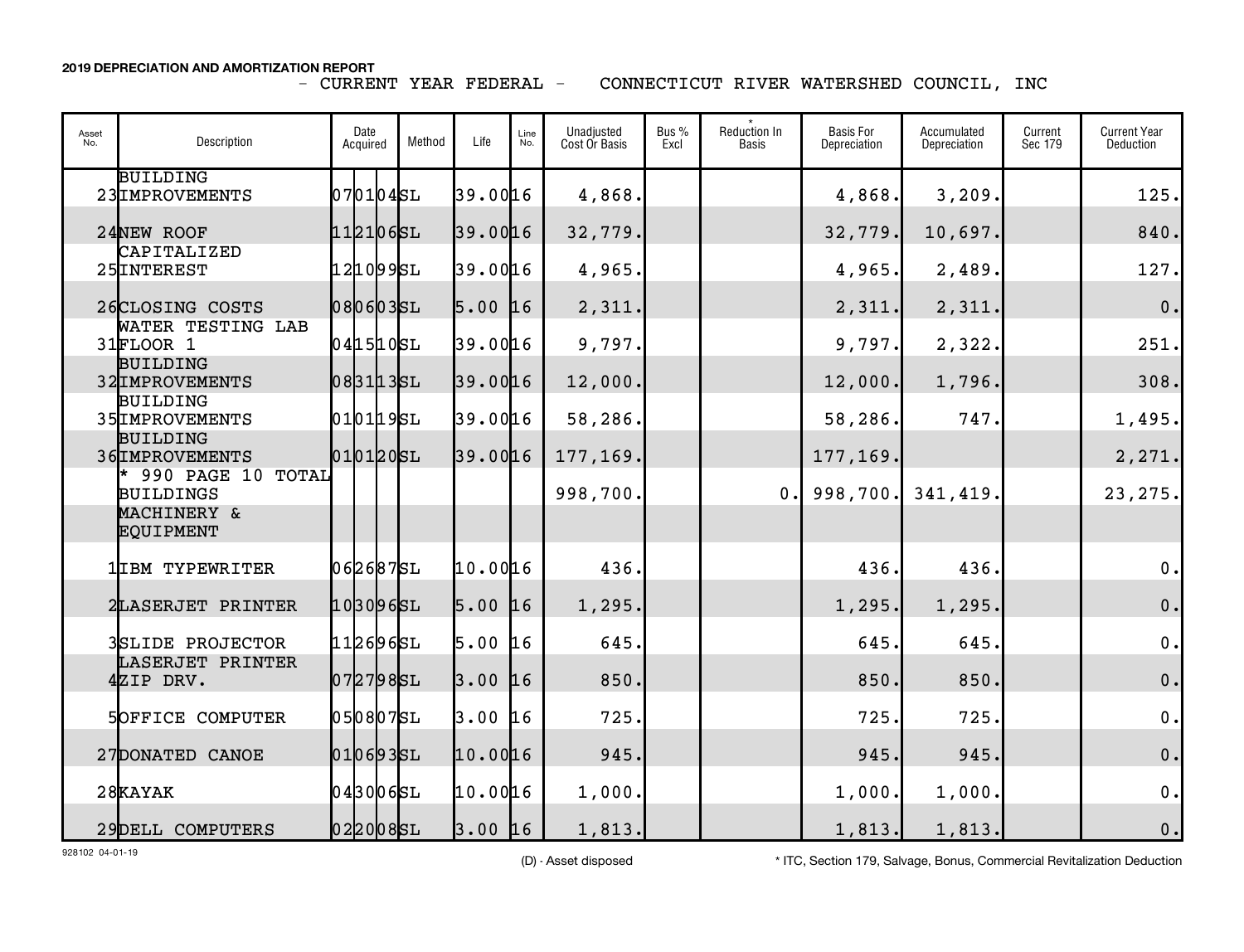#### CONNECTICUT RIVER WATERSHED COUNCIL, INC

| Asset<br>No. | Description                                        | Date<br>Acquired | Method   | Life | Line<br>No. | Unadjusted<br>Cost Or Basis | Bus %<br>Excl | $\star$<br>Reduction In<br><b>Basis</b> | <b>Basis For</b><br>Depreciation | Accumulated<br>Depreciation | Current<br>Sec 179 | <b>Current Year</b><br>Deduction |
|--------------|----------------------------------------------------|------------------|----------|------|-------------|-----------------------------|---------------|-----------------------------------------|----------------------------------|-----------------------------|--------------------|----------------------------------|
|              | 34OFFICE EQUIPMENT                                 |                  | 0628175L | 5.00 | 16          | 1,281.                      |               |                                         | 1,281.                           | 640.                        |                    | 256.                             |
|              | 37OFFICE COMPUTER<br>$*$ 990 PAGE 10 TOTAL         |                  | 0101205L | 3.00 | 16          | 1,061.                      |               |                                         | 1,061.                           |                             |                    | 177.                             |
|              | MACHINERY & EQUIPM<br><b>GRAND TOTAL 990</b><br>l* |                  |          |      |             | 10,051.                     |               | 0.                                      | 10,051.                          | 8,349.                      |                    | 433.                             |
|              | PAGE 10 DEPR                                       |                  |          |      |             | 1,008,751.                  |               | 0.                                      |                                  | $1,008,751$ , 349,768.      |                    | 23,708.                          |
|              | <b>CURRENT YEAR</b>                                |                  |          |      |             |                             |               |                                         |                                  |                             |                    |                                  |
|              | ACTIVITY                                           |                  |          |      |             |                             |               |                                         |                                  |                             |                    |                                  |
|              | BEGINNING BALANCE                                  |                  |          |      |             | 830,521.                    |               | $\mathbf{0}$ .                          |                                  | $830,521.$ 349,768.         |                    |                                  |
|              | ACQUISITIONS                                       |                  |          |      |             | 178,230.                    |               | 0.                                      | 178,230.                         | 0.                          |                    |                                  |
|              | <b>DISPOSITIONS</b>                                |                  |          |      |             | $\mathbf 0$ .               |               | $0$ .                                   | 0.                               | 0.                          |                    |                                  |
|              | ENDING BALANCE                                     |                  |          |      |             | 1,008,751.                  |               | 0.                                      | 1,008,751.                       | 349,768.                    |                    |                                  |
|              |                                                    |                  |          |      |             |                             |               |                                         |                                  |                             |                    |                                  |
|              |                                                    |                  |          |      |             |                             |               |                                         |                                  |                             |                    |                                  |
|              |                                                    |                  |          |      |             |                             |               |                                         |                                  |                             |                    |                                  |
|              |                                                    |                  |          |      |             |                             |               |                                         |                                  |                             |                    |                                  |
|              |                                                    |                  |          |      |             |                             |               |                                         |                                  |                             |                    |                                  |
|              |                                                    |                  |          |      |             |                             |               |                                         |                                  |                             |                    |                                  |
|              |                                                    |                  |          |      |             |                             |               |                                         |                                  |                             |                    |                                  |
|              |                                                    |                  |          |      |             |                             |               |                                         |                                  |                             |                    |                                  |

928102 04-01-19

(D) - Asset disposed \* ITC, Section 179, Salvage, Bonus, Commercial Revitalization Deduction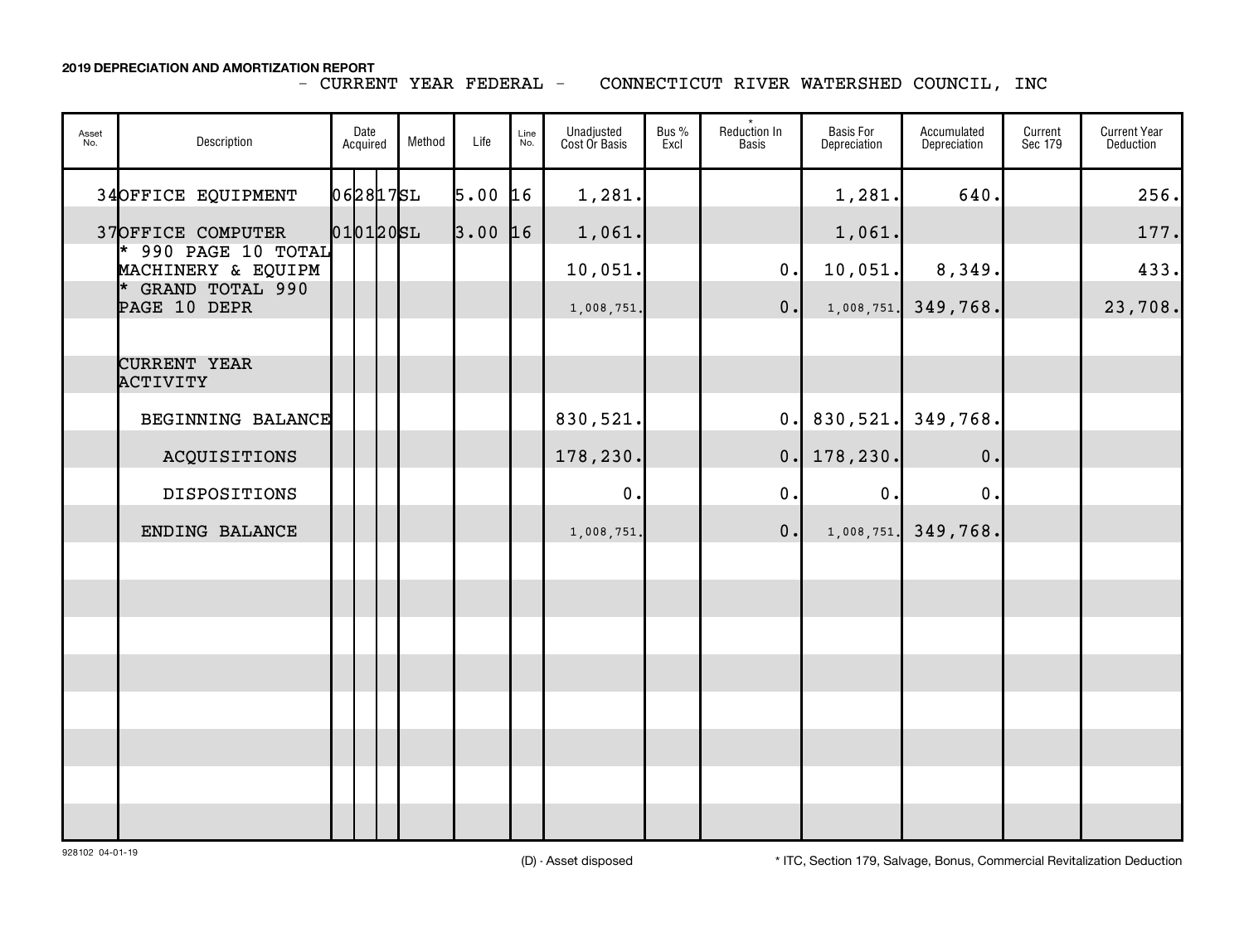### - NEXT YEAR FEDERAL - CONNECTICUT RIVER WATERSHED COUNCIL, INC

| Asset<br>No. | Description                   | Date<br>Acquired | Method | Life  | Unadjusted<br>Cost Or Basis | <b>Reduction In</b><br><b>Basis</b> | <b>Basis For</b><br>Depreciation | Accumulated<br>Depreciation | Amount Of<br>Depreciation |
|--------------|-------------------------------|------------------|--------|-------|-----------------------------|-------------------------------------|----------------------------------|-----------------------------|---------------------------|
|              | <b>BUILDINGS</b>              |                  |        |       |                             |                                     |                                  |                             |                           |
|              | 6BUILDING                     | 121099SL         |        |       | $39.00$ 127,364.            |                                     | 127, 364.                        | 67, 223.                    | 3, 266.                   |
|              | 7BUILDING IMPROVEMENTS        | 121099SL         |        | 39.00 | 17,406.                     |                                     | 17,406.                          | 8,106.                      | 446.                      |
|              | 8BUILDING IMPROVEMENTS        | $010101$ SL      |        | 39.00 | 255,689.                    |                                     |                                  | $255,689.$ 127,843.         | 6,556.                    |
|              | 9BUILDING IMPROVEMENTS        | 112101SL         |        | 39.00 | 18,797.                     |                                     | 18,797.                          | 8,997.                      | 482.                      |
|              | 10BUILDING IMPROVEMENTS       | 1207015L         |        | 39.00 | 1,000.                      |                                     | 1,000.                           | 481.                        | 26.                       |
|              | 11BUILDING IMPROVEMENTS       | 1207015L         |        | 39.00 | 1,500.                      |                                     | 1,500.                           | 709.                        | 38.                       |
|              | 12BUILDING IMPROVEMENTS       | 020402SL         |        | 39.00 | 3,500.                      |                                     | 3,500.                           | 1,656.                      | 90.                       |
|              | 13BUILDING IMPROVEMENTS       | 051302SL         |        | 39.00 | 2,000.                      |                                     | 2,000.                           | 928.                        | 51.                       |
|              | 14BUILDING IMPROVEMENTS       | 071802SL         |        | 39.00 | 5,084.                      |                                     | 5,084.                           | 2,342.                      | 130.                      |
|              | 15BUILDING IMPROVEMENTS       | 020603SL         |        | 39.00 | 11,740.                     |                                     | 11,740.                          | 5, 243.                     | 301.                      |
|              | 16BUILDING IMPROVEMENTS       | 0213035L         |        | 39.00 | 196,020.                    |                                     | 196,020.                         | 87,537.                     | 5,026.                    |
|              | 17BUILDING IMPROVEMENTS       | 031003SL         |        | 39.00 | 8,910.                      |                                     | 8,910.                           | 3,954.                      | 228.                      |
|              | 18BUILDING IMPROVEMENTS       | 0417035L         |        | 39.00 | 3,450.                      |                                     | 3,450.                           | 1,520.                      | 88.                       |
|              | 19BUILDING IMPROVEMENTS       | 060503SL         |        | 39.00 | 5,130.                      |                                     | 5,130.                           | 2, 253.                     | 132.                      |
|              | 20PROPERTY IMPROVEMENTS       | 0701035L         |        | 39.00 | 35,919.                     |                                     | 35,919.                          | 15,657.                     | 921.                      |
|              | 21ELECTRICAL IMPROVEMENTS     | 031404SL         |        | 39.00 | 2,616.                      |                                     | 2,616.                           | 1,095.                      | 67.                       |
|              | 22ELECTRICAL IMPROVEMENTS     | $050404$ SL      |        | 39.00 | 400.                        |                                     | 400.                             | 162.                        | 10.                       |
|              | 23BUILDING IMPROVEMENTS       | $070104$ SL      |        | 39.00 | 4,868.                      |                                     | 4,868.                           | 3,334.                      | 125.                      |
|              | 24NEW ROOF                    | 1121065L         |        | 39.00 | 32,779.                     |                                     | 32, 779.                         | 11,537.                     | 840.                      |
|              | 25CAPITALIZED INTEREST        | 121099SL         |        | 39.00 | 4,965.                      |                                     | 4,965.                           | 2,616.                      | 127.                      |
|              | 26CLOSING COSTS               | 080603SL         |        | 5.00  | 2,311.                      |                                     | 2,311.                           | 2,311.                      | 0.                        |
|              | 31WATER TESTING LAB FLOOR 1   | 0415105L         |        | 39.00 | 9,797.                      |                                     | 9,797.                           | 2,573.                      | 251.                      |
|              | 32BUILDING IMPROVEMENTS       | 0831135L         |        | 39.00 | 12,000.                     |                                     | 12,000.                          | 2,104.                      | 308.                      |
|              | 35BUILDING IMPROVEMENTS       | 0101195L         |        | 39.00 | 58,286.                     |                                     | 58, 286.                         | 2, 242.                     | 1,495.                    |
|              | 36BUILDING IMPROVEMENTS       | 0101205L         |        |       | 39.00 177,169.              |                                     | 177, 169.                        | 2, 271.                     | 4,543.                    |
|              | * 990 PAGE 10 TOTAL BUILDINGS |                  |        |       | 998,700.                    |                                     | 998,700.                         | 364,694.                    | 25, 547.                  |
|              | MACHINERY & EQUIPMENT         |                  |        |       |                             |                                     |                                  |                             |                           |
|              | 1IBM TYPEWRITER               | 062687SL         |        | 10.00 | 436.                        |                                     | 436.                             | 436.                        | 0.                        |
|              | 2LASERJET PRINTER             | 1030965L         |        | 5.00  | 1,295.                      |                                     | 1, 295.                          | 1, 295.                     | 0.                        |
|              | <b>3SLIDE PROJECTOR</b>       | 1126965L         |        | 5.00  | 645.                        |                                     | 645.                             | 645.                        | 0.                        |
|              | 4LASERJET PRINTER ZIP DRV.    | 0727985L         |        | 3.00  | 850.                        |                                     | 850.                             | 850.                        | 0.                        |
|              | <b>5OFFICE COMPUTER</b>       | 0508075L         |        | 3.00  | 725.                        |                                     | 725.                             | 725.                        | 0.                        |
|              | 27DONATED CANOE               | 0106935L         |        | 10.00 | 945.                        |                                     | 945.                             | 945.                        | 0.                        |

(D) - Asset disposed \* ITC, Section 179, Salvage, HR 3090, Commercial Revitalization Deduction, GO Zone